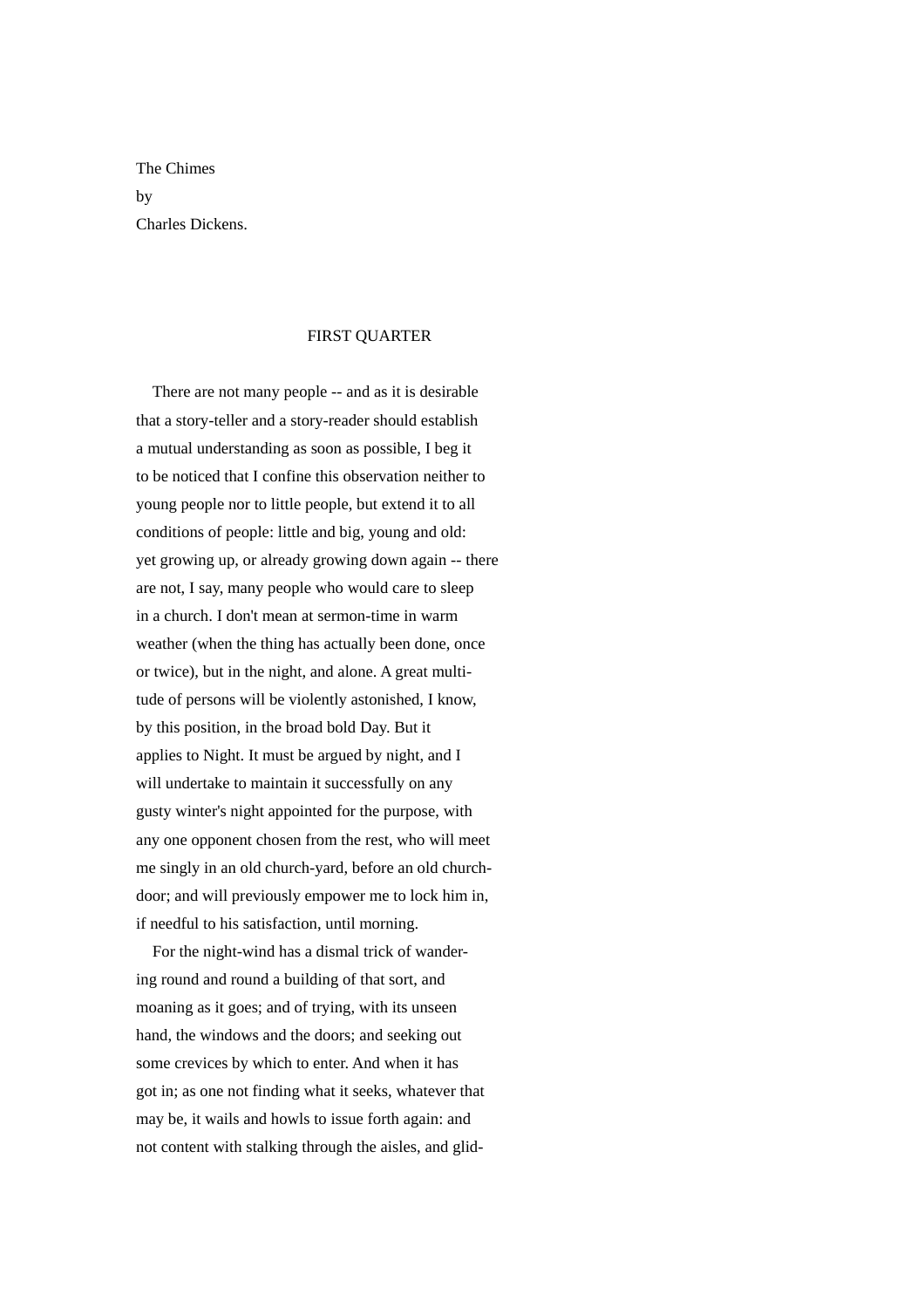ing round and round the pillars, and tempting the deep organ, soars up to the roof, and strives to rend the rafters: then flings itself despairingly upon the stones below, and passes, muttering, into the vaults. Anon, it comes up stealthily, and creeps along the walls, seeming to read, in whispers, the Inscriptions sacred to the Dead. At some of these, it breaks out shrilly, as with laughter; and at others, moans and cries as if it were lamenting. It has a ghostly sound too, lingering within the altar; where it seems to chaunt, in its wild way, of Wrong and Murder done, and false Gods worshipped, in defiance of the Tables of the Law, which look so fair and smooth, but are so flawed and broken. Ugh! Heaven preserve us, sitting snugly round the fire! It has an awful voice, that wind at Midnight, singing in a churchl

 But, high up in the steeple! There the foul blast roars and whistles! High up in the steeple, where it is free to come and go through many an airy arch and loophole, and to twist and twine itself about the giddy stair, and twirl the groaning weathercock, and make the very tower shake and shiver! High up in the steeple, where the belfry is, and iron rails are ragged with rust, and sheets of lead and copper shrivelled by the changing weather, crackle and heave beneath the unaccustomed tread; and birds stuff shabby nests into corners of old oaken joists and beams; and dust grows old and grey; and speckled spiders, indolent and fat with long security, swing idly to and fro in the vibration of the bells, and never loose their hold upon their thread-spun castles in the air, or climb up sailor-like in quick alarm, or drop upon the ground and ply a score of nimble legs to save one life! High up in the steeple of an old church far above the light and murmur of the town and far below the flying clouds that shadow it, is the wild and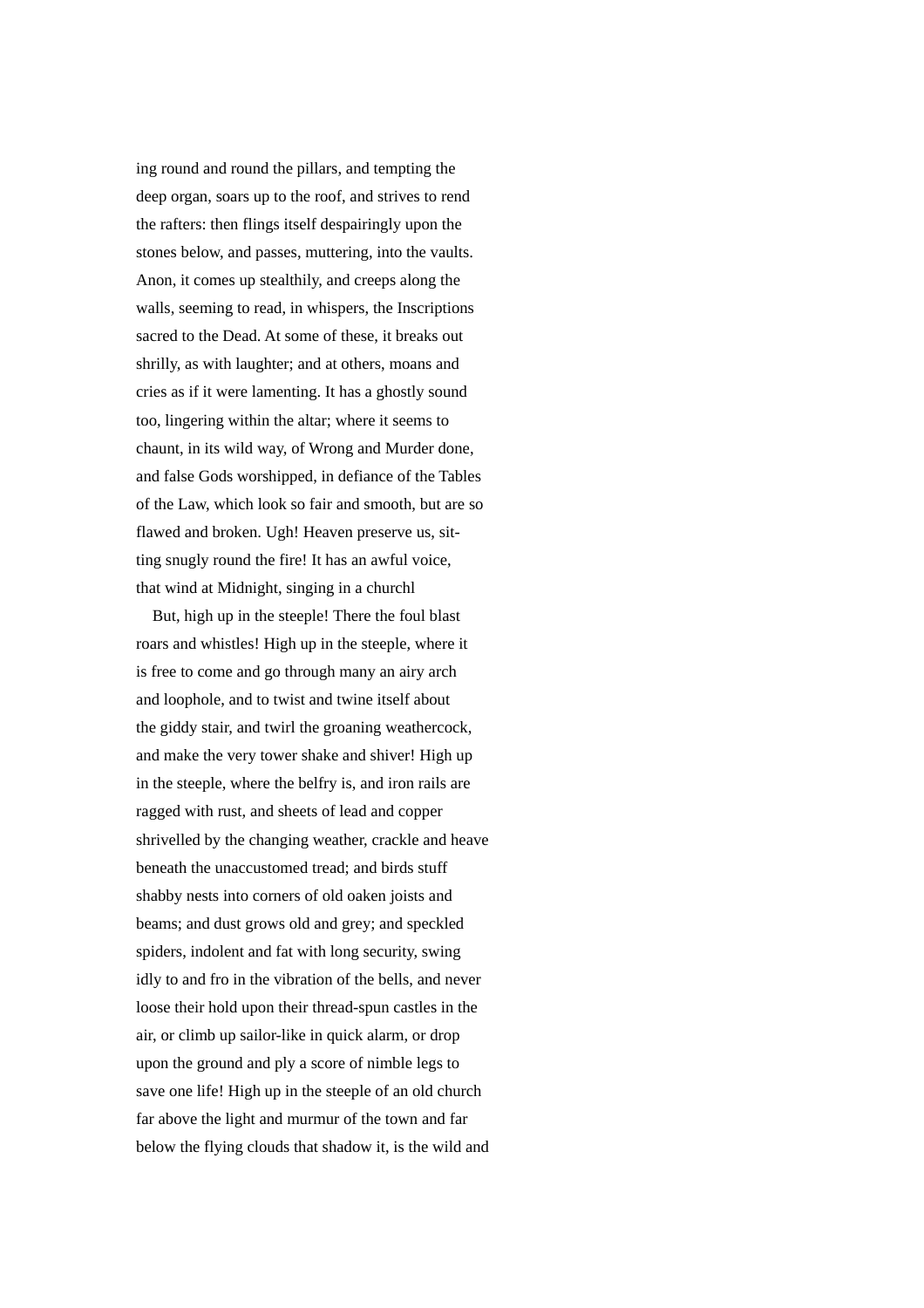dreary place at night: and high up in the steeple of an old church, dwelt the Chimes I tell of.

 They were old Chimes, trust me. Centuries ago, these Bells had been baptized by bishops: so many centuries ago, that the register of their baptism was lost long, long before the memory of man, and no one knew their names. They had had their Godfathers and Godmothers, these Bells (for my own part, by the way, I would rather incur the responsibility of being Godfather to a Bell than a Boy), and had their silver mugs no doubt, besides. But Time had mowed down their sponsors, and Henry the Eighth had melted down their mugs; and they now hung, nameless and mugless, in the church-tower.

 Not speechless, though. Far from it. They had clear, loud, lusty, sounding voices, had these Bells; and far and wide they might be heard upon the wind. Much too sturdy Chimes were they, to be dependent on the pleasure of the wind, moreover; for fighting gallantly against it when it took an adverse whim, they would pour their cheerful notes into a listening ear right royally; and bent on being heard, on stormy nights, by some poor mother watching a sick child, or some lone wife whose husband was at sea, they had been sometimes known to beat a blustering Nor'- Wester, aye, 'all to fits,' as Toby Veck said; -- for though they chose to call him Trotty Veck, his name was Toby, and nobody could make it anything else either (except Tobias) without a special act of parliament; he having been as lawfully christened in his day as the Bells had been in theirs, though with not quite so much of solemnity or public rejoicing.

 For my part, I confess myself of Toby Veck's belief, for I am sure he had opportunities enough of forming a correct one. And whatever Tobv Veck said, I say. And I take my stand by Toby Veck,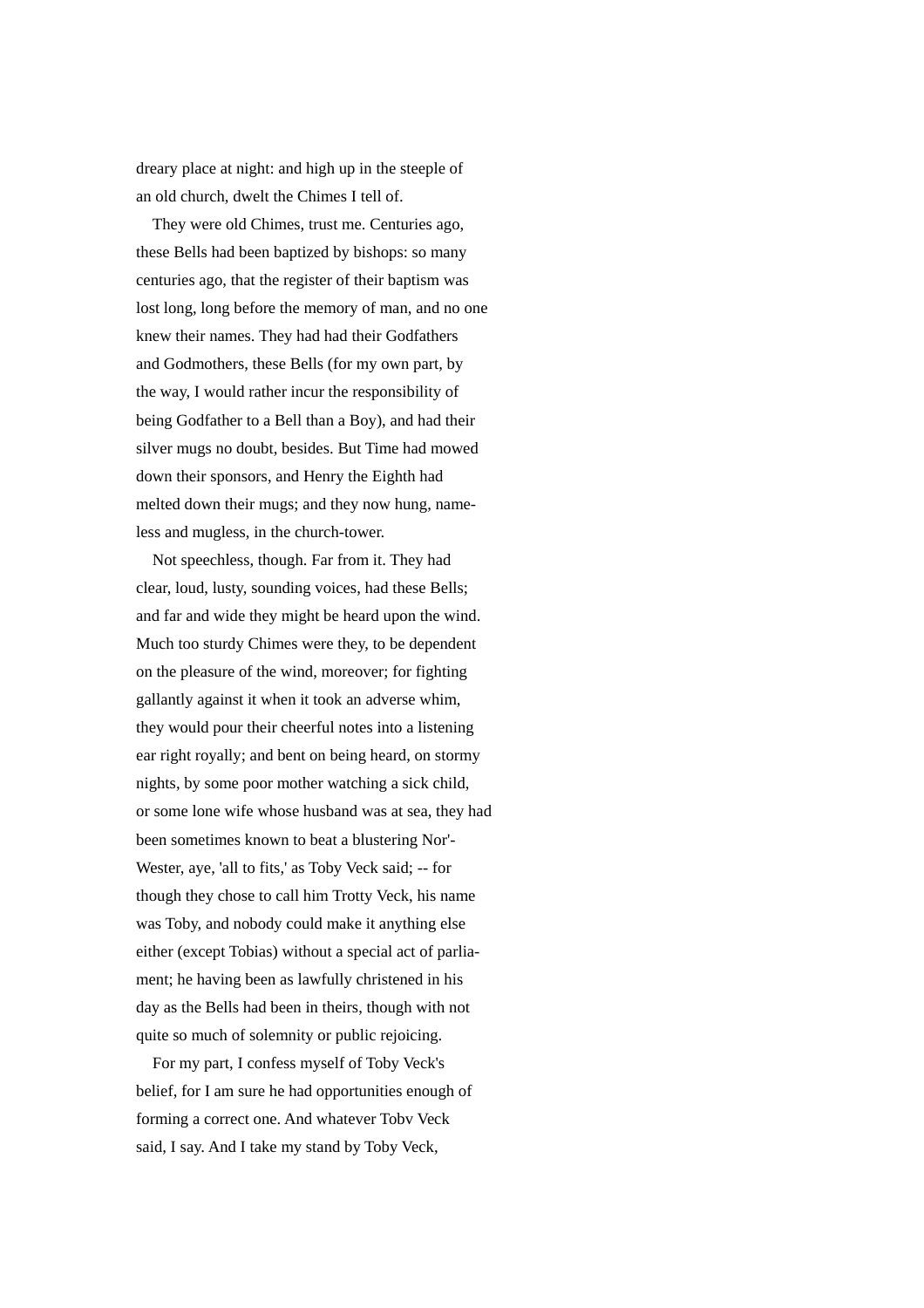although he did stand all day long (and weary work it was) just outside the church-door. In fact he was a ticket-porter, Toby Veck, and waited there for jobs.

 And a breezy, goose-skinned, blue-nosed red-eyed, stony-toed, tooth-chattering place it was, to wait in, in the winter-time, as Toby Veck well knew. The wind came tearing round the corner -- especially the east wind -- as if it had sallied forth, express, from the confines of the earth, to have a blow at Toby. And oftentimes it seemed to come upon him sooner than it had expected, for bouncing round the corner, and passing Toby, it would suddenly wheel round again, as if it cried 'Why, here he is!' Incontinently his little white apron would be caught up over his head like a naughty boy's garments, and his feeble little cane would be seen to wrestle and struggle unavailingly in his hand, and his legs would undergo tremendous agitation, and Toby himself all aslant, and facing now in this direction, now in that, would be so banged and buffeted, and touzled, and worried, and hustled, and lifted off his feet, as to render it a state of things but one degree removed from a positive miracle, that he wasn't carried up bodily into the air as a colony of frogs or snails or other very portable creatures sometimes are, and rained down again, to the great astonishment of the natives, on some strange corner of the world where ticket-porters are unknown.

 But, windy weather, in spite of its using him so roughly, was, after all, a sort of holiday for Toby. That's the fact. He didn't seem to wait so long for sixpence in the wind, as at other times; the having to fight with that boisterous element took off his attention, and quite freshened him up when he was getting hungry and low-spirited. A hard frost too, or a fall of snow, was an Event; and it seemcd to do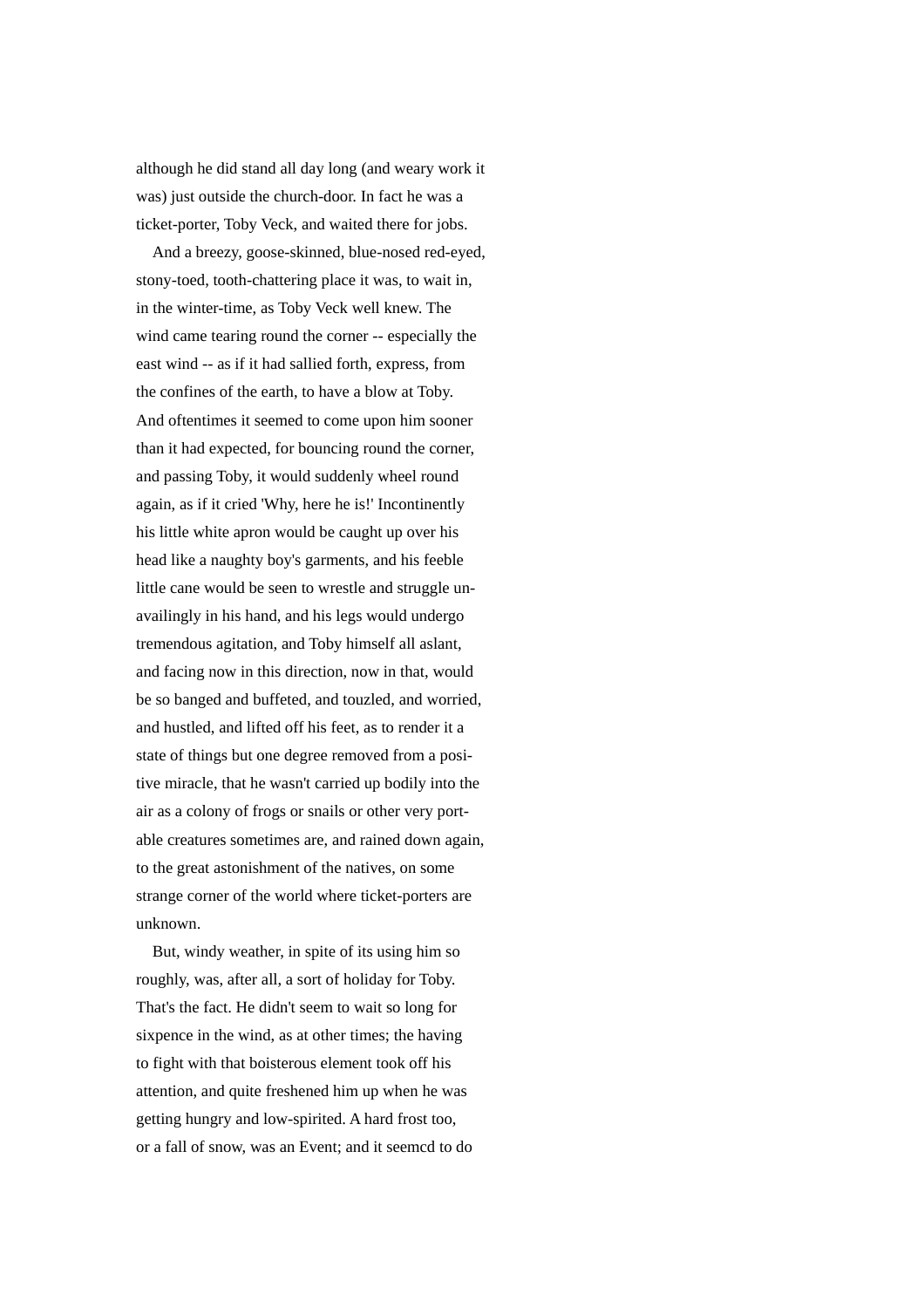him good, somehow or other -- it would have been hard to say in what respect though, Toby! So wind and frost and snow, and perhaps a good stiff storm of hail, were Toby Veck's red-letter days.

Wet weather was the worst; the cold damp, clammy wet, that wrapped him up like a moist great-coat - the only kind of great-coat Toby owned, or could have added to his comfort by dispensing with. Wet days, when the rain came slowly, thickly, obstinately down; when the streets's throat, like his own, was choked with mist; when smoking umbrellas passed and re-passed, spinning round and round like so many teetotums, as they knocked against each other on the crowded footway, throwing off a little whirlpool of uncomfortable sprinklings; when gutters brawled and waterspouts were full and noisy; when the wet from the projecting stones and ledges of the church fell drip, drip, drip, on Toby, making the wisp of straw on which he stood mere mud in no time; those were the days that tried him. Then indeed, you might see Toby looking anxiously out from his shelter in an angle of the church wall -- such a meagre shelter that in summer time it never cast a shadow thicker than a good-sized walking-stick upon the sunny pavement - with a disconsolate and lengthened face. But coming out, a minute afterwards, to warm himself by exercise, and trotting up and down some dozen times, he would brighten even then, and go back more brightly to his niche.

 They called him Trotty from his pace, which meant speed if it didn't make it. He could have Walked faster perhaps; most likely; but rob him of his trot, and Toby would have taken to his bed and died. It bespattered him with mud in dirty weather; it cost him a world of trouble; he could have walked with infinitely greater ease; but that was one reason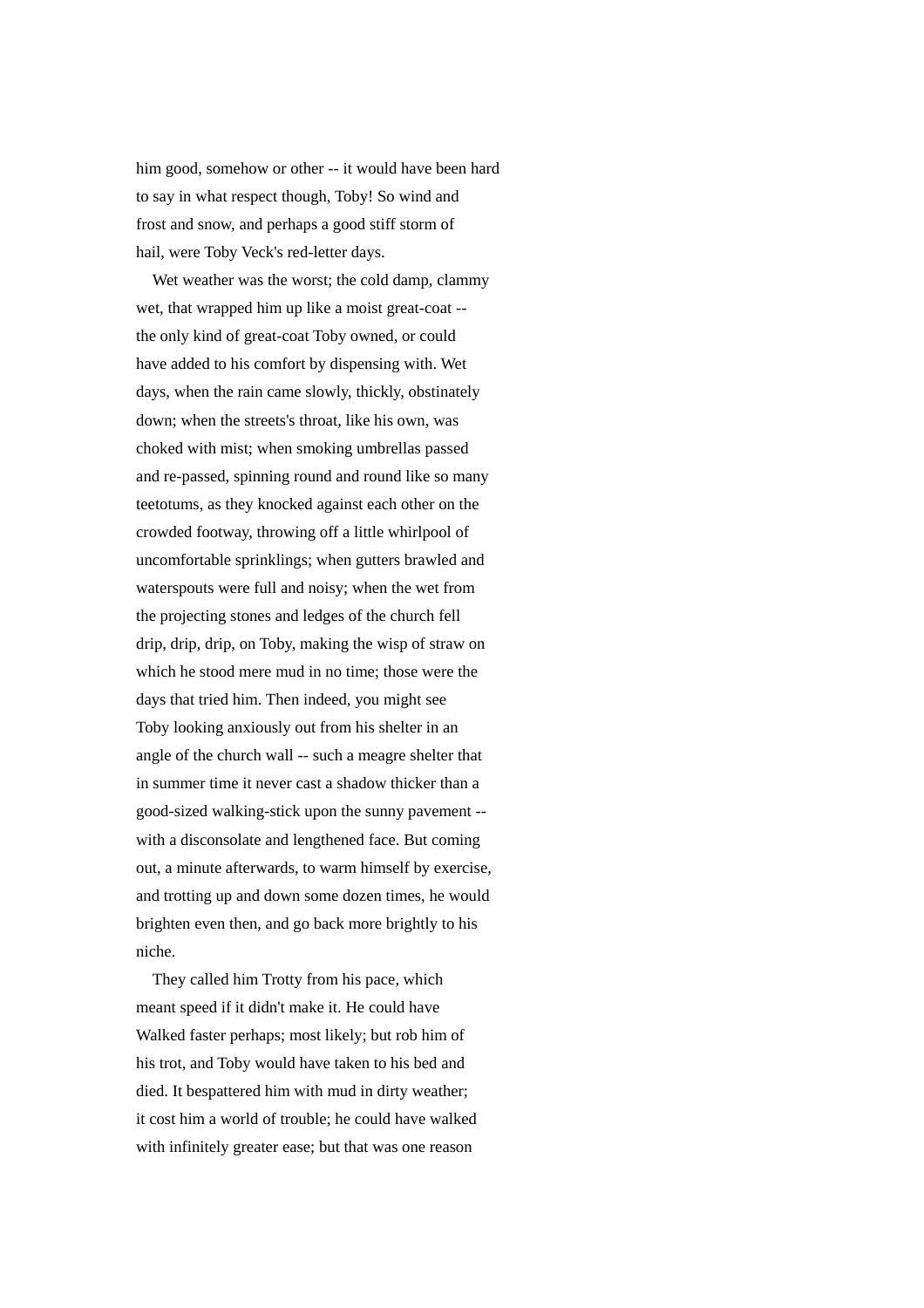for his clinging to it so tenaciously. A weak, small, spare old man, he was a very Hercules, this Toby, in his good intentions. He loved to earn his money. He delighted to believe -- Toby was very poor, and couldn't well afford to part with a delight -- that he was worth his salt. With a shilling or an eighteenpenny message or small parcel in hand, his courage, always hig, rose higher. As he trotted on, he would call out to fast Postmen ahead of him, to get out of the way; devoutly believing that in the natural course of things he must inevitably overtake and run them down; and he had perfect faith -- not often tested -- in his being able to carry anything that man could lift.

 Thus, even when he came out of his nook to warm himself on a wet day, Toby trotted. Making, with his leaky shoes, a crooked line of slushy footprints in the mire; and blowing on his chilly hands and rubbing them against each other, poorly defended from the searching cold by threadbare mufflers of grey worsted, with a private apartment only for the thumb, and a common room or tap for the rest of the fingers; Toby, with his knees bent and his cane beneath his arm, still trotted. Falling out into the road to look up at the belfry when the Chimes resounded, Toby trotted still.

 He made this last excursion several times a day, for they were company to him; and when he heard their voices, he had an interest in glancing at their lodging-place, and thinking how they were moved, and what hammers beat upon them. Perhaps he was the more curious about these Bells, because there were points of resemblance between themselves and him They hung there, in all weathers, with the wind and rain driving in upon them; facing only the outsides of all those houses; never getting any nearer to the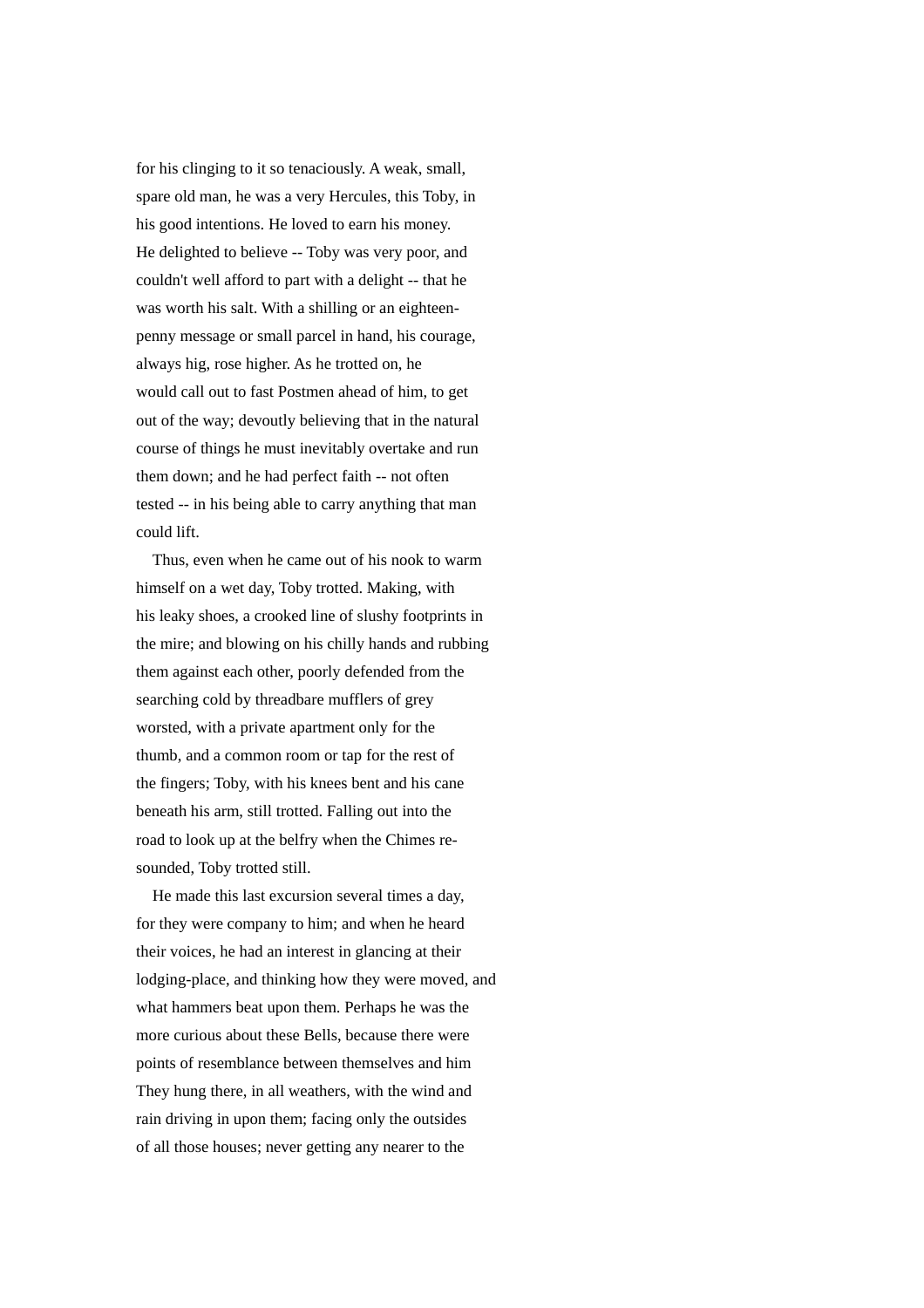blazing fires that gleamed and shone upon the windows, or came puffing out of the chimney tops; and incapable of participation in any of the good things that were constantly being handed, through the street doors and the area railings, to prodigious cooks. Faces came and went at many windows: sometimes pretty faces, youthful faces, pleasant faces: sometimes the reverse: but Toby knew no more (though he often speculated on these trifles, standing idle in the streets) whence they came, or where they went, or whether, when the lips moved, one kind word was said of him in all the year, than did the Chimes themselves.

 Toby was not a casuist -- that he knew of, at least - and I don't mean to say that when he began to take to the Bells, and to knit up his first rough acquaintance with them into something of a closer and more delicate woof, he passed through these considerations one by one, or held any formal review or great fieldday in his thoughts. But what I mean to say, and do say is, that as the functions of Toby's body, his digestive organs for example, did of their own cunning, and by a great many operations of which he was altogether ignorant, and the knowledge of which would have astonished him very much, arrive at a certain end; so his mental faculties, without his privity or concurrence, set all these wheels and springs in motion, with a thousand others, when they worked to bring about his liking for the Bells.

 And though I had said his love, I would not have recalled the word, though it would scarcely have expressed his complicated feeling. For, being but a simple man, he invested them with a strange and solemn character. They were so mysterious, often heard and never seen; so high up, so far off, so full of such a deep strong melody, that he regarded them with a species of awe; and sometimes when he looked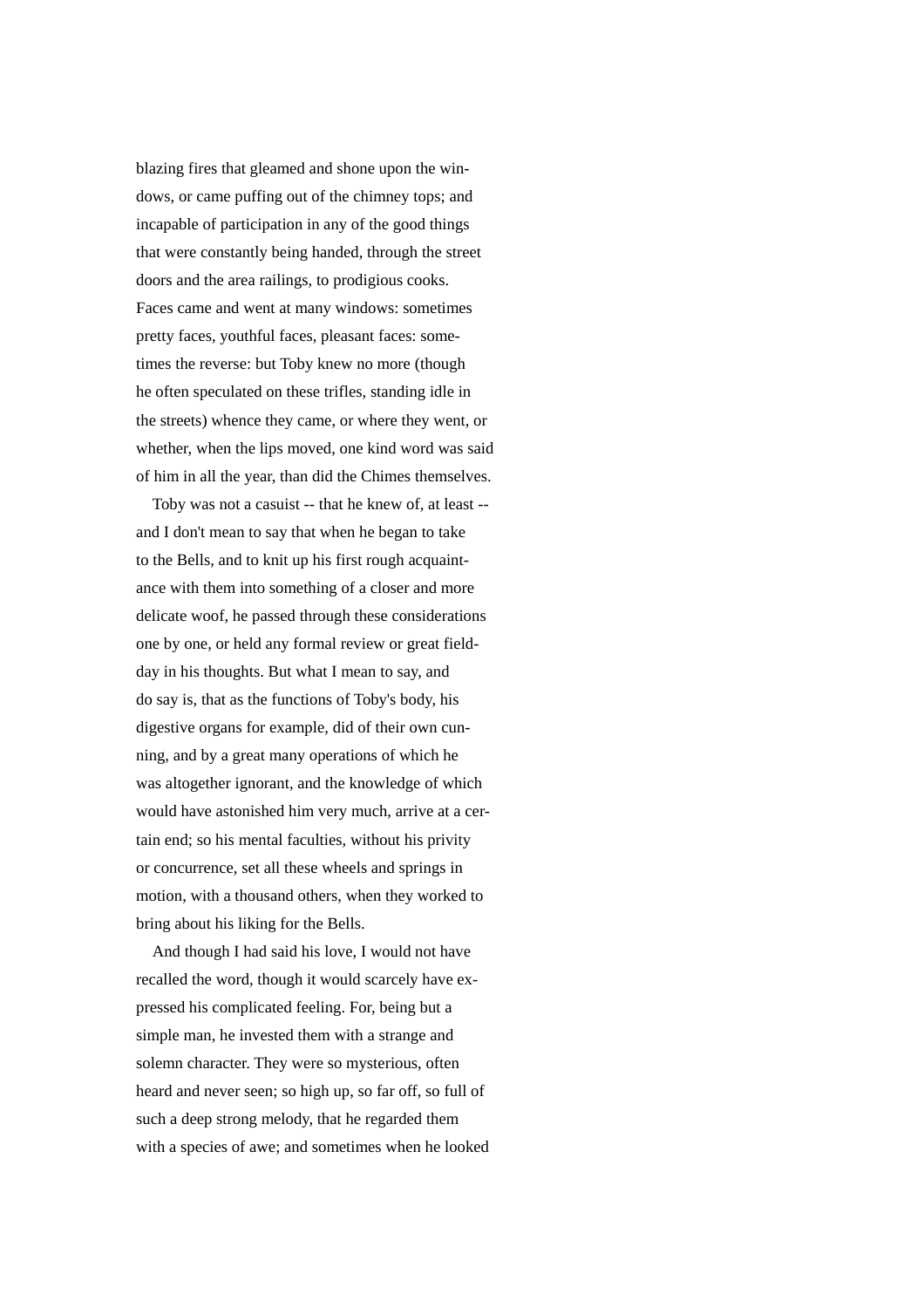up at the dark arched windows in the tower, he half expected to be beckoned to by something which was not a Bell, and yet was what he had heard so often sounding in the Chimes. For all this. Toby scouted with indignation a certain flying rumour that the Chimes were haunted, as implying the possibility of their being connected with any Evil thing. In short, they were very often in his ears, and very often in his thoughts, but always in his good opinion; and he very often got such a crick in his neck by staring with his mouth wide open, at the steeple where they hung, that he was fain to take an extra trot or two, afterwards, to cure it.

 The very thing he was in the act of doing one cold day, when the last drowsy sound of Twelve o'clock, just struck, was humming like a melodious monster of a Bee, and not by any means a busy bee, all through the steeple!

 'Dinner-time, eh!' said Toby, trotting up and down before the church. 'Ah!'

 Toby's nose was very red, and his eyelids were very red, and he winked very much, and his shoulders were very near his ears, and his legs were very stiff, and altogether he was evidently a long way upon the frosty side of cool.

 'Dinner-time, eh!' repeated Toby, using his righthand muffler like an infantine boxing-glove, and punishing his chest for being cold. 'Ah-h-h-hl'

 He took a silent trot, after that, for a minute or two.

 'There's nothing,' said Toby, breaking forth afresh -- but here he stopped short in his trot, and with a face of great interest and some alarm, felt his nose carefully all the way up. It was but a little way (not being much of a nose) and he had soon finished.

'I thought it was gone,' said Toby, trotting off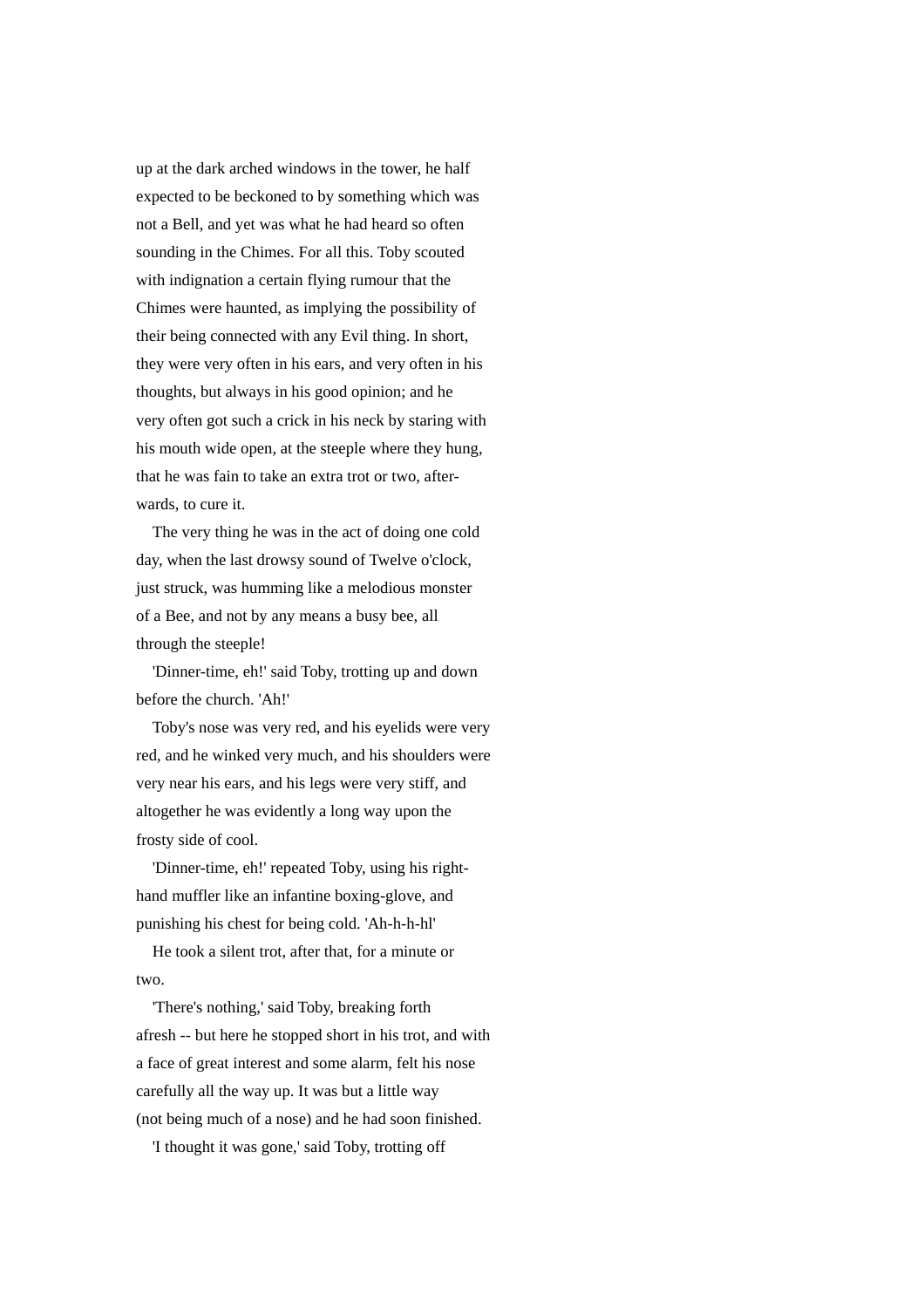again. 'It's all right, however. I am sure I couldn't blame it if it was to go. It has precious hard service of it in the bitter weather, and precious little to look forward to; for I don't take snuff myself. It's a good deal tried, poor creetur, at the best of times; for when it does get hold of a pleasant whiff or so (which an't too often), it's generally from somebody else's dinner, a-coming home from the baker's.'

 The reflection reminded him of that other reflection, which he had left unfinished

 'There's nothing,' said Toby, 'more regular in its coming round than dinner-time, and nothing less regular in its coming round than dinner. That's the great difference between 'em. It's took me a long time to find it out. I wonder whether it would be worth any gentleman's while now, to buy that obserwation for the Papers; or the Parliament!'

 Toby was only joking, for he gravely shook his head in self-depreciation.

 'Why! Lord!' said Toby. 'The Papers is full of obserwations as it is; and so's the Parliament. Here's last week's paper, now'; taking a very dirty one from his pocket, and holding it from him at arm's length; 'full of obserwations! Full of obserwations! I like to know the news as well as any man,' said Toby, slowly; folding it a little smaller, and putting it in his pocket again; 'but it almost goes against the grain with me to read a paper now. It frightens me almost. I don't know what we poor people are coming to. Lord send we may be coming to something better in the New Year nigh upon us!'

 'Why, father, father!' said a pleasant voice, hard by.

 But Toby, not hearing it, continued to trot backwards and forwards; musing as he went, and talking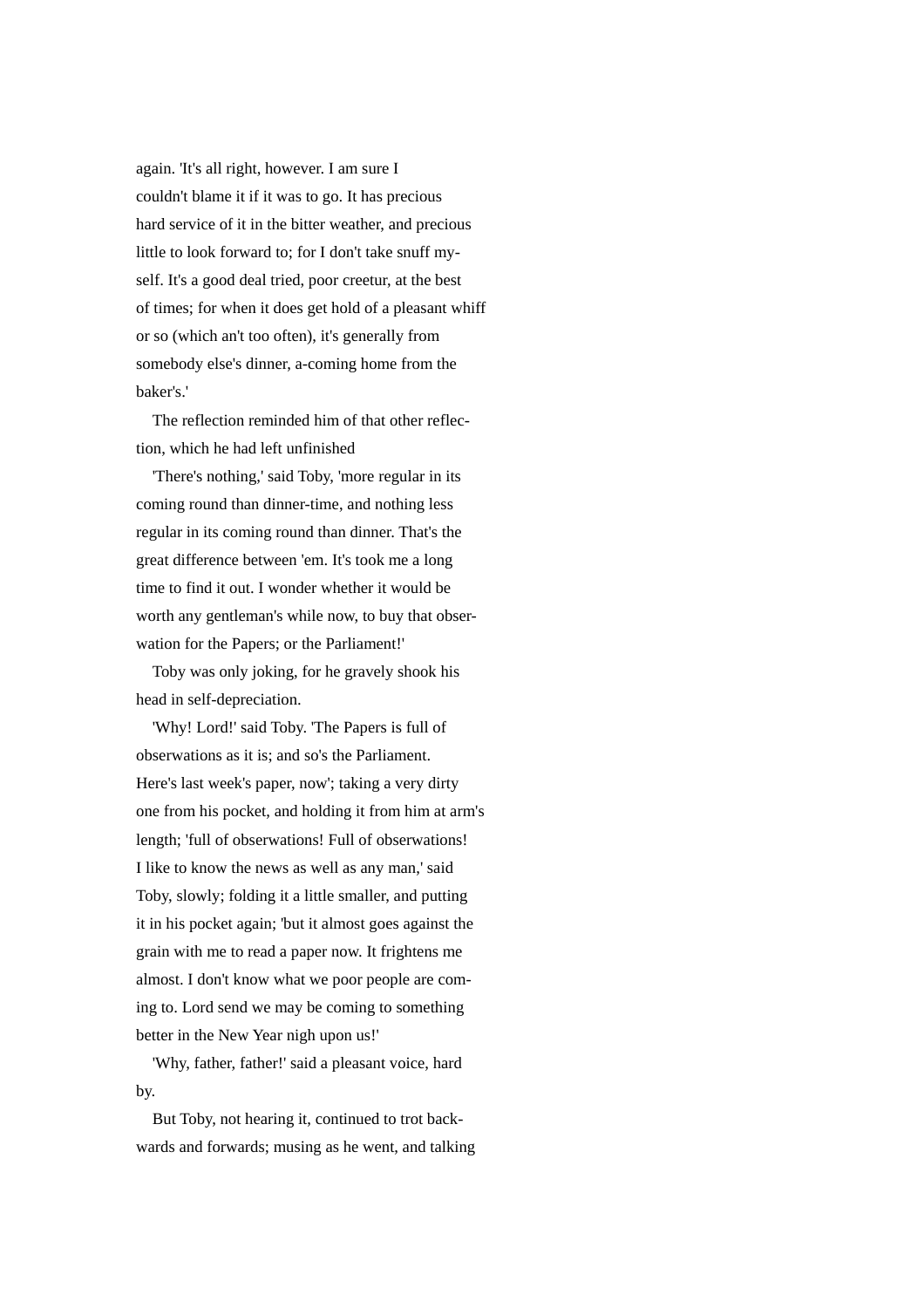to himself.

 'It seems as if we can't go right, or do right, or be righted,' said Toby. 'I hadn't much schooling, myself, when I was young; and I can't make out whether we have any business on the face of the earth, or not. Sometimes I think we must have -- a little; and sometimes I think we must be intruding. I get so puzzled sometimes that I am not even able to make up my mind whether there is any good at all in us, or whether we are born bad. We seem to be dreadful things; we seem to give a deal of trouble; we are always being complained of and guarded against. One way or other, we fill the papers. Talk of a New Year!' said Toby, mournfully. 'I can bear up as well as another man at most times; better than a good many, for I am as strong as a lion, and all men an't; but supposing it should really be that we have no right to a New Year -- supposing we really are intruding --'

 'Why, father, father!' said the pleasant voice again. Toby heard it this time; started; stopped; and shortening his sight, which had been directed a long way off as seeking for enlightenment in the very heart of the approaching year, found himself face

to face with his own child, and looking close into

her eyes.

 Bright eyes they were. Eyes that would bear a world of looking in, before their depth was fathomed. Dark eyes, that reflected back the eyes which searched them; not flashingly, or at the owner's will, but with a clear, calm, honest, patient radiance, claiming kindred with that light which Heaven called into being Eyes that were beautiful and true, and beaming with Hope. With Hope so young and fresh; with Hope so buoyant, vigorous, and bright, despite the twenty years of work and poverty on which they had looked that they became a voice to Trotty Veck, and said.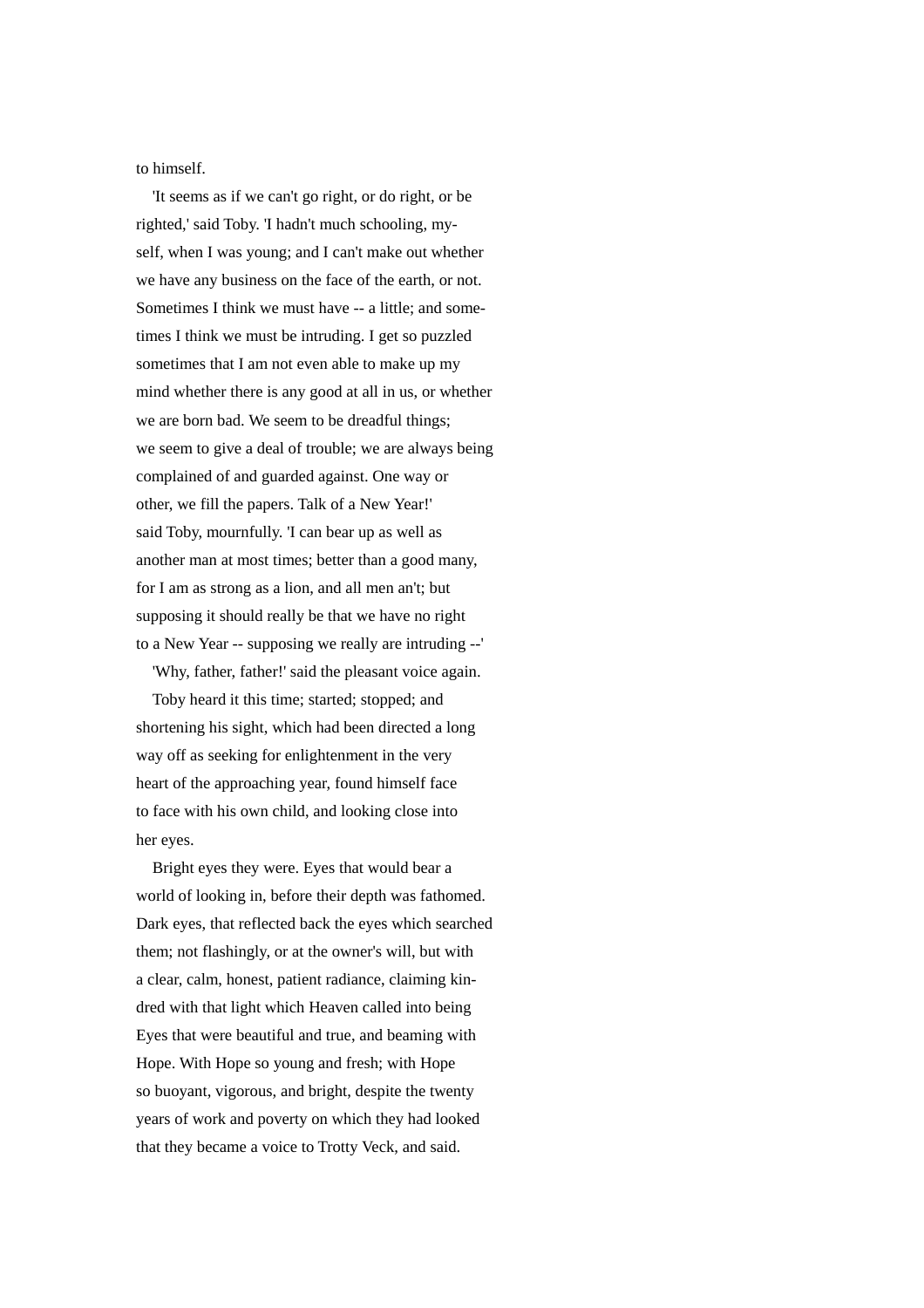'I think we have some business here -- a littlel'

 Trotty kissed the lips belonging to the eyes, and squeezed the blooming face between his hands.

 'Why, Pet,' said Trotty. 'What's to do? I didn't expect you to-day, Meg.'

 'Neither did I expect to come, father,' cried the girl, nodding her head and smiling as she spoke. 'But here I am! And not alone; not alone!'

 'Why you don't mean to say,' observed Trotty, looking curiously at a covered basket which she carried in her hand, 'that you --'

'Smell it, father dear,' said Meg. 'Only smell it!'

 Trotty was going to lift up the cover at once, in a great hurry, when she gaily interposed her hand.

 'No, no, no,' said Meg, with the glee of a child. 'Lengthen it out a little. Let me just lift up the corner; just the lit-tle ti-ny cor-ner, vou know,' said Meg, suiting the action to the word with the utmost gentleness, and speaking very softly, as if she were afraid of being overheard by something inside the basket; 'there. Now. What's that?'

 Toby took the shortest possible sniff at the edge of the basket, and cried out in a rapture:

'Why, it's hot!'

 'It's burning hot!' cried Meg. 'Ha, ha, ha! It's scalding hot!'

'Ha, ha, ha!' roared Toby, with a sort of kick. 'It's scalding hot.'

 'But what is it, father?' said Meg. 'Come. You haven't guessed what it is. And you must guess what it is. I can't think of taking it out, till you guess what it is. Don't be in such a hurry! Wait a minute! A little bit more of the cover. Now guess!'

 Meg was in a perfect fright lest he should guess right too soon; shrinking away, as she held the basket towards him; curling up her pretty shoulders; stop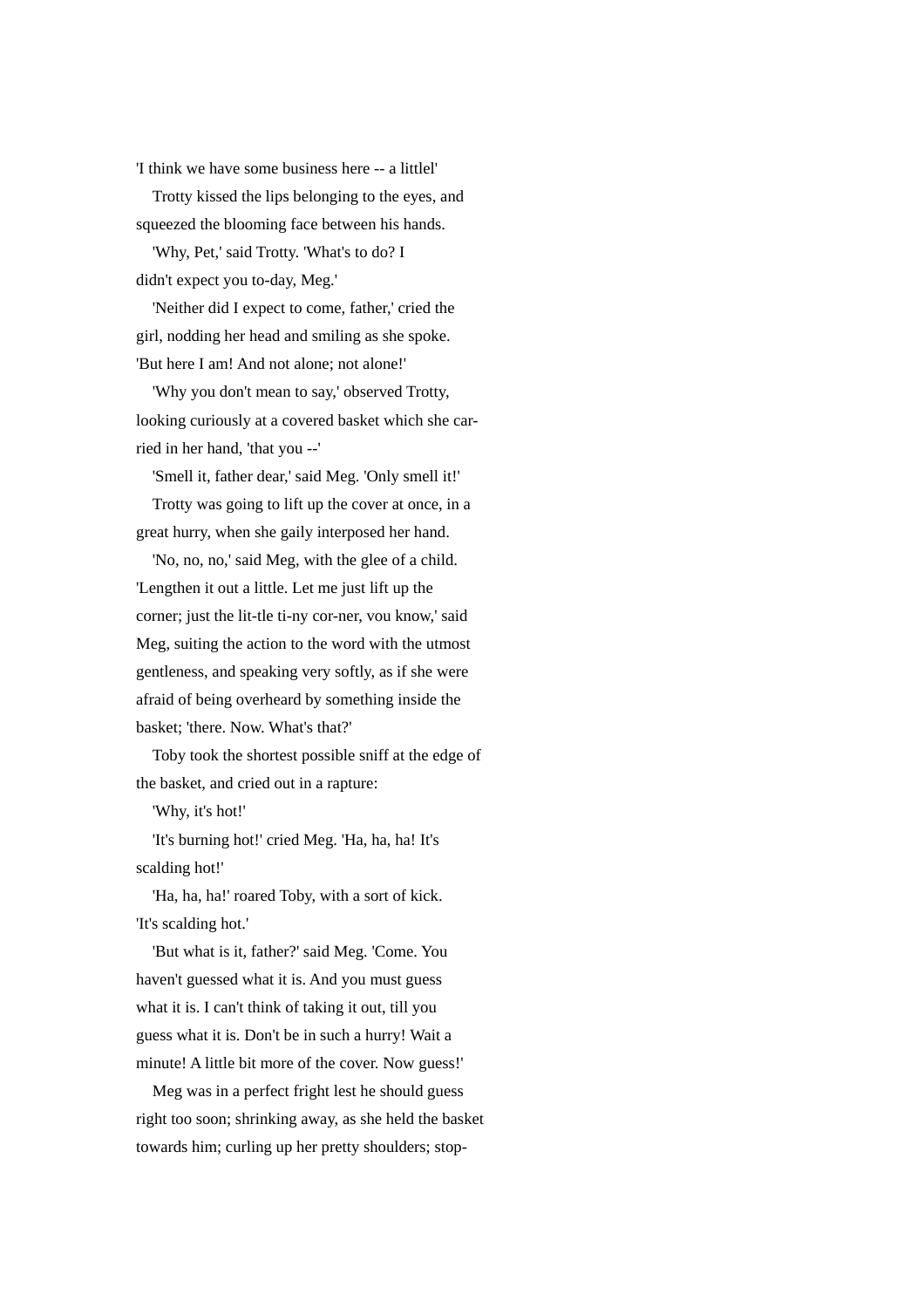ping her ear with her hand, as if by so doing she could keep the right word out of Toby's lips; and laughing softly the whole time.

 Meanwhile Toby, putting a hand on each knee, bent down his nose to the basket, and took a long inspiration at the lid; the grin upon his withered face expanding in the process, as if he were inhaling laughing gas.

 'Ah! It's very nice,' said Toby. 'It an't -- I suppose it an't Polonies?'

 'No, no, no!' cried Meg, delighted. 'Nothing like Polonies!'

 'No,' said Toby, after another sniff. 'It's -- it's mellower than Polonies. It's very nice. It improves every moment. It's too decided for Trotters. An't, it?'

 Meg was in an ecstasy. He could not have gone wider of the mark than Trotters -- except Polonies.

 'Liver?' said Toby, communing with himself. 'No. There's a mildness about it that don't answer to liver. Pettitoes? No. It an't faint enough for pettitoes.

 It wants the stringiness of Cock's heads. And I know it an't sausages. I'll tell you what it is. It's chitterlings!'

 'No, it an't!' cried Meg, in a burst of delight. 'No, it an't!'

'Why, what am I a-thinking of!' said Toby, suddenly recovering a position as near the perpendicular as it was possible for him to assume. 'I shall forget my own name next. It's tripe!'

 Tripe it was; and Meg, in high joy, protested he should say, in half a minute more, it was the best tripe ever stewed.

 'And so,' said Meg, busying herself exultingly with the basket, 'I'll lay the cloth at once, father, for I have brought the tripe in a basin, and tied the basin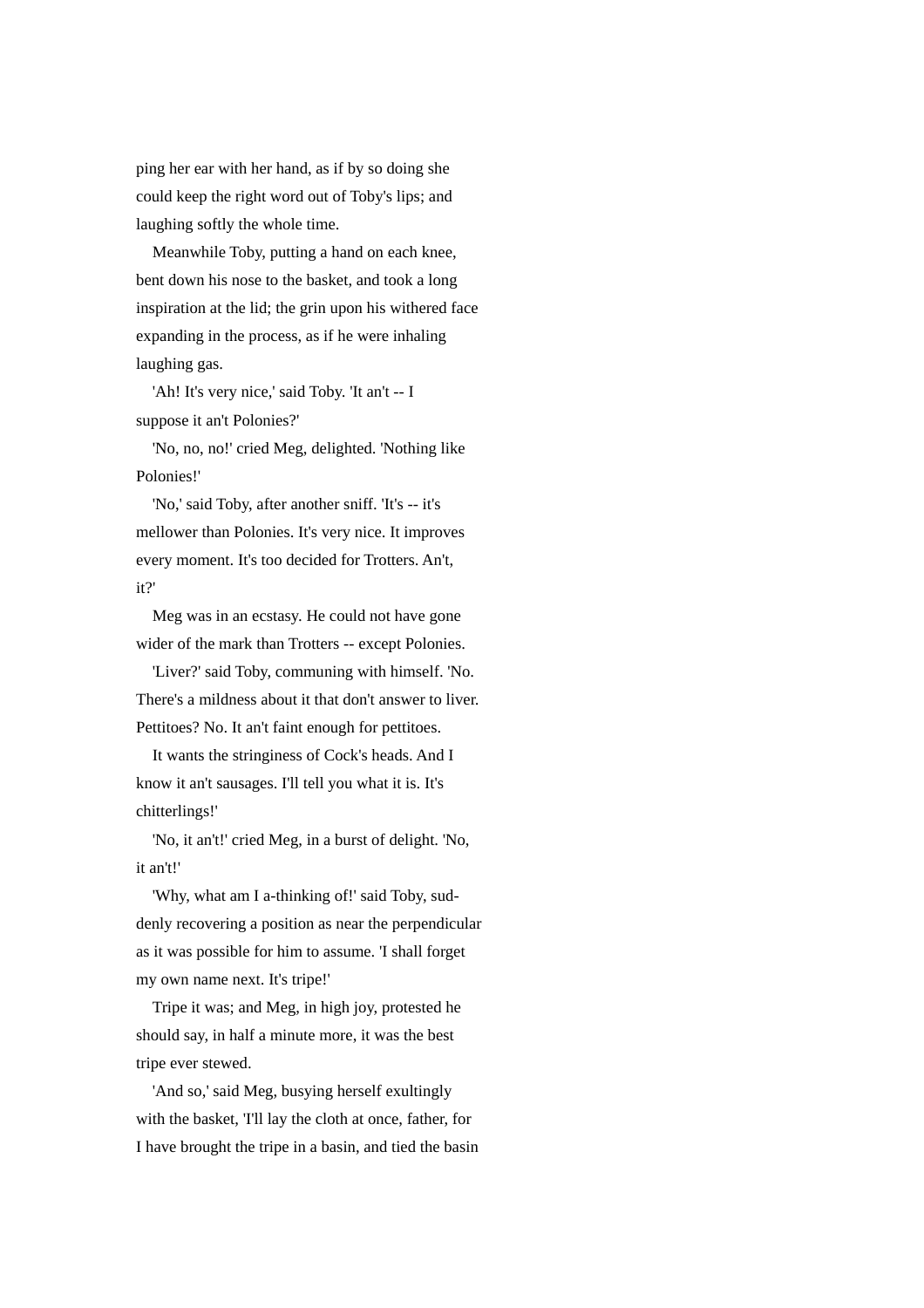up in a pocket-handkerchief; and if I like to be proud for once, and spread that for a cloth, and call it a cloth, there's no law to prevent me; is there, father?'

 'Not that I know of, my dear,' said Toby. 'But they're always a-bringing up some new law or other.'

 'And according to what I was reading you in the paper the other day, father; what the Judge said, you know; we poor people are supposed to know them all Ha, ha! What a mistale! My goodness me, how clever they think us!'

 'Yes, my dear,' cried Trotty; 'and they'd be very fond of any one of us that did know 'em all. He'd grow fat upon the work he'd get, that man, and be popular with the gentle-folks in his neighbourhood. Very much so!'

 'He'd eat his dinner with an appetite, whoever he was, if it smelt like this,' said Meg, cheerfully 'Make haste, for there's a hot potato besides. and half a pint of fresh-drawn beer in a bottle. Where will you dine, father? On the Post, or on the Steps? Dear, dear, how grand we are. Two places to choose from!'

 'The steps to-day, my Pct,' said Trotty. 'Steps in dry weather. Post in wet. There's a greater conveniency in the steps at all times, because of the sitting down; but they're rheumatic in the damp.

 'Then here,' said Meg, clapping her hands, after a moment's bustle; 'here it is, all ready! And beautiful it looks! Come, father. Come!'

 Since his discovery of the contents of the basket, Trotty had been standing looking at her -- and had been speaking too -- in an abstracted manner, which showed that though she was the object of his thoughts and eyes, to the exclusion even of tripe, he neither saw nor thought about her as she was at that moment, but had before him some imaginary rough sketch or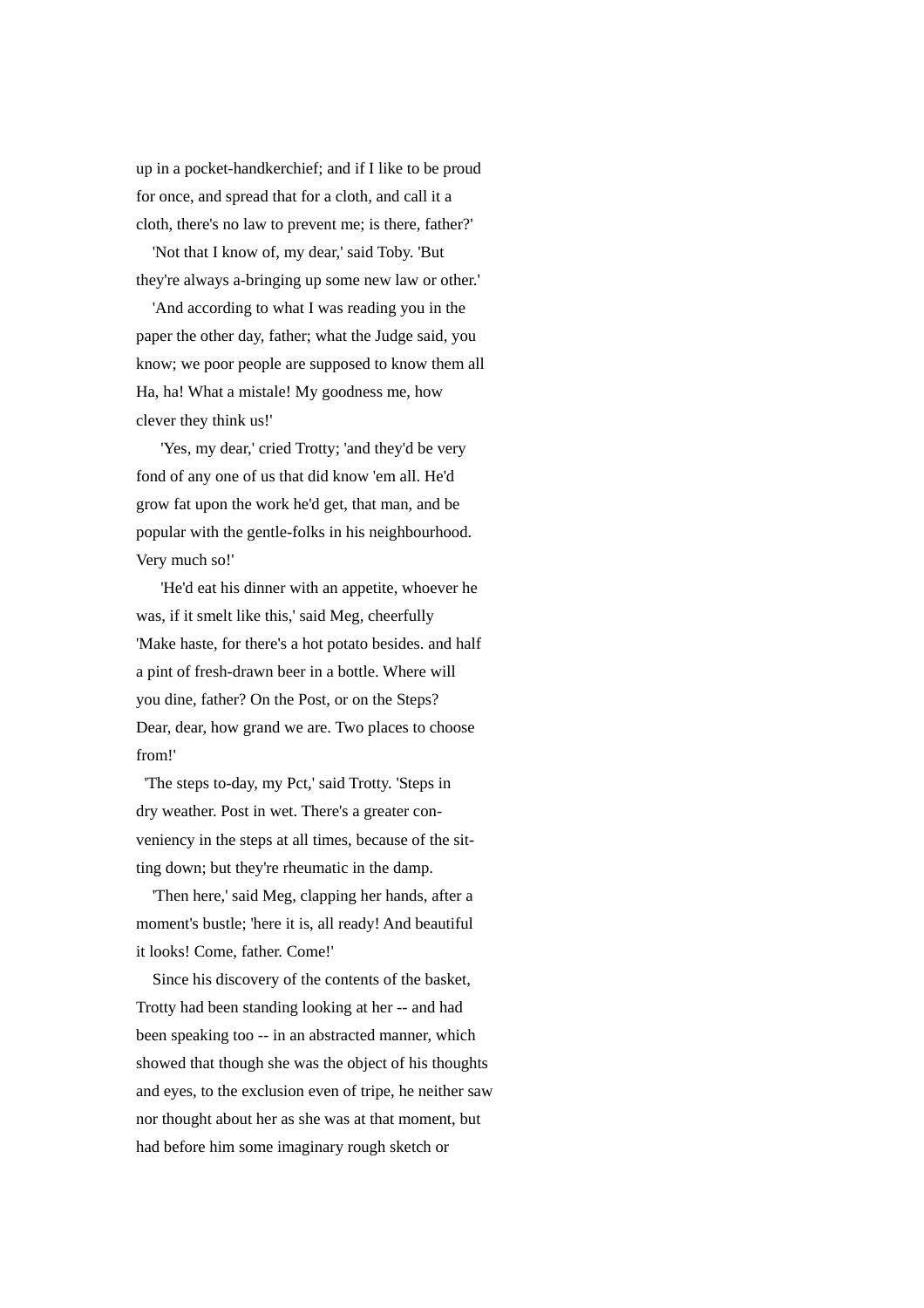drama of her future life. Roused, now, by her cheerful summons, he shook off a melancholy shake of the head which was just coming upon him, and trotted to her side. As she was stooping to sit down, the Chimes rang.

 'Amen!' said Trotty, pulling off his hat and looking up towards them.

'Amen to the Bells, father?' cried Meg.

 'They broke in like a grace, my dear,' said Trotty, taking his seat. 'They'd say a good one, I am sure, if they could. Many's the kind thing they say to me.'

 'The Bells do, father!' laughed Meg, as she set the basin, and a knife and fork before him. 'Well!'

 'Seem to, my Pet,' said Trotty, falling to with great vigour. 'And where's the difference? If I hear 'em, what does it matter whether they speak it or not? Why bless you, my dear,' said Toby, pointing at the tower with his fork, and becoming more animated under the influence of dinner, 'how often have I heard them bells say "Toby Veck, Toby Veck, keep a good heart, Toby! Toby Veck, Toby Veck, keep a good heart, Toby!" A million times? More!'

'Well, I never!' cried Meg.

 She had, though -- over and over again. For it was Toby's constant topic.

 'When things is very bad,' said Trotty; 'very bad indeed, I mean; almost at the worst; then it's "Toby Veck, Toby Veck, job coming soon, Toby! Toby Veck, Toby Veck, job coming soon, Toby! That way.'

 'And it comes -- at last, father,' said Meg, with a touch of sadness in her pleasant voice.

 'Always,' answered the unconscious Toby. 'Never fails.'

While this discourse was holding, Trotty made no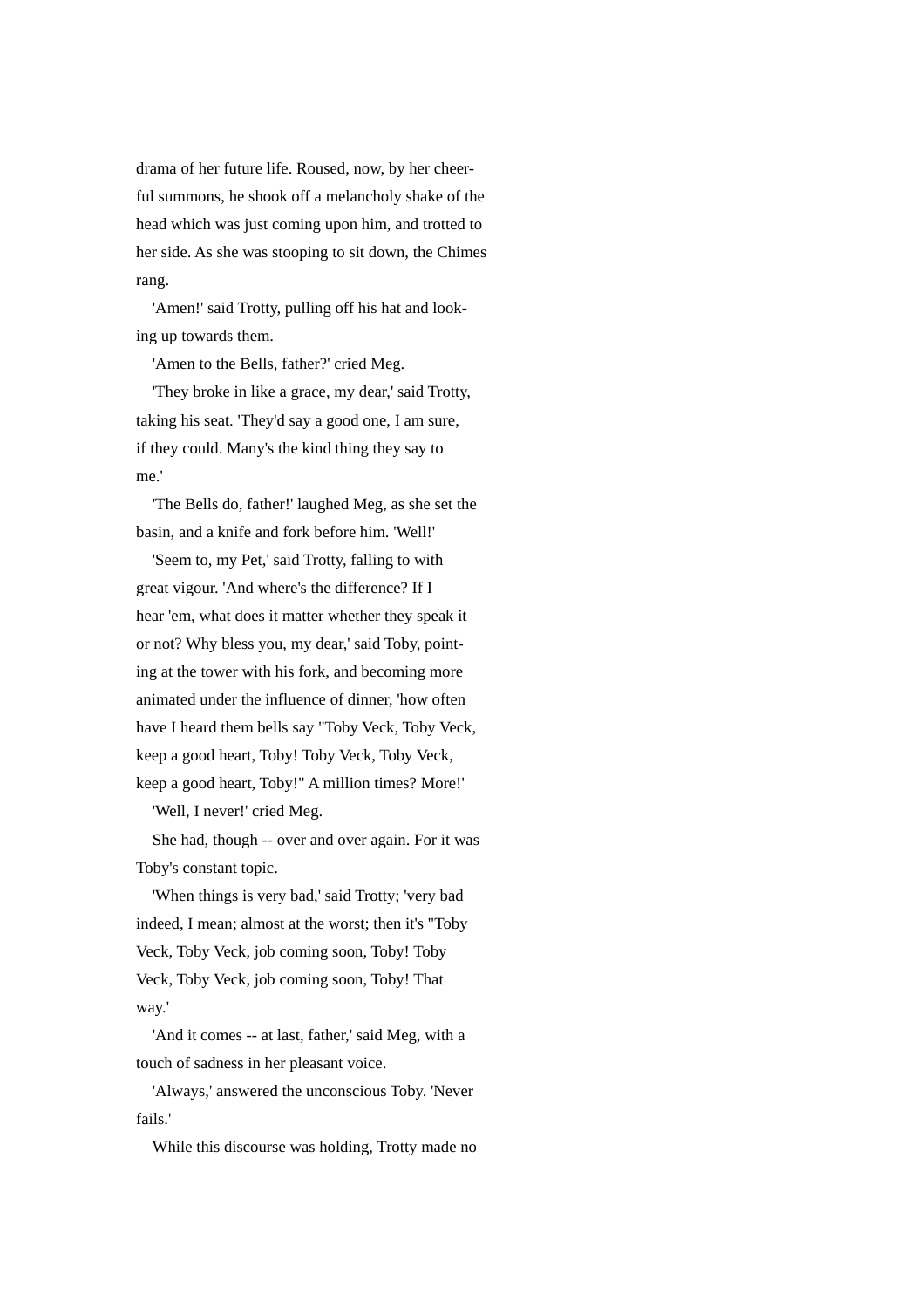pause in his attack upon the savoury meat before him, but cut and ate, and cut and drank, and cut and chewed, and dodged about, from tripe to hot potato, and from hot potato back again to tripe, with an unctuous and unflagging relish. But happening now to look all round the street -- in case anybody should be beckoning from any door or window, for a porter - his eyes, in coming back again, encountered Meg; sitting opposite to him, with her arms folded: and only busy in watching his progress with a smile of bappiness.

 'Why, Lord forgive me!' said Trotty, dropping his knife and fork. 'My dove! Meg! Why didn't you tell me what a beast I was?'

'Father?'

 'Sitting here,' said Trotty, in penitent explanation, 'cramming, and stuffing, and gorging myself; and you before me there, never so much as breaking your precious fast, not wanting to, when --'

 'But I have broken it, father,' interposed his daughter, laughing, 'all to bits. I have had my dinner.'

 'Nonsense,' said Trotty. 'Two dinners in one day! It an't possible! You might as well tell me that two New Year's days will come together, or that I have had a gold head all my life, and never changed it.'

 'I have had my dinner, father, for all that,' said Meg, coming nearer to him. 'And if you'll go on with yours, I'll tell you how and where; and how your dinner came to be bought; and -- and something else besides.'

 Toby still appeared incredulous I but she looked into his face with her clear eyes, and laying her hand upon his shoulder, motioned him to go on while the meat was hot. So Trotty took up his knife and fork again, and went to work. But much more slowly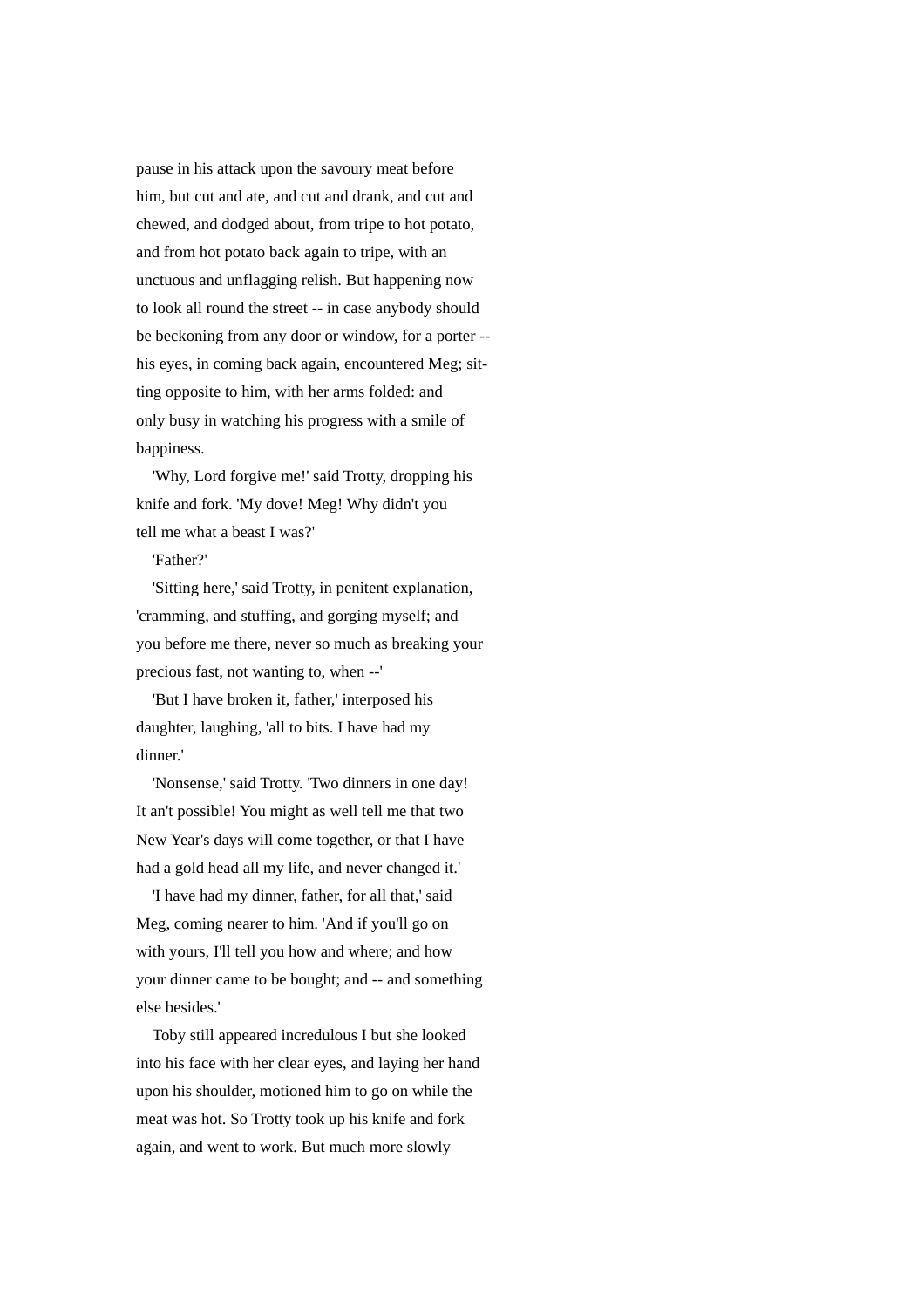than before, and shaking his head, as if he were not at all pleased with himself.

 'I had my dinner, father,' said Meg, after a little hesitation, 'with -- with Richard. His dinner-time was early; and as he brought his dinner with him when he came to see me, we -- we had it together, father.'

 Trotty took a little beer, and smacked his lips. Then he said 'Oh!' -- because she waited.

 'And Richard says, father --' Meg resumed. Then stopped.

 'What does Richard say, Meg?' asked Toby. 'Richard says, father --' another stoppage. 'Richard's a long time saying it,' said Toby.

 'He says then, father,' Meg continued, lifting up her eyes at last, and speaking in a tremble, but quite plainly; 'another year is nearly gone, and where is the use of waiting on from year to year, when it is so unlikely we shall ever be better off than we are now? He says we are poor now, father, and we shall be poor then, but we are young now, and years will make us old before we know it. He says that if we wait: people in our condition: until we see our way quite clearly, the way will be a narrow one indeed - the common way. the Grave, father.'

 A bolder man than Trotty Veck must needs have drawn upon his boldness largely, to deny it. Trotty held his peace.

 'And how hard, father, to grow old, and die, and think we might have cheered and helped each other! How hard in all our lives to love each other; and to grieve, apart, to see each other working, changing, growing old and grey. Even if I got the better of it, and forgot him (which I never could), oh father dear, how hard to have a heart so full as mine is now and live to have it slowly drained out every drop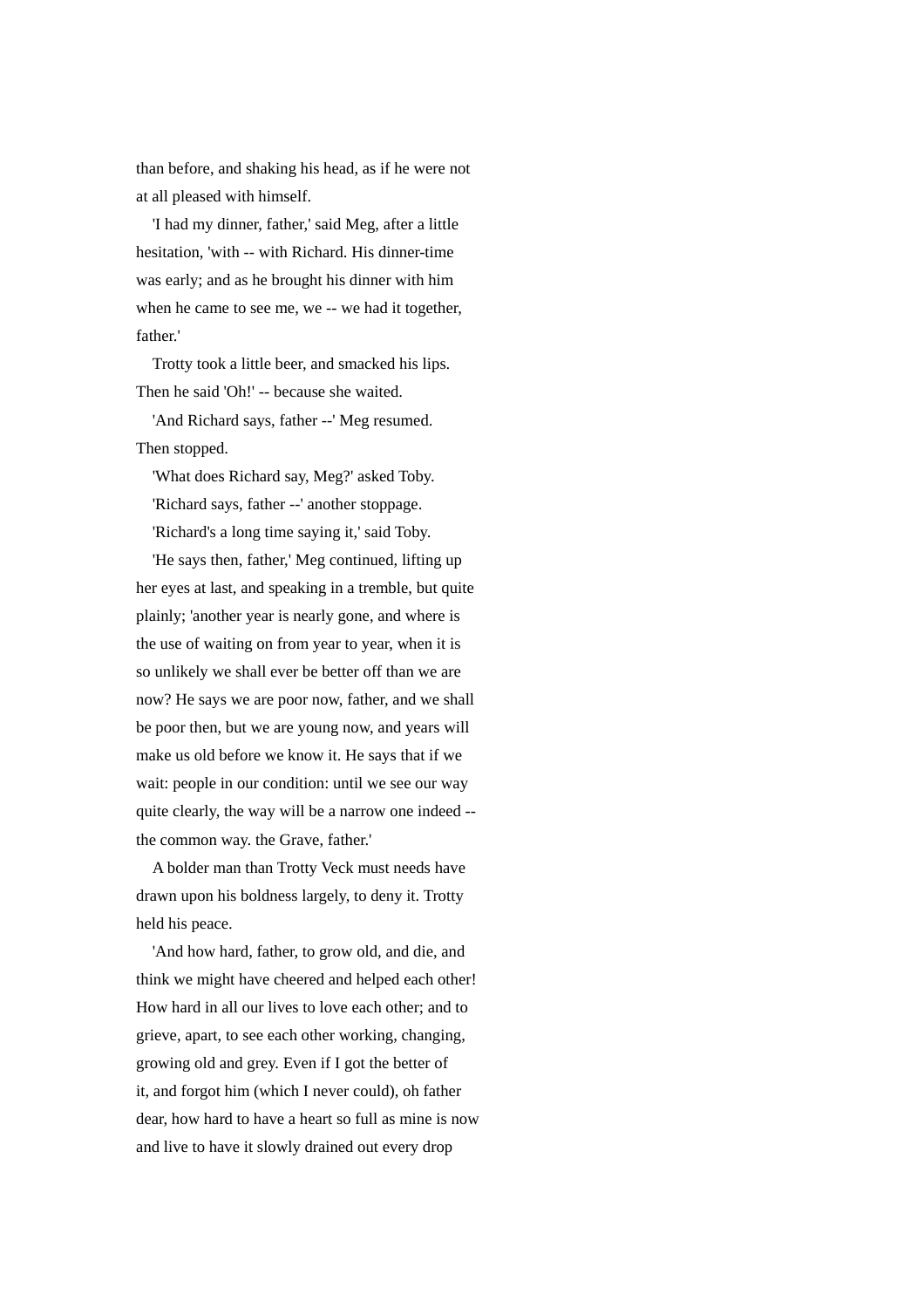without the recollection of one happy moment of a womans life, to stay behind and comfort me, and make me better!'

 Trotty sat quite still. Meg dried her eyes, and said more gaily: that is to say, with here a laugh, and there a sob, and here a laugh and sob together:

 'So Richard says, father; as his work was yesterday made certain for some time to come, and as I love him, and have loved him full three years -- ah! longer than that, if he knew it! -- will I marry him on New Year's Day; the best and happiest day, he says, in the whole year, and one that is almost sure to bring good fortune with it. It's a short notice, father -- isn't it? -- but I haven't my fortune to be settled or my wedding dresses to be made, like the great ladies, father, have I? And he said so much, and said it in his way; so strong and earnest, and all the time so kind and gentle; that I said I'd come and talk to you, father. And as they paid the money for that work of mine this morning (unexpectedly, I am sure!) and as you have fared very poorly for a whole week, and as I couldn't help wishing there should be something to make this day a sort of holiday to you as well as a dear and happy day to me, father, I made a little treat and brought it to surprise you.'

 'And see how he leaves it cooling on the step!' said another voice.

 It was the voice of this same Richard. who had come upon them unobserved, and stood before the father and daughter; looking down upon them with a face as glowing as the iron on which his stout sledge-hammer daily rung. A handsome, well-made powerful youngster he was; with eyes that sparkled like the red-hot droppings from a furnace fire; black hair that curled about his swarthy temples rarely;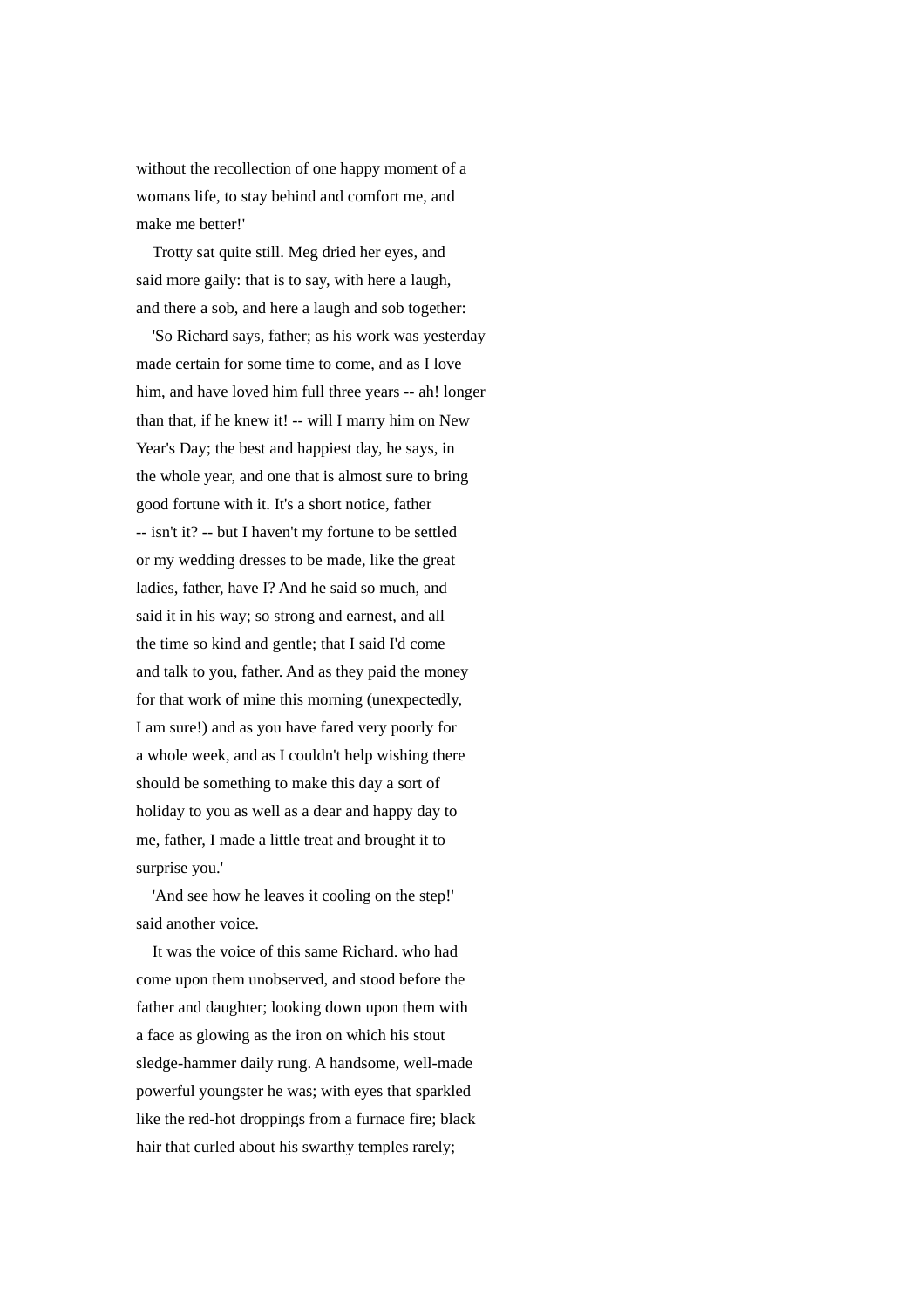and a smile -- a smile that bore out Meg's eulogium on his style of Conversation.

 'See how he leaves it cooling on the step!' said Richard. 'Meg don't know what he likes. Not she!'

 Trotty, all action and enthusiasm, immediately reached up his hand to Richard, and was going to address him in a great hurry, when the house-door opened without any warning, and a footman very nearly put his foot into the tripe.

 'Out of the vays here, will you! You must always go and be a-settin' on our steps, must you! You can't go and give a turn to none of the neighbours never can't you! Will you clear the road, or won't you?'

 Strictly speaking, the last question was irrelevant, as they had already done it.

 'What's the matter, what's the matter!' said the gentleman for whom the door was opened; coming out of the house at that kind of light-heavy pace -- that peculiar compromise between a walk and a jog-trot -- with which a gentleman upon the smooth down-hill of life, wearing creaking boots, a watchchain, and clean linen, may come out of his house: not only without any abatement of his dignity, but with an expression of having important and wealthy engagements elsewhere. 'What's the matter! What's the matter!'

 'You're always a-being begged, and prayed, upon your bended knees you are,' said the footman with great emphasis to Trotty Veck, 'to let our door-steps be. Why don't you let 'em be? CAN'T you let 'em be?'

 'There! That'll do, that'll do!' said the gentleman. 'Halloa there! Porter!' beckoning with his head to Trotty Veck. 'Come here. What's that? Your dinner?'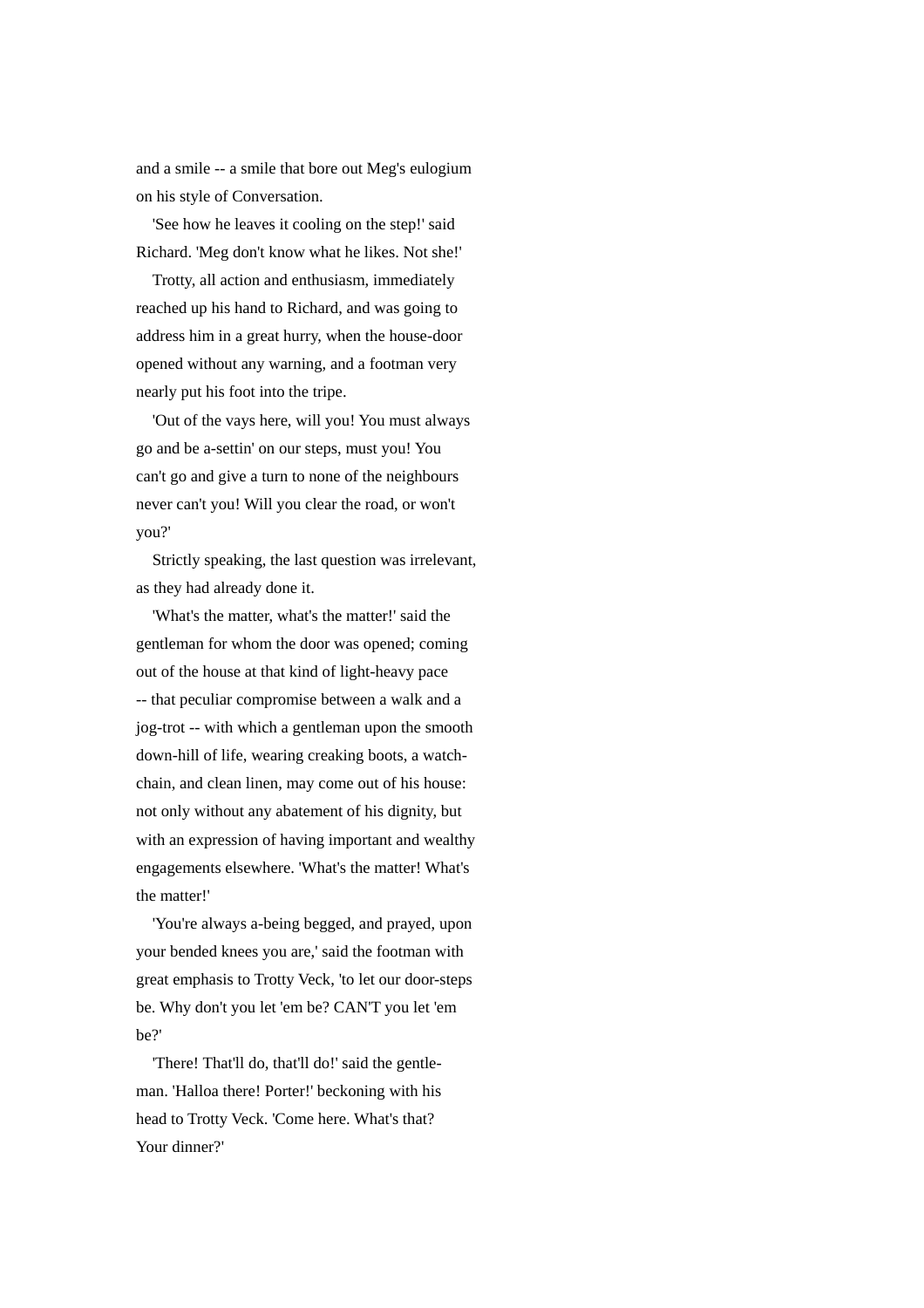'Yes, sir,' said Trotty, leaving it behind him in a corner.

 'Don't leave it there,' exclaimed the gentleman. 'Bring it here, bring it here. So! This is your dinner, is it?'

 'Yes, sir,' repeated Trotty, looking with a fixed eye and a watery mouth, at the piece of tripe he had reserved for a last delicious tit-bit; which the gentleman was now turning over and over on the end of the fork.

 Two other gentlemen had come out with him. One was a low-spirited gentleman of middle age, of a meagre habit, and a disconsolate face who kept his hands continually in the pockets of his scanty pepper-and-salt trousers; very large and dog's-eared from that custom; and was not particularly well brushed or washed. The other, a full-sized, sleek, well-conditioned gentleman, in a blue coat with bright buttons, and a white cravat. This gentleman had a very red face, as if an undue proportion of the blood in his body were squeezed up into his head; which perhaps accounted for his having also the appearance of being rather cold about the heart.

 He who had Toby's meat upon the fork, called to the first one by the name of Filer; and they both drew near together. Mr. Filer being exceedingly short-sighted, was obliged to go so close to the remnant of Toby's dinner before he could make out what it was, that Toby's heart leaped up into his mouth. But Mr. Filer didn't eat it.

 'This is a description of animal food, Alderman,' said Filer, making little punches in it, with a pencilcase, 'commonly known to the labouring population of this country, by the name of tripe.'

 The Alderman laughed, and winked; for he was a merry fellow, Alderman Cute. Oh, and a sly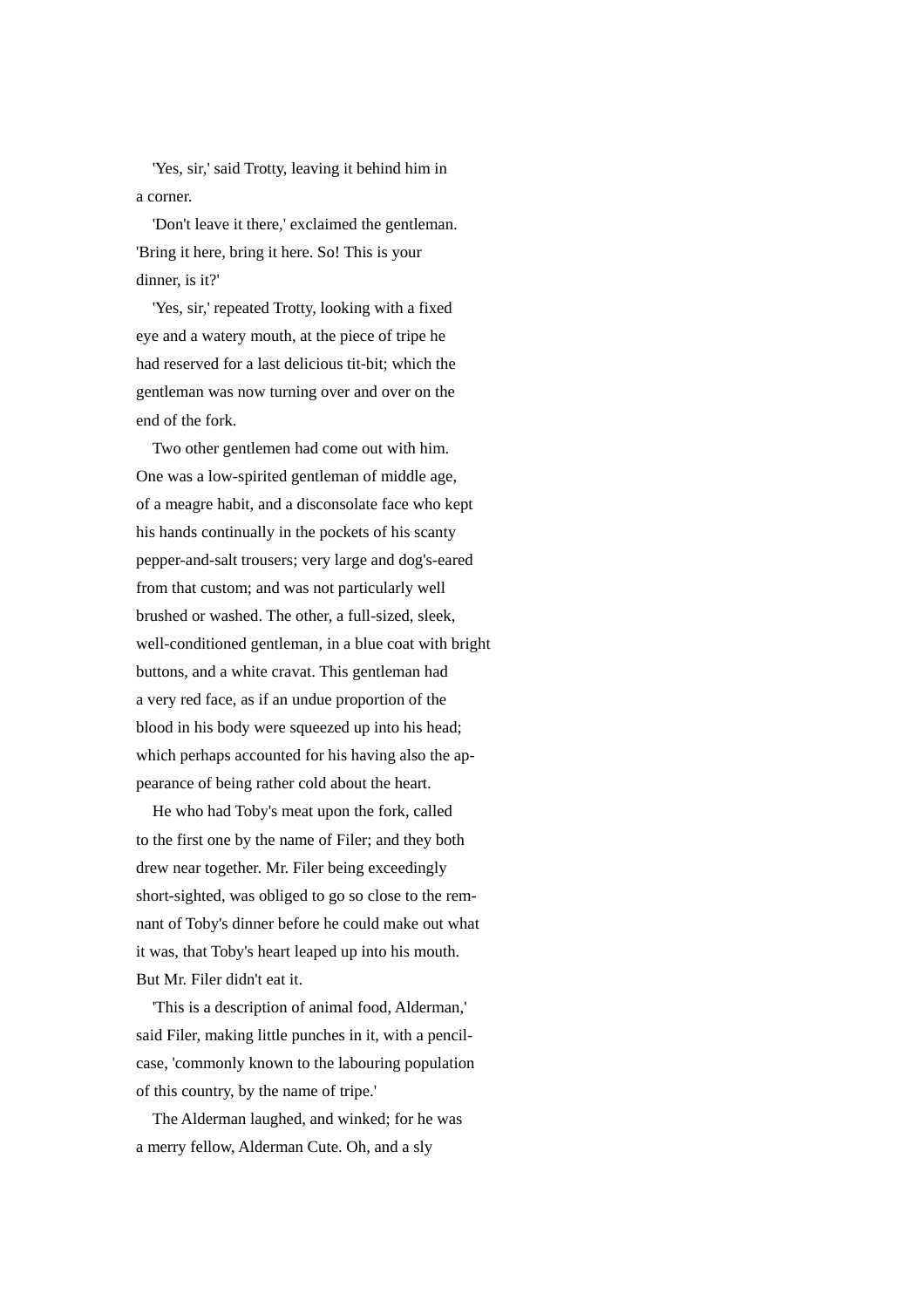fellow too! A knowing fellow. Up to everything. Not to be imposed upon. Deep in the people's hearts! He knew them, Cute did. I believe you!

 'But who eats tripe?' said Mr. Filer, looking round. 'Tripe is without an exception the least economical, and the most wasteful article of consumption that the markets of this country can by possibility produce. The loss upon a pound of tripe has been found to be, in the boiling, seven-eights of a fifth more than the loss upon a pound of any other animal substance whatever. Tripe is more expensive, properly understood, than the hothouse pineapple. Taking into account the number of animals slaughtered yearly within the bills of mortality alone; and forming a low estimate of the quantity of tripe which the carcasses of those animals, reasonably well butchered, would yield; I find that the waste on that amount of tripe, if boiled, would victual a garrison of five hundred men for five months of thirty-one days each, and a February over. The Waste, the Waste!'

 Trotty stood aghast, and his legs shook under him. He seemed to have starved a garrison of five hundred men with his own hand.

 'Who eats tripe?' said Mr. Filer, warmly. 'Who eats tripe?'

Trotty made a miserable bow.

 'You do, do you?' said Mr. Filer. 'Then I'll tell you something. You snatch your tripe, my friend, out of the mouths of widows and orphans.'

 'I hope not, sir,' said Trotty, faintly. 'I'd sooner die of want!'

 'Divide the amount of tripe before mentioned, Alderman,' said Mr. Filer, 'by the estimated number of existing widows and orphans, and the result will be one pennyweight of tripe to each. Not a grain is left for that man. Consequently, he's a robber.'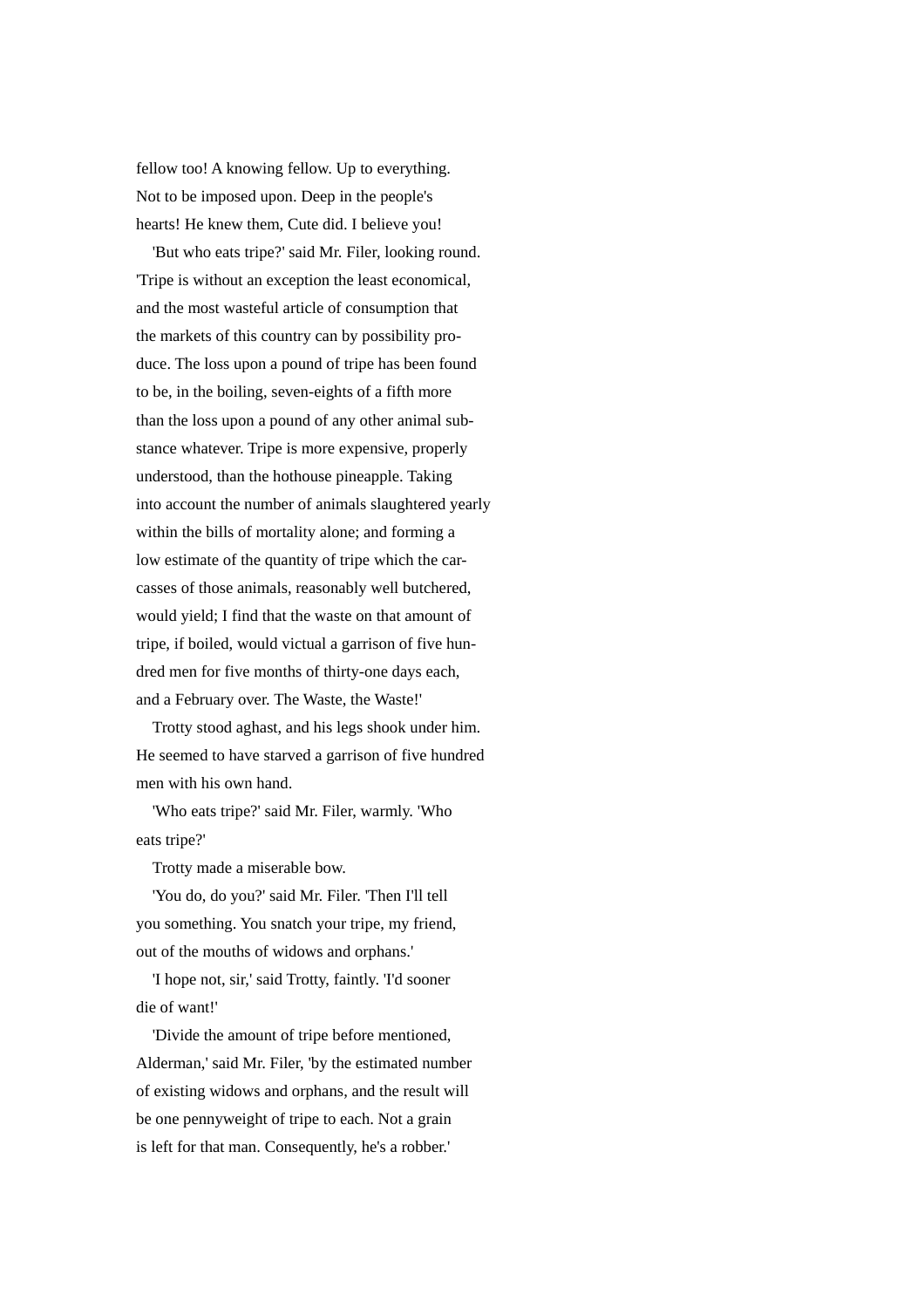Trotty was so shocked, that it gave him no concern to see the Alderman finish the tripe himself. It was a relief to get rid of it, anyhow.

 'And what do you say?' asked the Alderman jocosely, of the red-faced gentleman in the blue coat. 'You have heard friend Filer. What do you say?'

 'What's it possible to say?' returned the gentleman. 'What is to be said? Who can take any interest in a fellow like this,' meaning Trotty; 'in such degenerate times as these? Look at him! What an object! The good old times, the grand old times, the great old times! Those were the times for a bold peasantry, and all that sort of thing. Those were the times for every sort of thing, in fact. There's nothing now-a-days. Ah!' sighed the red-faced gentleman. 'The good old times, the good old timesl'

 The gentleman didn't specify what particular times he alluded to; nor did he say whether he objected to the present times; from a distinterested consciousness that they had done nothing very remarkable in producing himself.

 'The good old times, the good old times,' repeated the gentleman. 'What times they were! They were the only times. It's no use talking about any other times, or discussing what the people are in these times You don't call these, times, do you? I don't. Look into Strutt's Costumes, and see what a Porter used to be, in any of the good old English reigns.'

 'He hadn't, in his very best circumstances, a shirt to his back, or a stocking to his foot; and there was scarcely a vegetable in all England for him to put into his mouth,' said Mr. Filer. 'I can prove it, by tables.'

 But still the red-faced gentleman extolled the good old times, the grand old times, the great old times. No matter what anybody else said, he still went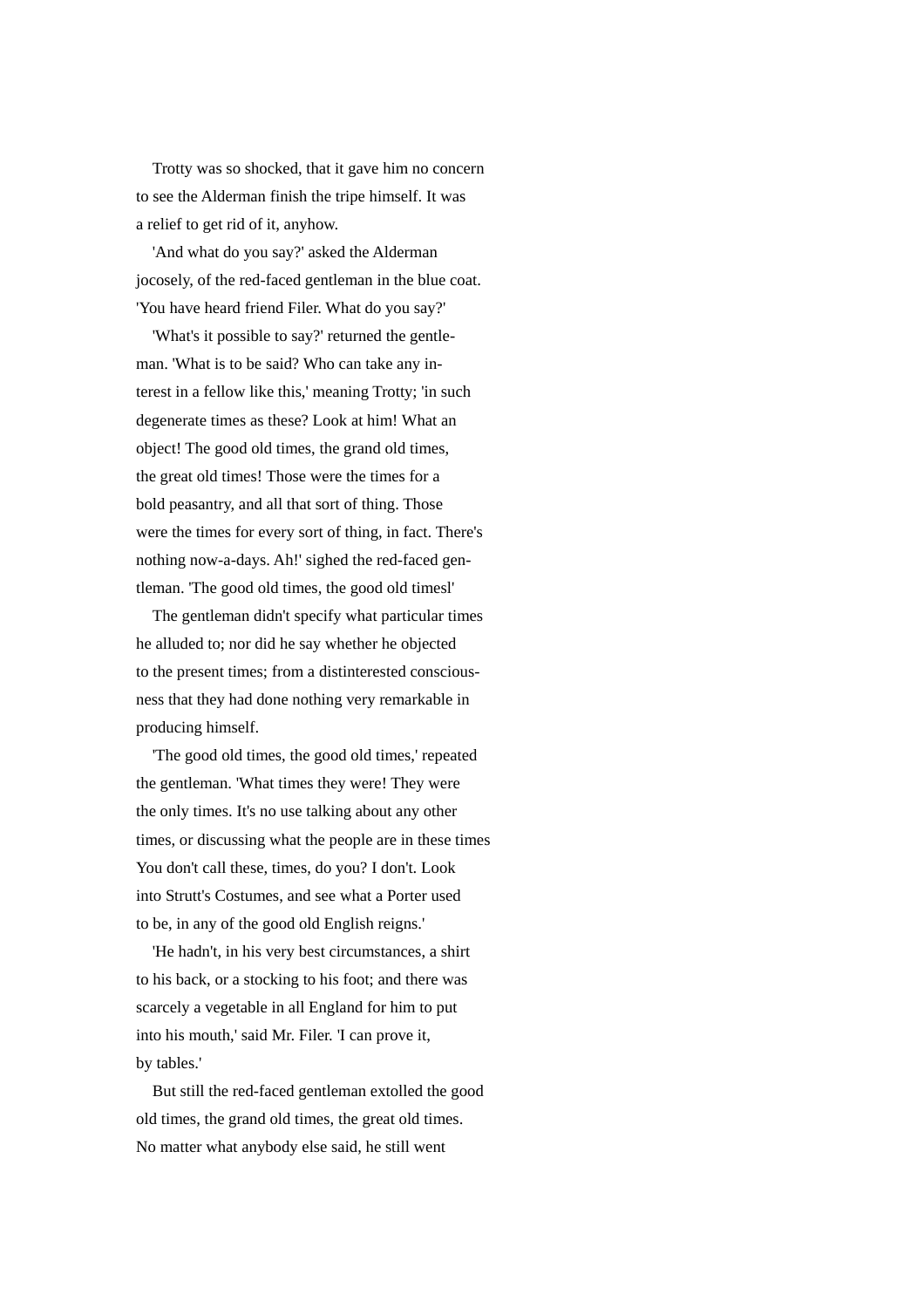turning round and round in one set form of words concerning them; as a poor squirrel turns and turns in its revolving cage; touching the mechanism, and trick of which, it has probably quite as distinct perceptions, as ever this red-faced gentleman had of his deceased Millennium.

 It is possible that poor Trotty's faith in these very vague Old Times was not entirely destroyed, for he felt vague enough, at that moment. One thing, however, was plain to him, in the midst of his distress; to wit, that however these gentlemen might differ in details, his misgivings of that morning, and of many other mornings, were well founded. 'No, no. We can't go right or do right,' thought Trotty in despair. 'There is no good in us. We are born bad!'

 But Trotty had a father's heart within him; which had somehow got into his breast in spite of this decree; and he could not bear that Meg, in the blush of her brief joy, should have her fortune read by these wise gentlemen. 'God help her,' thought poor Trotty. 'She will know it soon enough.'

 He anxiously signed, therefore, to the young smith, to take her away. But he was so busy, talking to her softly at a little distance, that he only became conscious of this desire, simultaneously with Alderman Cute. Now, the Alderman had not yet had his say, but he was a philosopher, too -- practical, though! Oh, very practical -- and, as he had no idea of losing any portion of his audience, he cried 'Stop!'

 'Now, you know,' said the Alderman, addressing his two friends, with a self-complacent smile upon his face which was habitual to him, 'I am a plain man, and a practical man; and I go to work in a plain practical way. That's my way. There is not the least mystery or difficulty in dealing with this sort of people if you only understand 'em, and can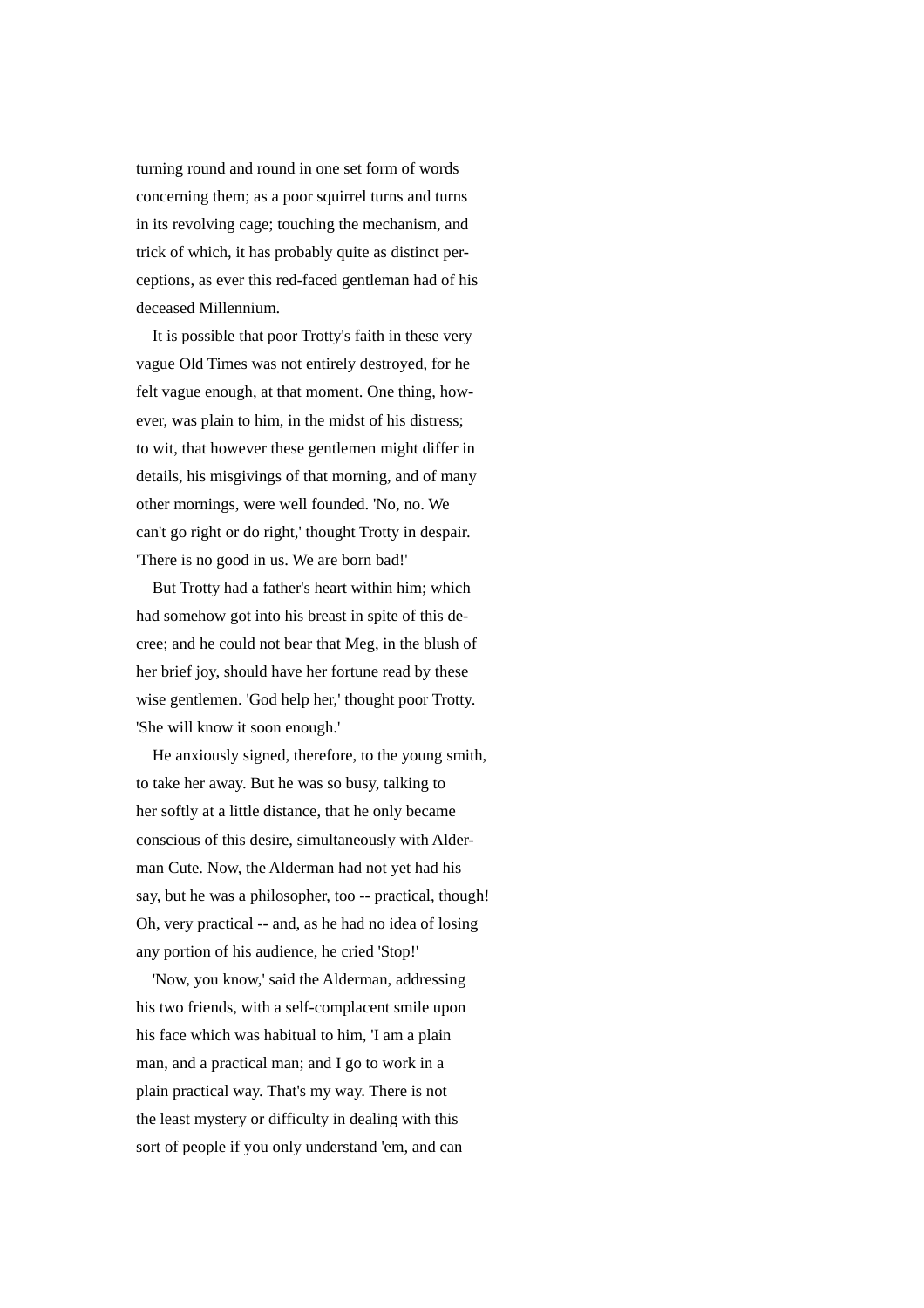talk to 'em in their own manner. Now, you Porter! Don't you ever tell me, or anybody else, my friend, that vou haven't always enough to eat, and of the best: because I know better. I have tasted your tripe, you know, and you can't "chaff" me. You understand what "chaff" means, eh? That's the right word, isn't it? Ha, ha, ha! Lord bless you,' said the Alderman, turning to his friends again, 'it's the easiest thing on earth to deal with this sort of people, if you understand 'em.'

 Famous man for the common people, Alderman Cute! Never out of temper with them! Easy, affable, joking, knowing gentleman!

 'You see, my friend,' pursued the Alderman, 'there's a great deal of nonsense talked about Want -- "hard up", you know; that's the phrase, isn't it? ha! ha! ha! and I intend to Put It Down. There's a certain amount of cant in vogue about Starvation, and I mean to Put It Down. That's all! Lord bless you', said the Alderman, turning to his friends again, you may Put Down anything among this sort of people, if you only know the way to set about it.'

 Trotty took Meg's hand and drew it through his arm. He didn't seem to know what he was doing though.

 'Your daughter, eh?' said the Alderman, chucking her familiarly under the chin.

 Always affable with the working classes, Alderman Cute! Knew what pleased them! Not a bit of pride.

 'Where's her mother?' asked the worthy gentleman.

 'Dead,' said Toby. 'Her mother got up linen; and was called to Heaven when She was born.'

 'Not to get up linen there, I suppose,' remarked the Alderman pleasantly.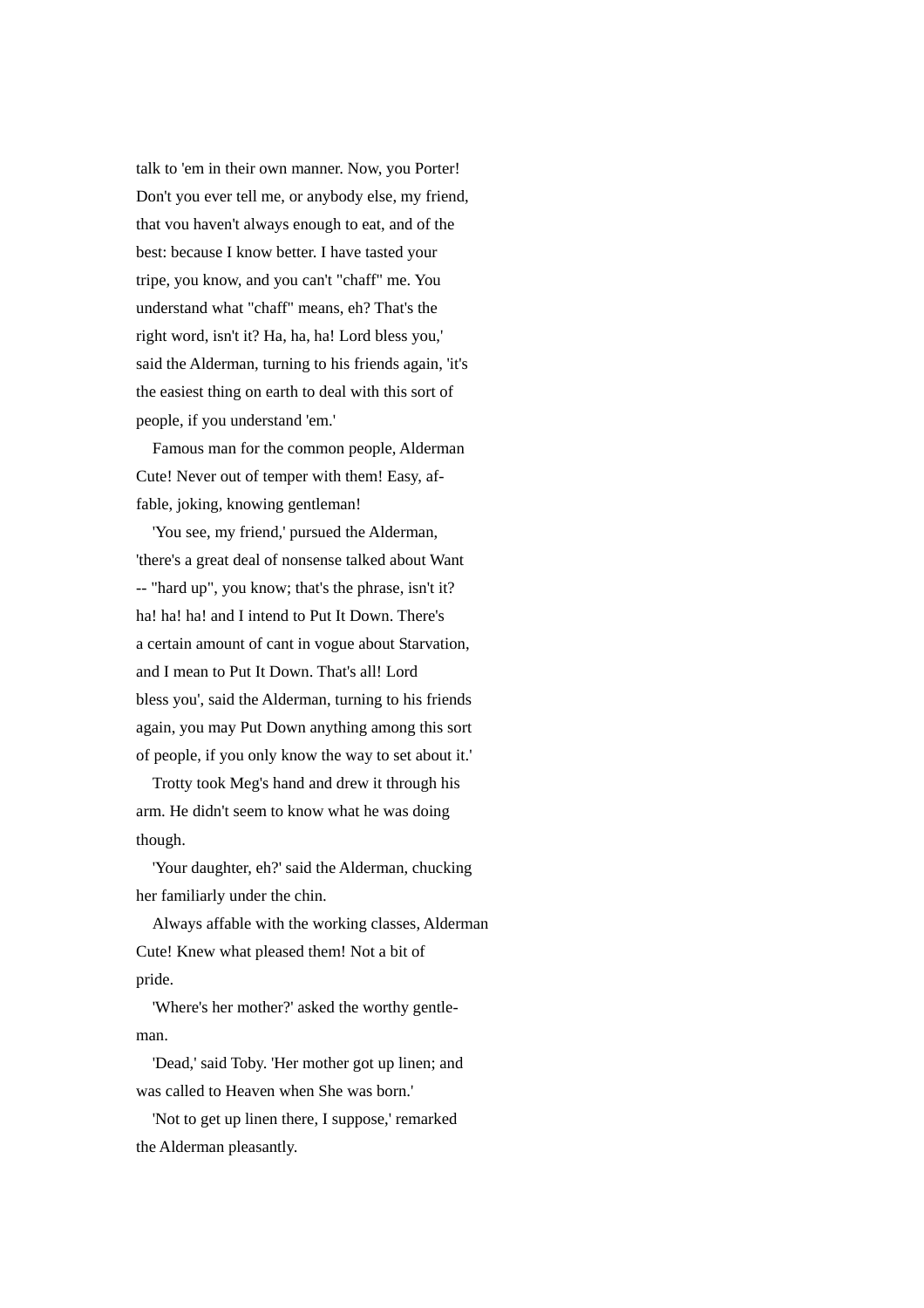Toby might or might not have been able to separate his wife in Heaven from her old pursuits. But query: If Mrs. Alderman Cute had gone to Heaven, would Mr. Alderman Cute have pictured her as holding any state or station there?

 'And you're making love to her, are you?' said Cute to the young smith.

 'Yes,' returned Richard quickly, for he was nettled by the question. 'And we are going to be married on New Year's Day.'

 'What do you mean!' cried Filer sharply. 'Married!'

 'Why, yes, we're thinking of it, Master,' said Richard. 'We're rather in a hurry, you see, in case it should be Put Down first.'

 'Ah!' cried Filer, with a groan. 'Put that down indeed, Alderman, and you'll do something. Married! Married!! The ignorance of the first principles of political economy on the part of these people; their improvidence; their wickedness; is, by Heavens enough to -- Now look at that couple, will you!'

 Well? They were worth looking at. And marriage seemed as reasonable and fair a deed as they need have in contemplation.

 'A man may live to be as old as Methuselah,' sald Mr. Filer, 'and may labour all his life for the benefit of such people as those; and may heap up facts on figures, facts on figures, facts on figures, mountains high and dry; and he can no more hope to persuade 'em that they have no right or business to be married, than he can hope to persuade 'em that they have no earthly right or business to be born. And that we know they haven't. We reduced it to a mathematical certainty long ago!

 Alderman Cute was mightily diverted, and laid his right forefinger on the side of his nose, as much as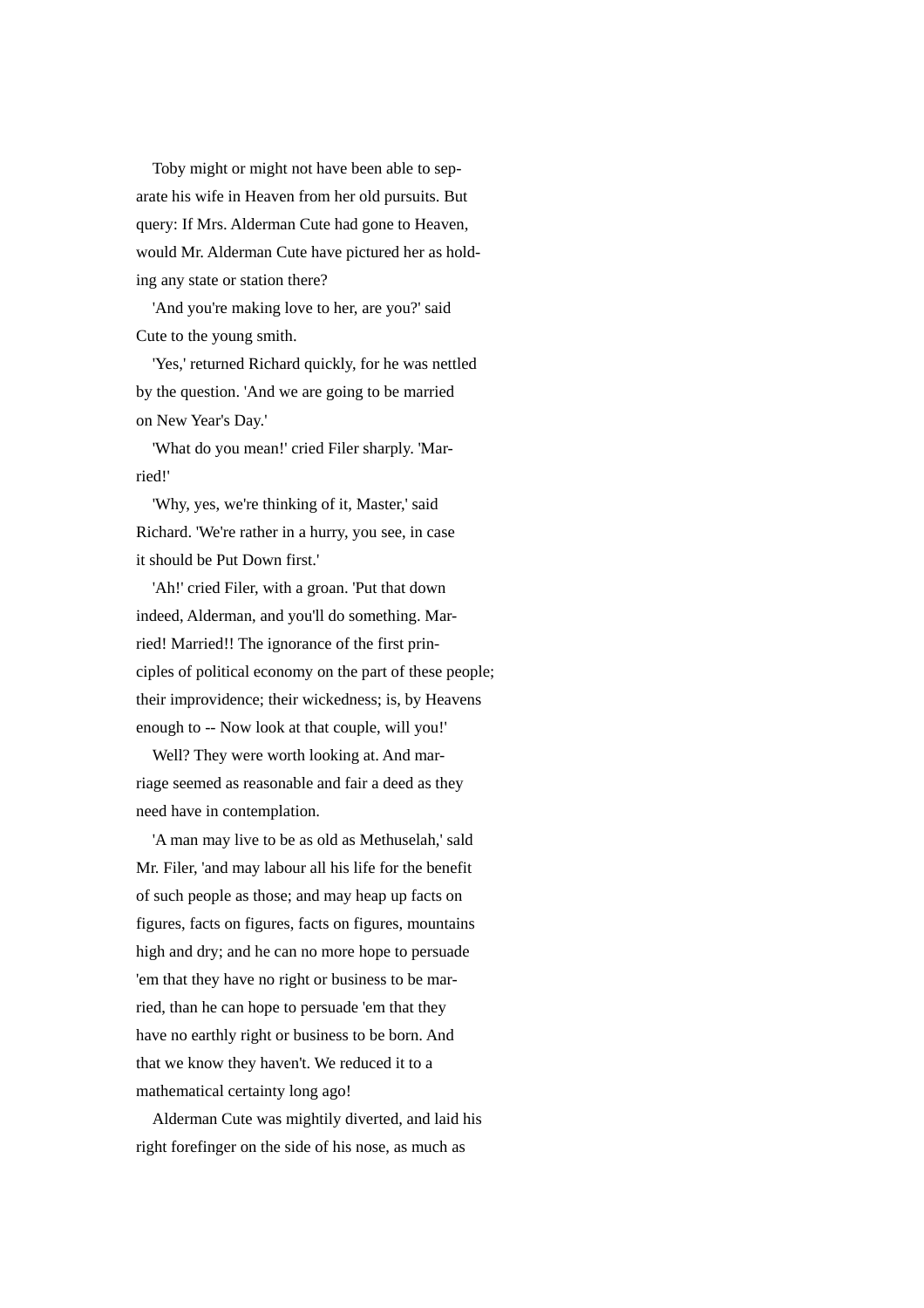to say to both his friends, 'Observe me, will you! Keep yohur eye on the practical man!' -- and called Meg to him.

'Come here, my girl!' said Alderman Cute.

 The young blood of her lover had been mounting, wrathfully, within the last few minutes; and he was indisposed to let her come. But, setting a constraint upon himself, he came forward with a stride as Meg approached, and stood beside her. Trotty kept her hand within his arm still, but looked from face to face as wildly as a sleeper in a dream.

 'Now, I'm going to give you a word or two of good advice, my girl,' said the Alderman, in his nice easy way. 'It's my place to give advice, you know, because I'm a Justice. You know I'm a Justice, don't you?'

 Meg timidly said, 'Yes.' But everybody knew Alderman Cute was a Justice! Oh dear, so active a Justice always! Who such a mote of brightness in the public eye, as Cute!

 'You are going to be married, you say,' pursued the Alderman. 'Very unbecoming and indelicate in one of your sex! But never mind that. After you are married, you'll quarrel with your husband and come to be a distressed wife. You may think notbut you will, because I tell you so. Now, I give you fair warning, that I have made up my mind to Put distressed wives Down. So, don't be brought before me. You'll have children -- boys. Those boys will grow up bad, of course, and run wild in the streets, without shoes and stockings. Mind my young friend! I'll convict 'em summarily, every one, for I am determined to Put boys without shoes and stockings, Down. Perhaps your husband will die young (most likely) and leave you with a baby. Then you'll be turned out of doors, and wander up and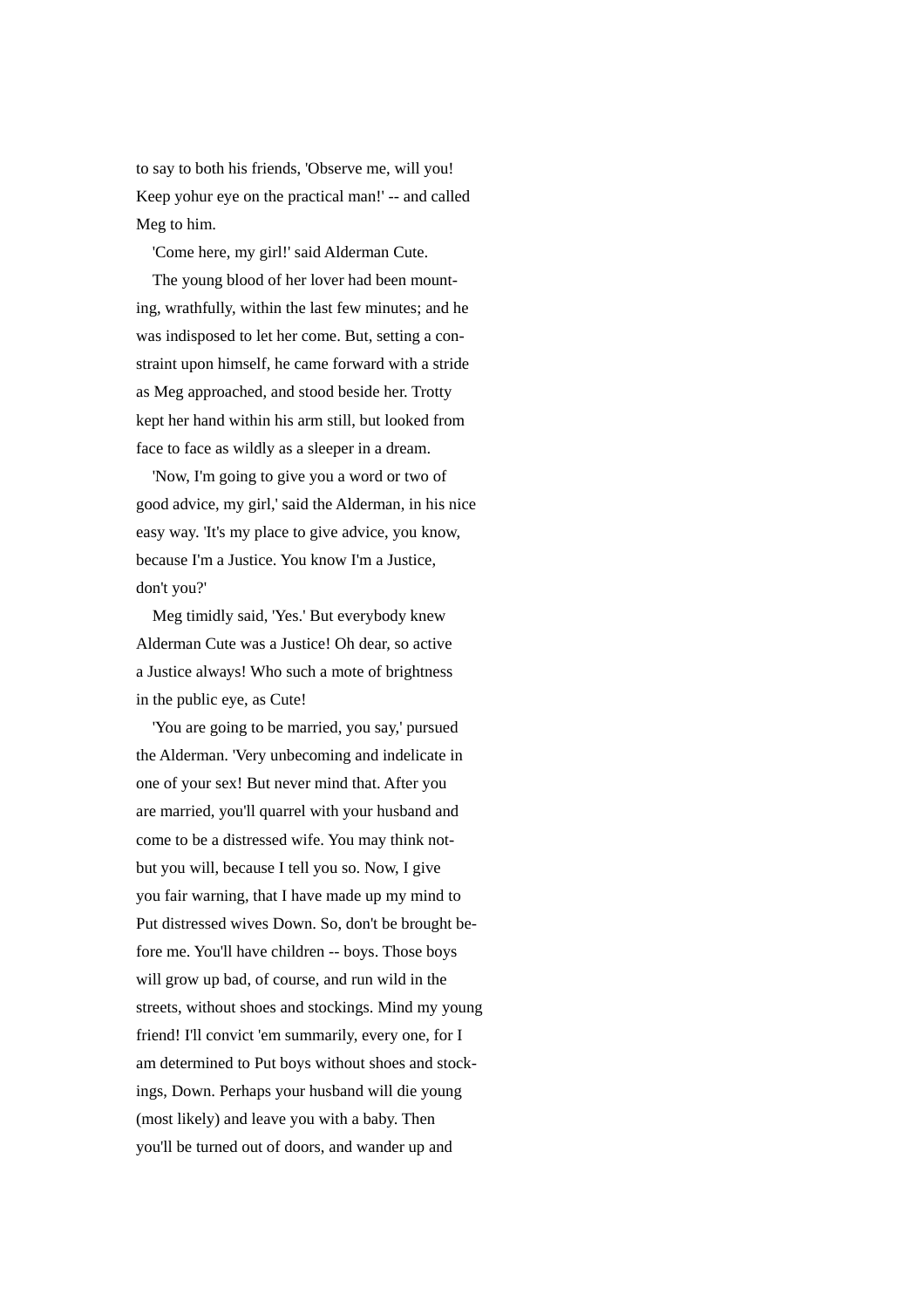down the streets. Now, don't wander near me, my dear, for I am resolved to Put all wandering mothers Down. All young mothers, of all sorts and kinds, it's my determination to Put Down. Don't think to plead illness as an excuse with me; or babies as an excuse with me; for all sick persons and young children (I hope you know the church-service, but I'm afraid not) I am determined to Put Down. And if you attempt, desperately, and ungratefullv. and impiously, and fraudulently attempt, to drown yourself, or hang yourself, I'll have no pity for you, for I have made up my mind to Put all suicide Down! If there is one thing,' said the Alderman, with his self-satisfied smile, 'on which I can be said to have made up my mind more than on another, it is to Put suicide Down. So don't try it on. That's the phrase, isn't it? Ha, ha! now we understand each other.'

 Toby knew not whether to be agonised or glad, to see that Meg had turned a deadly white, and dropped her lover's hand.

 'And as for you, you dull dog,' said the Alderman, turning with even increased cheerfulness and urbanity to the young smith, 'what are you thinking of being married for? What do you want to be married for, you silly fellow? If I was a fine, young, strapping chap like you, I should be ashamed of being milksop enough to pin myself to a woman's apron-strings! Why, she'll be an old woman before you're a middleaged man! And a pretty figure you'll cut then, with a draggle-tailed wife and a crowd of squalling children crying after you wherever you go!'

 0, he knew how to banter the common people, Alderman Cute!

 'There! Go along with you,' said the Alderman, 'and repent. Don't make such a fool of yourself as to get married on New Year's Day. You'll think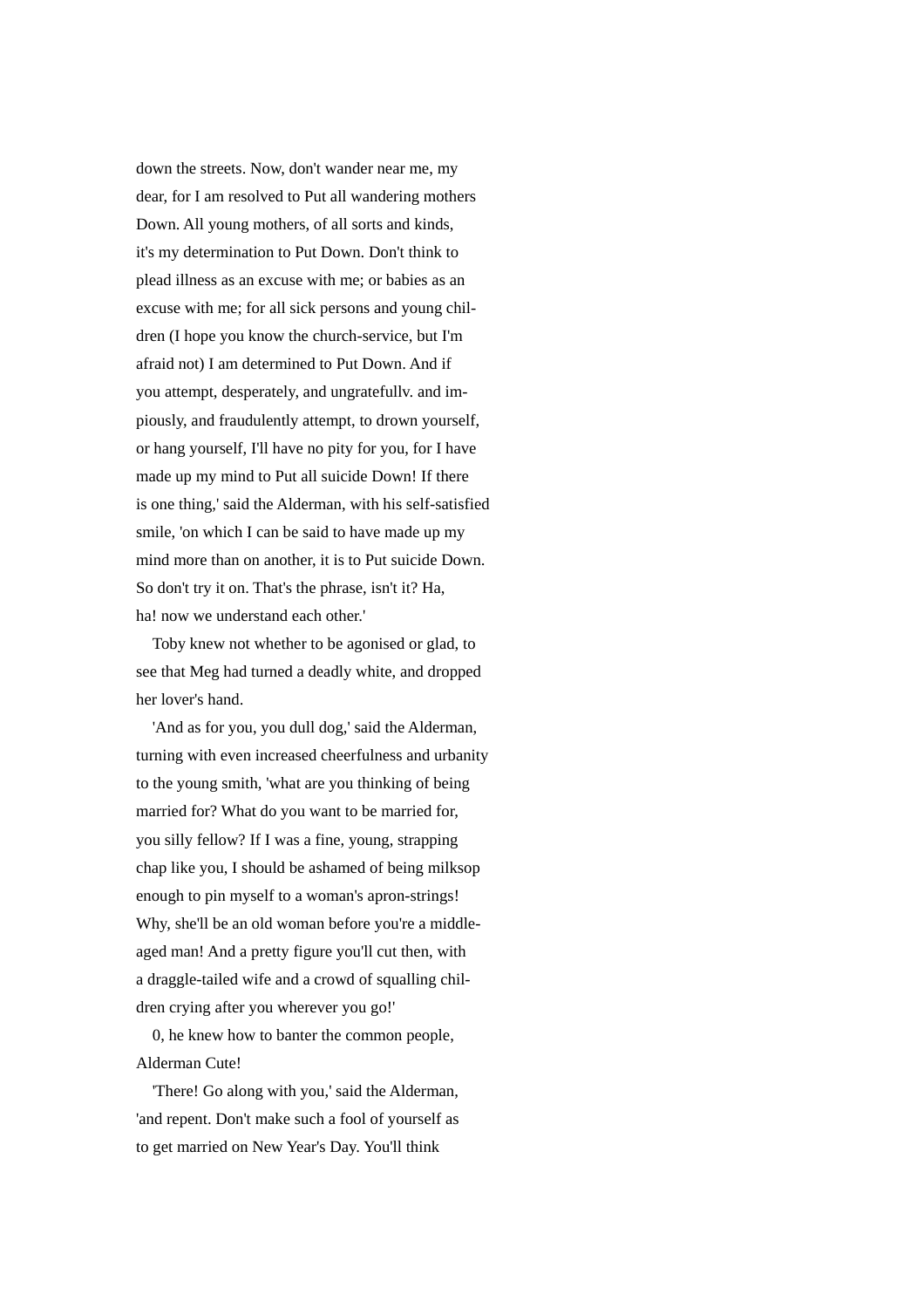very differently of it, long before next New Year's Day; a trim young fellow like you, with all the girls looking after you. There! Go along with you!'

 They went along. Not arm in arm, or hand in hand, or interchanging bright glances; but, she in tears; he gloomy and down-looking. Were these the hearts that had so lately made old Toby's leap up from its faintness? No, no. The Alderman (a blessing on his head!) had Put them Down.

 'As you happen to be here,' said the Alderman to Toby, 'you shall carry a letter for me. Can you be quick? You're an old man.'

 Toby, who had been looking after Meg, quite stupidly, made shift to murmur out that he was very quick, and very strong.

'How old are you?' inquired the Alderman.

'I'm over sixty, sir,' said Toby.

 'O! This man's a great deal past the average, you know,' cried Mr. Filer, breaking in as if his patience would bear some trying, but this really was carrying matters a little too far.

 'I feel I'm intruding, sir,' said Toby. 'I -- I misdoubted it this morning. Oh dear me!'

 The Alderman cut him short by giving him the letter from his pocket. Toby would have got a shilling too; but Mr. Filer clearly showing that in that case he would rob a certain given number of persons of ninepence-halfpenny a-piece, he only got sixpence; and thought himself very well off to get that.

 Then the Alderman gave an arm to each of his friends, and walked off in high feather; but, he immediately came hurrying back alone, as if he had forgotten something

 'Porter!' said the Alderman. 'Sir!' said Toby.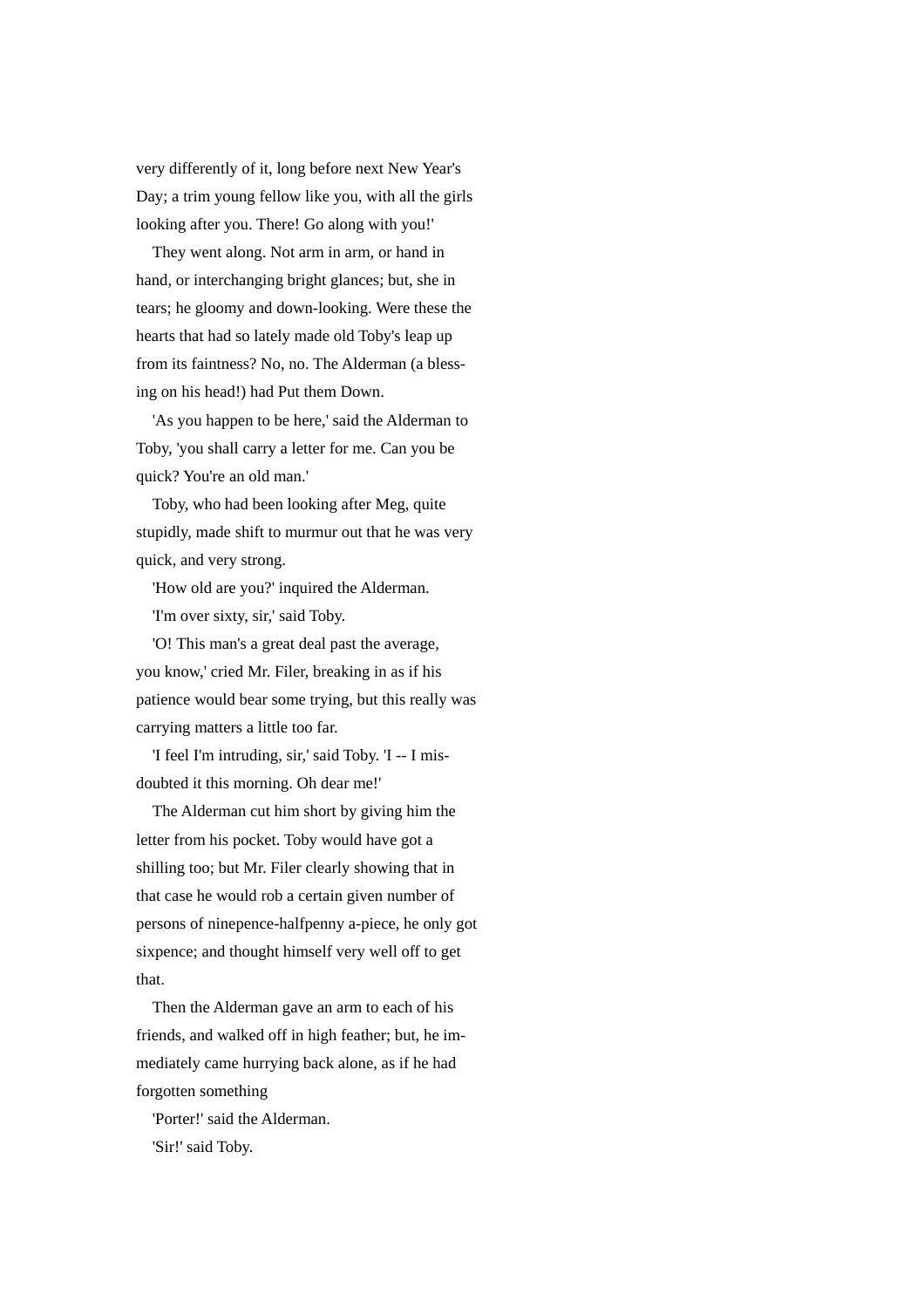'Take care of that daughter of yours. She's much too handsome.'

 'Even her good looks are stolen from somebody or other I suppose,' thought Toby, looking at the sixpence in his hand, and thinking of the tripe. 'She's been and robbed five hundred ladies of a bloom apiece, I shouldn't wonder. It's very dreadful!'

 'She's much too handsome, my man,' repeated the Alderman. 'The chances are, that she'll come to no good, I clearly see. Observe what I say. Take care of her!' With which, he hurried off again.

 'Wrong every way. Wrong every way!' said Trotty, clasping his hands. 'Born bad. No business here!'

 The Chimes came clashing in upon him as he said the words. Full, loud, and sounding -- but with no encouragement. No, not a drop.

 'The tune's changed,' cried the old man, as he listened. 'There's not a word of all that fancy in it. Why should there be? I have no business with the New Year nor with the old one neither. Let me die!'

 Still the Bells, pealing forth their changes, made the very air spin. Put 'em down, Put 'em down! Good old Times, Good old Times! Facts and Figures, Facts and Figures! Put 'em down, Put 'em down. If they said anything they said this, until the brain of Toby reeled.

 He pressed his bewildered head between his hands, as if to keep it from splitting asunder. A well-timed action, as it happened; for finding the letter in one of them, and being by that means reminded of his charge, he fell, mechanically, into his usual trot, and trotted off.

## THE SECOND QUARTER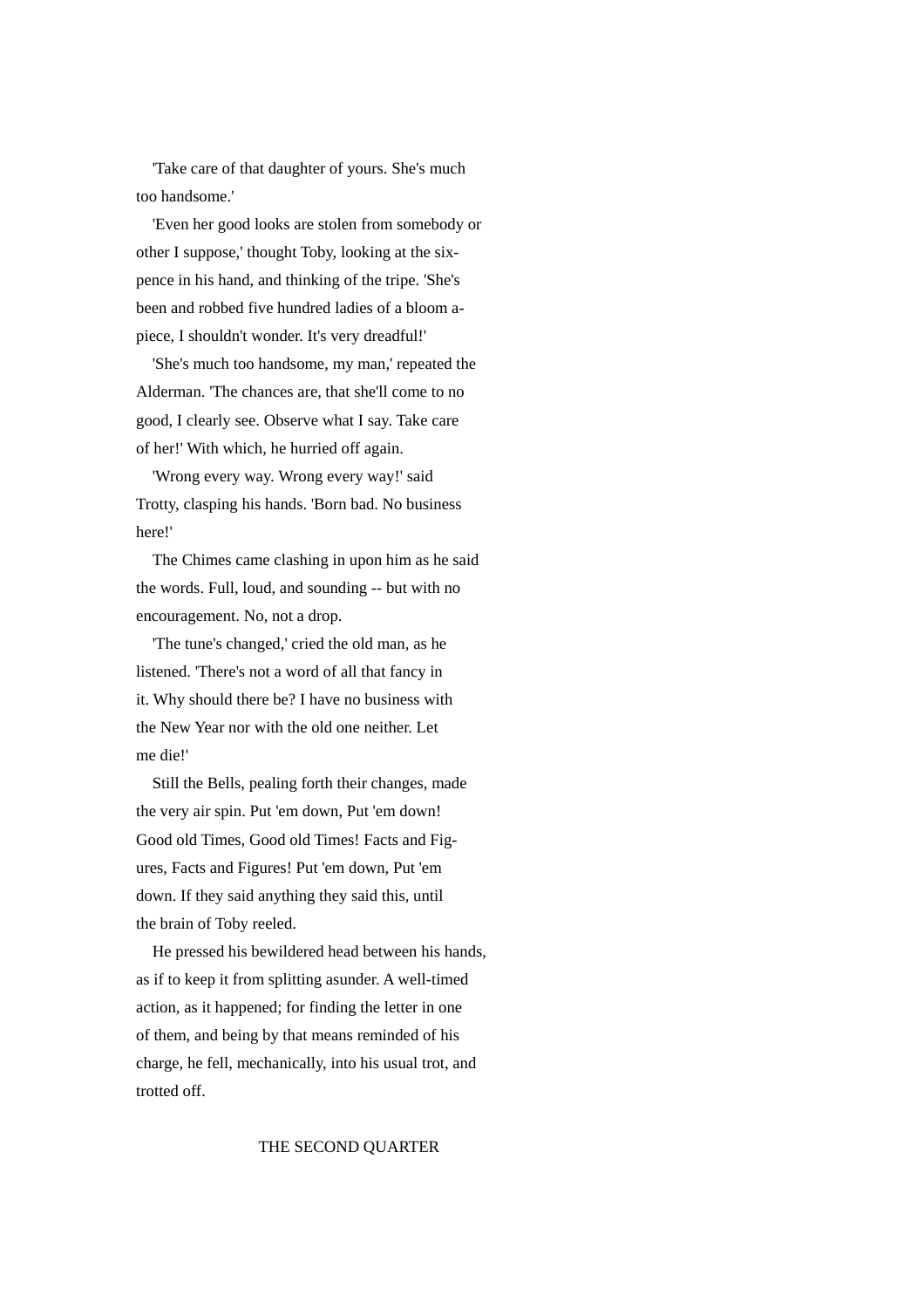The letter Toby had received from Alderman Cute, was addressed to a great man in the great district of the town. The greatest district of the town. It must have been the greatest district of the town, because it was commonly called "the world" by its inhabitants.

 The letter positively seemed heavier in Toby's hand, than another letter. Not because the Alderman had sealed it with a very large coat of arms and no end of wax, but because of the weighty name on the superscription, and the ponderous amount of gold and silver with which it was associated.

 'How different from us!' thought Toby, in all simplicity and earnestness, as he looked at the direction. 'Divide the lively turtles in the bills of mortality, by the number of gentlefolks able to buy 'em; and whose share does he take but his own! As to snatching tripe from anybody's mouth -- he'd scorn it!'

 With the involuntary homage due to such an exalted character, Toby interposed a corner of his apron between the letter and his fingers

 'His children,' said Trotty, and a mist rose before his eyes; 'his daughters -- Gentlemen may win their hearts and marry them; they may be happy wives and mothers; they may be handsome like my darling M -- e --'

 He couldn't finish the name. The final letter swelled in his throat, to the size of the whole alphabet.

 'Never mind,' thought Trotty. 'I know what I mean. That's more than enough for me.' And with this consolatory rumination, trotted on.

 It was a hard frost, that day. The air was bracing, crisp, and clear. The wintry sun, though powerless for warmth, looked brightly down upon the ice it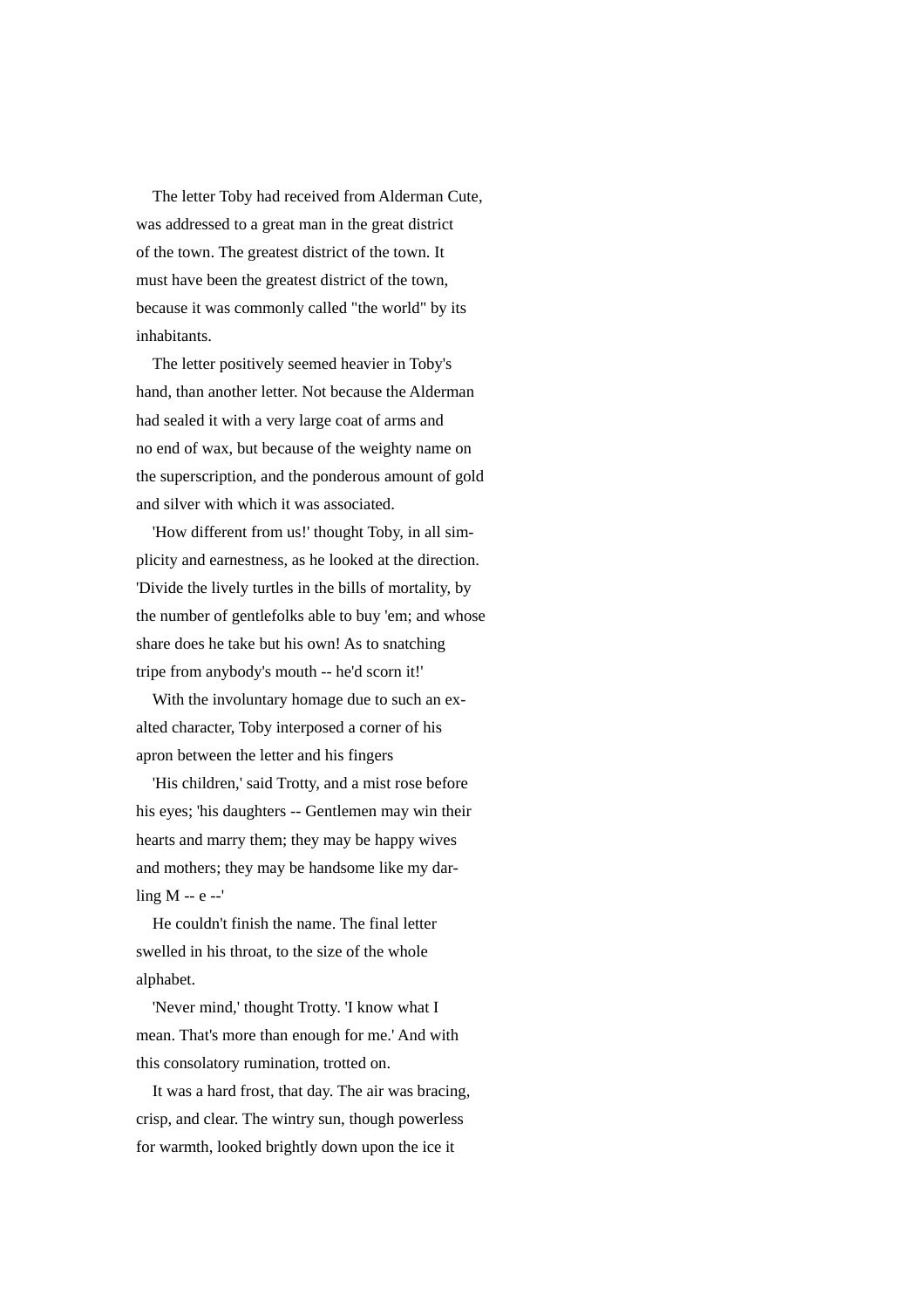was too weak to melt, and set a radiant glory there. At other times, Trotty might have learned a poor man's lesson from the wintry sun; but he was past that, now.

 The Year was Old, that day. The patient Year had lived through the reproaches and misuses of its slanderers, and faithfully performed its work. Spring, summer, autumn, winter. It had laboured through the destined round, and now laid down its weary head to die. Shut out from hope, high impulse, active happiness, itself, but active messenger of many joys to others, it made appeal in its decline to have its toiling days and patient hours remembered, and to die in peace. Trotty might have read a poor man's allegory in the fading year; but he was past that, now.

 And only he? Or has the like appeal been ever made, by seventy years at once upon an English labourer's head, and made in vain!

 The streets were full of motion, and the shops were decked out gaily. The New Year, like an Infant Heir to the whole world, was waited for, with welcomes, presents, and rejoicings. There were books and toys for the New Year, glittering trinkets for the New Year, dresses for the New Year, schemes of fortune for the New Year; new inventions to beguile it. Its life was parcelled out in almanacks and pocketbooks; the coming of its moons, and stars, and tides, was known beforehand to the moment; all the workings of its seasons in their days and nights, were calculated with as much precision as Mr. Filer could work sums in men and women.

 The New Year, the New Year. Everywhere the New Year! The Old Year was already looked upon as dead; and its effects were selling cheap, like some drowned mariner's aboard ship. Its patterns were Last Year's, and going at a sacrifice, before its breath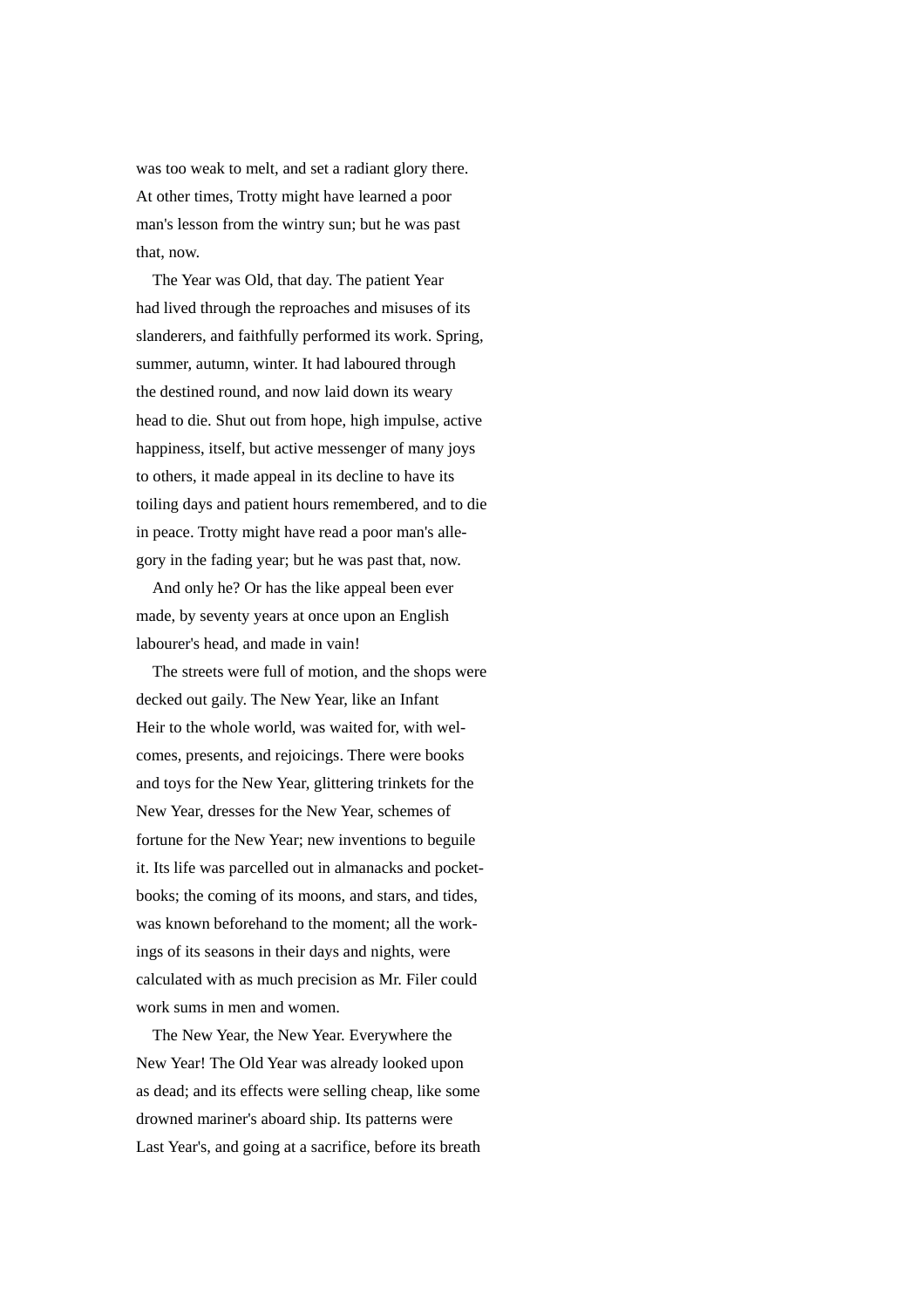was gone. Its treasures were mere dirt, beside the riches of its unborn successor!

 Trotty had no portion, to his thinking, in the New Year or the Old.

 'Put 'em down, Put 'em down! Facts and Figures, Facts and Figures! Good old Times, Good old Times! Put 'em down, Put 'em down!' -- his trot went to that measure, and would fit itself to nothing else.

 But, even that one, melancholy as it was, brought him, in due time, to the end of his journey. To the mansion of Sir Joseph Bowley, Member of Parliament.

 The door was opened by a Porter. Such a Porter! Not of Toby's order. Quite another thing. His place was the ticket though; not Toby's.

 This Porter underwent some hard panting before he could speak; having breathed himself by coming incautiously out of his chair, without first taking time to think about it and compose his mind. When he had found his voice -- which it took him a long time to do, for it was a long way off, and hidden under a load of meat -- he said in a fat whisper,

'Who's it from?'

Toby told him.

 'You're to take it in, yourself,' said the Porter pointing to a room at the end of a long passage opening from the hall. 'Everything goes straight in, on this day of the year. You're not a bit too soon: for, the carriage is at the door now, and they have only come to town for a couple of hours, a' purpose.'

 Toby wiped his feet (which were quite dry already) with great care, and took the way pointed out to him; observing as he went that it was an awfully grand house, but hushed and covered up, as if the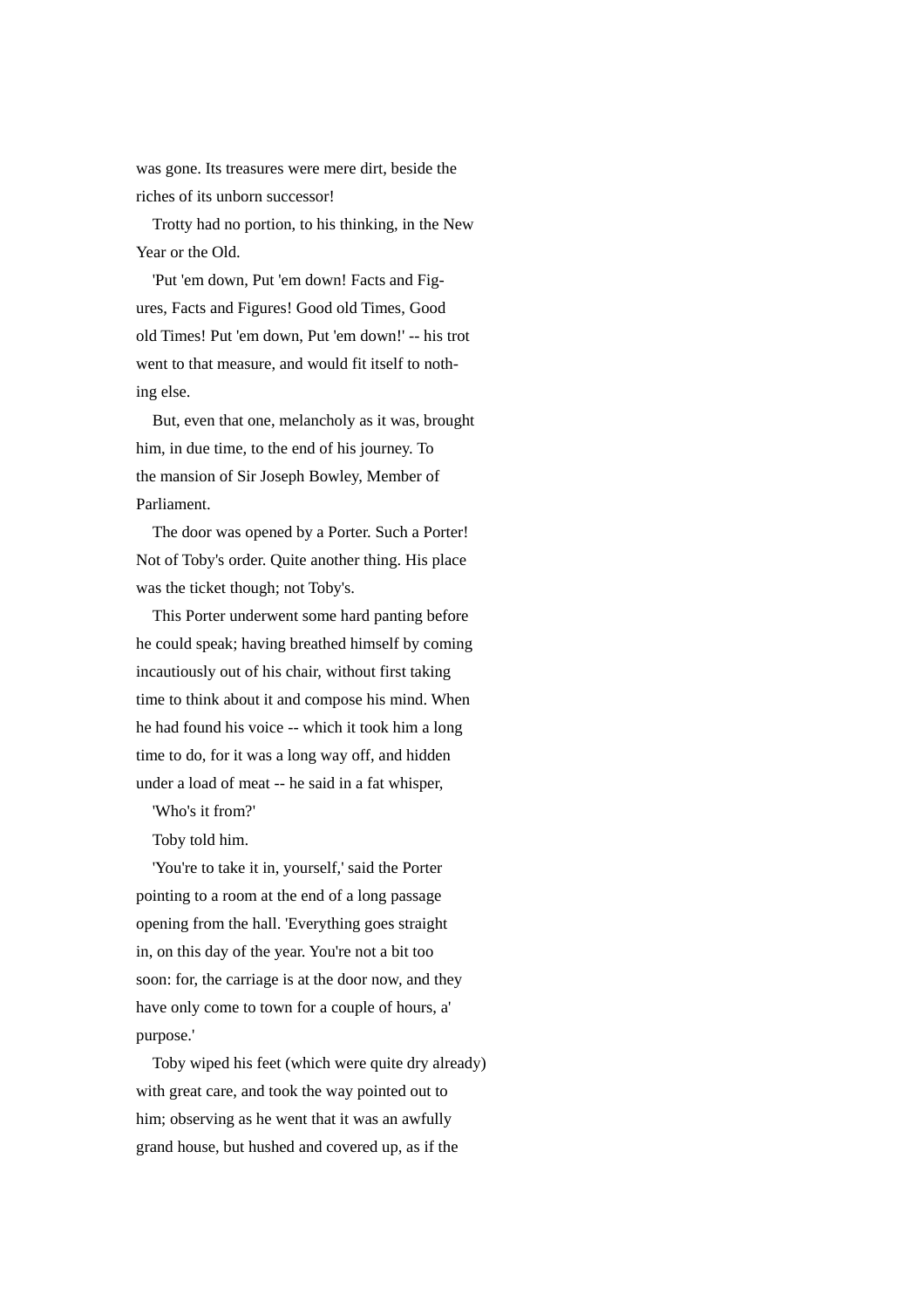family were in the country. Knocking at the roomdoor, he was told to enter from within; and doing so found himself in a spacious library, where, at a table strewn with files and papers, were a stately lady in a bonnet; and a not very stately gentleman in black who wrote from her dictation; while another, and an older, and a much statelier gentleman, whose hat and cane were on the table, walked up and down, with one hand in his breast, and looked complacently from time to time at his own picture -- a full length; a very full length -- hanging over the fireplace.

 'What is this?' said the last-named gentleman. 'Mr. Fish, will you have the goodness to attend?'

 Mr. Fish begged pardon, and taking the letter from Toby, handed it, with great respect.

'From Alderman Cute, Sir Joseph.'

 'Is this all? Have you nothing else, Porter?' inquired Sir Joseph.

Toby replied in the negative.

 'You have no bill or demand upon me -- my namo is Bowley, Sir Joseph Bowley -- of any kind from anybody, have you?' said Sir Joseph. 'If you have, present it. There is a cheque-book by the side of Mr. Fish. I allow nothing to be carried into the New Year. Every description of account is settled in this house at the close of the old one. So that if death was to -- to --'

'To cut,' suggested Mr. Fish.

 'To sever, sir,' returned Sir Joseph, with great asperity, 'the cord of existence -- my affairs would be found, I hope, in a state of preparation.'

 'My dear Sir Joseph!' said the lady, who was greatly younger than the gentleman. 'How shocking!'

 'My lady Bowley,' returned Sir Joseph, floundering now and then, as in the great depth of his observations, 'at this season of the year we should think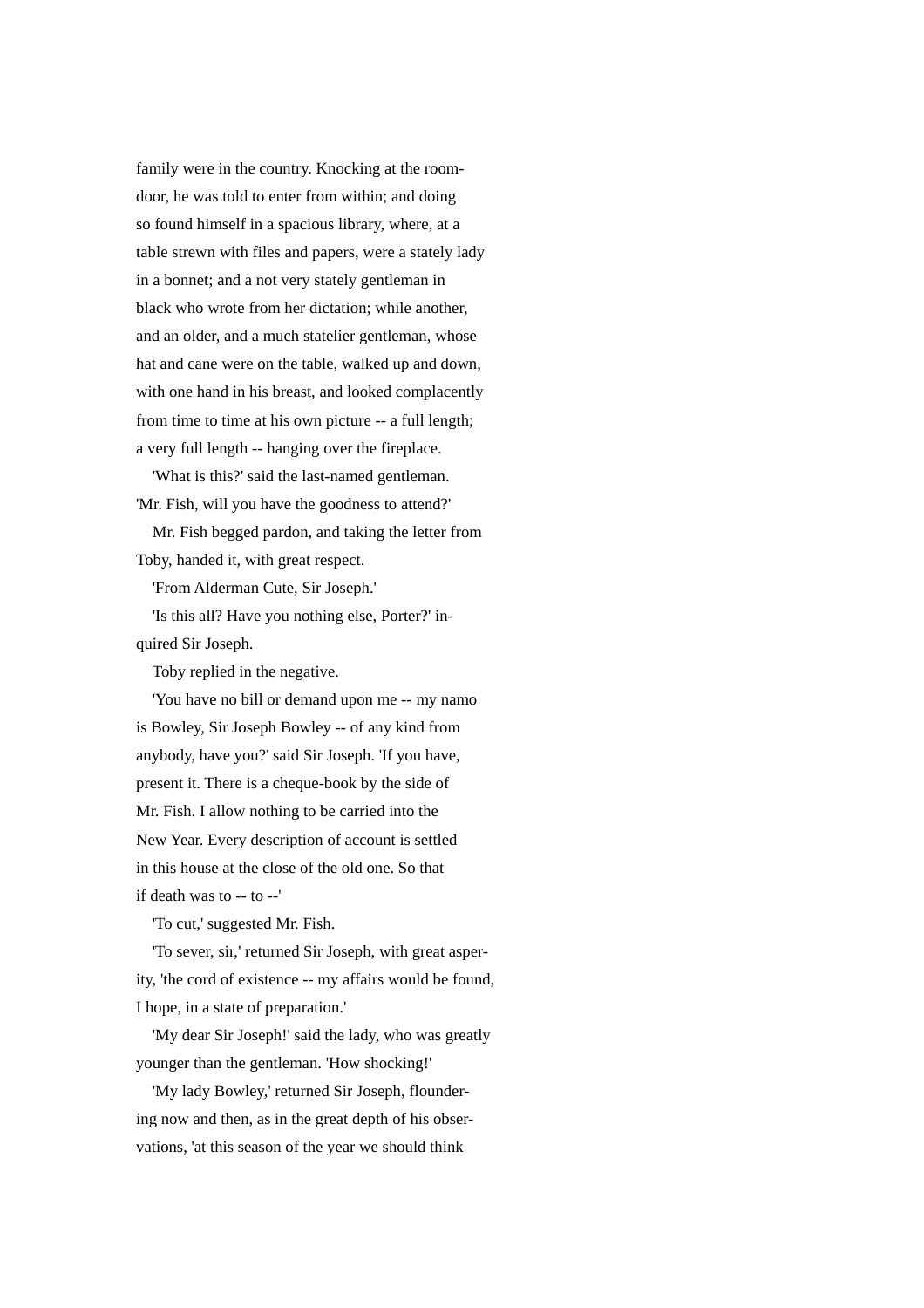of -- of -- ourselves. We should look into our -- our accounts. We should feel that every return of so eventful a period in human transactions, involves a matter of deep moment between a man and his - and his banker.'

 Sir Joseph delivered these words as if he felt the full morality of what he was saying; and desired that even Trotty should have an opportunity of being improved by such discourse. Possibly he had this end before him in still forbearing to break the seal of the letter, and in telling Trotty to wait where he was, a minute.

 'You were desiring Mr. Fish to say, my lady --' observed Sir Joseph.

 'Mr. Fish has said that, I believe,' returned his lady, glancing at the letter. 'But, upon my word, Sir Joseph, I don't think I can let it go after all. It is so very dear.'

'What is dear!' inquired Sir Joseph.

 'That Charity, my love. They only allow two votes for a subscription of five pounds. Really monstrous!'

 'My lady Bowley,' returned Sir Joseph, 'you surprise me. Is the luxury of feeling in proportion to the number of votes; or is it, to a rightly constituted mind, in proportion to the number of applicants, and the wholesome state of mind to which their canvassing reduces them? Is there no excitement of the purest kind in having two votes to dispose of among fifty people?'

 'Not to me, I acknowledge,' replied the lady. 'It bores one. Besides, one can't oblige one's acquaintance. But you are the Poor Man's Friend, you know, Sir Joseph. You think otherwise.'

 'I am the Poor Man's Friend,' observed Sir Joseph, glancing at the poor man present. 'As such I may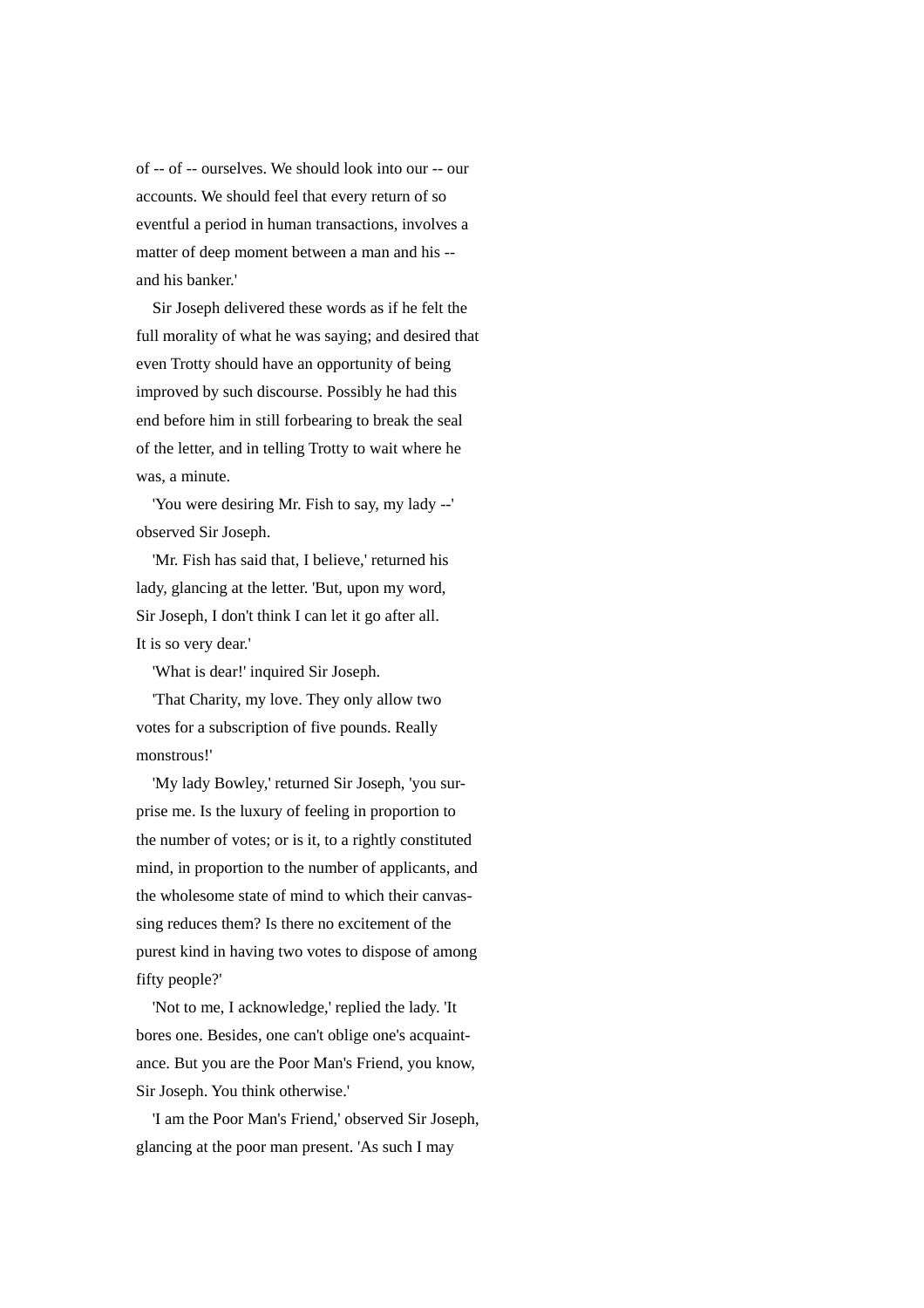be taunted. As such I have been taunted. But I ask no other title.'

 'Bless him for a noble gentleman!' thought Trotty. 'I don't agree with Cute here, for instance,' said Sir Joseph, holding out the letter. 'I don't agree with the Filer party. I don't agree with any party. My friend the Poor Man, has no business with anything of that sort, and nothing of that sort has any business with him. My friend the Poor Man, in my district, is my business. No man or body of men has any right to interfere between my friend and me. That is the ground I take. I assume a -- a paternal character towards my friend. I say, "My good fellow, I will treat you paternally." '

 Toby listened with great gravity, and began to feel more comfortable.

 'Your only business, my good fellow,' pursued Sir Joseph, looking abstractedly at Toby; 'your only business in life is with me. You needn't trouble yourself to think about anything. I will think for you; I know what is good for you; I am your perpetual parent. Such is the dispensation of an all-wise Providence! Now, the design of your creation is - not that you should swill, and guzzle, and associate your enjoyments, brutally, with food'; Toby thought remorsefully of the tripe; 'but that you should feel the Dignity of Labour. Go forth erect into the cheerful morning air, and -- stop there. Live hard and temperately, be respectful, exercise your self-denial, bring up your family on next to nothing, pay your rent as regularly as the clock strikes, be punctual in your dealings (I set you a good example; you will find Mr. Fish, my confidential secretary, with a cash-box before him at all times); and you may trust me to be your Friend and Father.'

'Nice children, indeed, Sir Joseph!' said the lady,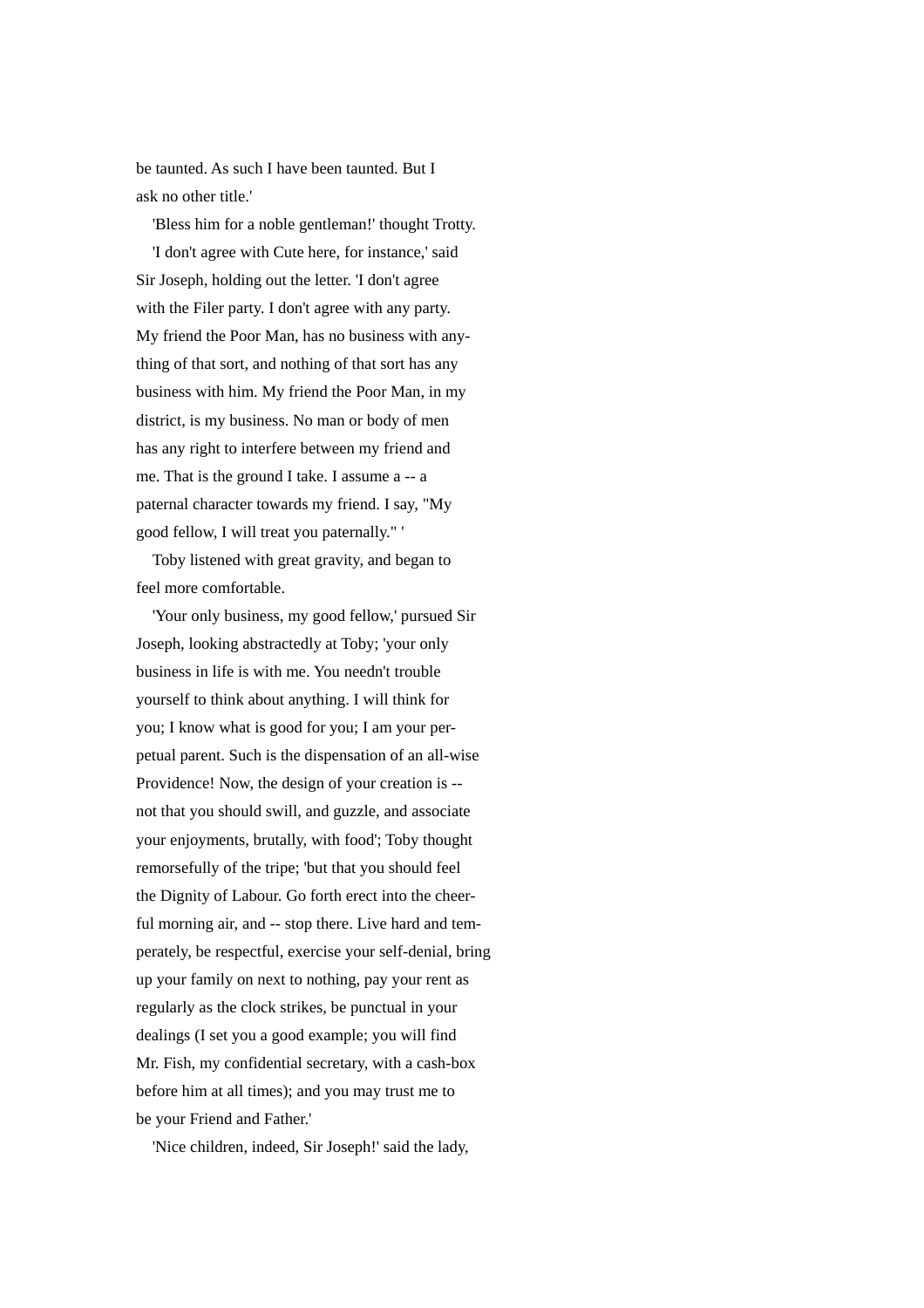with a shudder. 'Rheumatisms, and fevers, and crooked legs, and asthmas, and all kinds of horrors!'

 'My lady,' returned Sir Joseph, with solemnity, 'not the less am I the Poor Man's Friend and Father. Not the less shall he receive encouragement at my hands. Every quarter-day he will be put in communication with Mr. Fish. Every New Year's Day, myself and friends will drink his health. Once every year, myself and friends will address him with the deepest feeling. Once in his life, he may even perhaps receive; in public, in the presence of the gentry; a Trifle from a Friend. And when, upheld no more by these stimulants, and the Dignity of Labour, he sinks into his comfortable grave, then my lady' - here Sir Joseph blew his nose -- 'I will be a Friend and a Father -- on the same terms -- to his children.'

Toby was greatly moved.

 'O! You have a thankful family, Sir Joseph!' cried his wife

 'My lady,' said Sir Joseph, quite majestically, 'Ingratitude is known to be the sin of that class. I expect no other return.'

 'Ah! Born bad!' thought Toby. 'Nothing melts us.' 'What man can do, I do,' pursued Sir Joseph. 'I do my duty as the Poor Man's Friend and Father; and I endeavour to educate his mind, by inculcating on all occasions the one great moral lesson which that class requires. That is, entire Dependence on myself. They have no business whatever with -- with themselves. If wicked and designing persons tell them otherwise, and they become impatient and discontented, and are guilty of insubordinate conduct and black-hearted ingratitude; which is undoubtedly the case; I am their Friend and Father still. It is so Ordained. It is in the nature of things.'

With that great sentiment, he opened the Alder-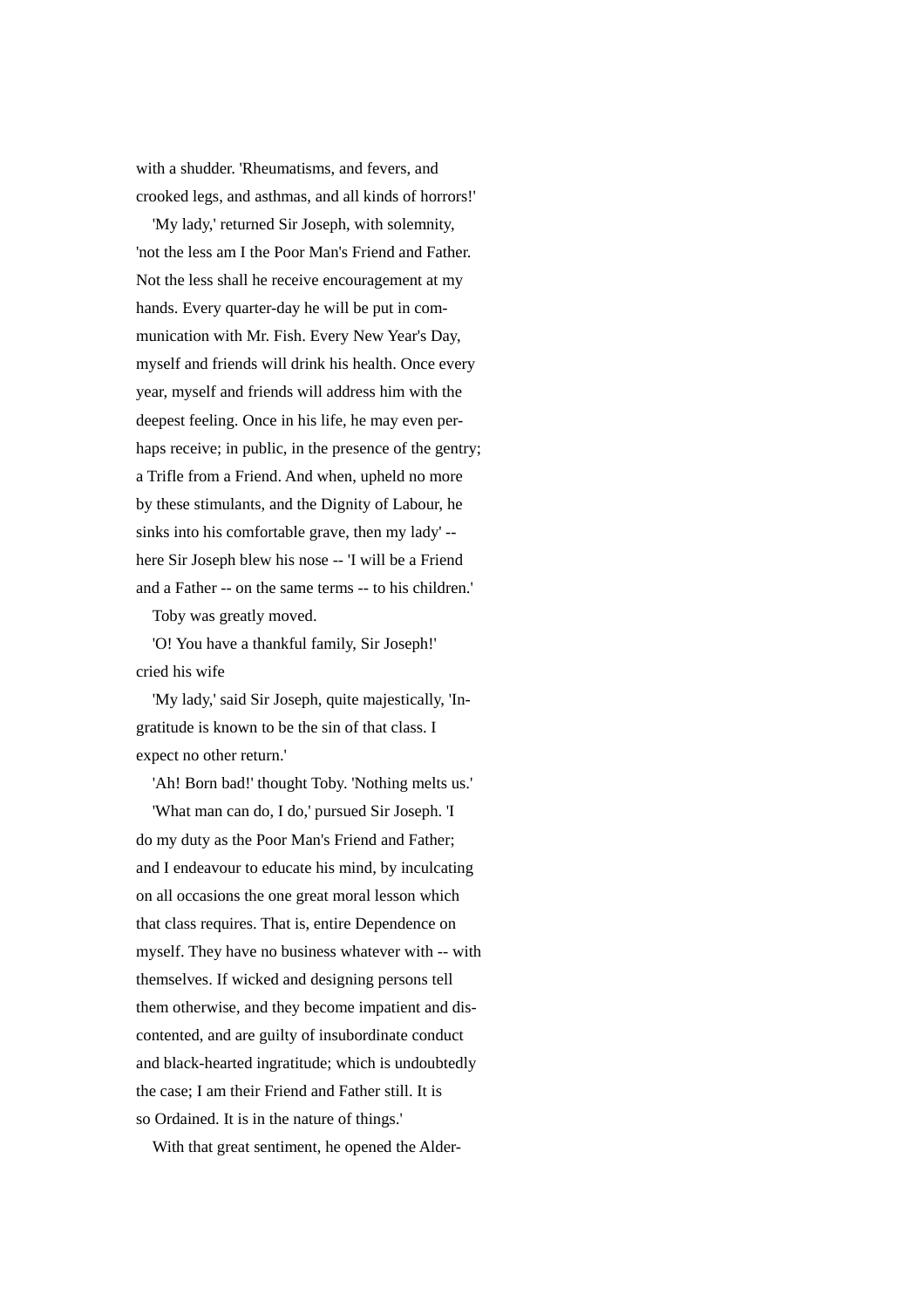man's letter; and read it.

 'Very polite and attentive, I am sure!' exclaimed Sir Joseph. 'My lady, the Alderman is so obliging as to remind me that he has had "the distinguished honour" -- he is very good -- of meeting me at the house of our mutual friend Deedles, the banker; and he does me the favour to inquire whether it will be agreeable to me to have Will Fern put down.'

 'Most agreeable!' replied my Lady Bowley. 'The worst man among them! He has been committing a robbery, I hope?'

 'Why no,' said Sir Joseph, referring to the letter. 'Not quite. Very near. Not quite. He came up to London, it seems, to look for employment (trying to better himself -- that's his story), and being found at night asleep in a shed, was taken into custody, and carried next morning before the Alderman. The Alderman observes (very properly) that he is determined to put this sort of thing down; and that if it will be agreeable to me to have Will Fern put down, he will be happy to begin with him.'

 'Let him be made an example of, by all means, returned the lady. 'Last winter, when I introduced pinking and eyelet-holing among the men and boys in the village, as a nice evening employment, and had the lines,

> O let us love our occupations, Bless the squire and his relations, Live upon our daily rations, And always know our proper stations,

set to music on the new system, for them to sing the while; this very Fern -- I see him now -- touched that hat of his, and said, "I humbly ask your pardon, my lady, but an't I something different from a great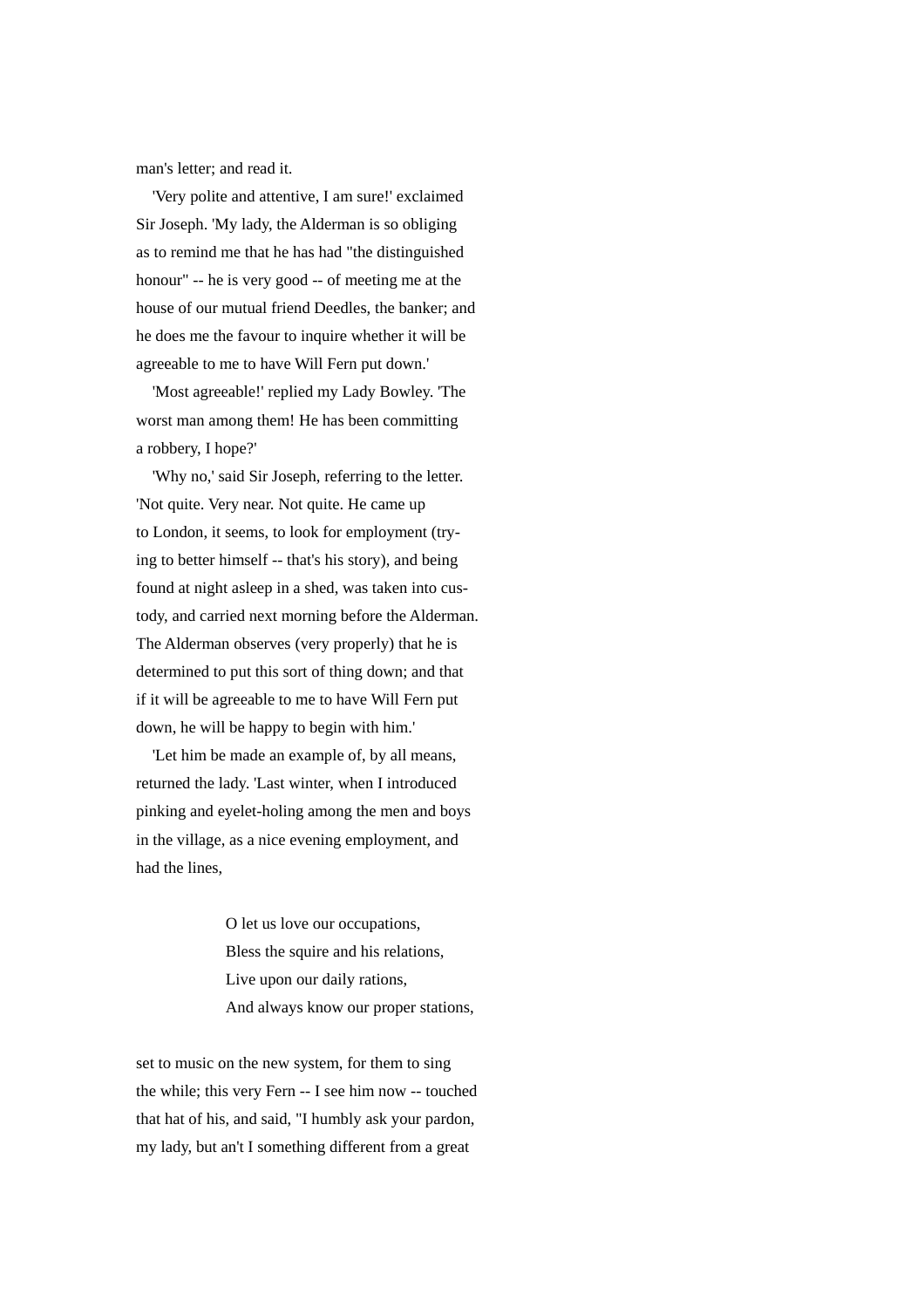girl?" I expected it, of course; who can expect anything but insolence and ingratitude from that class of people! That is not to the purpose, however. Sir Joseph! Make an example of him!'

 'Hem!' coughed Sir Joseph. 'Mr. Fish, if you'll have the goodness to attend --'

 Mr. Fish immediately seized his pen, and wrote from Sir Joseph's dictation.

 'Private. My dear Sir. I am very much indebted to you for your courtesy in the matter of the man William Fern, of whom, I regret to add, I can say nothing favourable. I have uniformly considered myself in the light of his Friend and Father, but have been repaid (a common case I grieve to say) with ingratitude, and constant opposition to my plans. He is a turbulent and rebellious spirit. His character will not bear investigation. Nothing will persuade him to be happy when he might. Under these circumstances, it appears to me, I own, that when he comes before you again (as you informed me he promised to do to-morrow, pending your inquiries, and I think he may be so far relied upon), his commital for some short term as a Vagabond, would be a service to society, and would be a salutary example in a country where -- for the sake of those who are, through good and evil report, the Friends and Fathers of the Poor, as well as with a view to that, generally speaking misguided class themselves -- examples are greatly needed. And I am,' and so forth.

 'It appears,' remarked Sir Joseph when he had signed this letter, and Mr. Fish was sealing it, 'as if this were Ordained: really. At the close of the year, I wind up my account and strike my balance, even with William Fern!'

 Trotty, who had long ago relapsed, and was very low-spirited, stepped forward with a rueful face to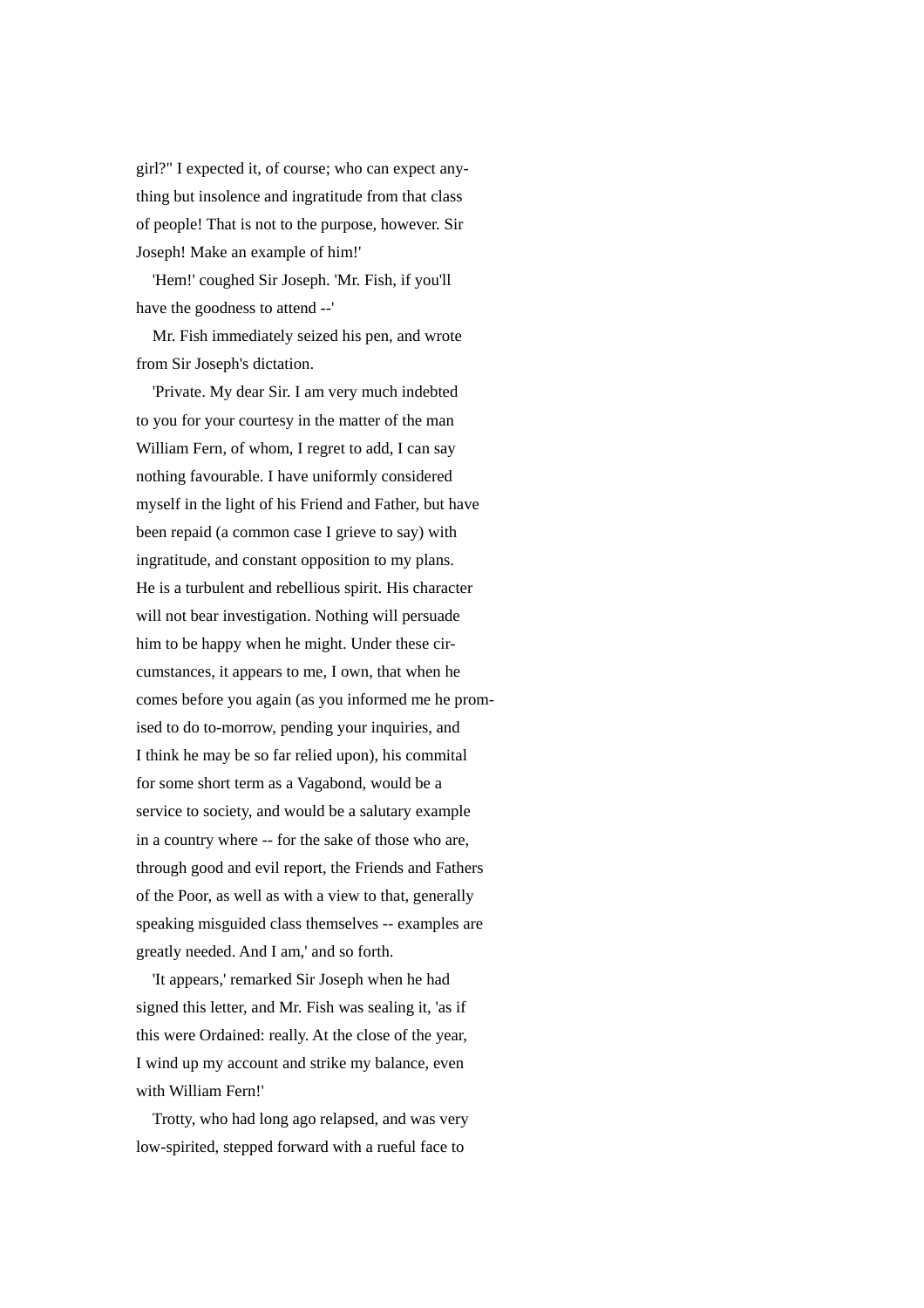take the letter.

 'With my compliments and thanks,' said Sir Joseph. 'Stop!'

'Stop!' echoed Mr. Fish

 'You have heard, perhaps,' said Sir Joseph, oracularly, 'certain remarks into which I have been led respecting the solemn period of time at which we have arrived, and the duty imposed upon us of settling our affairs, and being prepared. You have observed that I don't shelter myself behind my superior standing in society, but that Mr. Fishi -- that gentleman- has a cheque-book at his elbow, and is in fact here, to enable me to turn over a perfectly new leaf. and enter on the epoch before us with a clean account. Now, my friend, can you lay your hand upon your heart, and say, that you also have made praparations for a New Year?'

 'I am afraid, sir,' stammered Trotty, looking meekly at him, 'that I am a -- a -- little behind-hand with the world.'

 'Behind-hand with the world!' repeated Sir Joseph Bowley, in a tone of terrible distinctness.

 'I am afraid, sir,' faltered Trotty, 'that there's a matter of ten or twelve shillings owing to Mrs. Chickenstalker.'

 'To Mrs. Chickenstalker!' repeated Sir Joseph, in the same tone as before.

 'A shop, sir,' exclaimed Toby, 'in the general line. Also a -- a little money on account of rent. A very little, sir. It oughtn't to be owing, I know, but we have been hard put to it, indeed!'

 Sir Joseph looked at his lady, and at Mr. Fish, and at Trotty, one after another, twice all round. He then made a despondent gesture with both hands at once, as if he gave the thing up altogether.

'How a man, even among this improvident and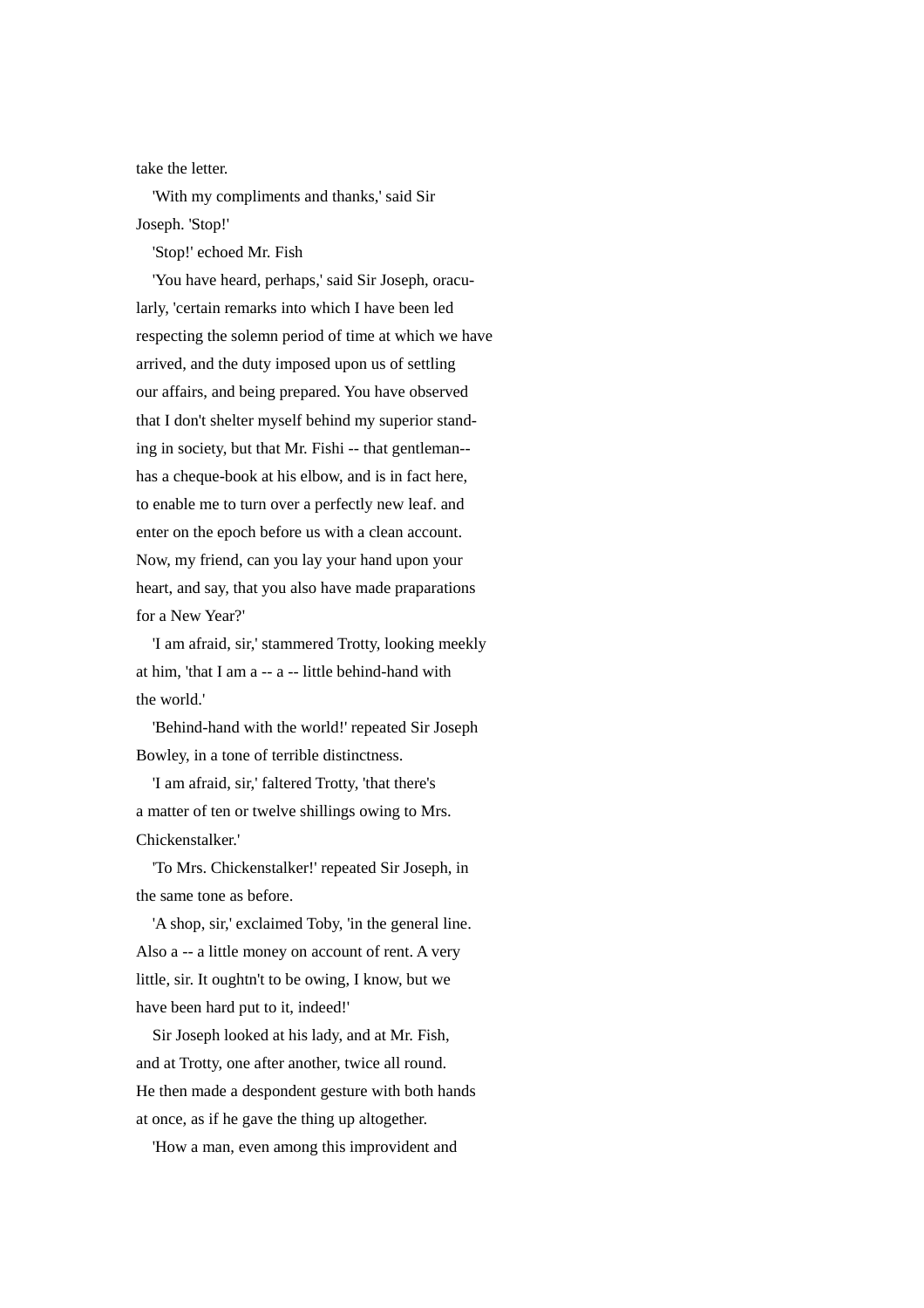impracticable race; an old man; a man grown grey; can look a New Year in the face, with his affairs in this condition; how he can lie down on his bed at night, and get up again in the morning, and -- There!' he said, turning his back on Trotty. 'Take the letter. Take the letter!'

 'I heartily wish it was otherwise, sir,' said Trotty, anxious to excuse himself. 'We have been tried very hard.'

 Sir Joseph still repeating 'Take the letter, take the letter!' and Mr. Fish not only saying the same thing, but giving additional force to the request by motioning the bearer to the door, he had nothing for it but to make his bow and leave the house. And in the street, poor Trotty pulled his worn old hat down on his head, to hide the grief he felt at getting no hold on the New Year, anywhere.

 He didn't even lift his hat to look up at the Bell tower when he came to the old church on his return. He halted there a moment, from habit: and knew that it was growing dark, and that the steeple rose above him, indistinct and faint, in the murky air. He knew, too, that the Chimes would ring immediately; and that they sounded to his fancy, at such a time, like voices in the clouds. But he only made the more haste to deliver the Alderman's letter, and get out of the way before they began; for he dreaded to hear them tagging 'Friends and Fathers, Friends and Fathers,' to the burden they had rung out last.

 Toby discharged himself of his commission, therefore, with all possible speed, and set off trotting homeward. But what with his pace, which was at best an awkward one, in the street; and what with his hat, which didn't improve it; he trotted against somebody in less than no time, and was sent staggering out into the road.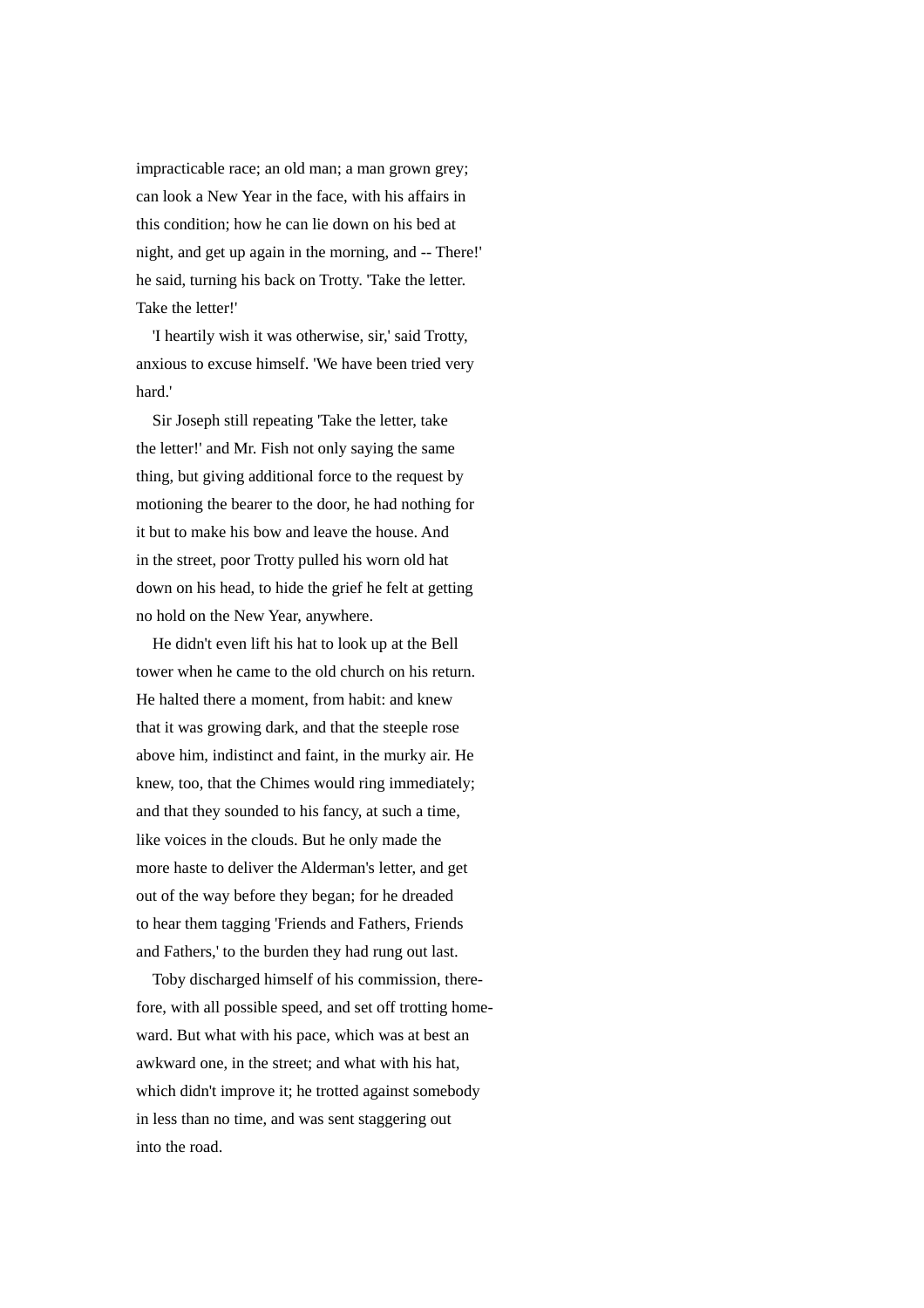'I beg your pardon, I'm sure!' said Trotty, pulling up his hat in great confusion, and between the hat and the torn lining, fixing his head into a kind of bee-hive. 'I hope I haven't hurt you.'

 As to hurting anybody, Toby was not such an absolute Samson, but that he was much more likely to be hurt himself: and indeed, he had flown out into the road, like a shuttlecock. He had such an opinion of his own strength, however, that he was in real concern for the other party: and said again,

'I hope I haven't hurt you?'

 The man against whom he had run; a sunbrowned, sinewy, country-looking man, with grizzled hair, and a rough chin; stared at him for a moment, as if he suspected him to be in jest. But, satisfied of his good faith, he answered:

'No friend. You have not hurt me.'

'Nor the child, I hope?' said Trotty.

 'Nor the child,' returned the man. 'I thank you kindly.'

 As he said so, he glanced at a little girl he carried in his arms, asleep: and shading her face with the long end of the poor handkerchief he wore about his throat, went slowly on.

 The tone in which he said 'I thank you kindly,' penetrated Trotty's heart. He was so jaded and foot-sore, and so soiled with travel, and looked about him so forlorn and strange, that it was a comfort to him to be able to thank any one: no matter for how little. Toby stood gazing after him as he plodded wearily away, with the child's arm clinging round his neck.

 At the figure in the worn shoes -- now the very shade and ghost of shoes -- rough leather leggings, common frock, and broad slouched hat, Trotty stood gazing, blind to the whole street. And at the child's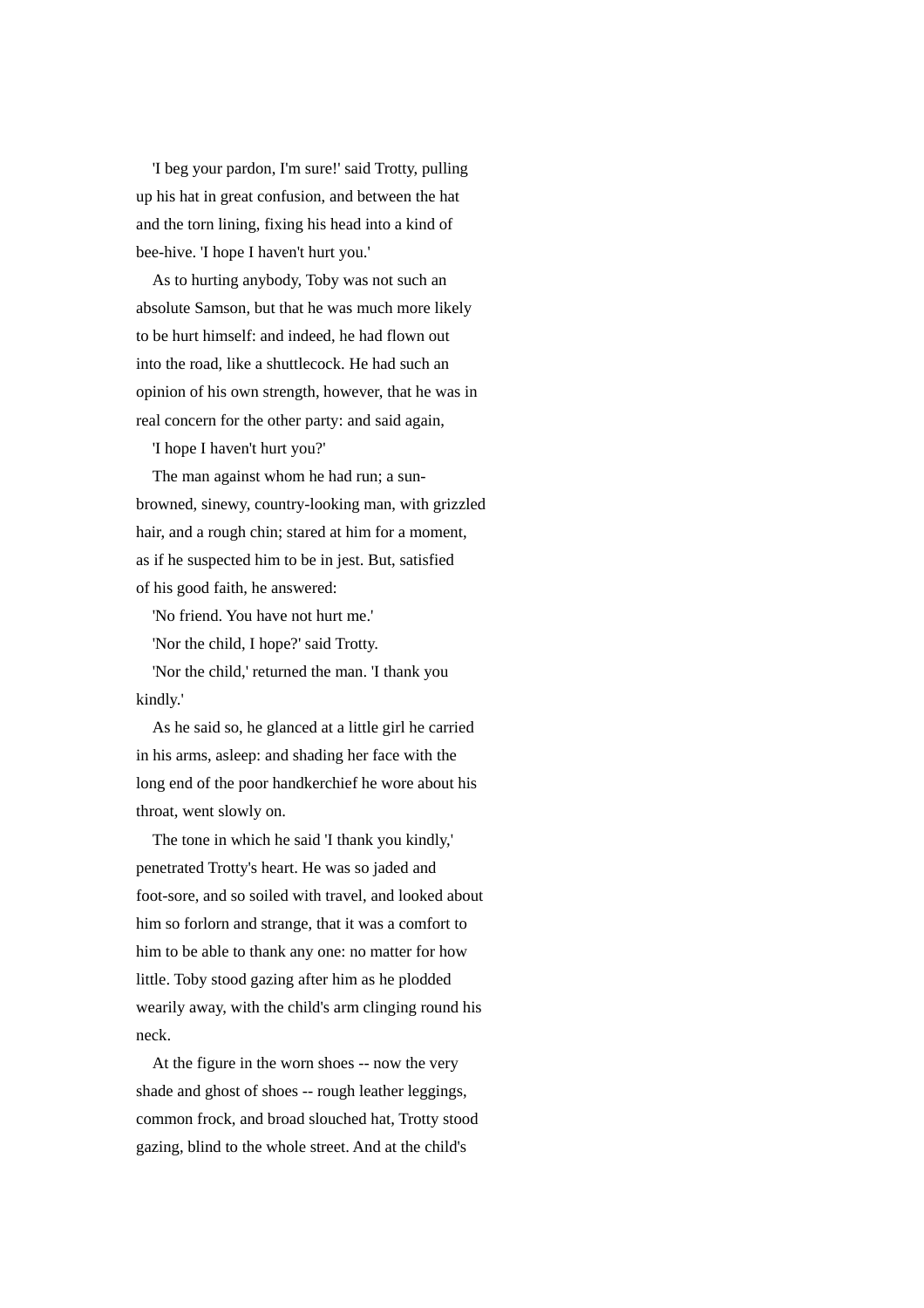arm, clinging round its neck.

 Before he merged into the darkness the traveller stopped; and looking round, and seeing Trotty standing there yet, seemed undecided whether to return or go on. After doing first the one and then the other, he came back, and Trotty went half way to meet him.

 'You can tell me, perhaps,' said the man with a faint smile, 'and if you can I am sure you will, and I'd rather ask you than another -- where Alderman Cute lives.'

 'Close at hand,' replied Toby. 'I'll show you his house with pleasure.'

 'I was to have gone to him elsewhere to-morrow,' said the man, accompanying Toby, 'but I'm uneasy under suspicion, and want to clear myself, and to be free to go and seek my bread -- I don't know where. So, maybe he'll forgive my going to his house tonight.'

 'It's impossible,' cried Toby with a start, 'that your name's Fern!'

 'Eh!' cried the other, turning on him in astonishment.

'Fern! Will Fern!' said Trotty.

 'Why then,' cried Trotty, seizing him by the arm, and looking cautiously round, 'for Heaven's sake don't go to him! Don't go to him! He'll put you down as sure as ever you were born. Here! come up this alley, and I'll tell you what I mean. Don't go to him.'

 His new acquaintance looked as if he thought him mad; but he bore him company nevertheless. When they were shrouded from observation, Trotty told him what he knew, and what character he had received, and all about it.

 The subject of his history listened to it with a calmness that surprised him. He did not contradict or interrupt it, once. He nodded his head now and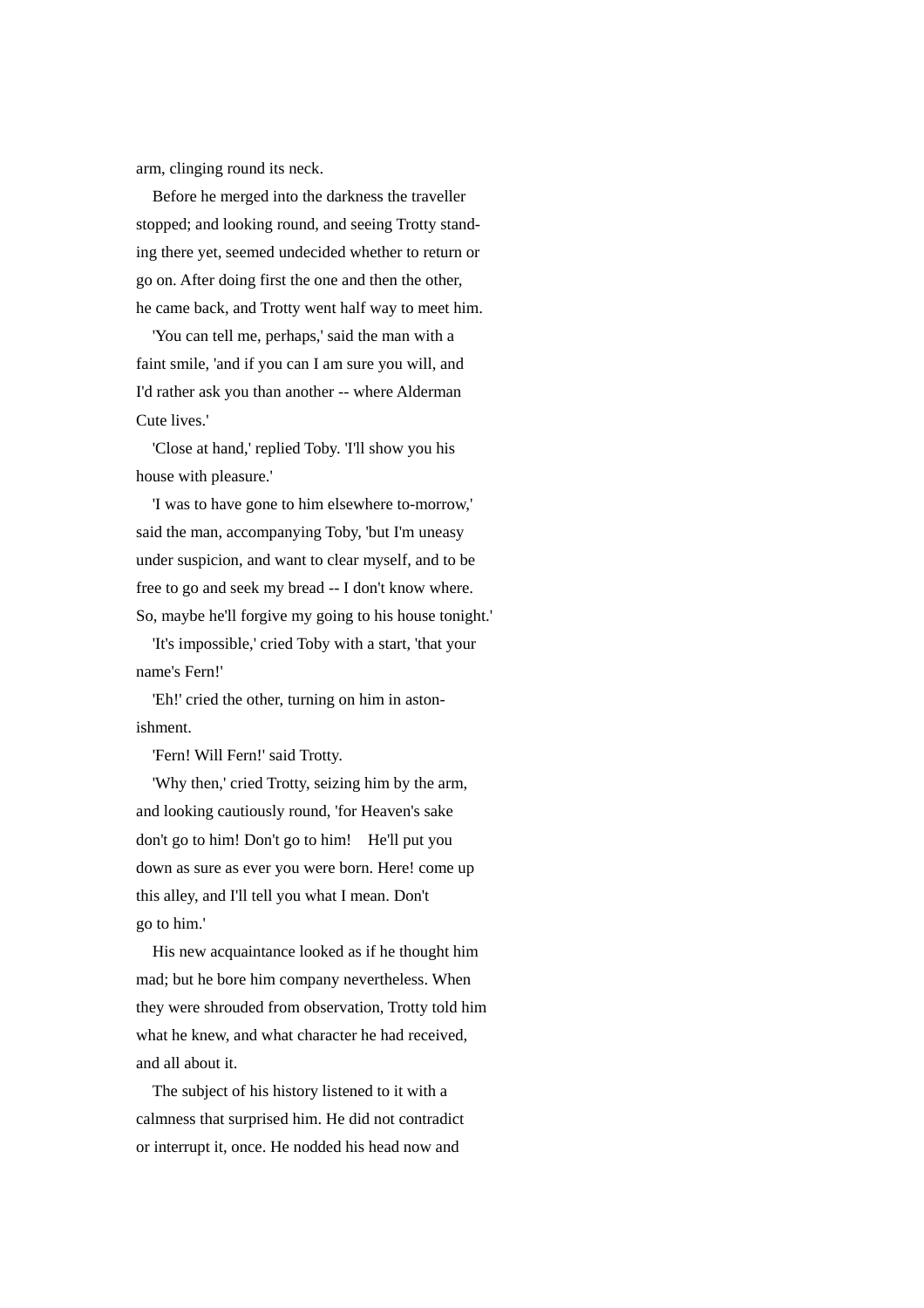then -- more in corroboration of an old and worn-out story, it appeared, than in refutation of it; and once or twice threw back his hat, and passed his freckled hand over a brow, where every furrow he had ploughed seemed to have set its image in little. But he did no more.

 'It's true enough in the main,' he said, 'master, I could sift grain from husk here and there, but let it be as 'tis. What odds? I have gone against his plans; to my misfortun'. I can't help it; I should do the like to-morrow. As to character, them gentlefolks will search and search, and pry and pry, and have it as free from spot or speck in us, afore they'll help us to a dry good word! -- Well! I hope they don't lose good opinion as easy as we do, or their lives is strict indeed, and hardly worth the keeping. For myself, master, I never took with that hand' -- holding it before him -- 'what wasn't my own; and never held it back from work, however hard, or poorly paid. Whoever can deny it, let him chop it off! But when work won't maintain me like a human creetur; when my living is so bad, that I am Hungry, out of doors and in; when I see a whole working life begin that way, go on that way, and end that way, without a chance or change; then I say to the gentlefolks "Keep away from me! Let my cottage be. My doors is dark enough without your darkening of 'em more. Don't look for me to come up into the Park to help the show when there's a Birthday, or a fine Speechmaking, or what not. Act your Plays and Games without me, and be welcome to 'em, and enjoy 'em. We've nowt to do with one another. I'm best let alone!" '

 Seeing that the child in his arms had opened her eyes, and was looking about her in wonder, he checked himself to say a word or two of foolish prattle in her ear, and stand her on the ground beside him.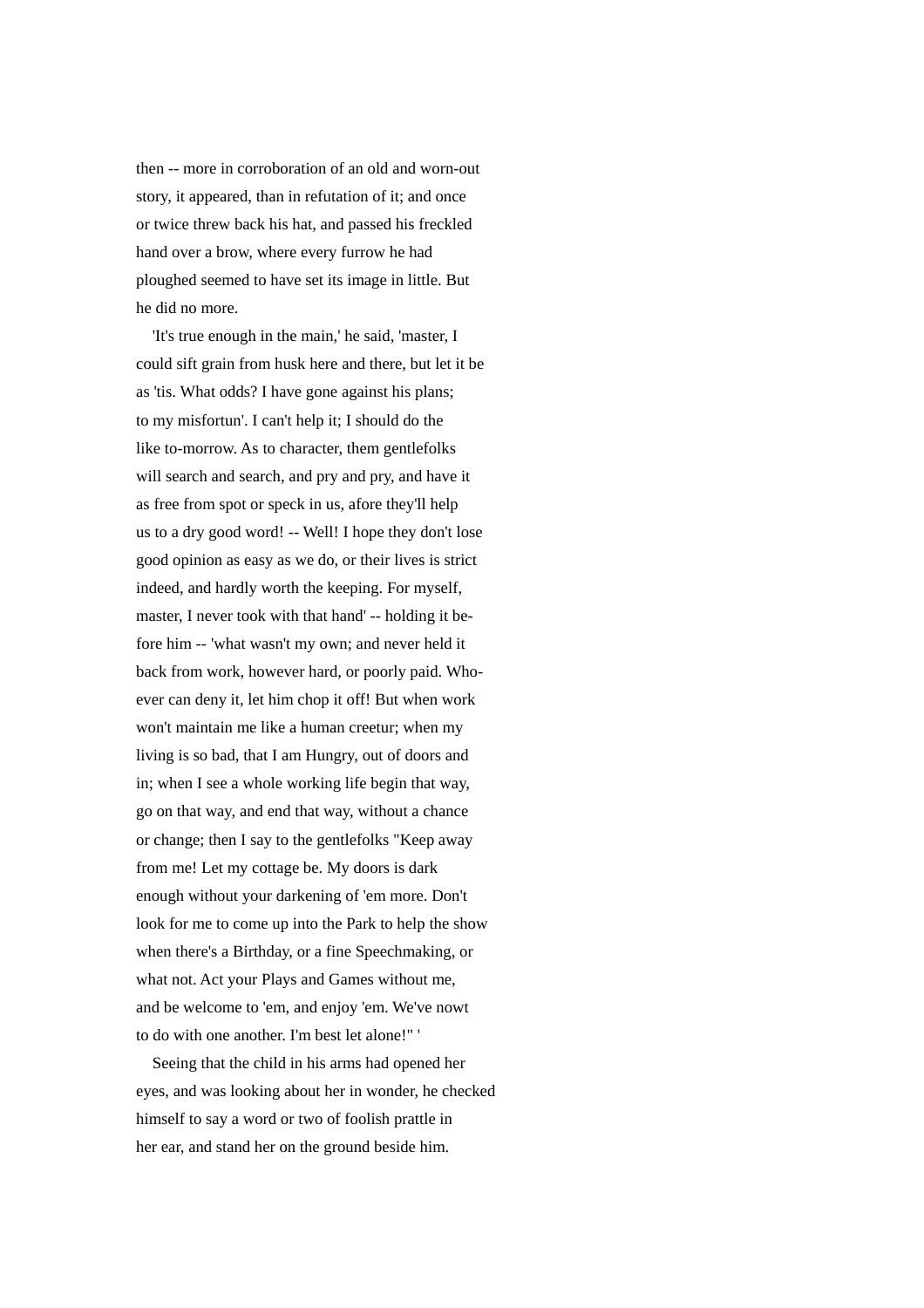Then slowly winding one of her long tresses round and round his rough forefinger like a ring, while she hung about his dusty leg, he said to Trotty:

 'I'm not a cross-grained man by natur', I believe; and easy satisfied, I'm sure. I bear no ill-will against none of 'em. I only want to live like one of the Almighty's creeturs. I can't -- I don't -- and so there's a pit dug between me, and them that can and do. There's others like me. You might tell 'em off by hundreds and by thousands, sooner than by ones.'

 Trotty knew he spoke the Truth in this, and shook his head to signify as much.

 'I've got a bad name this way,' said Fern; 'and I'm not likely, I'm afeared, to get a better. 'Tan't lawful to be out of sorts, and I AM out of sorts, though God knows I'd sooner bear a cheerful spirit if I could. Well! I don't know as this Alderman could hurt me much by sending me to gaol; but without a friend to speak a word for me, he might do it; and you see --!' pointing downward with his finger, at the child.

'She has a beautiful face,' said Trotty.

 'Why yes!' replied the other in a low voice, as he gently turned it up with both his hands towards his own, and looked upon it steadfastly. 'I've thought so, many times. I've thought so, when my hearth was very cold, and cupboard very bare. I thought so t' other night, when we were taken like two thieves. But they -- they shouldn't try the little face too often, should they, Lilian? That's hardly fair upon a man!'

 He sunk his voice so low, and gazed upon her with an air so stern and strange, that Toby, to divert the current of his thoughts, inquired if his wife were living.

 'I never had one,' he returned, shaking his head. 'She's my brother's child: a orphan. Nine year old,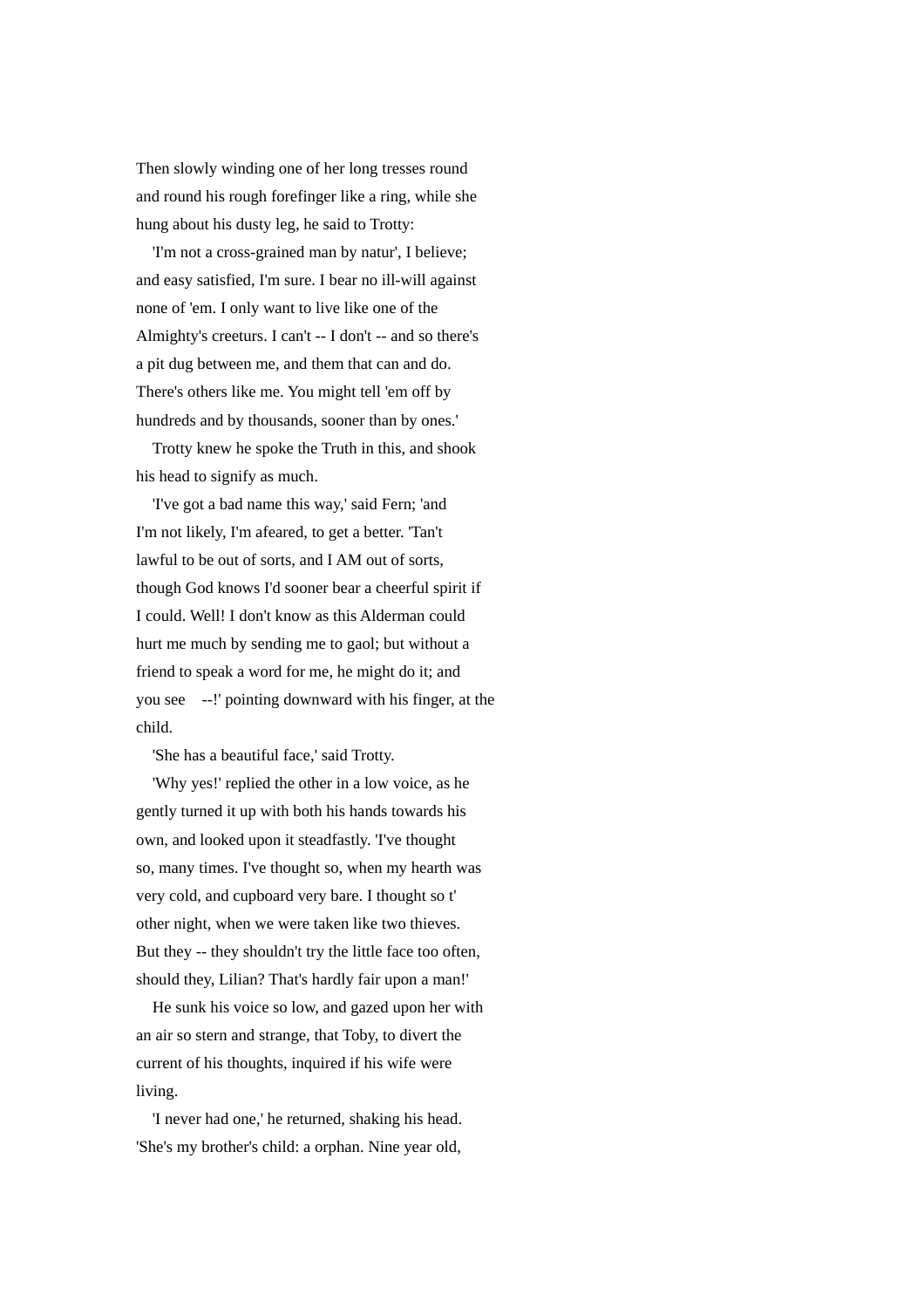though you'd hardly think it; but she's tired and worn out now. They'd have taken care on her, the Union -- eight-and-twenty mile away from where we live -- between four walls (as they took care of my old father when he couldn't work no more, though he didn't trouble 'em long); but I took her instead, and she's lived with me ever since. Her mother had a friend once, in London here. We are trying to find her, and to find work too; but it's a large place. Never mind. More room for us to walk about in Lilly!'

 Meeting the child's eyes with a smile which melted Toby more than tears, he shook him by the hand.

 'I don't so much as know your name,' he said, 'but I've opened my heart free to you, for I'm thankful to you; with good reason. I'll take your advice, and , keep clear of this --'

'Justice,' suggested Toby.

 'Ah!' he said. 'If that's the name they give him. This Justice. And to-morrow will try whether there's better fortun' to be met with, somewheres near London. Good-night. A Happy New Year!'

 'Stay!' cried Trotty, catching at his hand, as he relaxed his grip. 'Stay! The New Year never can be happy to me, if we part like this. The New Year never can be happy to me, if I see the child and you, go wandering away, you don't know where, without a shelter for your heads. Come home with me! I'm a poor man, living in a poor place; but I can give you lodging for one night and never miss it. Come home with me! Here! I'll take her!' cried Trotty, lifting un the child. 'A pretty one! I'd carry twenty times her weight, and never know I'd got it. Tell me if I go too quick for you. I'm very fast. I always was!' Trotty said this, taking about six of his trotting paces to one stride of his fatigued companion,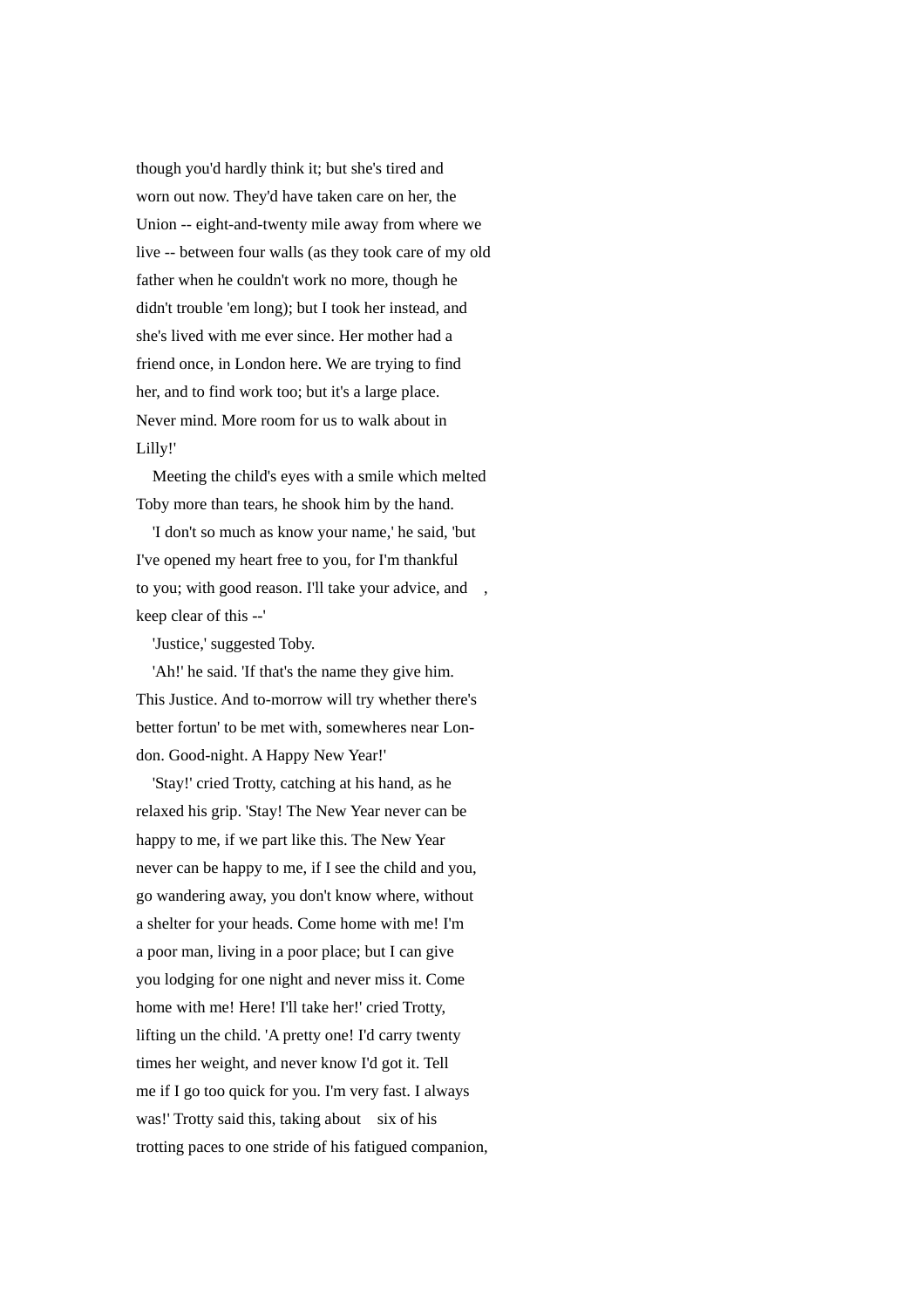and with his thin legs quivering again, beneath the load he bore.

 'Why, she's as light,' said Trotty, trotting in his speech as well as in his gait; for he couldn't bear to be thanked. and dreaded a moment's pause; 'as light as a feather. Lighter than a Peacock's feather -- a great. deal lighter. Here we are, and here we go! Round this first turning to the right, Uncle Will, and past the pump, and sharp off up the passage to the left, right opposite the public-house. Here we are and here we go! Cross over, Uncle Will, and mind the kidney pieman at the corner! Here we are and here we go! Down the Mews here, Uncle Will, and stop at the black door, with "T. Veck, Ticket Porter" wrote upon a board; and here we are and here we go, and here we are indeed, my precious Meg, surprising you!'

 With which words Trotty, in a breathless state, set the child down before his daughter in the middle of the floor. The little visitor looked once at Meg; and doubting nothing in that face, but trusting everything she saw there; ran into her arms.

 'Here we are and here we go!' cried Trotty, running round the room, and choking audibly. 'Here, Uncle Will, here's a fire you know! Why don't you come to the fire? Oh here we are and here we go! Meg, my precious darling, where's the kettle? Here it is and here it goes, and it'll bile in no time! '

 Trotty really had picked up the kettle somewhere or other in the course of his wild career, and now put it on the fire; while Meg, seating the child in a warm corner, knelt down on the ground before her, and pulled off her shoes, and dried her wet feet on a cloth. Ay, and she laughed at Trotty too -- so pleasantly, so cheerfully, that Trotty could have blessed her where she kneeled; for he had seen that, when they entered,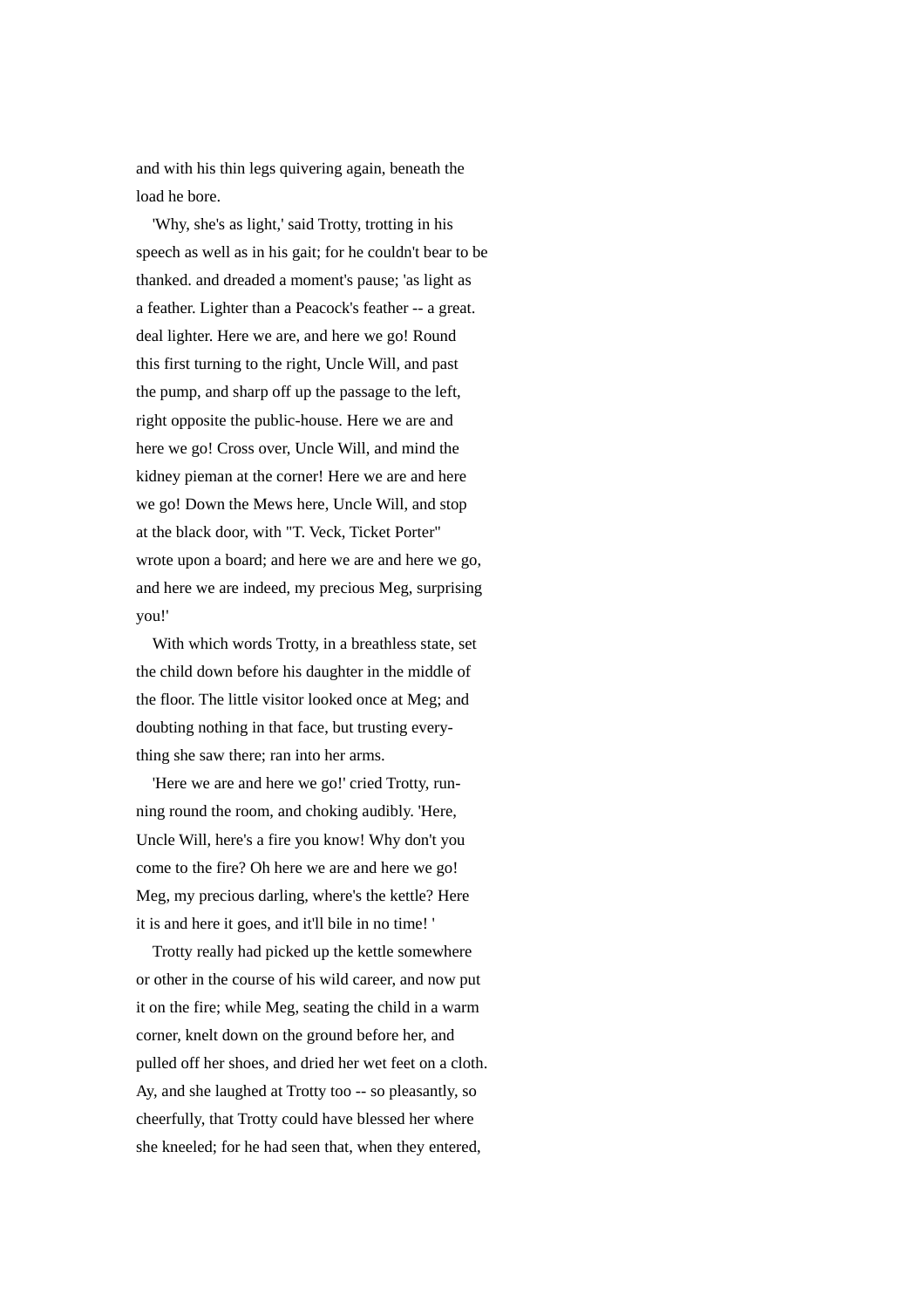she was sitting by the fire in tears.

'Why, father!' said Meg. 'You're crazy to-night, I think. I don't know what the Bells would say to that. Poor little feet. How cold they are!'

 'Oh, they're warmer now!' exclaimed the child. 'They're quite warm now!'

 'No, no, no,' said Meg. 'We haven't rubbed 'em half enough. We're so busy. So busy! And when they're done, we'll brush out the damp hair; and when that's done, we'll bring some colour to the poor pale face with fresh water; and when that's done, we'll be so gay, and brisk, and happy!'

 The child, in a burst of sobbing, clasped her round the neck; caressed her fair cheek with its hand; and said, 'Oh Meg! oh dear Meg!'

 Toby's blessing could have done no more. Who could do more!

'Why, father!' cried Meg, after a pause.

'Here I am and here I go, my dear!' said Trotty.

 'Good Gracious me!' cried Meg. 'He's crazy! He's put the dear child's bonnet on the kettle, and hung the lid behind the door!'

 'I didn't go for to do it, my love,' said Trotty, hastily repairing this mistake. 'Meg, my dear?'

 Meg looked towards him and saw that he had elaborately stationed himself behind the chair of their male visitor, where with many mysterious gestures he was holding up the sixpence he had earned.

 'I see, my dear,' said Trotty, 'as I was coming in, half an ounce of tea lying somewhere on the stairs; and I'm pretty sure there was a bit of bacon too. As I don't remember where it was exactly, I'll go myself and try to find 'em.'

 With this inscrutable artifice, Toby withdrew to purchase the viands he had spoken of, for ready money, at Mrs. Chickenstalker's; and presently came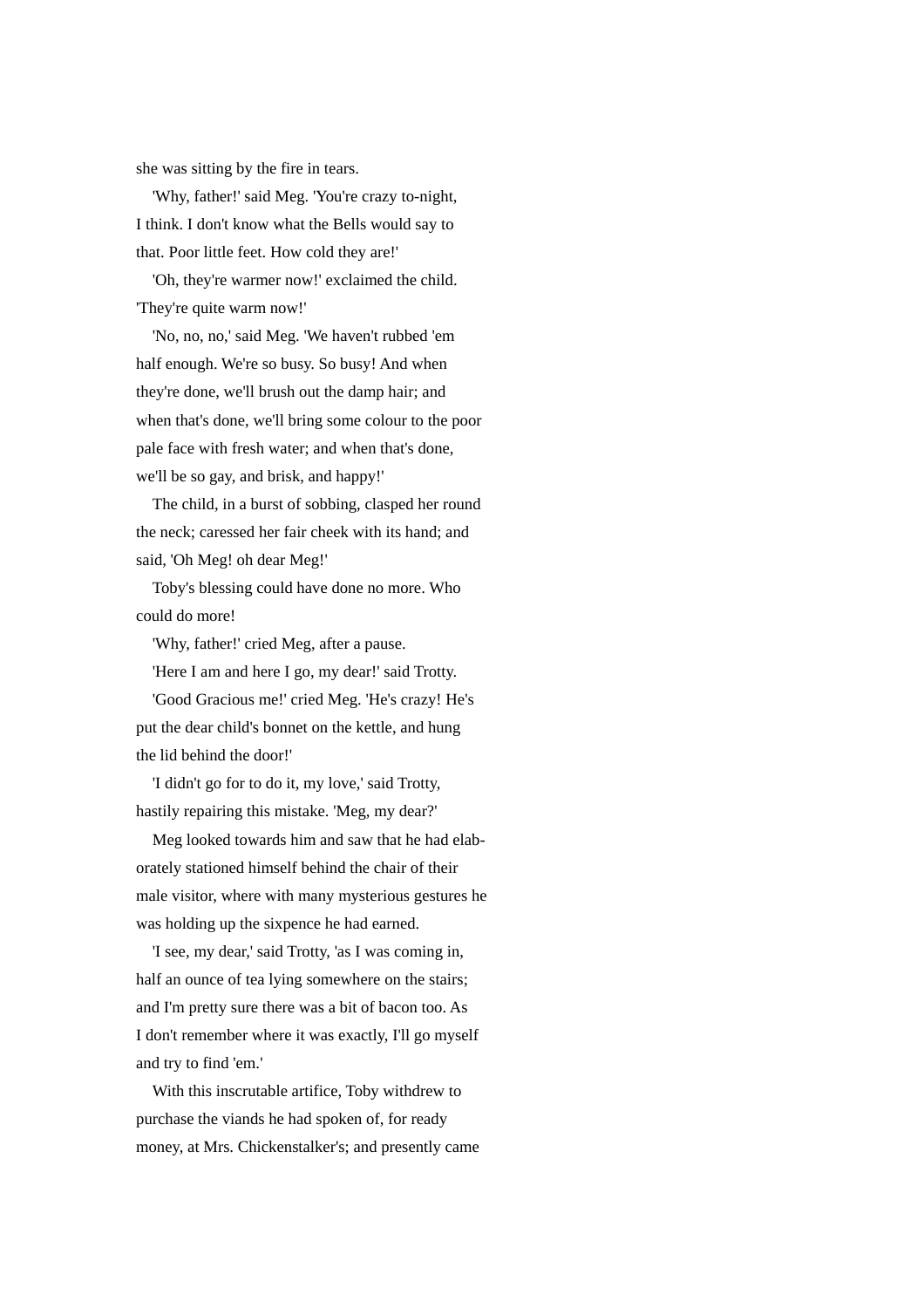back, pretending he had not been able to find them, at first, in the dark.

 'But here they are at last,' said Trotty, setting out the tea things, 'all correct! I was pretty sure it was tea, and a rasher. So it is, Meg, my pet, if you'll just make the tea, while your unworthy father toasts the bacon, we shall be ready, immediate. It's a curious circumstance,' said Trotty, proceeding in his cookery, with the assistance of the toasting-fork, 'curious, but well known to my friends, that I never care, myself, for rashers, nor for tea. I like to see other people enjoy 'em,' said Trotty, speaking very loud, to impress the fact upon his guest, 'but to me, as food, they're disagreeable.'

 Yet Trotty sniffed the savour of the hissing bacon -- ah! -- as if he liked it; and when he poured the boiling water in the tea-pot, looked lovingly down into the depths of that snug cauldron, and suffered the fragrant steam to curl about his nose, and wreathe his head and face in a thick cloud. However, for all this, he neither ate nor drank, except at the very beginning, a mere morsel for form's sake, which he appeared to eat with infinite relish, but declared was perfectly uninteresting to him.

 No. Trotty's occupation was, to see Will Fern and Lilian eat and drink; and so was Meg's. And never did spectators at a city dinner or court banquet find such high delight in seeing others feast: although it were a monarch or a pope: as those two did, in looking on that night. Meg smiled at Trotty, Trotty laughed at Meg. Meg shook her head, and made believe to clap her hands, applauding Trotty; Trotty conveyed, in dumb-show, unintelligible narratives of how and when and where he had found their visitors, to Meg; and they were happy. Very happy.

'Although,' thought Trotty, sorrowfully, as he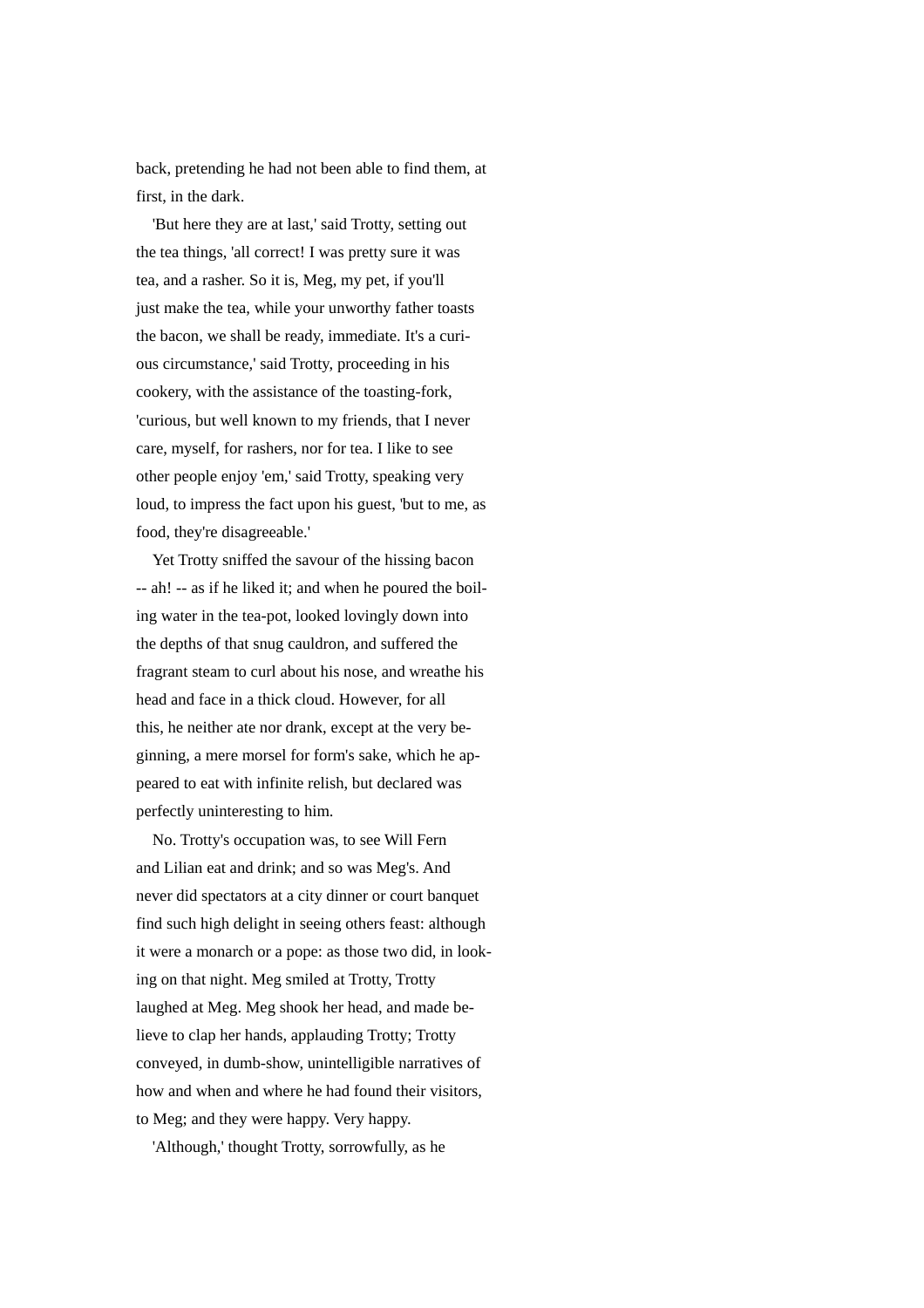watched Meg's face; 'that match is broken off, I see!'

'Now, I'll tell you what,' said Trotty after tea.

'The little one, she sleeps with Meg, I know.'

 'With good Meg!' cried the child, caressing her. 'With Meg.'

 'That's right,' said Trotty. 'And I shouldn't wonder if she kiss Meg's father, won't she? I'm Meg's father.'

 Mightily delighted Troty was, when the child went timidly towards him and having kissed him, fell back upon Meg again.

 'She's as sensible as Solomon,' said Trotty. 'Here we come and here we -- no, we don't -- I don't mean that -- I -- what was I saying, Meg, my precious?'

 Meg looked towards their guest, who leaned upon her chair, and with his face turned from her, fondled the child's head, half hidden in her lap.

 'To be sure,' said Toby. 'To be sure! I don't know what I'm rambling on about, to-night. My wits are wool-gathering, I think. Will Fern, you come along with me. You're tired to death, and broken down for want of rest. You come along with me.'

 The man still played with the child's curls, still leaned upon Meg's chair, still turned away his face. He didn't speak, but in his rough coarse fingers, clenching and expanding in the fair hair of the child, there was an eloquence that said enough.

 'Yes, yes,' said Trotty, answering unconsciously what he saw expressed in his daughter's face. 'Take her with you, Meg. Get her to bed. There! Now, Will. I'll show vou where you lie. It's not much of a place: only a loft; but, having a loft, I always say, is one of the great conveniences of living in a mews; and till this coach-house and stable gets a better let, we live here cheap. There's plenty of sweet hay up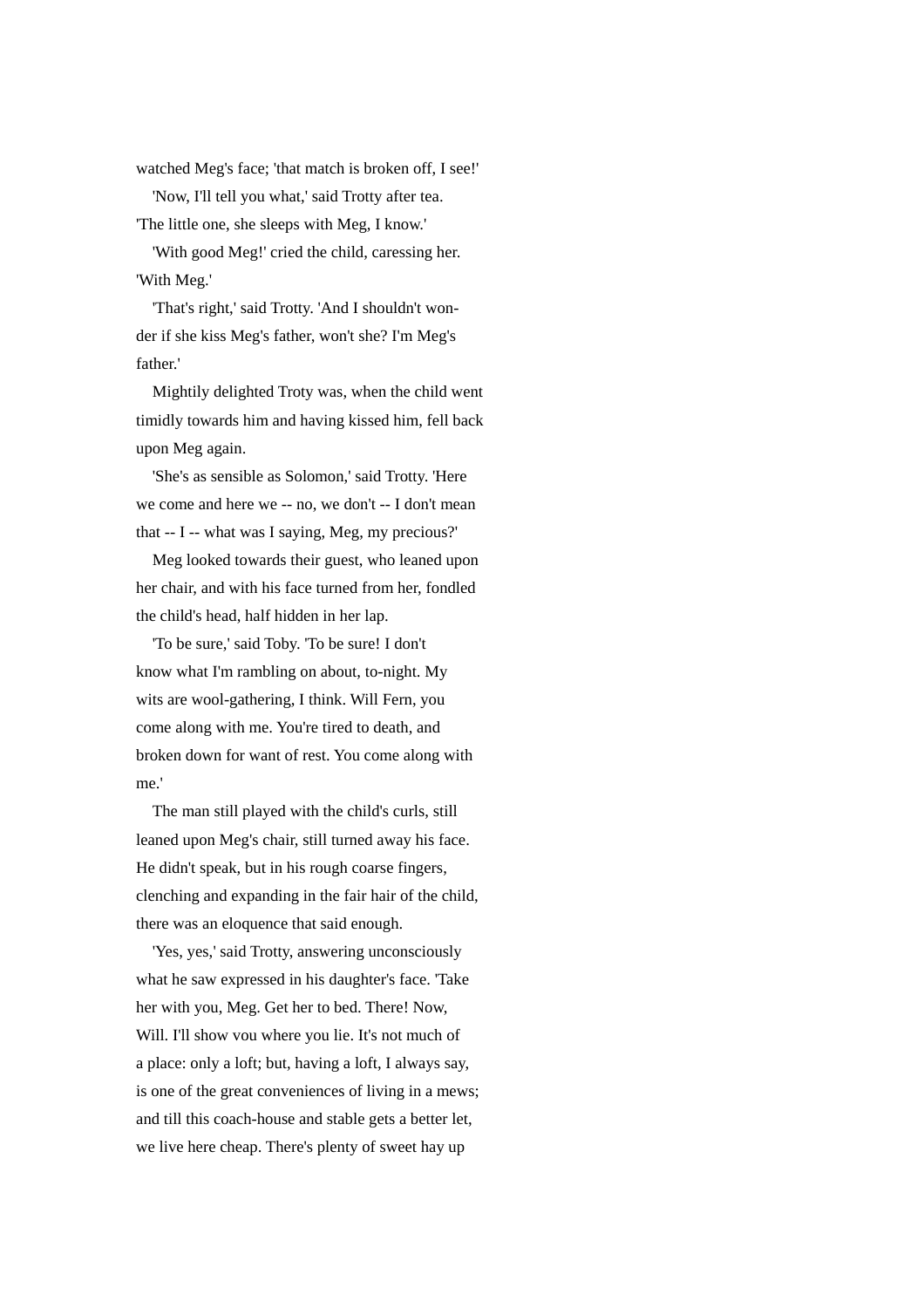there, belonging to a neighbour; and it's as clean as hands, and Meg, can make it. Cheer up! Don't give way. A new heart for a New Year, always!'

 The hand released from the child's hair, had fallen, trembling, into Trotty's hand. So Trotty, talking without intermission, led him out as tenderly and easily as if he had been a child himself.

 Returning before Meg, he listened for an instant at the door of her little chamber; an adjoining room. The child was murmuring a simple Prayer before lying down to sleep; and when she had remembered Meg's name, 'Dearly, Dearly' -- so her words ran -- Trotty heard her stop and ask for his.

 It was some short time before the foolish little old fellow could compose himself to mend the fire, and draw his chair to the warm hearth. But, when he had done so, and had trimmed the light, he took his newspaper from his pocket, and began to read. Carelessly at first, and skimming up and down the columns; but with an earnest and a sad attention, very soon.

 For this same dreaded paper re-directed Trotty's thoughts into the channel they had taken all that day, and which the days' events had so marked out and shaped. His interest in the two wanderers had set him on another course of thinking, and a happier one, for the time; but being alone again, and reading of the crimes and violences of the people, he relapsed into his former train.

 In this mood, he came to an account (and it was not the first he had ever read) of a woman who had laid her desperate hands not only on her own life but on that of her young child. A crime so terrible, and so revolting; to his soul, dilated with the love of Meg, that he let the journal drop, and fell back in his chair, appalled!

'Unnatural and cruel!' Toby cried. 'Unnatural and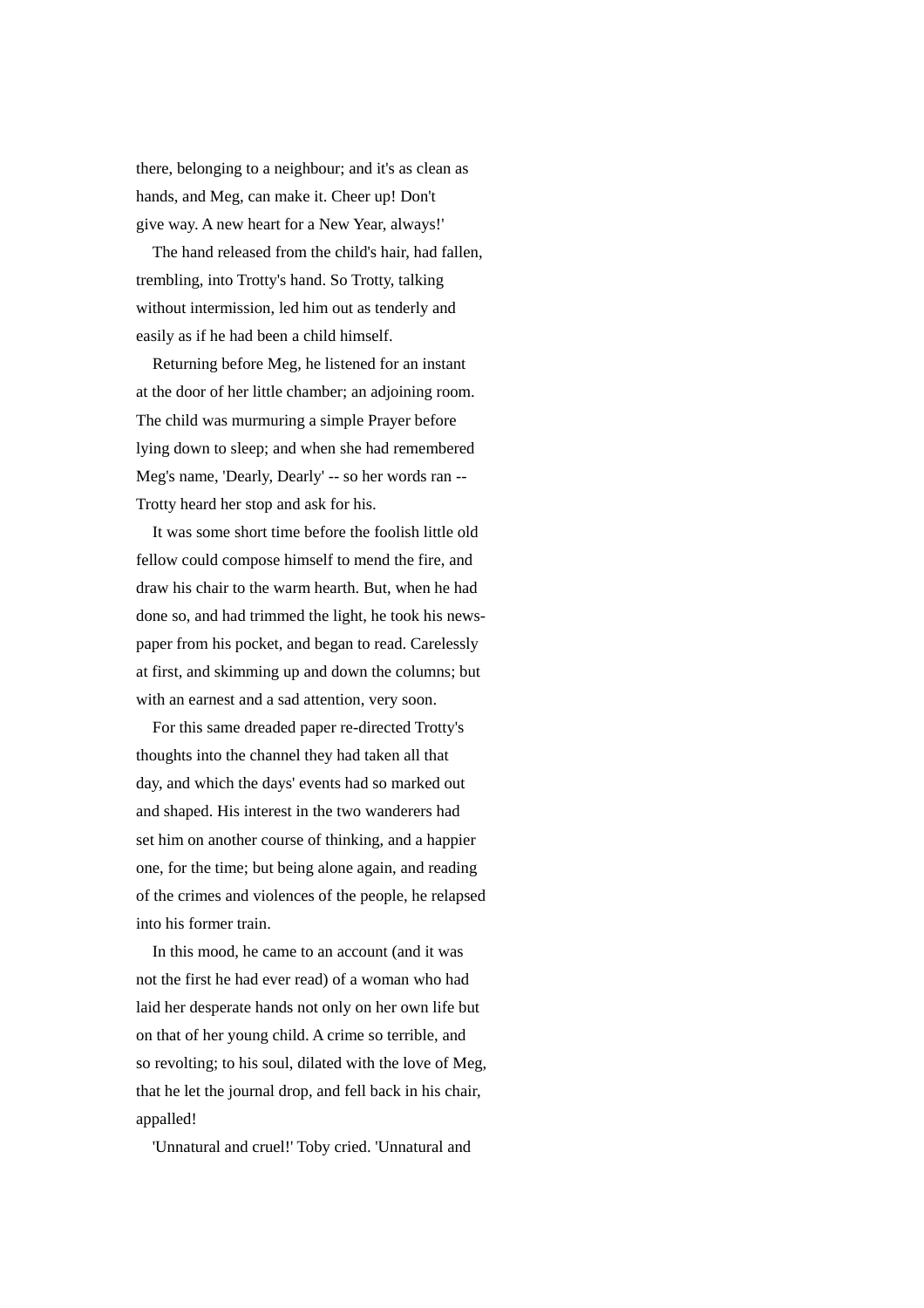cruel! None but people who were bad at heart, born bad, who had no business on the earth, could do such deeds. It's too true, all I've heard to-day; too just, too full of proof. We're Bad!'

 The Chimes took up the words so suddenly -- burst out so loud, and clear, and sonorous -- that the Bells seemed to strike him in his chair.

And what was that they said?

 'Toby Veck, Toby Veck, waiting for you Toby! Toby Veck, Toby Veck, waiting for you Toby! Come and see us, come and see us, Drag him to us, drag him to us, Haunt and hunt him, haunt and hunt him, Break his slumbers, break his slumbers! Toby Veck Toby Veck, door open wide Toby, Toby Veck Toby Veck, door open wide Toby --' then fiercely back to their impetuous strain again, and ringing in the very bricks and plaster on the walls.

 Toby listened. Fancy, fancy! His remorse for having run away from them that afternoon! No, no. Nothing of the kind. Again, again, and yet a dozen times again. 'Haunt and hunt him, haunt and hunt him, Drag him to us, drag him to us!' Deafening the whole town!

 'Meg,' said Trotty softly: tapping at her door. 'Do you hear anything?'

 'I hear the Bells, father. Surely they're very loud to-night.'

 'Is she asleep?' said Toby, making an excuse for peeping in.

 'So peacefully and happily! I can't leave her yet though, father. Look how she holds my hand!'

'Meg,' whispered Trotty. 'Listen to the Bellsl'

 She listened, with her face towards him all the time. But it underwent no change. She didn't understand them.

Trotty withdrew, resumed his seat by the fire, and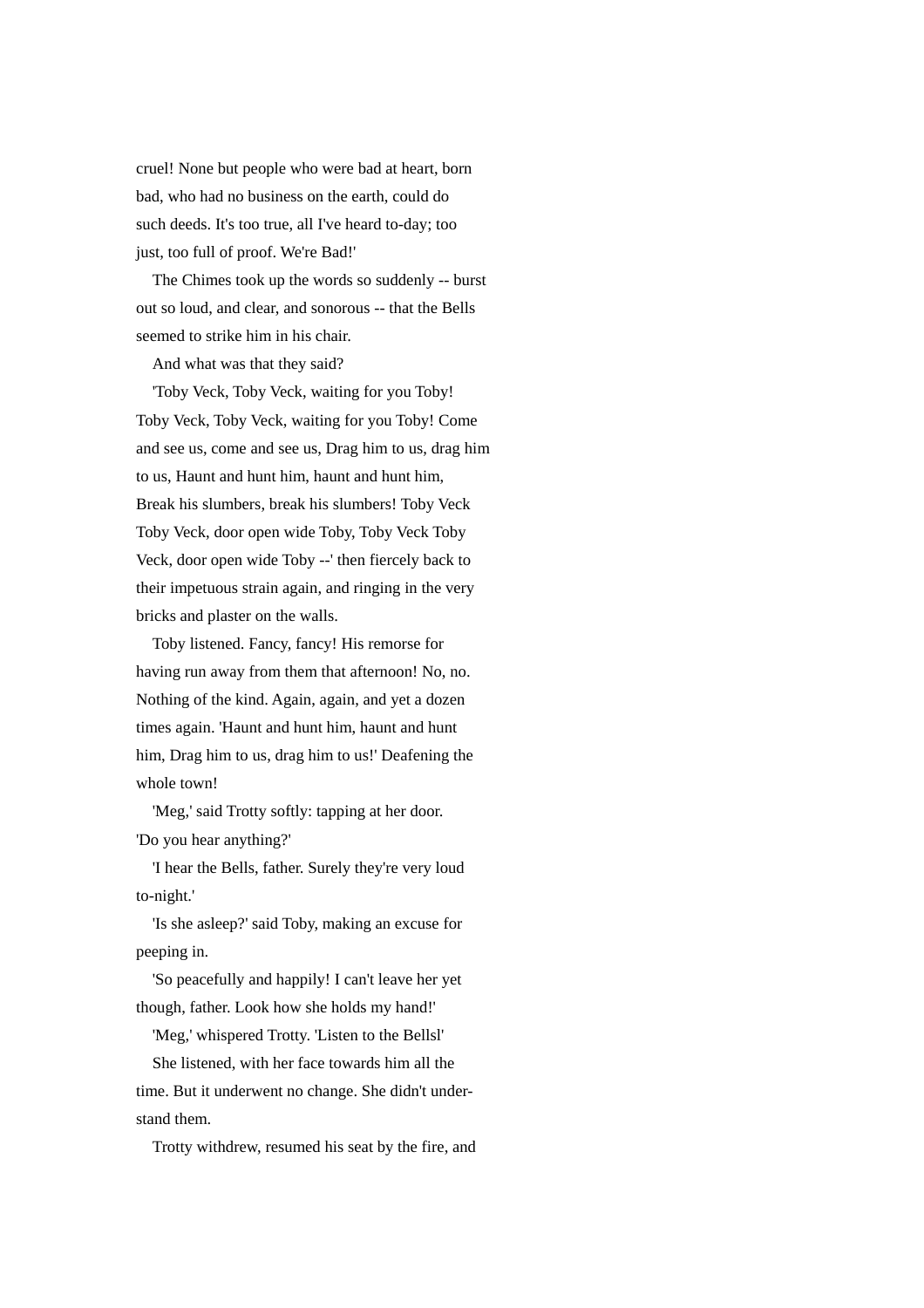once more listened by himself. He remained here a little time.

 It was impossible to bear it; their energy was dreadful.

 'If the tower-door is really open,' said Toby, hastily laying aside his apron, but never thinking of his hat, 'what's to hinder me from going up into the steeple and satisfying myself? If it's shut, I don't want any other satisfaction. That's enough.'

 He was pretty certain as he slipped out quietly into the street that he should find it shut and locked, for he knew the door well, and had so rarely seen it open, that he couldn't reckon above three times in all. It was a low arched portaI, outside the church, in a dark nook behind a column; and had such great iron hinges, and such a monstrous lock, that there way much more hinge and lock than door.

 But what was his astonishment when, coming bare headed to the church; and putting his hand into this dark nook, with a certain misgiving that it might be unexpectedly seized, and a shivering propensity to draw it back again; he found that the door, which opened outwards, actually stood ajar!

 He thought, on the first surprise, of going back; or of getting a light, or a companion; but his courage aided him immediately, and he determined to ascend alone.

 'What have I to fear?' said Trotty. 'It's a church! Besides, the ringers may be there, and have forgotten to shut the door.'

 So he went in, feeling his way as he went, like a blind man; for it was very dark. And very quiet, for the Chimes were silent.

 The dust from the street had blown into the recess; and lying there, heaped up, made it so soft and velvetlike to the foot, that there was sometifing startling,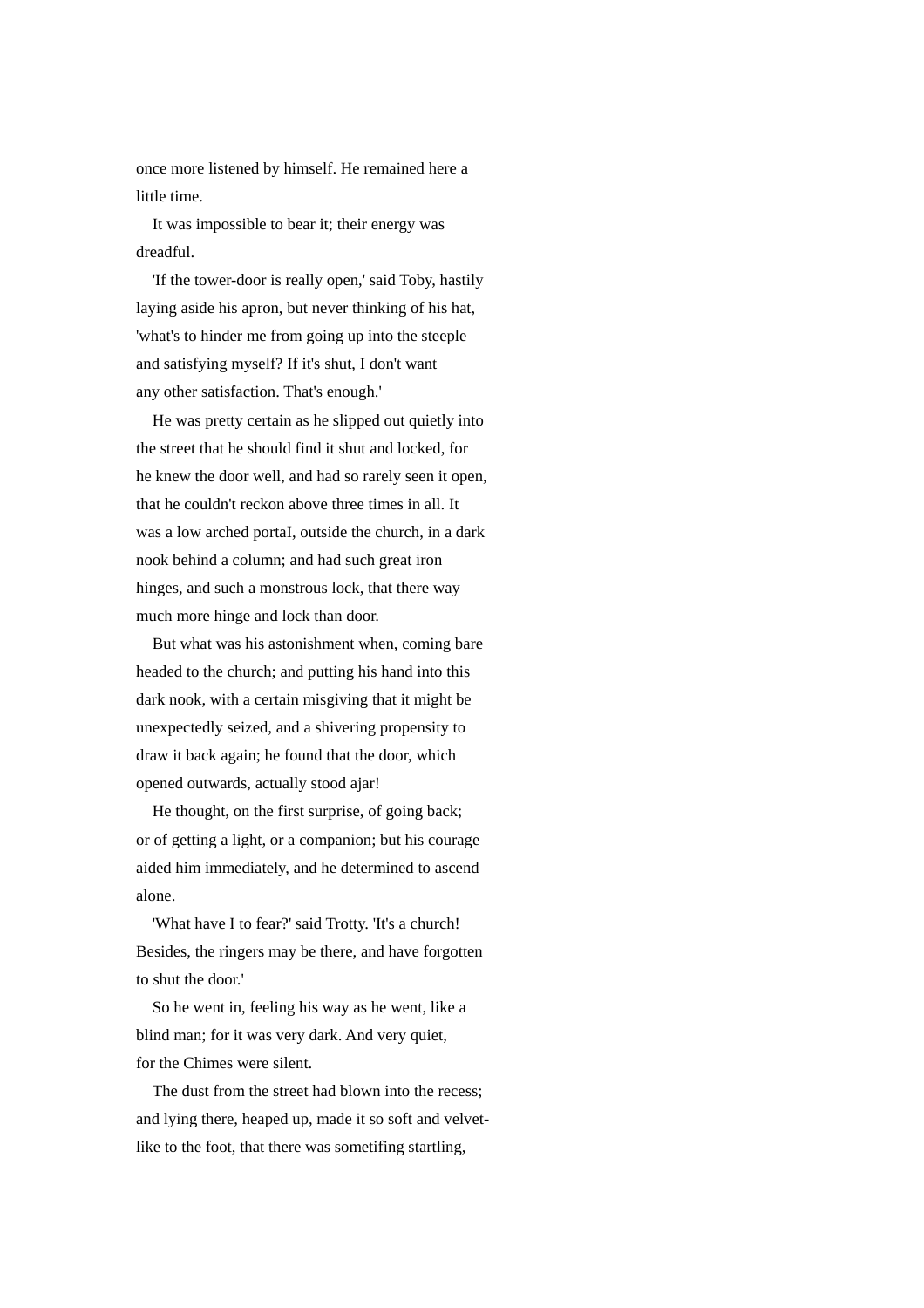even in that. The narrow stair was so close to the door, too, that he stumbled at the very first; and shutting the door upon himself, by striking it with his foot, and causing it to rebound back heavily, he couldn't open it again.

 This was another reason, however, for going on. Trotty groped his way, and went on. Up, up, up, and round, and round; and up, up, up; higher, higher, higher up!

 It was a disagreeable staircase for that groping work; so low and narrow, that his gropig hand was always touching something; and it often felt so like a man or ghostly figure standing up erect and making room for him to pass without discovery, that he would rub the smooth wall upward searching for its face, and downward searching for its feet, while a chill tingling crept all over him. Twice or thrice, a door or niche broke the monotonous surface; and then it seemed a gap as wide as the whole church; and he felt on the brink of an abyss, and going to tumble headlong down, until he found the wall again.

 Still up, up, up; and round and round, and up, up, up; higher, higher, higher up!

 At length, the dull and stifling atmosphere began to freshen: presently to feel quite windy; presently it blew so strong, that he could hardly keep his legs. But, he got to an arched window in the toewr, breast high, and holding tight, looked down upon the housetops, on the smoking chimneys, on the blurr and blotch of lights (towards the place where Meg was wondering where he was and calling to him perhaps), all kneaded up, together in a leaven of mist and darkness.

 This was the belfry, where the ringers came. He had caught hold of one of the frayed ropes which hung down through apertures in the oaken roof. At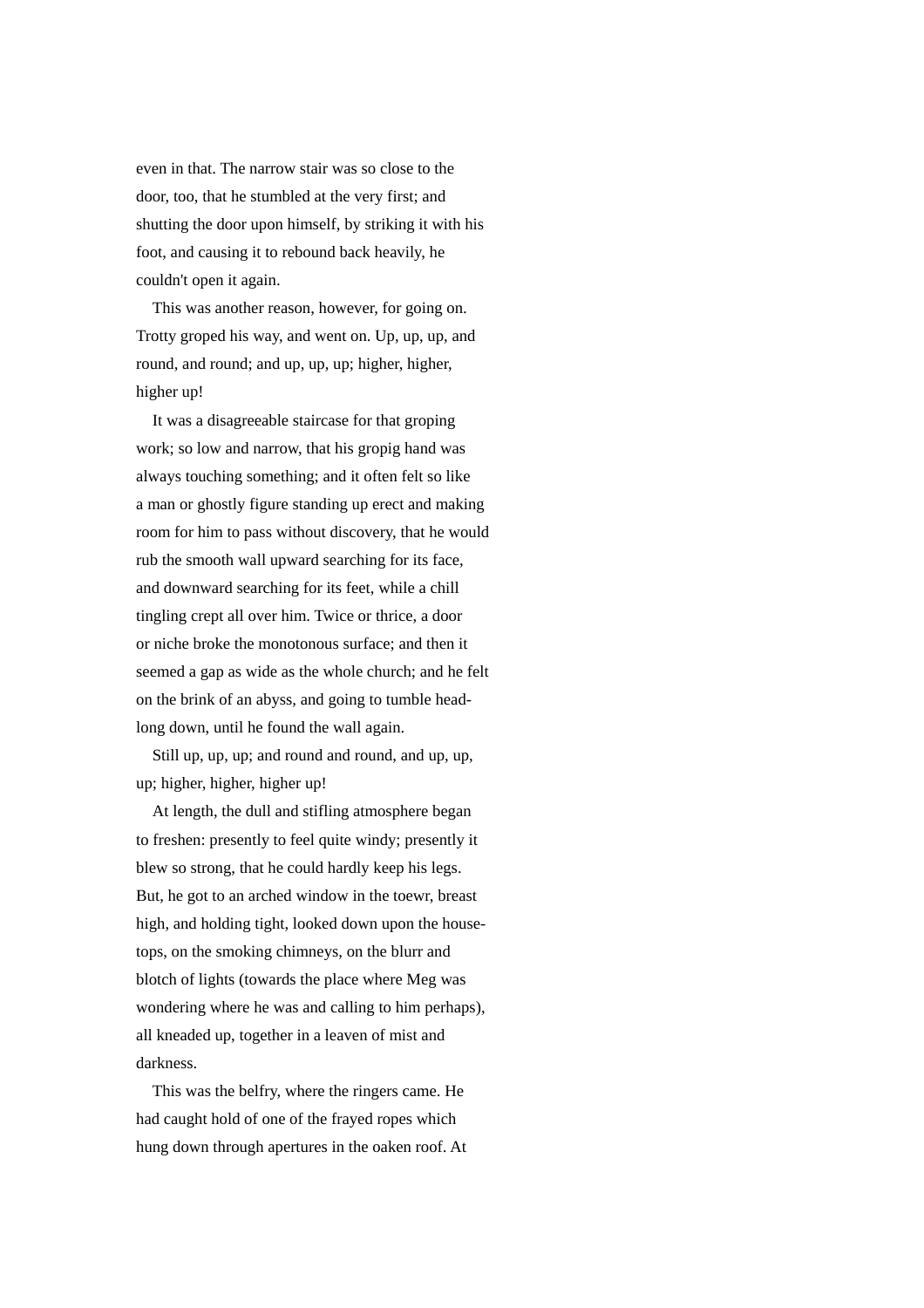first he started, thinking it was hair; then trembled at the very thought of waking the deep Bell. The Bells themselves were higher. Higher, Trotty, in his fascination, or in working out the spell upon him, groped his way. By ladders now, and toilsomely, for it was steep, and not too certain holding for the feet.

 Up, up, up; and climb and clamber; up, up, up; higher, higher, higher up!

 Until, ascending through the floor, and pausing with his head just raised above its beams, he came among the Bells. It was barely possible to make out their great shapes in the gloom; but there they were. Shadowy, and dark, and dumb.

 A heavy sense of dread and loneliness fell instantly upon him, as he climbed into this airy nest of stone and metal. His head went round and round. He listened, and then raised a wild 'Holloa!'

 Holloa! was mournfully protracted by the echoes. Giddy, confused, and out of breath, and frightened, Toby looked about him vacantly, and sunk down in a swoon.

## THIRD QUARTER

 Black are the brooding clouds and troubled the deep waters, when the Sea of Thought, first heaving from a calm, gives up its Dead. Monsters uncouth and wild, arise in premature, imperfect resurrection, the several parts and shapes of different things are joined and mixed by chance; and when, and how, and by what wonderful degrees, each separates from each, and every sense and object of the mind resumes its usual form and lives again, no man -- though every man is every day the casket of this type of the Great Mystery -- can tell.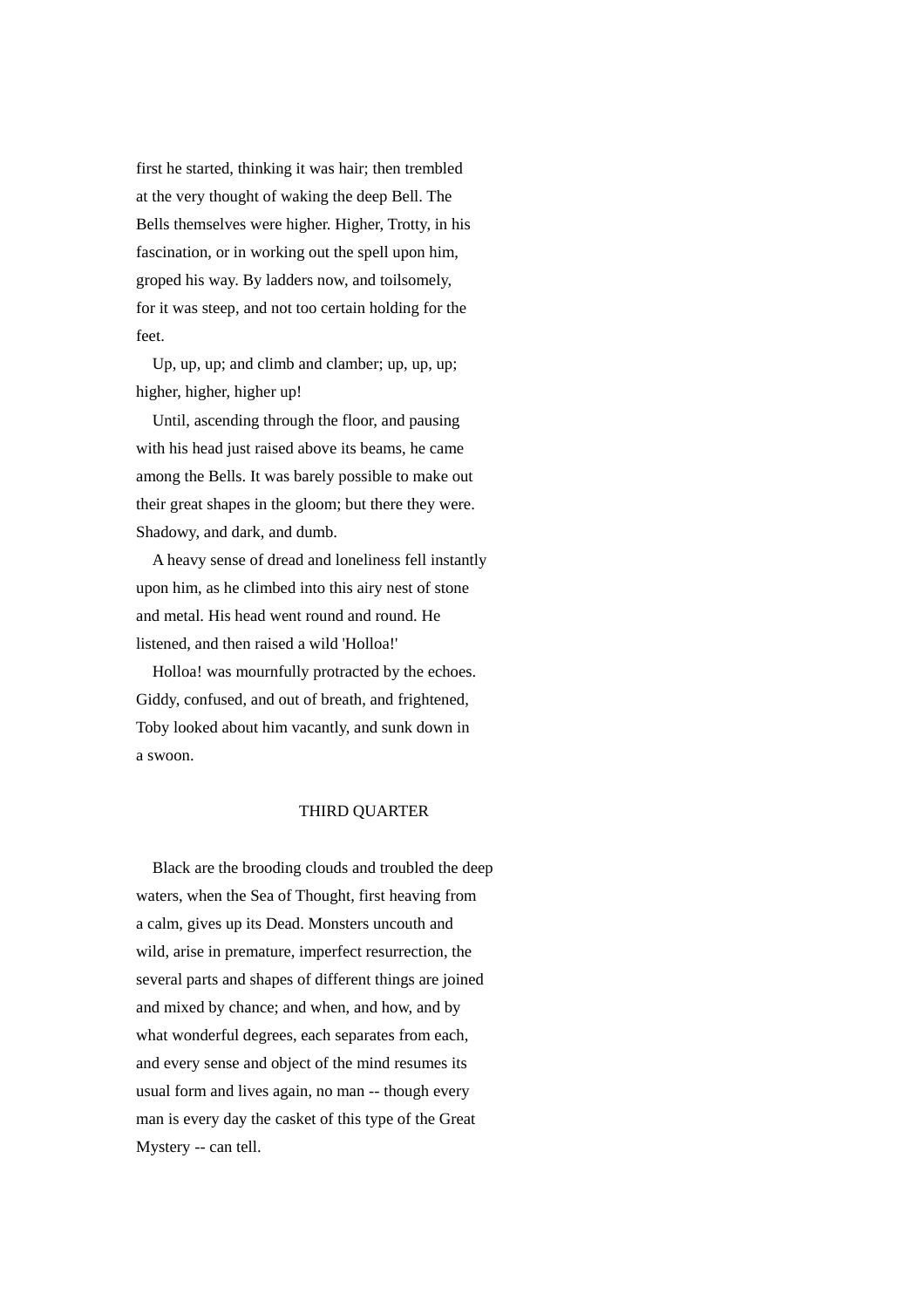So, when and how the darkness of the night-black steeple changed to shining light; when and how the solitary tower was peopled with a myriad figures; when and how the whispered 'Haunt and hunt him,' breathing monotonously through his sleep or swoon, became a voice exclaiming in the waking ears of Trotty, 'Break his slumbers'; when and how he ceased to have a sluggish and confused idea that such things were, companioning a host of others that were not; there are no dates or means to tell. But, awake and standing on his feet upon the boards where he had lately lain, he saw this Goblin Sight.

 He saw the tower, whither his charmed footsteps had brought him, swarming with dwarf phantoms, spirits, elfin creatures of the Bells. He saw them leaping, flying, dropping, pouring from the Bells wlthout a pause. He saw them, round him on the ground; above him, in the air, clambering from him, by the ropes below; looking down upon him, from the massive iron-girded beams; peeping in upon him, through the chinks and loopholes in the walls, spreading away and away from him in enlarging clrcles, as the water ripples give way to a huge stone that suddenly comes plashing in among them. He saw them, of all aspects and all shapes. He saw them ugly, handsome, crippled, exquisitely formed. He saw them young, he saw them old, he saw them kind, he saw them cruel, he saw them merry, he saw them grim; he saw them dance, and heard them sing; he saw them tear their hair, and heard them howl. He saw the air thick with them. He saw them come and go, incessantly. He saw them riding downward, soaring upward, sailing off afar, perching near at hand, all restless and all violently active. Stone, and brick, and slate, and tile, became transparent to him as to them. He saw them in the houses, busy at the sleepers' beds.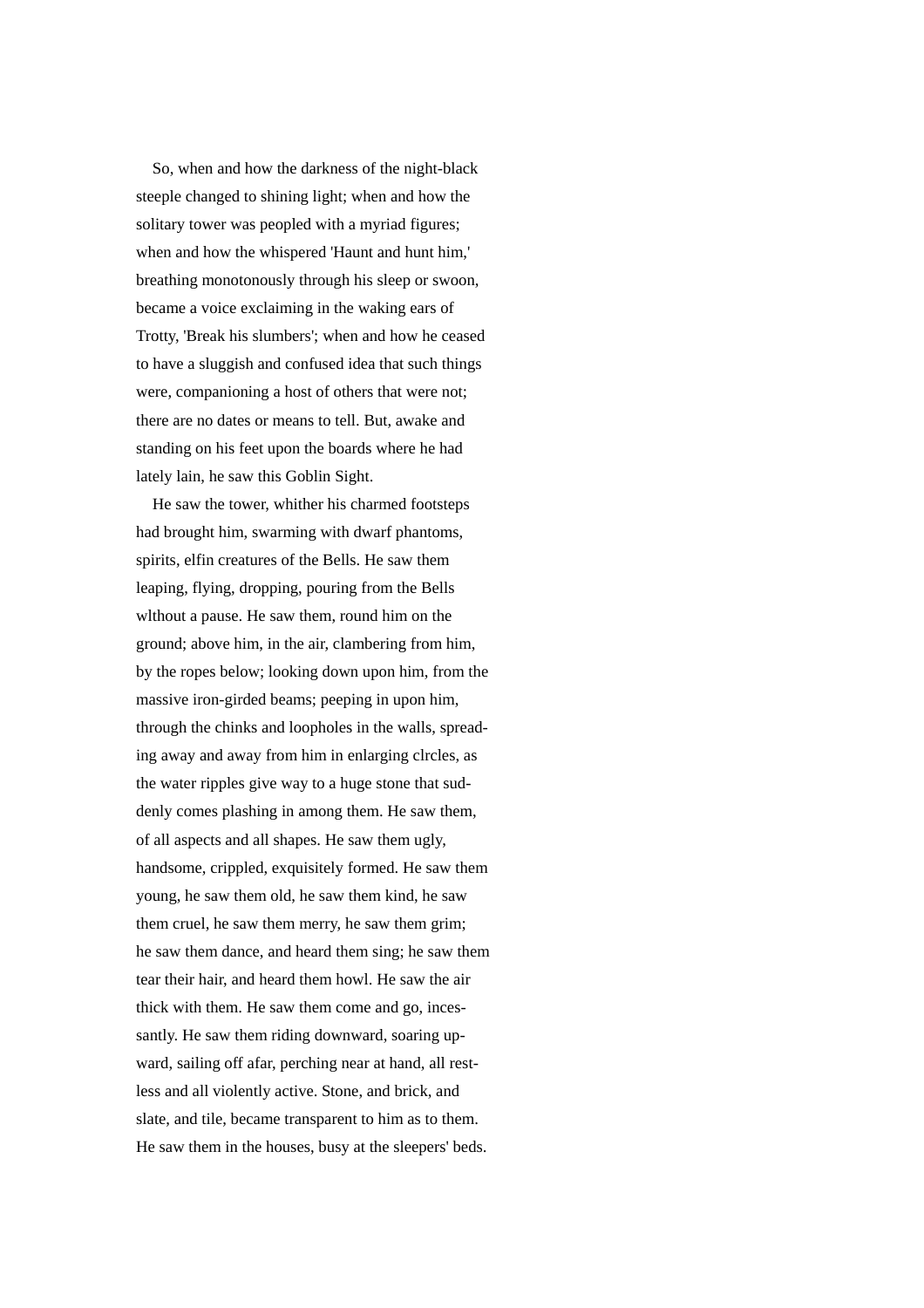He saw them soothing people in their dreams; he saw them beating them with knotted whips; he saw them yelling in their ears; he saw them playing softest music on their pillows; he saw them cheering some with the songs of birds and the perfume of flowers; he saw them flashing awful faces on the troubled rest of others, from enchanted mirrors which they carried in their hands.

 He saw these creatures, not only among sleeping men but waking also, active in pursuits irreconcilable with one another, and possessing or assuming natures the most opposite. He saw one buckling on innumerable wings to increase his speed; another loading himself with chains and weights, to retard his. He saw some putting the hands of clocks forward, some putting the hands of clocks backward, some endeavouring to stop the clock entirely. He saw them representing, here a marriage ceremony, there a funeral; in this chamber an election, in that a ball; he saw, everywhere, restless and untiring motion.

 Bewildered by the host of shifting and extraordinary figures, as well as by the uproar of the Bells, which all this while were ringing, Trotty clung to a wooden pillar for support, and turned his white face here and there, in mute and stunned astonishment.

 As he gazed, the Chimes stopped. Instantaneous change! The whole swarm fainted! their forms collapsed, their speed deserted them; they sought to fly but in the act of falling died and melted into air. No fresh supply succeeded them. One straggler leaped down pretty briskly from the surface of the Great Bell, and alighted on his feet, but he was dead and gone before he could turn round. Some few of the late company who had gambolled in the tower, remained there, spinning over and over a little longer; but these became at every turn more faint, and few,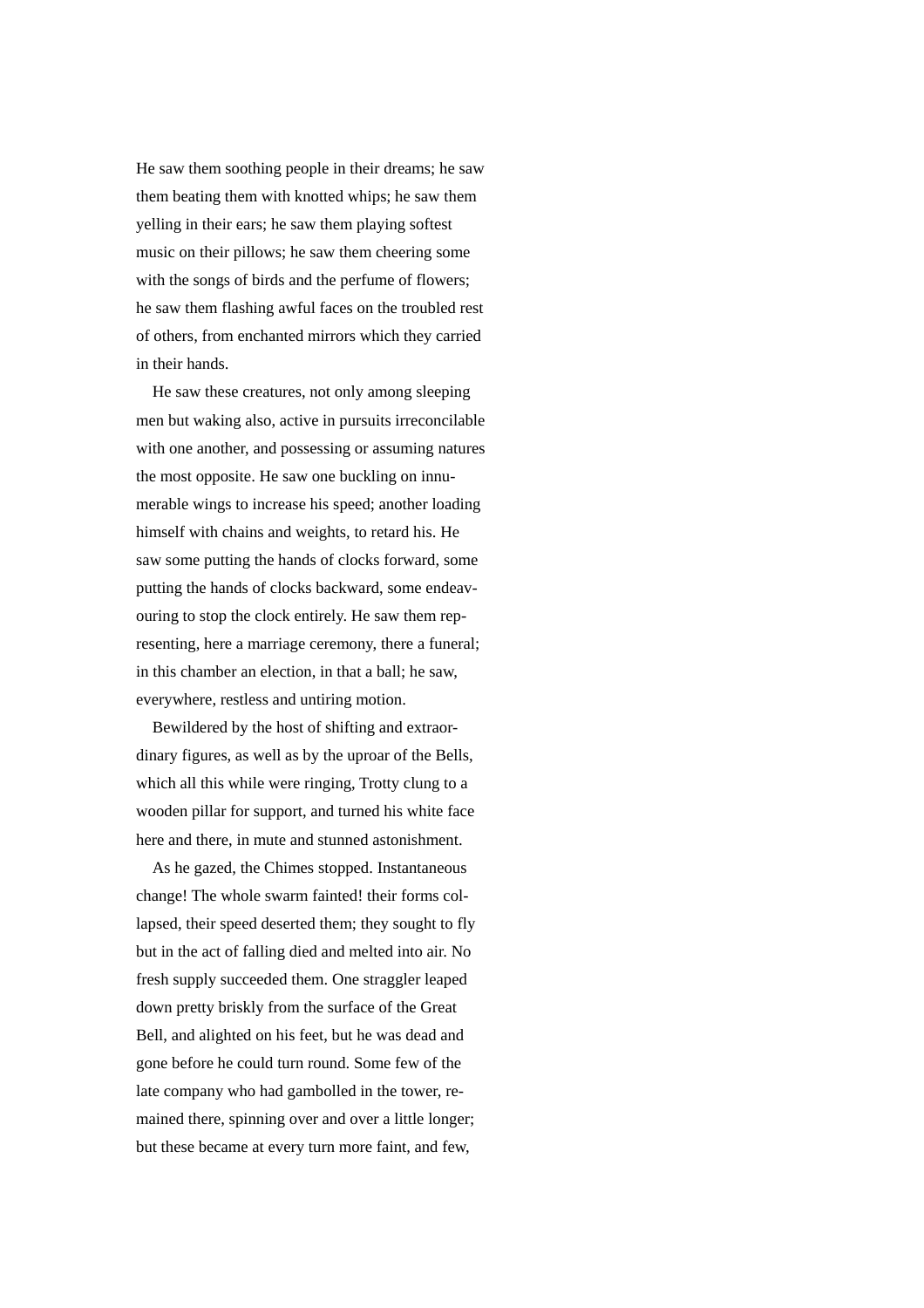and feeble, and soon went the way of the rest. The last of all was one small hunchback, who had got into an echoing corner, where he twirled and twirled, and floated by himself a long time; showing such perseverance, that at last he dwindled to a leg and even to a foot, before he finally returned; but he vanished in the end, and then the tower was silent.

 Then and not before, did Trotty see in every Bell a bearded figure of the bulk and stature of the Bell - incomprehensibly, a figure and the Bell itself. Gigantic, grave, and darkly watchful of him, as he stood rooted to the ground.

 Mysterious and awful figures! Resting on nothing; poised in the night air of the tower, with their draped and hooded heads merged in the dim roof; motionless and shadowy. Shadowy and dark, although he saw them by some light belonging to themselves -- none else was there -- each with its muffled hand upon its goblin mouth.

 He could not plunge down wildly through the opening in the floor; for all power of motion had deserted him. Otherwise he would have done so -- aye, would have thrown himself, headforemost, from the steepletop, rather than have seen them watching him with eyes that would have waked and watched although the pupils had been taken out.

 Again, again, the dread and terror of the lonely place, and of the wild and fearful night that reigned there, touched him like a spectral hand. His dlstance from all help; the long, dark, winding, ghost-beleaguered way that lay between him and the earth on which men lived; his being high, high, high, up there, where it had made him dizzy to see the birds fly in the day; cut off from all good people, who at such an hour were safe at home and sleeping in their beds; all this struck coldly through him, not as a reflection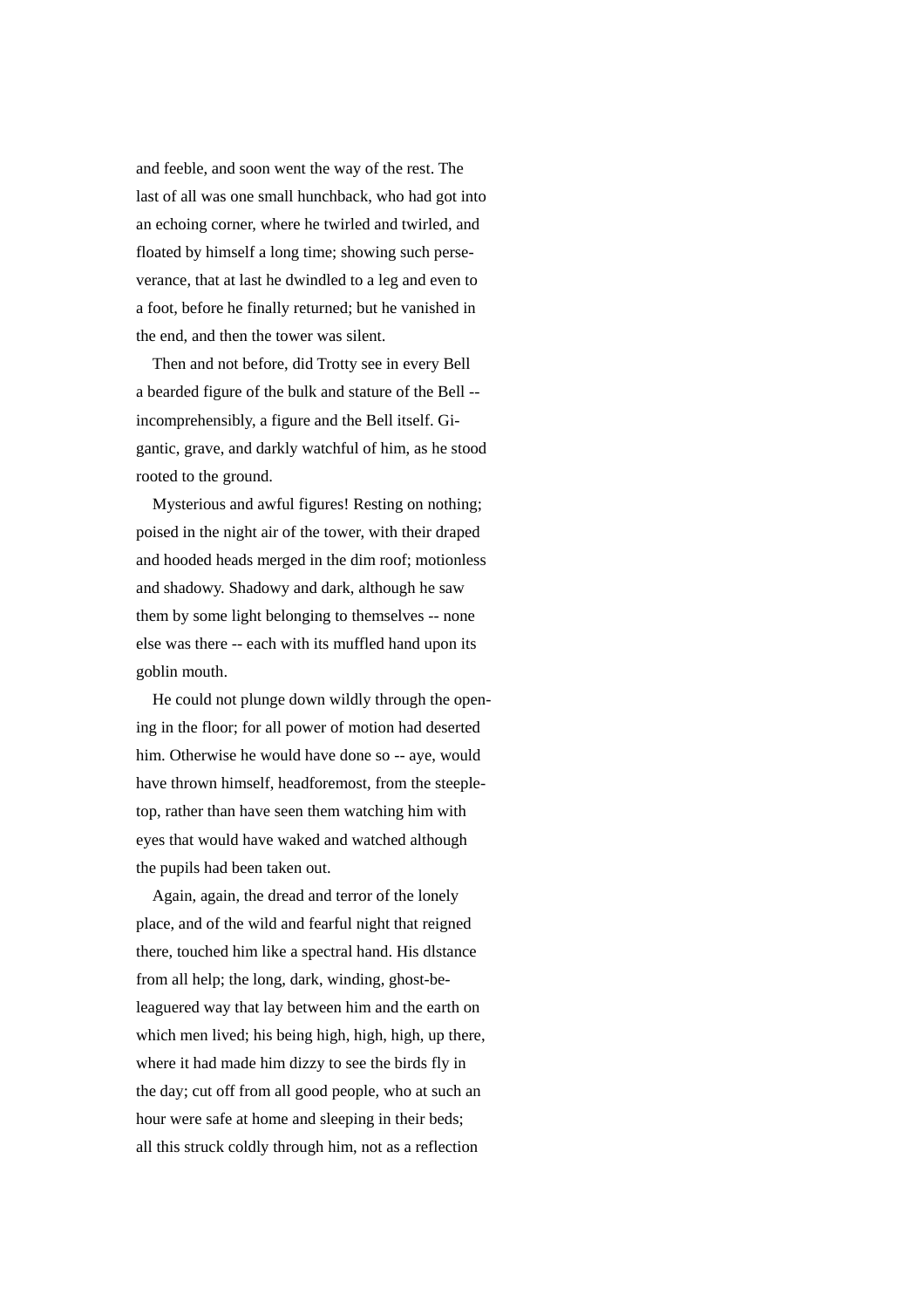but a bodily sensation. Meantime his eyes and thoughts and fears, were fixed upon the watchful figures; which, rendered unlike any figures of this world by the deep gloom and shade enwrapping and enfolding them, as well as by their looks and forms and supernatural hovering above the floor, were nevertheless as plainly to be seen as were the stalwart oaken frames, cross-pieces, bars and beams, set up there to support the Bells. These hemmed them in a very forest of hewn timber; from the entanglements, intricacies, and depths of which, as from among the boughs of a dead wood blighted for their phantom use, they kept their darksome and unwinking watch.

 A blast of air -- how cold and shrill! -- came moaning through the tower. As it died away, the Great Bell, or the Goblin of the Great Bell, spoke.

 'What visitor is this?' it said. The voice was low and deep, and Trotty fancied that it sounded in the other figures as well.

 'I thought my name was called by the Chimes!' said Trotty, raising his hands in an attitude of supplication. 'I hardly know why I am here, or how I came. I have listened to the Chimes these many years. Thev have cheered me often.'

'And you have thanked them?' said the Bell.

'A thousand times!' cried Trotty.

'How?'

 'I am a poor man,' faltered Trotty, 'and could only thank them in words.'

 'And always so?' inquired the Goblin of the Bell. 'Have you never done us wrong in words?'

'No!' cried Trotty eagerly.

 'Never done us foul, and false, and wicked wrong, in words?' pursued the Goblin of the Bell.

 Trotty was about to answer, 'Never!' But he stopped, and was confused.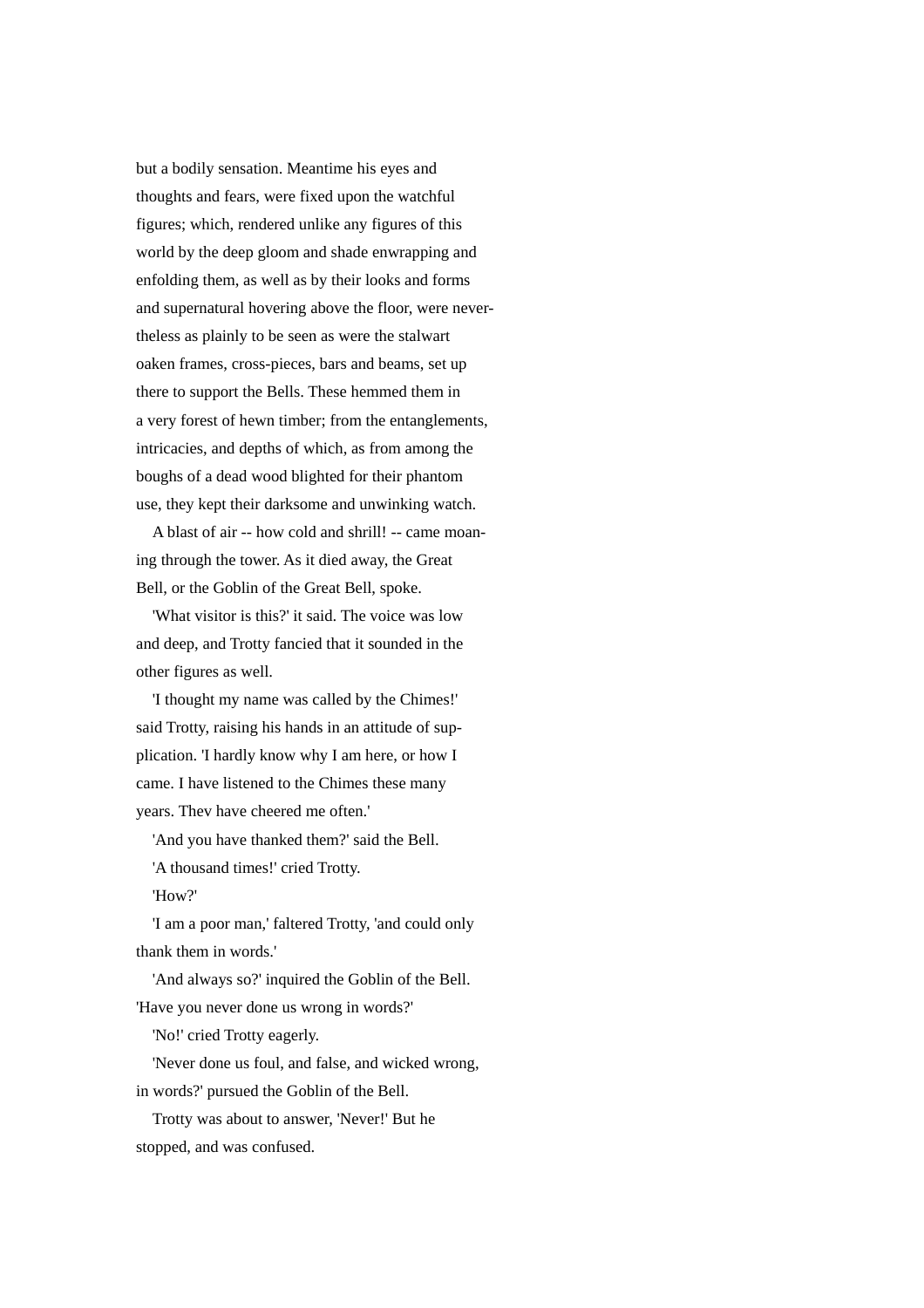'The voice of Time,' said the Phantom, 'cries to man, Advance! Time is for his advancement and improvement; for his greater worth, his greater happiness, his better life; his progress onward to that goal within its knowledge and its view, and set there, in the period when Time and He began. Ages of darkness, wickedness, and violence, have come and gone -- millions uncountable, have suffered, lived, and died -- to point the way before him. Who seeks to turn him back, or stay him on his course, arrests a mighty engine which will strike the meddler dead; and be the fiercer and the wilder, ever, for its momentary check!'

 'I never did so to my knowledge, sir,' said Trotty. 'It was quite by accident if I did. I wouldn't go to do it, I'm sure.'

 'Who puts into the mouth of Time, or of its servants,' said the Goblin of the Bell, 'a cry of lamentation for days which have had their trial and their failure, and have left deep traces of it which the blind may see -- a cry that only serves the present time, by showing men how much it needs their help when any ears can listen to regrets for such a past, who does this, does a wrong. And you have done that wrong, to us, the Chimes.'

 Trotty's first excess of fear was gone. But he had felt tenderly and gratefully towards the Bells, as you have seen; and when he heard himself arraigned as one who had offended them so weightily, his heart was touched with penitence and grief.

 'If you knew,' said Trotty, clasping his hands earnestly -- 'or perhaps you do know -- if you know how often you have kept me company; how often you have cheered me up when I've been low; how you were quite the plaything of my little daughter Meg (almost the only one she ever had) when first her mother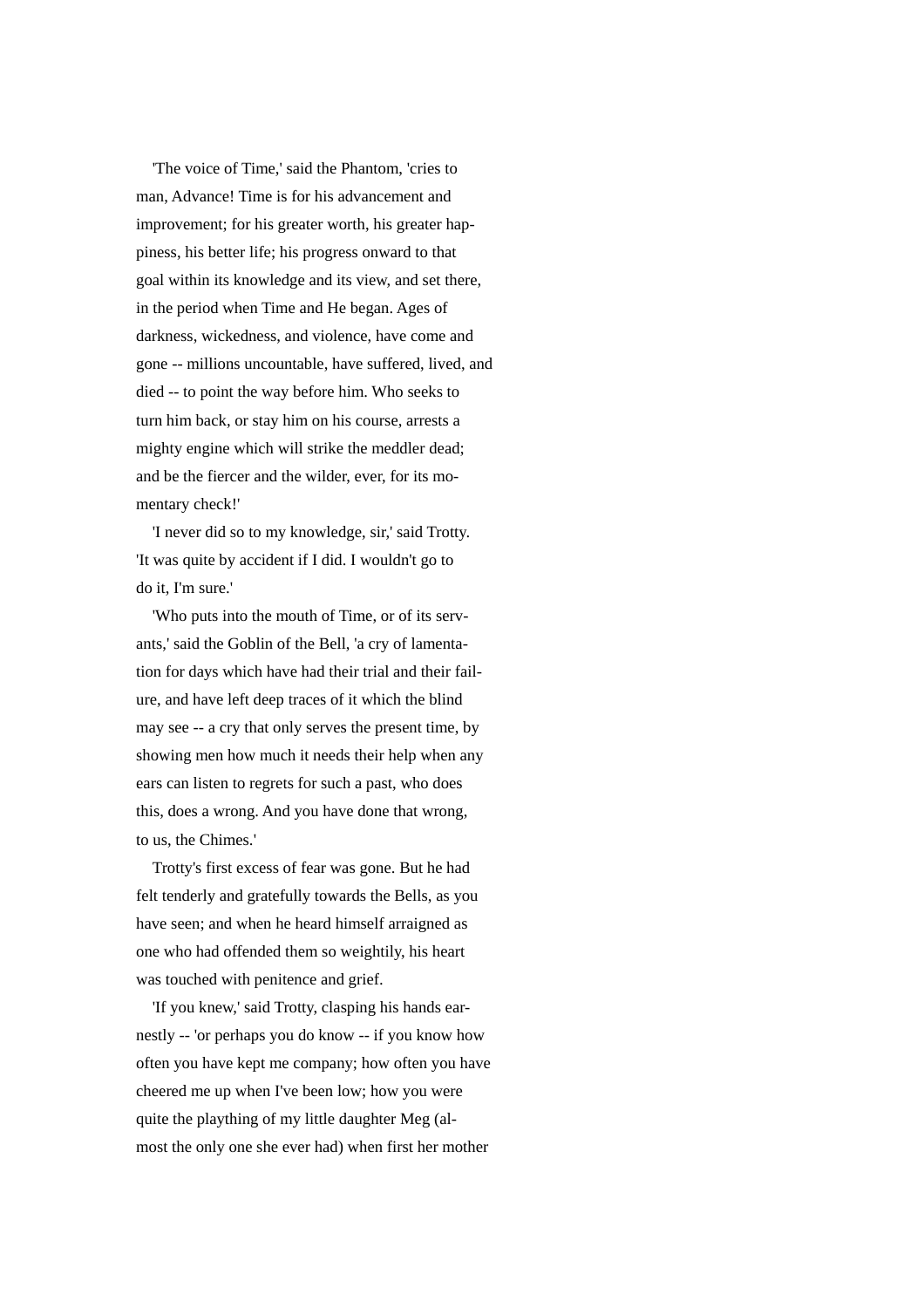died, and she and me were left alone; you won't bear malice for a hasty word!'

 'Who hears in us, the Chimes, one note bespeaking disregard, or stern regard, of any hope, or joy, or pain, or sorrow, of the many-sorrowed throng; who hears us make response to any creed that gauges human passions and affections, as it gauges the amount of miserable food on which humanity may pine and wither; does us wrong. That wrong you have done us!' said the Bell.

'I have!' said Trotty. 'Oh forgive me!'

 'Who hears us echo the dull vermin of the earth: the Putters Down of crushed and broken natures, formed to be raised up higher than such maggots of the time can crawl or can conceive,' pursued the Goblin of the Bell; 'who does so, does us wrong. And you have done us wrong!'

 'Not meaning it,' said Trotty. 'In my ignorance, not meaning it!'

 'Lastly, and most of all,' pursued the Bell. 'Who turns his back upon the fallen and disfigured of his kind; abandons them as vile; and does not trace and track with pitying eyes the unfenced precipice by which they fell from good -- grasping in their fall some tufts and shreds of that lost soil, and clinging to them still when bruised and dying in the gulf below; does wrong to Heaven and man, to time and to eternity. And you have done that wrong!'

 'Spare me,' cried Trotty, falling on his knees; 'for Mercy's sake!'

'Listen!' said the Shadow

'Listen!' cried the other Shadows

 'Listen!' said a clear and childlike voice, which Trotty thought he recognised as having heard before

 The organ sounded faintly in the church below. Swelling by degrees, the melody ascended to the roof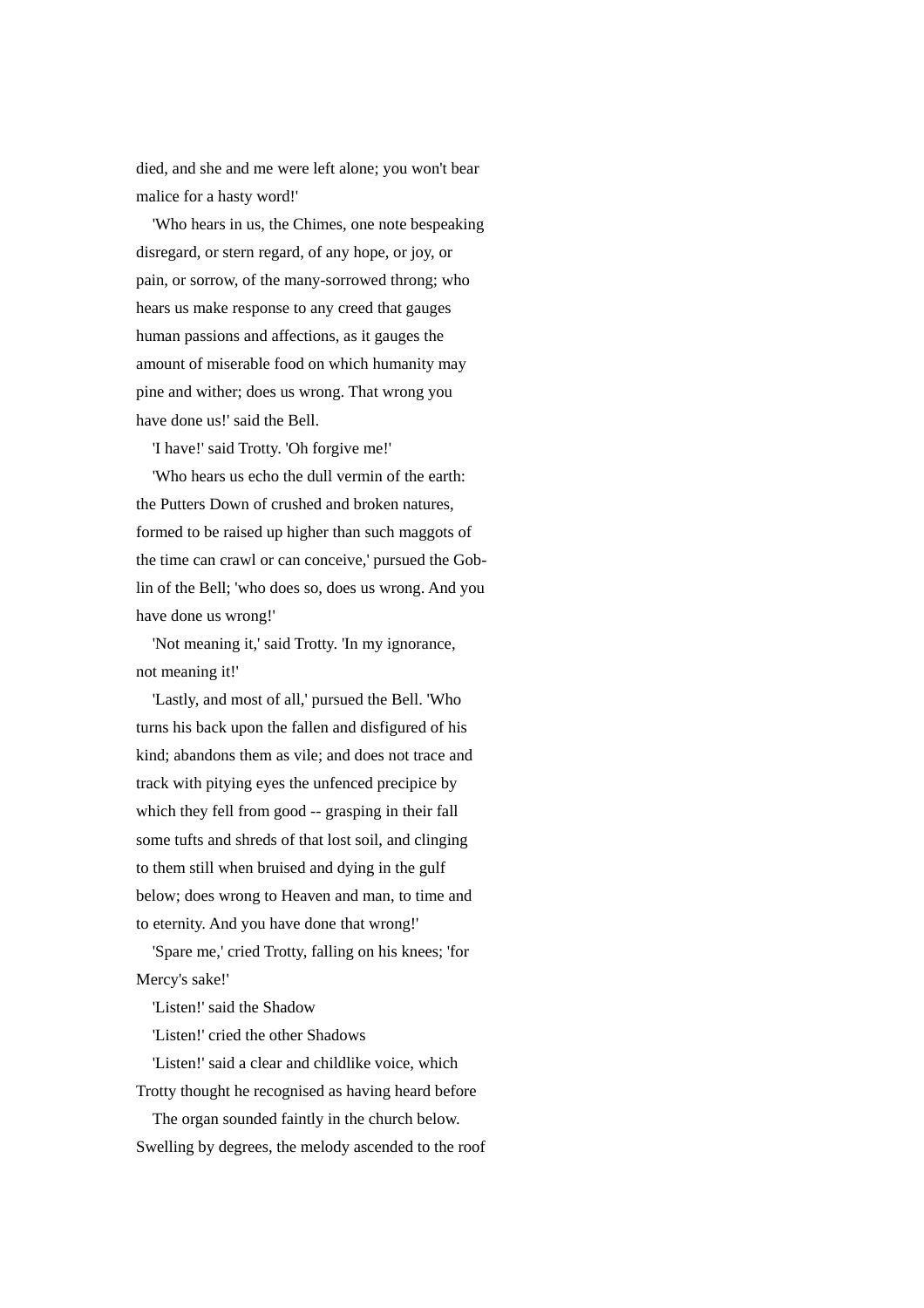and filled the choir and nave. Expanding more and more, it rose up, up; up, up; higher, higher, higher up; awakening agitated hearts within the burly piles of oak, the hollow bells, the iron-bound doors, the stairs of solid stone; until the tower walls were insufficient to contain it, and it soared into the sky

 No wonder that, an old man's breast could not contain a sound so vast and mighty. It broke from that weak prison in a rush of tears; and Trotty put his hands before his face

'Listen!' said the Shadow.

'Listen!' said the other Shadows

'Listen!' said the child's voice.

 A solemn strain of blended voices, rose into the tower.

 It was a very low and mournful strain -- a Dirge - and as he listened, Trotty heard his child among the singers.

 'She is dead!' exclaimed the old man. 'Meg is dead! Her spirit calls to me. I hear it!'

 'The Spirit of your child bewails the dead, and mingles with the dead -- dead hopes, dead fancies dead imaginings of youth,' returned the Bell, 'but she is living. Learn from her life, a living truth. Learn from the creature dearest to your heart, how bad the bad are born. See every bud and leaf plucked one by one from off the rarest stem, and know how bare and wretched it may be. Follow her! To desperation!'

 Each of the shadowy figures stretched its right arm forth, and pointed downward.

 'The Spirit of the Chimes is your companion, said the figure. 'Go! It staads behind you!'

 Trotty turned, and saw -- the child! The child Will Fern had carried in the street; the child whom Meg had watched, but now, asleep!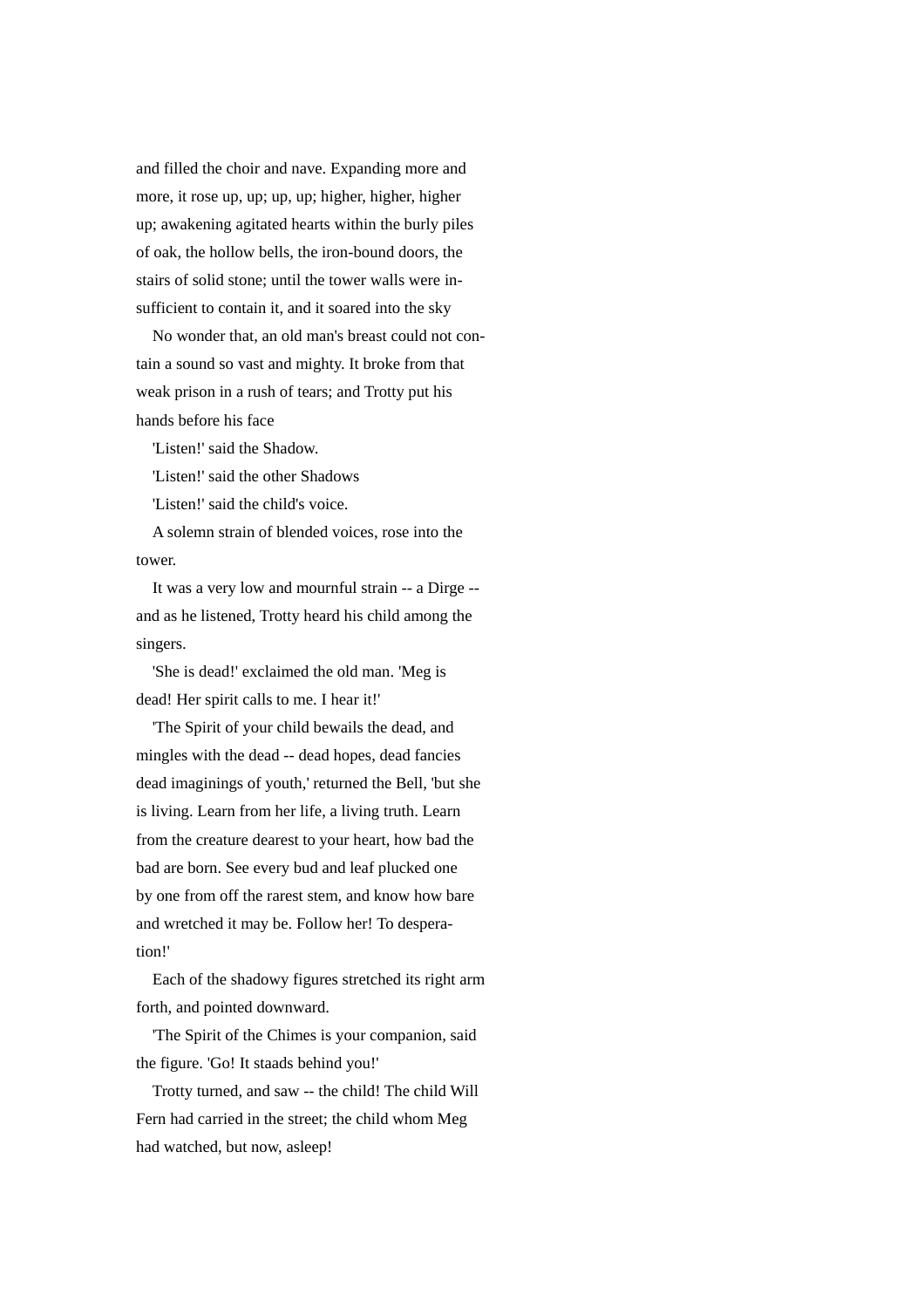'I carried her myself, to-night,' said Trotty. 'In these arms!'

 'Show him what he calls himself,' said the dark figures, one and all.

The tower opened at his feet. He looked down, and beheld his own form , lying at the bottom, on the outside: crushed and motionless.

'No more a living man!' cried Trotty. 'Dead!'

'Dead!' said the figures all together.

'Gracious Heaven! And the New Year --'

'Past,' said the figures.

 'What!' he cried, shuddering. "I missed my way, and coming on the outside of this tower in the dark, fell down -- a year ago?'

'Nine years ago!' replied the figures.

 As they gave the answer, they recalled their outstretched hands; and where their figures had been, there the Bells were.

 And they rung; their time being come again. And once again, vast multitudes of phantoms sprung into existence; once again, were incoherently engaged, as they had been before; once again, faded on the stopping of the Chimes; and dwindled into nothing.

 'What are these?' he asked his guide. 'If I am not mad, what are these?'

 'Spirits of the Bells. Their sound upon the air,' returned the child. 'They take such shapes and occupations as the hopes and thoughts of mortals, and the recollections they have stored up, give them.'

 'And you,' said Trotty wildly. 'What are you?' 'Hush, hush!' returned the child. 'Look here!'

 In a poor, mean room: working at the same kind of embroidery which he had often seen before her; Meg, his own dear daughter, was presented to his view. He made no effort to imprint his kisses on her face; he did not strive to clasp her to his loving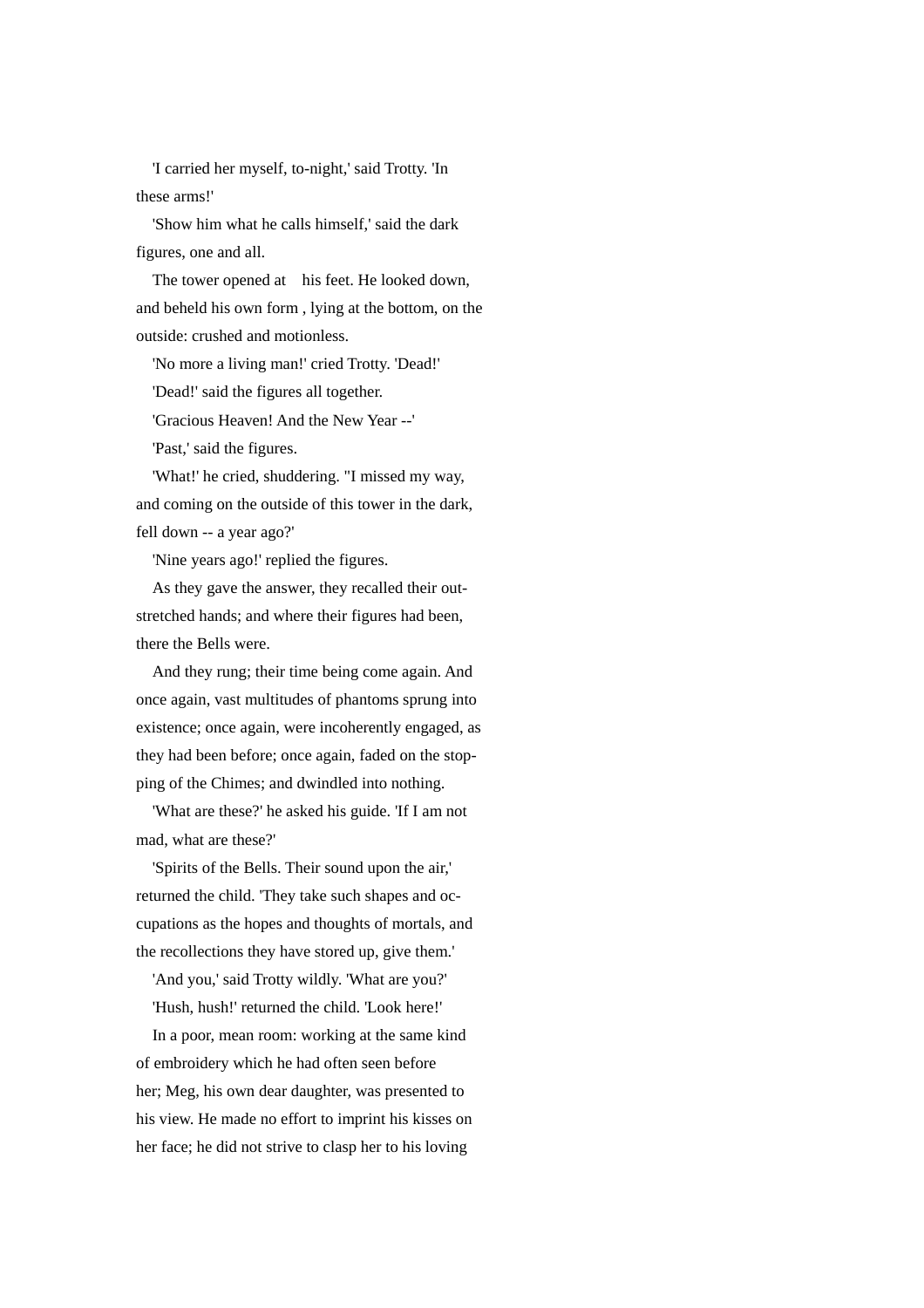heart; he knew that such endearments were, for him, no more. But, he held his trembling breath, and brushed away the blinding tears, that he might look upon her; that he might only see her.

 Ah! Changed. Changed. The light of the clear eye, how dimmed. The bloom, how faded from the cheek. Beautiful she was, as she had ever been, but Hope, Hope, Hope, oh where was the fresh Hope that had spoken to him like a voice!

 She looked up from her work, at a companion. Following her eyes, the old man started back.

 In the woman grown, he recognised her at a glance. In the long silken hair, he saw the self-same curls; around the lips, the child's expression lingering still. See! In the eyes, now turned inquiringly on Meg, there shone the very look that scanned those features when he brought her home!

Then what was this, beside him!

 Looking with awe into its face, he saw a something reigning there: a lofty something, undefined and indistinct, which made it hardly more than a remembrance of that child -- as yonder figure might be -- yet it was the same: the same: and wore the dress.

Hark. They were speaking!

 'Meg,' said Lilian, hesitating. 'How often you raise your head from your work to look at me!'

 'Are my looks so altered, that they frighten you?' asked Meg.

 'Nay, dear! But you smile at that, yourself! Why not smile, when you look at me, Meg?'

'I do so. Do I not?' she answered: smiling on her.

 'Now you do,' said Lilian, 'but not usually. When you think I'm busy, and don't see you, you look so anxious and so doubtful, that I hardly like to raise my eyes. There is little cause for smiling in this hard and toilsome life, but you were once so cheerful.'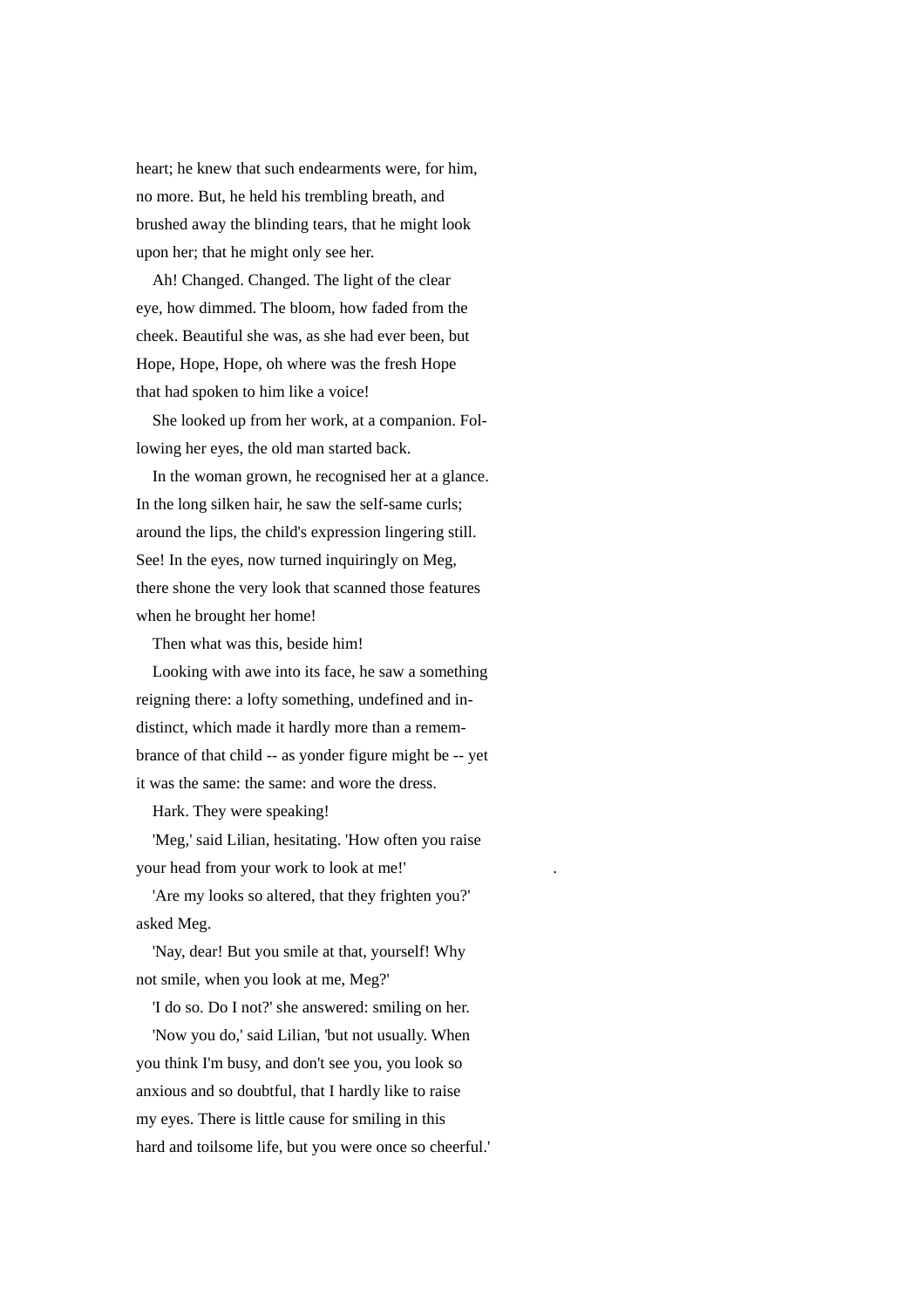'Am I not now!' cried Meg, speaking in a tone of strange alarm, and rising to embrace her. 'Do I make our weary life more weary to you, Lilian!'

 'You have been the only thing that made it life,' said Lilian, fervently kissing her; 'sometimes the only thing that made me care to live so, Meg. Such work, such work! So many hours, so many days, so many long, long nights of hopeless, cheerless, never-ending work -- not to heap up riches, not to live grandly or gaily, not to live upon enough, however coarse; but to earn bare bread: to scrape together just enough to toil upon, and want upon, and keep alive in us the consciousness of our hard fate! Oh Meg, Meg!' she raised her voice and twined her arms about her as she spoke, like one in pain. 'How can the cruel world go round, and bear to look upon such lives!'

 'Lilly!' said Meg, soothing her, and putting back her hair from her wet face. 'Why Lilly! You! So pretty and so young!'

 'Oh Meg!' she interrupted, holding her at arm'slength, and looking in her face imploringly. 'The worst of all, the worst of all! Strike me old, Meg! Wither me, and shrivel me, and free me from the dreadful thoughts that tempt me in my youth!'

 Trotty turned to look upon his guide. But, the Spirit of the child had taken flight. Was gone. Neither did he himself remain in the same place; for, Sir Joseph Bowley, Friend and Father of the Poor, held a great festivity at Bowley Hall, in honour of the natal day of Lady Bowley. And as Lady Bowley had been born on New Year's Day (which the local newspapers considered an especial pointing of the finger of Providence to number One. as Lady Bowley's destined figure in Creation). it was on a New Year's Day that this festivity took place.

Bowley Hall was full of visitors. The red-faced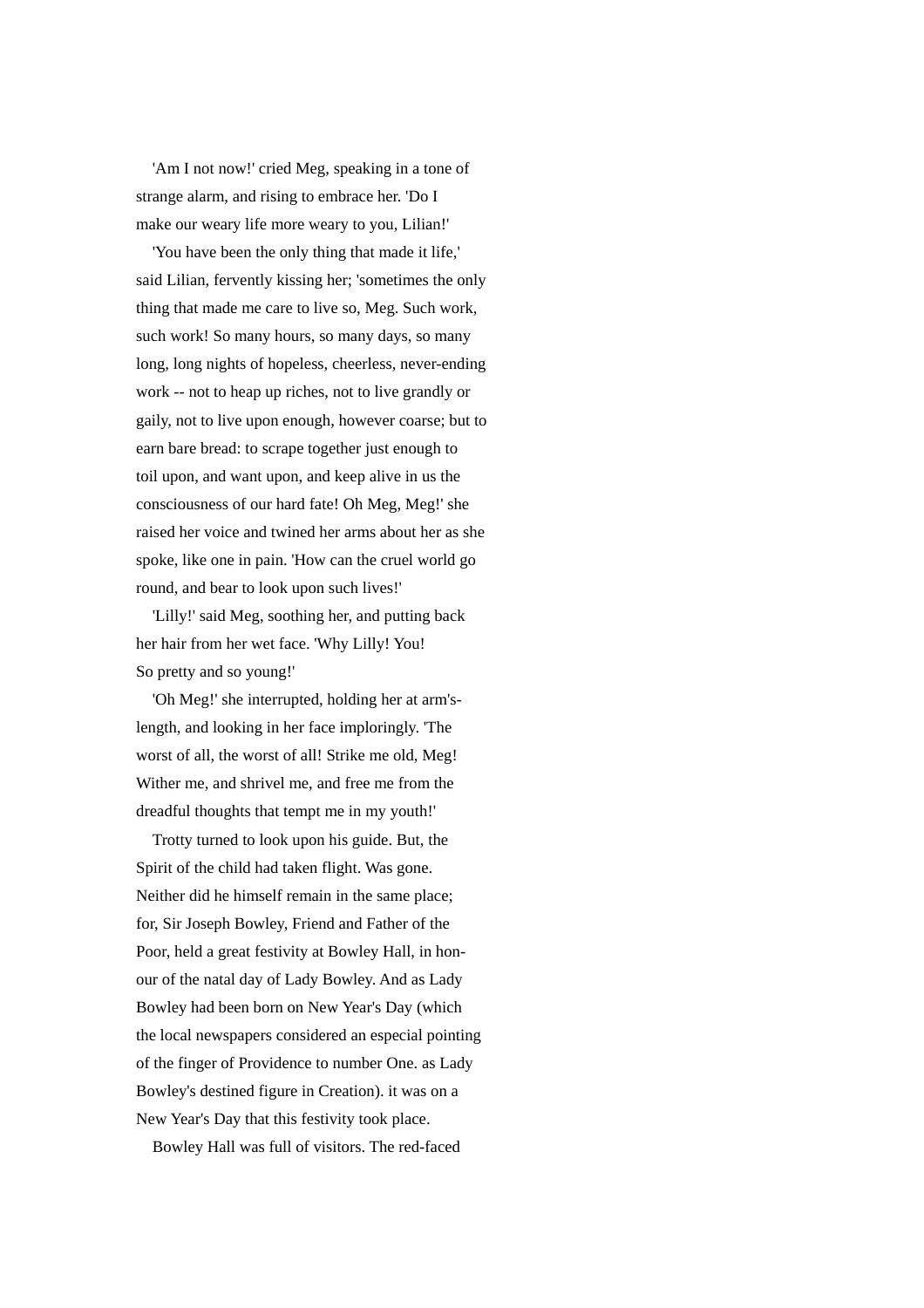gentleman was there, Mr. Filer was there, the great Alderman Cute was there -- Alderman Cute had a sympathetic feeling with grat people, and had considerably improved his acquaintance with Sir Joseph Bowley on the strength of his attentive letter: indeed had become quite a friend of the family since then - and many guests were there. Trotty's ghost was there, wandering about, poor phantom, drearily; and looking for its guide.

 There was to be a great dinner in the Great Hall. At which Sir Joseph Bowley, in his celebrated character of Friend and Father, of the Poor, was to make his great speech. Certain plum-puddings were to be eaten by his Friends and Children in another Hall first; and, at a given signal, Friends and Children flocking in among their Friends and Fathers, were to form a family assemblage, with not one manly eye therein unmoistened by emotion.

 But, there was more than this to happen. Even more than this. Sir Joseph Bowley, Baronet and Member of Parliament, was to play a match at skittles -- real skittles -- with his tenants!

 'Which quite reminds me,' said Alderman Cute, 'of the days of old King Hal, stout King Hal, bluff King Hal. Ah. Fine character!'

 'Very,' said Mr. Filer, dryly. 'For marrying women and murdering 'em. Considerably more than the average number of wives by the bye.'

 'You'll marry the beautiful ladies, and not murder 'em, eh?' said Alderman Cute to the heir of Bowley, aged twelve. 'Sweet boy! We shall have this little gentleman in Parliament now,' said the Alderman, holding him by the shoulders, and looking as reflective as he could, 'before we know where we are. We shall hear of his successes at the poll; his speeches in the House; his overtures from Governments; his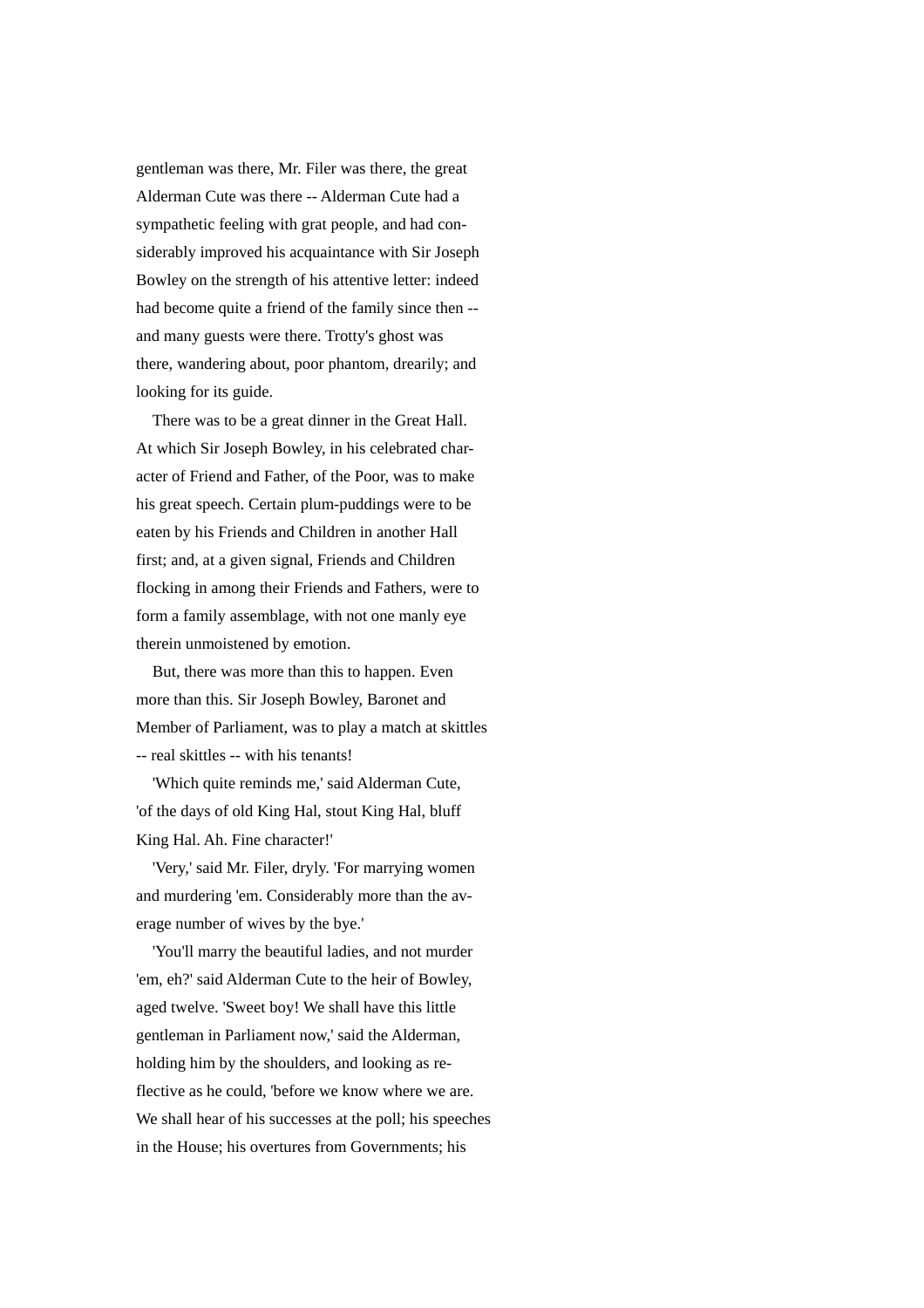brilliant achievements of all kinds; ah! we shall make our little orations about him in the Common Council, I'll be bound; before we have time to look about us!'

 'Oh, the difference of shoes and stockings!' Trotty thought. But his heart yearned towards the child, for the love of those same shoeless and stockingless boys, predestined (by the Alderman) to turn out bad, who might have been the children of poor Meg.

 'Richard,' moaned Trotty, roaming among the company, to and fro; 'where is he? I can't find Richard! Where is Richard?'

 Not likely to be there, if still alive! But Trotty's grief and solitude confused him; and he still went wandering among the gallant company, looking for his guide, and saying, 'Where is Richard? Show me Richard!'

 He was wandering thus, when he encountered Mr. Fish, the confidential Secretary: in great agitation.

 'Bless my heart and soul!~ cried Mr. Fish. 'Where's Alderman Cute? Has anybody seen the Alderman?'

 Seen the Alderman? Oh dear! Who could ever help seeing the Alderman? He was so considerate, so affable, he bore so much in mind the natural desires of folks to see him, that if he had a fault, it was the being constantly On View. And wherever the great people were, there, to be sure, attracted by the kindred sympathy between great souls, was Cute.

 Several voices cried that he was in the circle round Sir Joseph. Mr. Fish made way there; found him; and took him secretly into a window near at hand. Trotty joined them. Not of his own accord. He felt that his steps were led in that direction.

 'My dear Alderman Cute,' said Mr. Fish. 'A little more this way. The most dreadful circumstance has occurred. I have this moment received the intelligence. I think it will be best not to acquaint Sir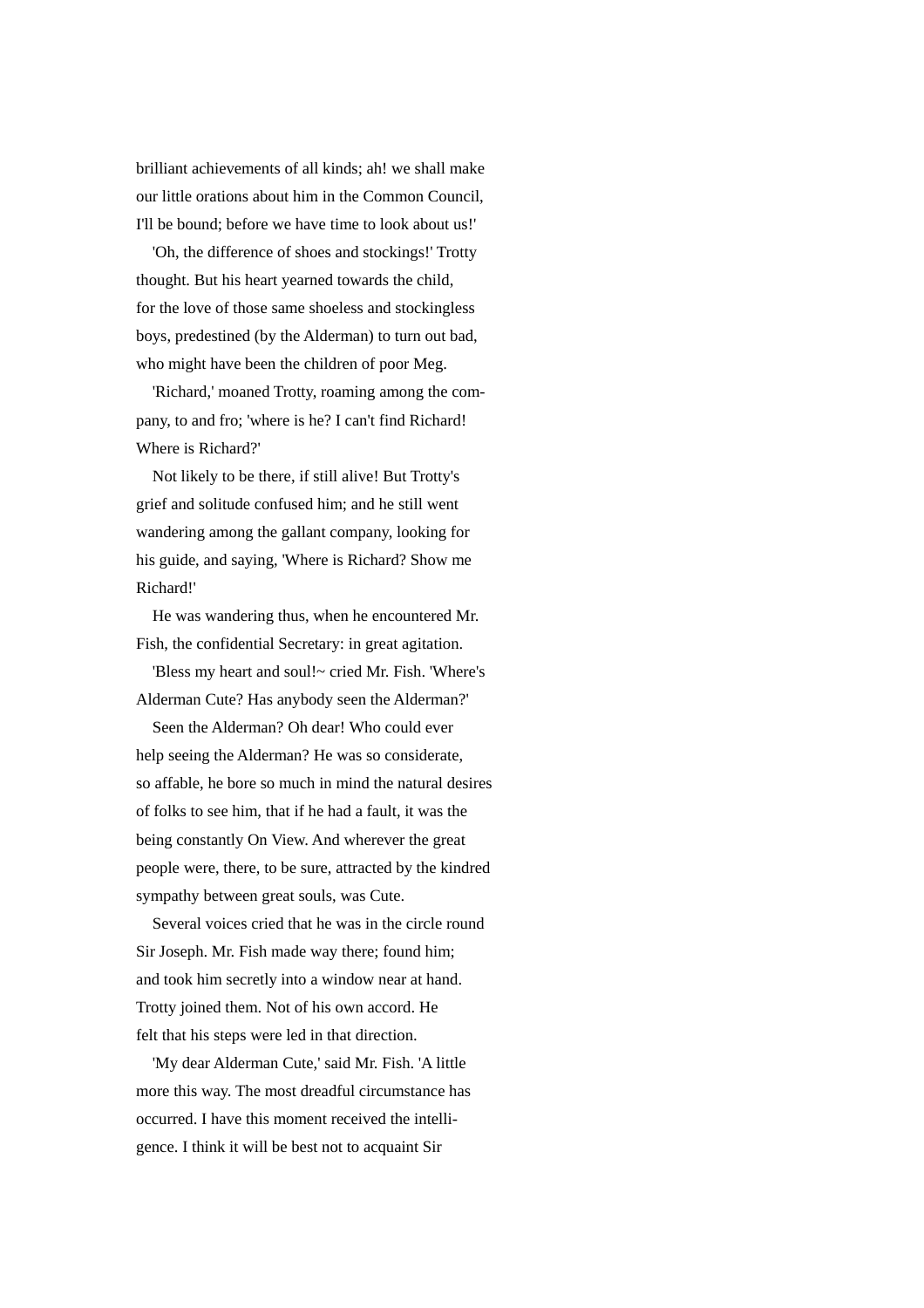Joseph with it till the day is over. You understand Sir Joseph, and will give me your opinion. The most frightful and deplorable event!'

 'Fish!' returned the Alderman. 'Fish! My good fellow what is the matter? Nothing revolutionary, I hope! No -- no attempted interference with the magistrates?'

 'Deedles, the banker,' gasped the Secretary. 'Deedles Brothers -- who was to have been here today -- high in office in the Goldsmiths' Company --'

 'Not stopped!' exclaimed the Alderman. 'It can't be!'

'Shot himself!'

'Good God!'

 'Put a double-barrelled pistol to his mouth, in his own counting-house,' said Mr. Fish, 'and blew his brains out. No motive. Princely circumstances!'

 'Circumstances!' exclaimed the Alderman. 'A man of noble fortune. One of the most respectable of men. Suicide, Mr. Fish! By his own hand!'

'This very morning,' returned Mr. Fish.

 'Oh the brain, the brain!' exclaimed the pious Alderman, lifting up his hands. 'Oh the nerves, the nerves; the mysteries of this machine called Man! Oh the little that unhinges it: poor creatures that we are! Perhaps a dinner, Mr. Fish. Perhaps the conduct of his son, who, I have heard, ran very wild, and was in the habit of drawing bills upon him without the least authority! A most respectable man. One of the most respectable men I ever knew! A lamentable instance, Mr. Fish. A public calamity! I shall make a point of wearing the deepest mourning. A most respectable man! But there is One above. We must submit, Mr. Fish. We must submit!'

 What, Alderman! No word of Putting Down? Remember, Justice, your high moral boast and pride.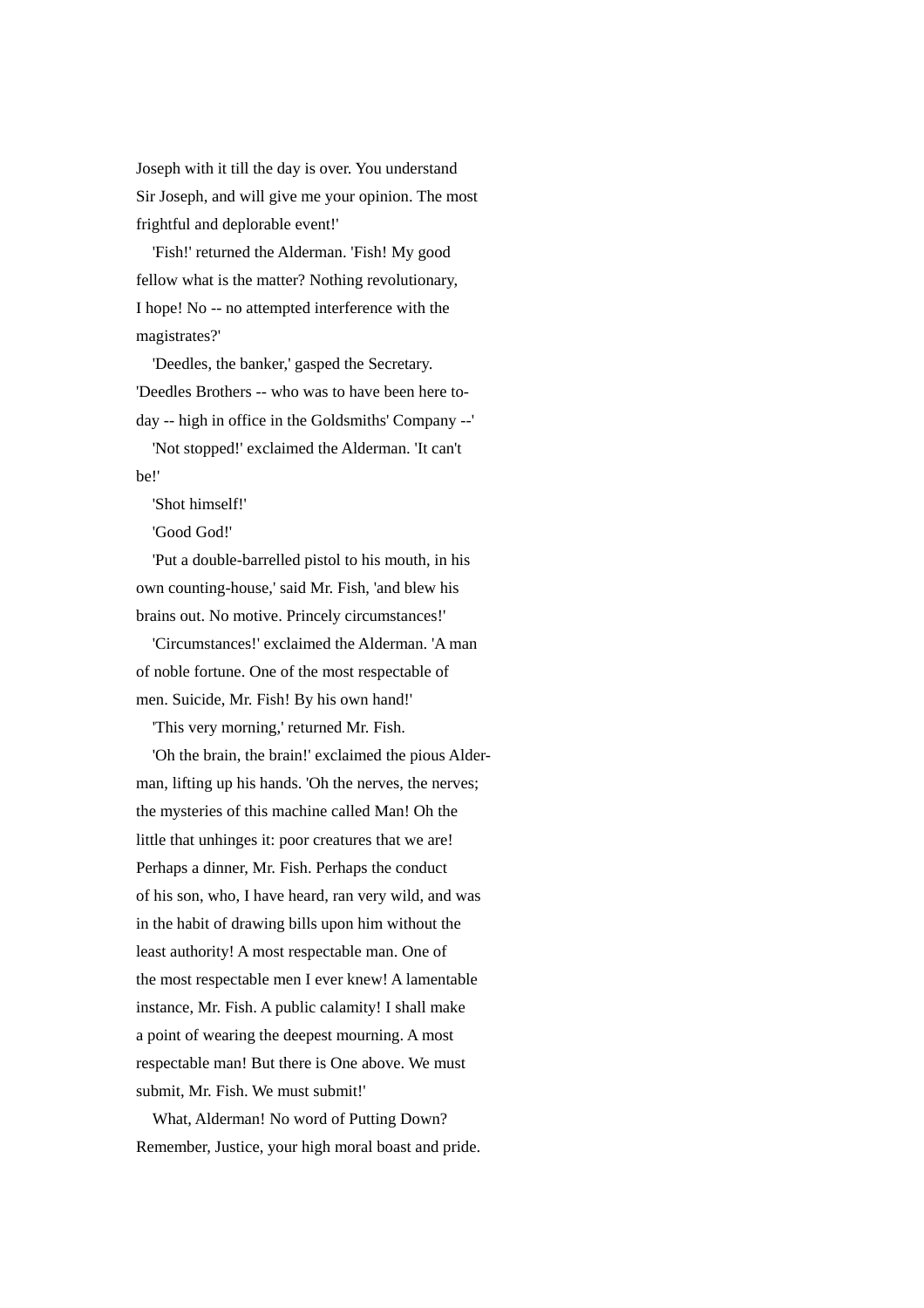Come, Alderman! Balance those scales. Throw me into this, the empty one, no dinner, and Nature's founts in some poor woman, dried by starving misery and rendered obdurate to claims for which her offspring has authority in holy mother Eve. Weigh me the two, you Daniel, going to judgement, when your day shall come! Weigh them, in the eyes of suffering thousands, audience (not unmindful) of the grim farce you play. Or supposing that you strayed from your five wits -- it's not so far to go, but that it might be -- and laid hands upon that throat of yours, warning your fellows (if you have a fellow) how they croak their comfortable wickedness to raving heads and stricken hearts. What then?

 The words rose up in Trotty's breast, as if they had been spoken by some other voice within him. Alderman Cute pledged himself to Mr. Fish that he would assist him in breaking the melancholy catastrophe to Sir Joseph when the day was over. Then, before they parted, wringing Mr. Fish's hand in bitterness of soul, he said, 'The most respectable of men!' And added that he hardly knew (not even he), why such afflictions were allowed on earth.

 'It's almost enough to make one think, if one didn't know better,' said Alderman Cute, 'that at times some motion of a capsizing nature was going on in things, which affected the general economy of the social fabric. Deedles Brothers!'

 The skittle-playing came off which immense success. Sir Joseph knocked the pins about quite skilfully; Master Bowley took an innings at a shorter distance also; and everybody said that now, when a Baronet and the Son of a Baronet played at skittles, the country was coming round again, as fast as it could come.

At its proper time, the Banquet was served up.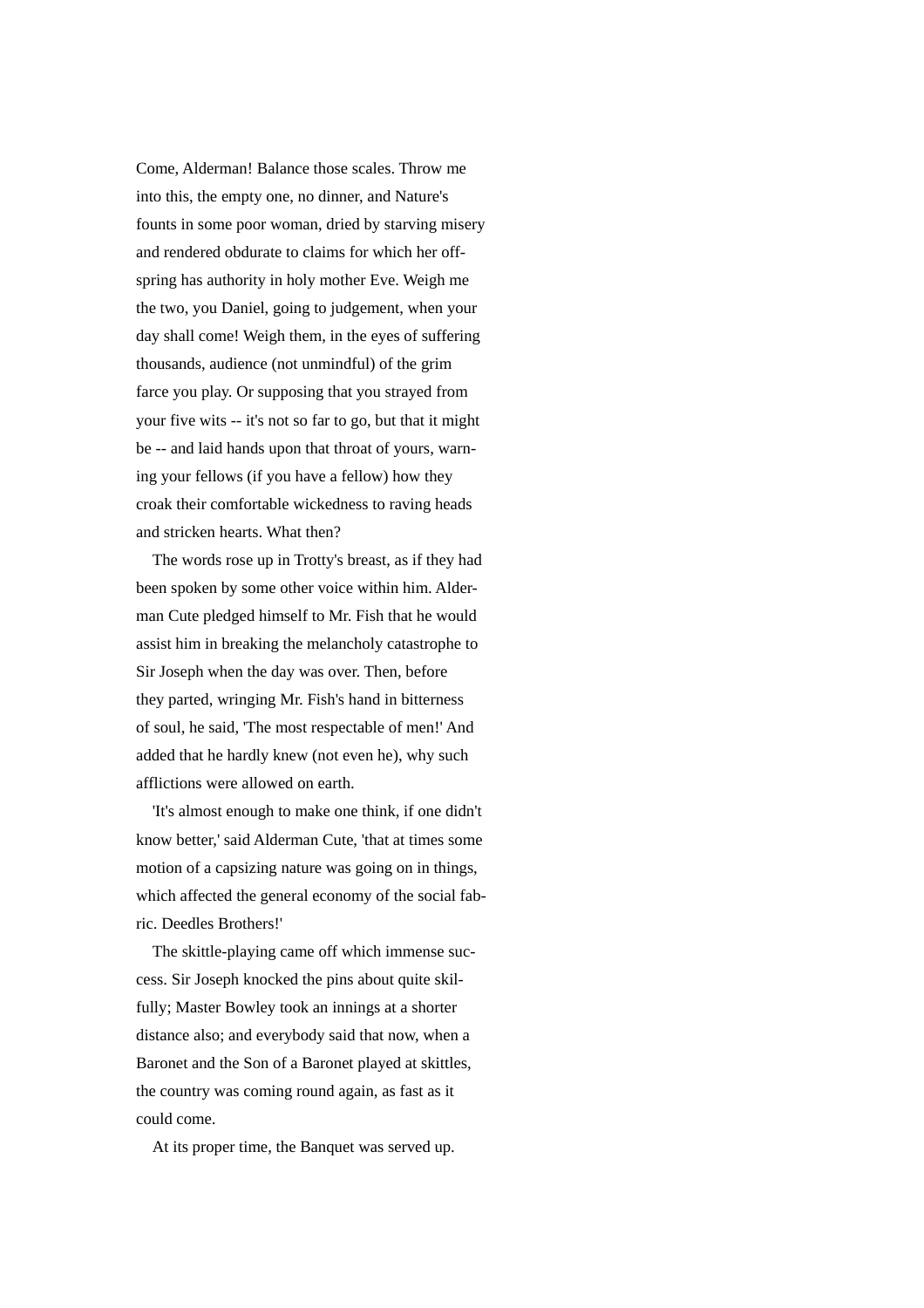Trotty involuntarily repaired to the Hall with the rest, for he felt himself conducted thither by some stronger impulse than his own free will. The sight was gay in the extreme; the ladies were very handsome; the visitors delighted, cheerful, and good-tempered. When the lower doors were opened, and the people flockcd in, in their rustic dresses, the beauty of the spectacle was at its height; but Trotty only murmured more and more, 'Where is Richard! He should help and comfort her! I can't see Richard!'

 There had been some speeches made; and Lady Bowley's health had been proposed; and Sir Joseph Bowley had returned thanks, and had made his great speech, showing by various pieces of evidence that he was the born Friend and Father, and so forth; and had given as a Toast, his Friends and Children, and the Dignity of Labour; when a slight disturbance at the bottom of the Hall attracted Toby's notice. After some confusion, noise, and opposition, one man broke through the rest, and stood forward by himself.

 Not Richard. No. But one whom he had thought of, and had looked for, many times. In a scantier supply of light, he might have doubted the identity of that worn man, so old, and grey, and bent; but with a blaze of lamps upon his gnarled and knotted head, he knew Will Fern as soon as he stepped forth.

 'What is this!' exclaimed Sir Joseph, rising. 'Who gave this man admittance? This is a criminal from prison! Mr. Fish, sir, will you have the goodness --'

 'A minute!' said Will Fern. 'A minute! My Lady, you was born on this day along with a New Year. Get me a minute's leave to speak.'

 She made some intercession for him. Sir Joseph took his seat again, with native dignity.

 The ragged visitor -- for he was miserably dressed -- looked round upon the company, and made his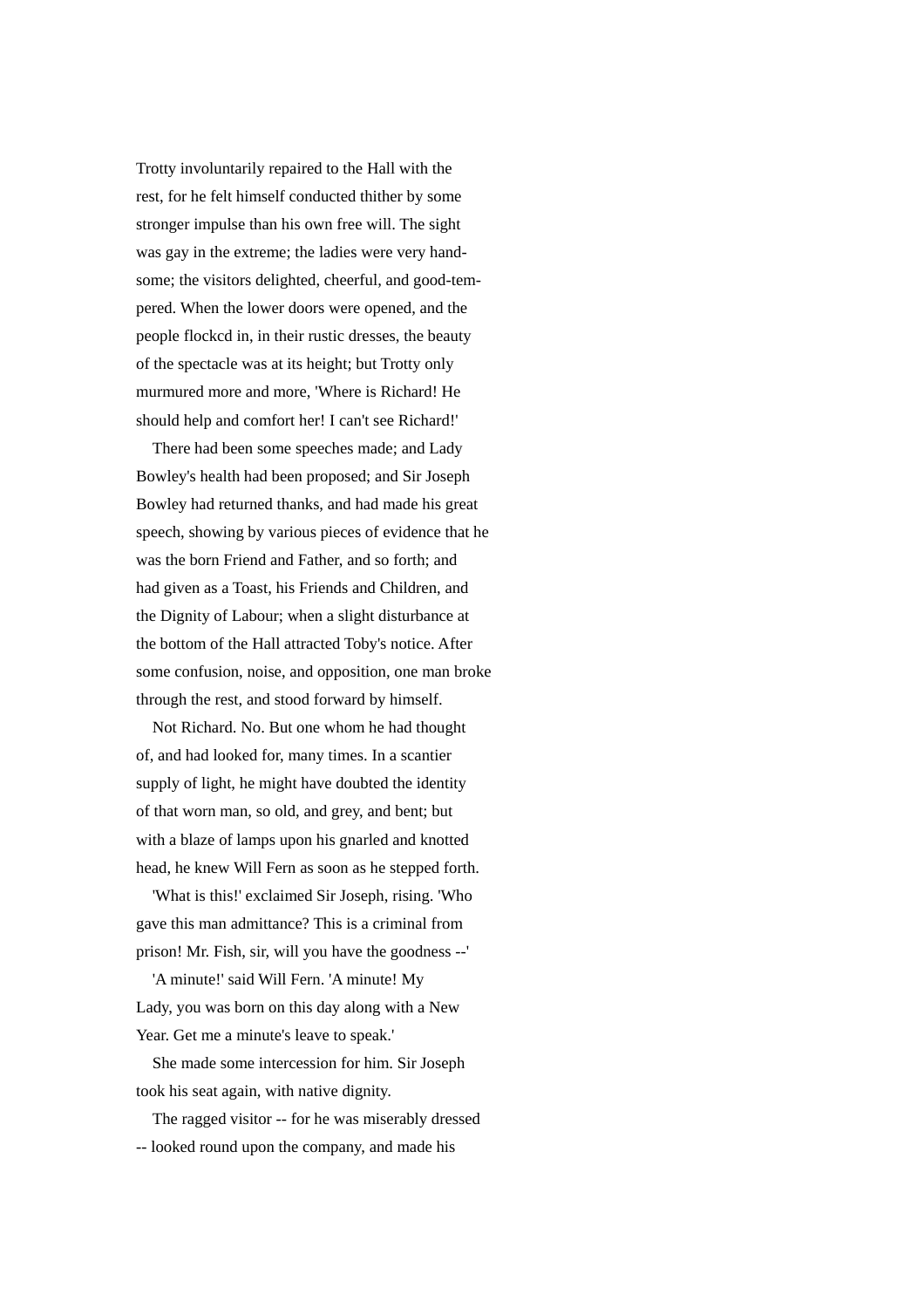homage to them with a humble bow

 'Gentlefolks!' he said. 'You've drunk the Labourer. Look at me!'

'Just come from jail,' said Mr. Fish.

 'Just come from jail,' said Will. 'And neither for the first time, nor the second, nor the third, nor yet the fourth.'

 Mr. Filer was heard to remark testily, that four times was over the average; and he ought to be ashamed of himself.

 'Gentlefolks!' repeated Will Fern. 'Look at me! You see I'm at the worst. Beyond all hurt or harm; beyond your help; for the time when your kind words or kind actions could have done ME good,' he struck his hand upon his breast, and shook his head, 'is gone, with the scent of last year's beans or clover on the air. Let me say a word for these,' pointing to the labouring people in the Hall; 'and when you're met together, hear the real Truth spoke out for once.'

 'There's not a man here,' said the host, 'who would have him for a spokesman.'

 'Like enough, Sir Joseph. I believe it. Not the less true, perhaps, is what I say. Perhaps that's a proof on it. Gentlefolks, I've lived many a year in this place. You may see the cottage from the sunk fence over yonder. I've seen the ladies draw it in their books, a hundred times. It looks well in a picter, I've heerd say; but there an't weather in picters, and maybe 'tis fitter for that, than for a place to live in. Well! I lived there. How hard -- how bitter hard, I lived there, I won't say. Any day in the year, and every day, you can judge for your own selves.'

 He spoke as he had spoken on the night when Trotty found him in the street. His voice was deeper and more husky, and had a trembling in it now and then; but he never raised it passionately, and seldom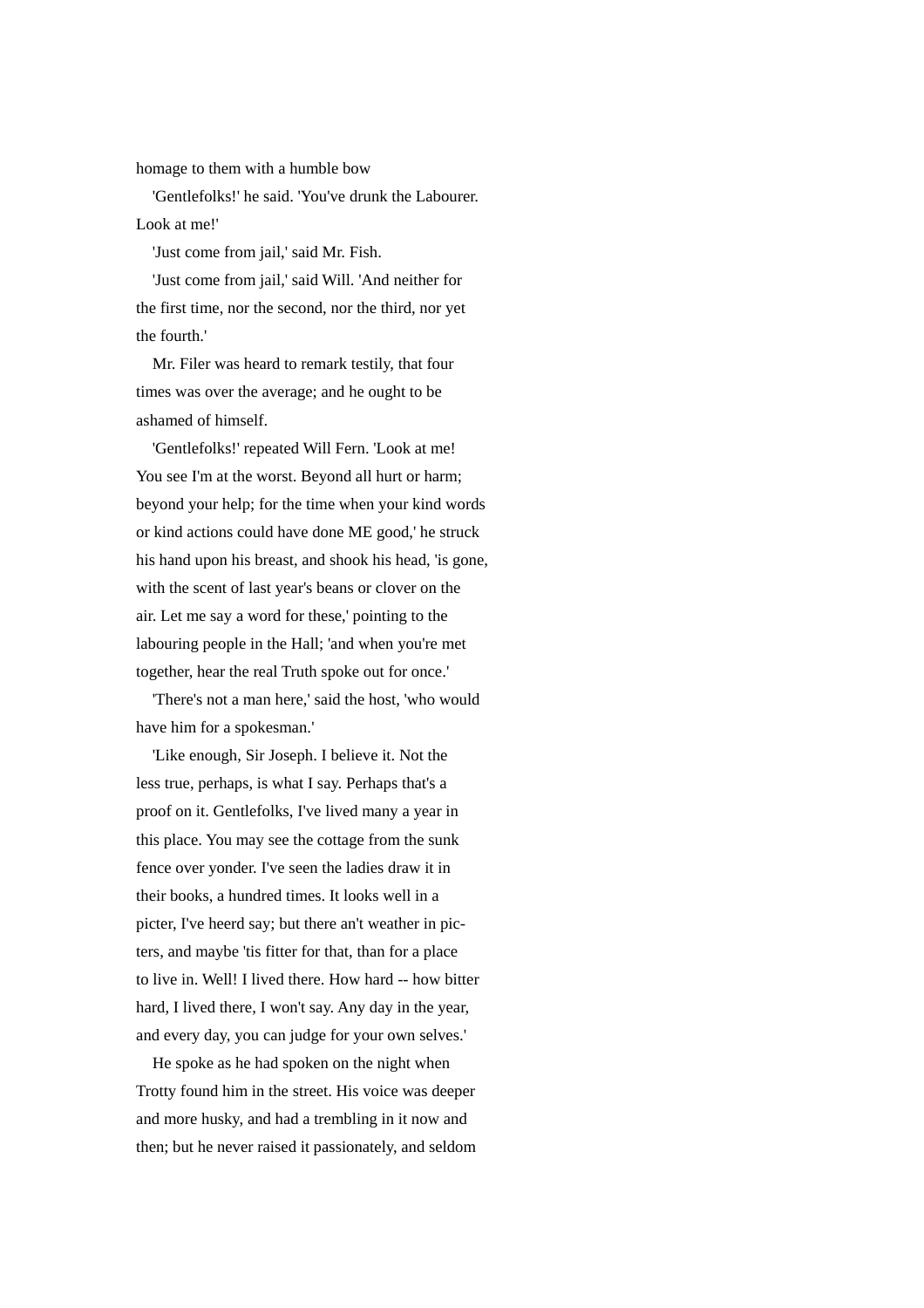lifted it above the firm stern level of the homely facts he stated.

 ' 'Tis harder than you think for, gentlefolks, to grow up decent, commonly decent, in such a place. That I growed up a man and not a brute, says something for me -- as I was then. As I am now, there's nothing can be said for me or done for me. I'm past it.'

 'I am glad this man has entered,' observed Sir Joseph, looking round serenely. 'Don't disturb him. It appears to be Ordained. He is an example: a living example. I hope and trust. and confidently expect, that it will not be lost upon my Friends here.'

 'I dragged on,' said Fern, after a moment's silence, 'somehow. Neither me nor any other man knows how; but so heavy, that I couldn't put a cheerful face upon it, or make believe that I was anything but what I was. Now, gentlemen -- you gentlemen that sits at Sessions -- when you see a man with discontent writ on his face, you says to one another, "He's suspicious. I has my doubts," says you, "about Will Fern Watch that fellow!" I don't say, gentlemen, it an't quite nat'ral, but I say 'tis so; and from that hour, whatever Will Fern does, or lets alone -- all one -- it goes against him.'

 Alderman Cute stuck his thumbs in his waistcoatpockets, and leaning back in his chair, and smiling winked at a neighbouring chandelier. As much as to say, 'Of course! I told you so. The common cry! Lord bless you, we are up to all this sort of thing - myself and human nature.'

 'Now, gentlemen,' said Will Fern, holding out his hands, and flushing for an instant in his haggard face, 'see how your laws are made to trap and hunt us when we're brought to this. I tries to live elsewhere. And I'm a vagabond. To jail with him! I comes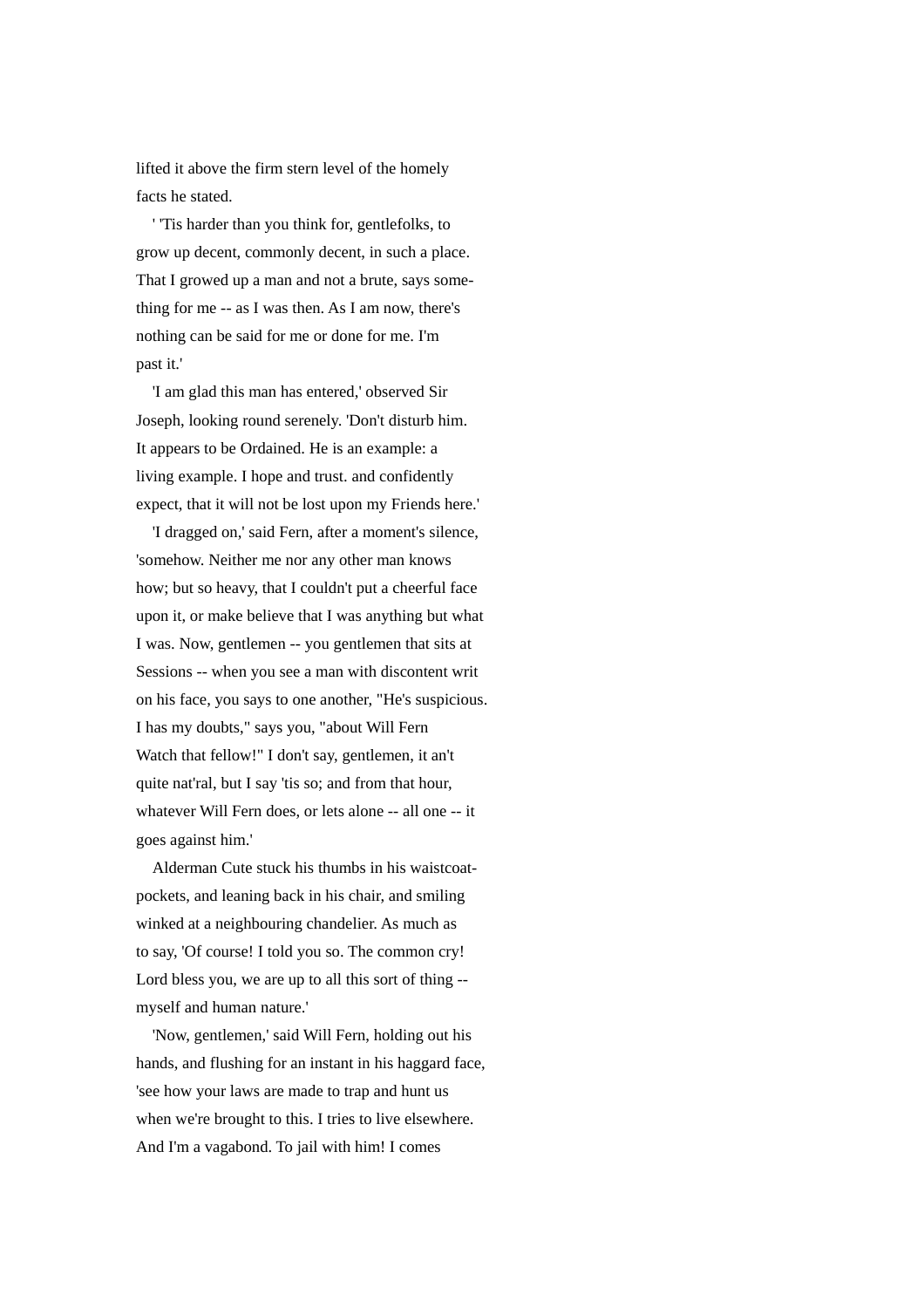back here. I goes a-nutting in your woods, and breaks -- who don't? -- a limber branch or two. To jail with him! One of your keepers sees me in the broad day, near my own patch of garden, with a gun. To jail with him! I has a nat'ral angry word with that man, when I'm free again! To jail with him! I cuts a stick. To jail with him! I eats a rotten apple or a turnip. To jail with him! It's twenty mile away; and coming back I begs a trifle on the road. To jail with him! At last, the constable, the keeper -- anybody -- finds me anywhere, a-doing anything. To jail with him, for he's a vagrant, and a jail-bird known; and the jail's the only home he's got.'

 The Alderman nodded sagaciously, as who should say, 'A very good home too!'

 'Do I say this to serve MY cause!' cried Fcrn. 'Who can give me back my liberty, who can give me back my good name, who can give me back my innocent niece? Not all the Lords and Ladies in wide England. But gentlemen, gentlemen, dealing with other men like me, begin at the right end. Give us, in mercy, better homes when we're a-lying in our cradles; give us better food when we're a-working for our lives; give us kinder laws to bring us back where we're a-going wrong; and don't set Jail, Jail, Jail, afore us, everywhere we turn. There an't a condescension you can show the Labourer then, that he won't take, as ready and as grateful as a man can be; for, he has a patient, peaceful, willing heart. But you must put his rightful spirit in him first; for, whether he's a wreck and ruin such as me, or is like one of them that stand here now, his spirit is divided from you at this time. Bring it back, gentlefolks, bring it back! Bring it back, afore the day comes when even his Bible changes in his altered mind, and the words seem to him to read, as they have some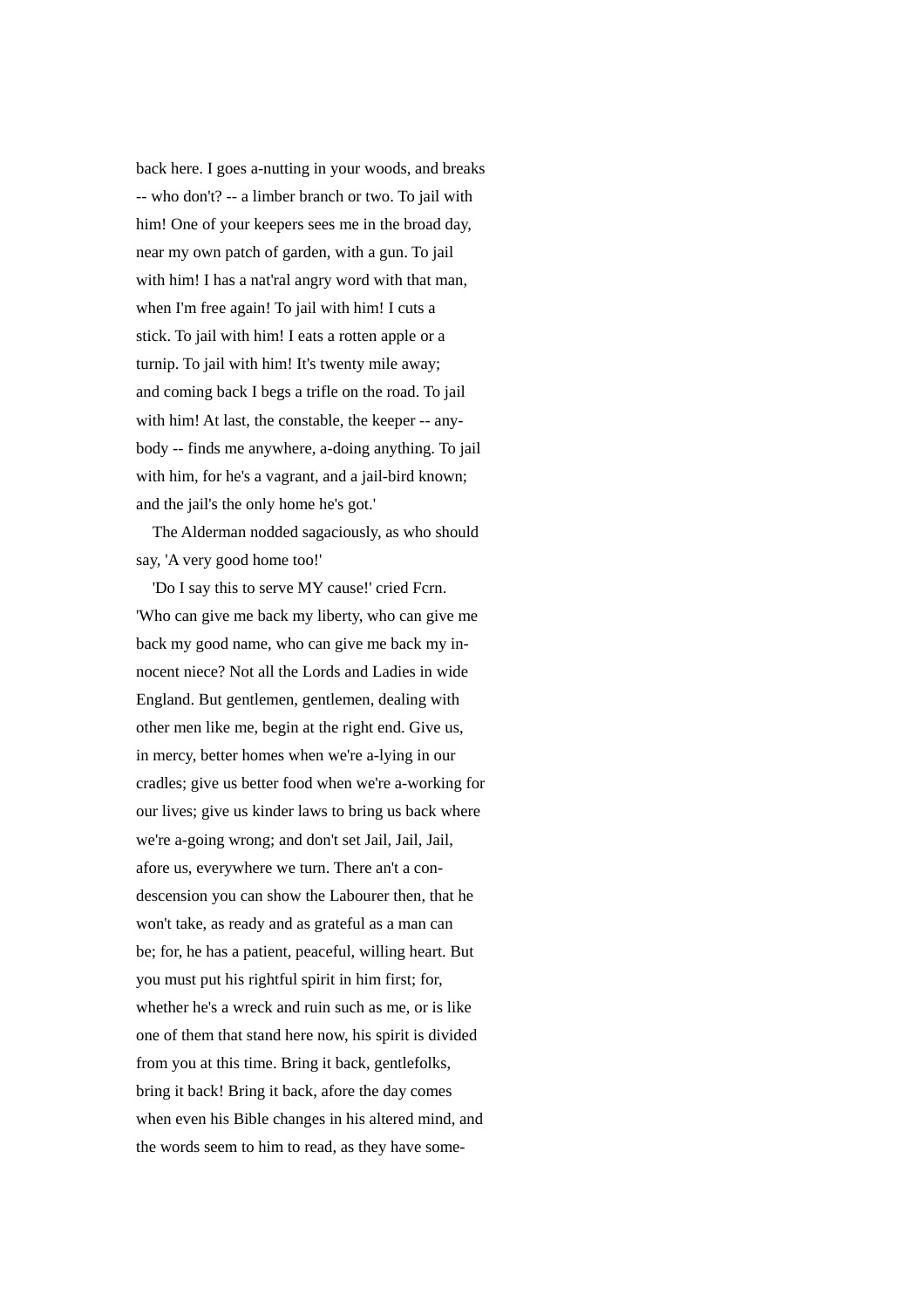times read in my own eyes -- in Jail: "Whither thou goest, I can Not go; where thou lodgest, I do Not lodge; thy people are Not my people; Nor thy God my God!" '

 A sudden stir and agitation took place in the Hall. Trotty though at first, that several had risen to eject the man; and hence this change in its appearance. But, another moment showed him that the room and all the company had vanished from his sight, and that his daughter was again before him, seated at her work. But in a poorer, meaner garret than before; and with no Lilian by her side.

 The frame at which she had worked, was put away upon a shelf and covered up. The chair in which she had sat, was turned against the wall. A history was Written in these little things, and in Meg's griefworn face. Oh! who could fail to read it!

 Meg strained her eyes upon her work until it was too dark to see the threads; and when the night closed in, she lighted her feeble candle and worked on. Still her old father was invisible about her; looking down upon her; loving her -- how dearly loving her! -- and talking to her in a tender voice about the old times, and the Bells. Though he knew, poor Trotty, though he knew she could not hear him.

 A great part of the evening had worn away, when a knock came at her door. She opened it. A man was on the threshold. A slouching, moody, drunken sloven, wasted by intemperance and vice, and with his matted hair and unshorn beard in wild disorder; but, with some traces on him, too, of having been a man of good proportion and good features in his youth.

 He stopped until he had her leave to enter; and she, retiring a pace or two from the open door, silently and sorrowfully looked upon him. Trotty had his wish. He saw Richard.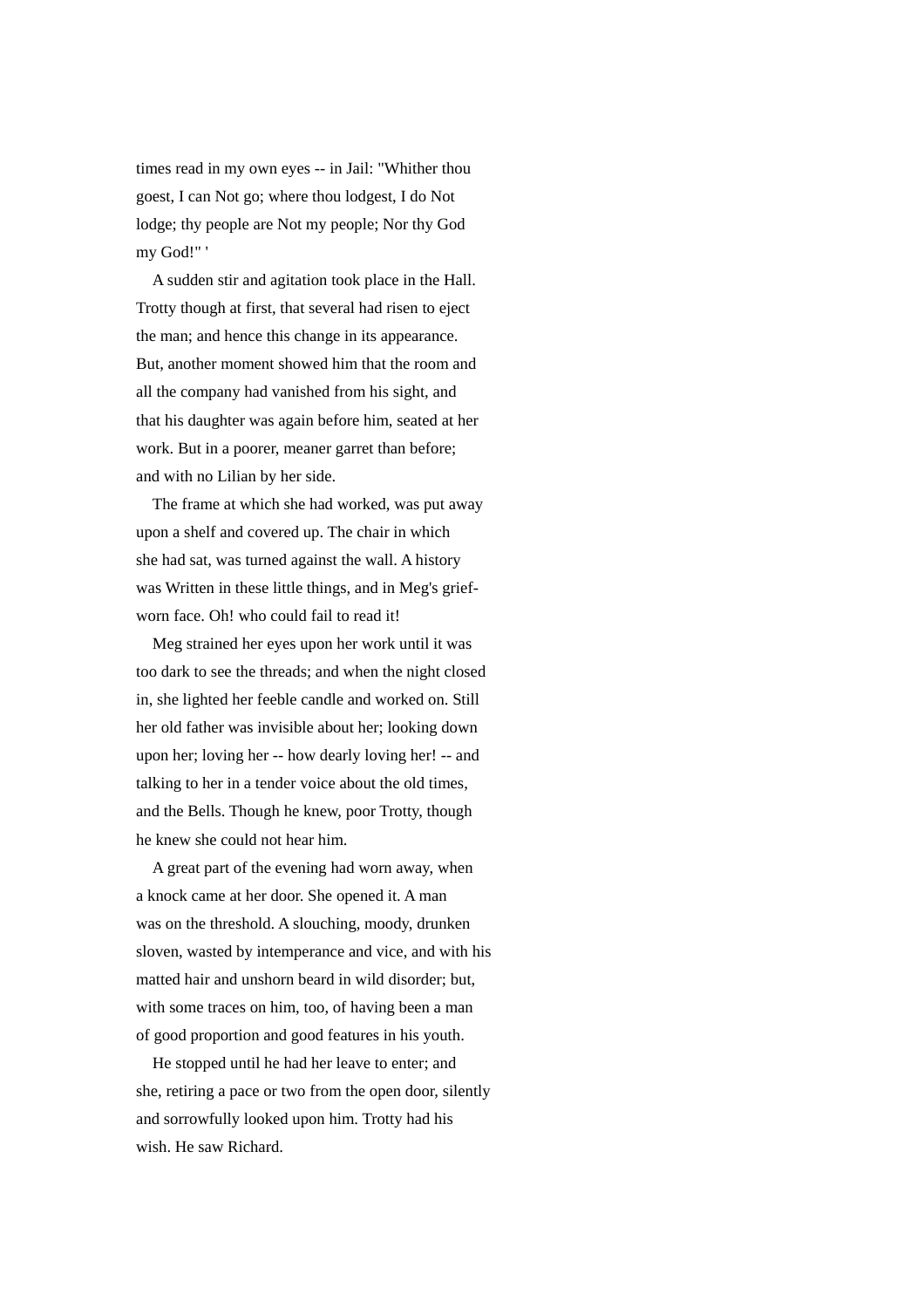'May I come in, Margaret?' 'Yes! Come in. Come in!'

 It was well that Trotty knew him before he spoke; for with any doubt remaining on his mind, the harsh discordant voice would have persuaded him that it was not Richard but some other man.

 There were but two chairs in the room. She gave him hers, and stood at some short distance from him, waiting to hear what he had to say.

 He sat, however, staring vacantly at the floor; with a lustreless and stupid smile. A spectacle of such deep degradation, of such abject hopelessness, of such a miserable downfall, that she put her hands before her face and turned away, lest he should see how much it moved her. .

 Roused by the rustling of her dress, or some such trifling sound, he lifted his head, and began to speak as if there had been no pause since he entered.

'Still at work, Margaret? You work late.'

'I generally do.'

'And early?'

'And early.'

 'So she said. She said you never tired; or never owned that you tired. Not all the time you lived together. Not even when you fainted, between work and fasting. But I told you that, the last time I came.'

 'You did,' she answered. 'And I implored you to tell me nothing more; and you made me a solemn promise, Richard, that you never would.'

 'A solemn promise,' he repeated, with a drivelling laugh and vacant stare. 'A solemn promise. To be sure. A solemn promise!' Awakening, as it were, after a time; in the same manner as before; he said with sudden animation:

'How can I help it, Margaret? What am I to do?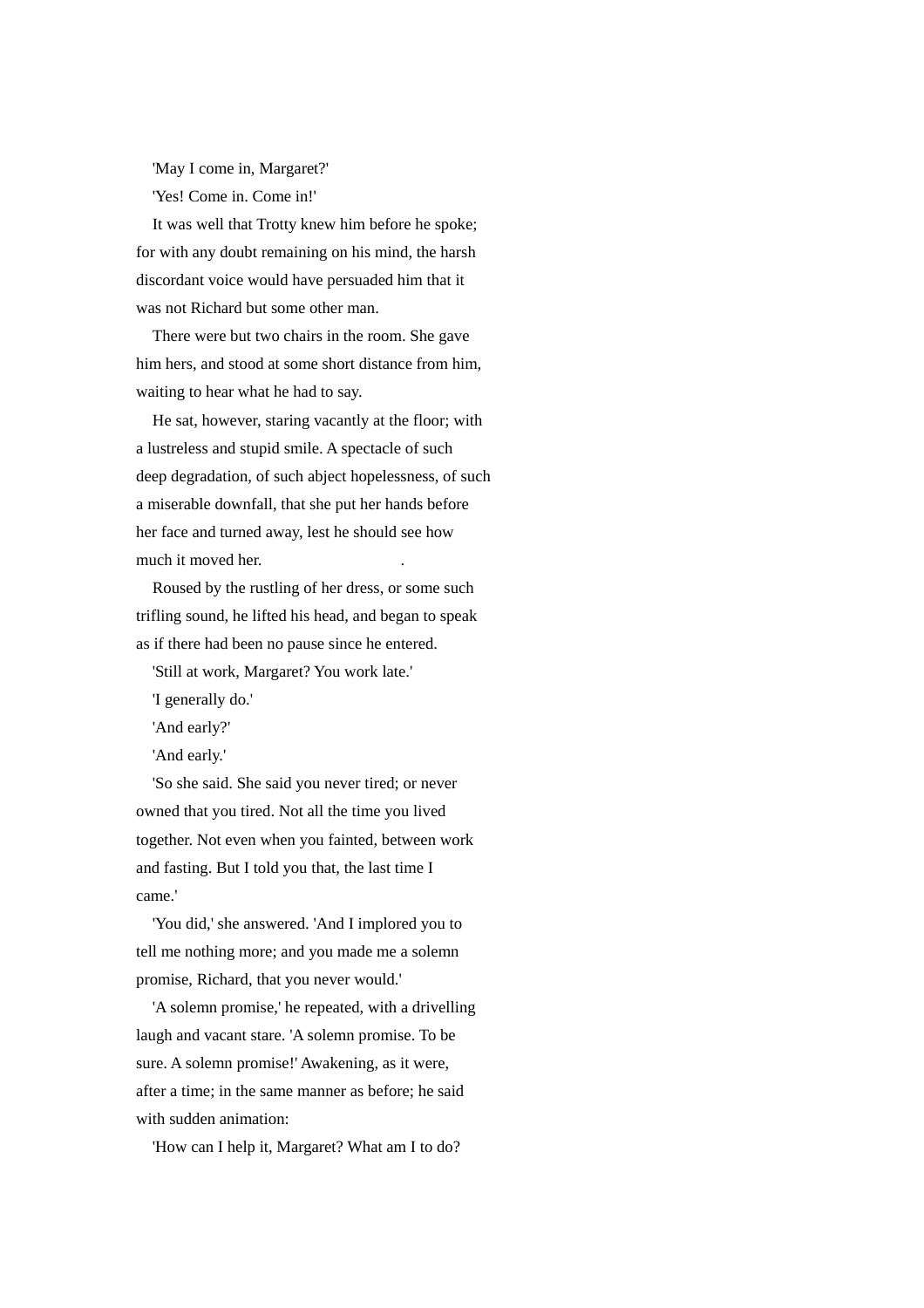She has been to me again!'

 'Again!' cried Meg, clasping her hands. '0, does she think of me so often! Has she been again!'

 'Twenty times again,' said Richard. 'Margaret, she haunts me. She comes behind me in the street, and thrusts it in my hand. I hear her foot upon the ashes when I'm at my work (ha, ha! that an't often), and before I can turn my head, her voice is in my ear, saying, "Richard, don't look round. For Heaven's love, give her this!" She brings it where I live; she ends it in letters; she taps at the window and lays it on the sill. What can I do? Look at it!'

 He held out in his hand a little purse, and chinked the money it enclosed.

 'Hide it,' said Meg. 'Hide it! When she comes again, tell her, Richard, that I love her in my soul. That I never lie down to sleep, but I bless her, and pray for her. That, in my solitary work, I never cease to have her in my thoughts. That she is with me, night and day. That if I died to-morrow, I would remember her with my last breath. But, that I cannot look upon it!'

 He slowly recalled his hand, and crushing the purse together, said with a kind of drowsy thoughtfulness:

 'I told her so. I told her so, as plain as words could speak. I've taken this gift back and left it at her door, a dozen times since then. But when she came at last, and stood before me, face to face, what could I do?'

 'You saw her!' exclaimed Meg. 'You saw her! O Lilian, my sweet girl! 0, Lilian, Lilian!'

 'I saw her,' he went on to say, not answering, but engaged in the same slow pursuit of his own thoughts. 'There she stood: trembling! "How does she look, Richard? Does she ever speak of me? Is she thinner? My old place at the table: what's in my old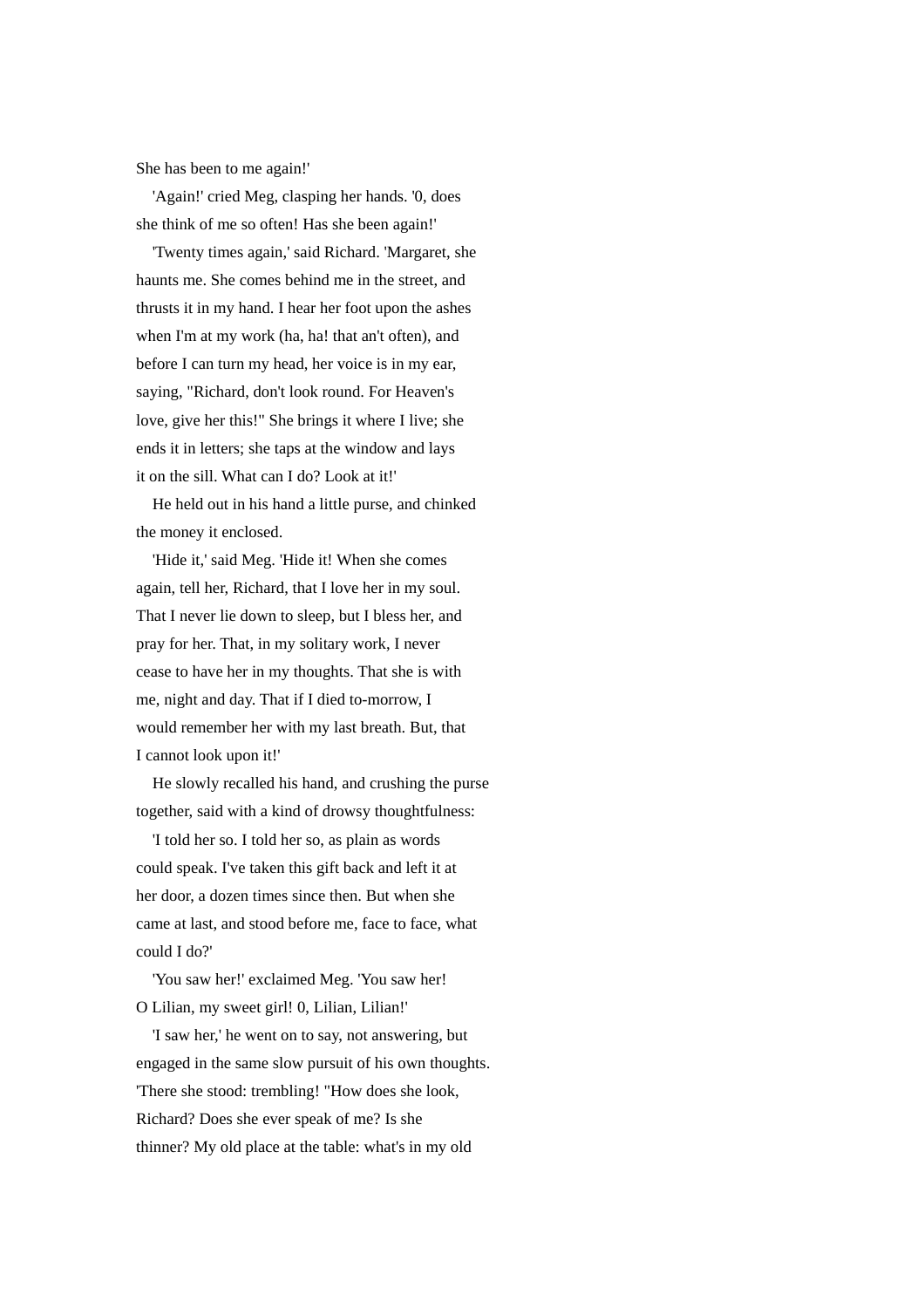place? And the frame she taught me our old work on -- has she burnt it, Richard!" There she was. I heard her say it.'

 Meg checked her sobs, and with the tears streaming from her eyes, bent over him to listen. Not to lose a breath.

 With his arms resting on his knees; and stooping forward in his chair, as if what he said were written on the ground in some half legible character, which it was his occupation to decipher and connect; he went on.

 ' "Richard, I have fallen very low; and you may guess how much I have suffered in having this sent back, when I can bear to bring it in my hand to you. But you loved her once, even in my memory, dearly. Others stepped in between you; fears, and jealousies, and doubts, and vanities, estranged you from her; but you did love her, even in my memory!" I suppose I did,' he said, interrupting himself for a moment. 'I did! That's neither here nor there. "O Richard, if you ever did: if you have any memory for what is gone and lost, take it to her once more. Once more! Tell her how I laid my head upon your shoulder, where her own head might have lain, and was so humble to you, Richard. Tell her that you looked into my face, and saw the beauty which she used to praise, all gone: all gone: and in its place, a poor, wan, hollow cheek, that she would weep to see. Tell her everything, and take it back and she will not refuse again. She will not have the heart!

 So he sat musing, and repeating the last words, until he woke again, and rose.

'You won't take it, Margaret?'

 She shook her head, and motioned an entreaty to him to leave her.

'Good-night, Margaret.'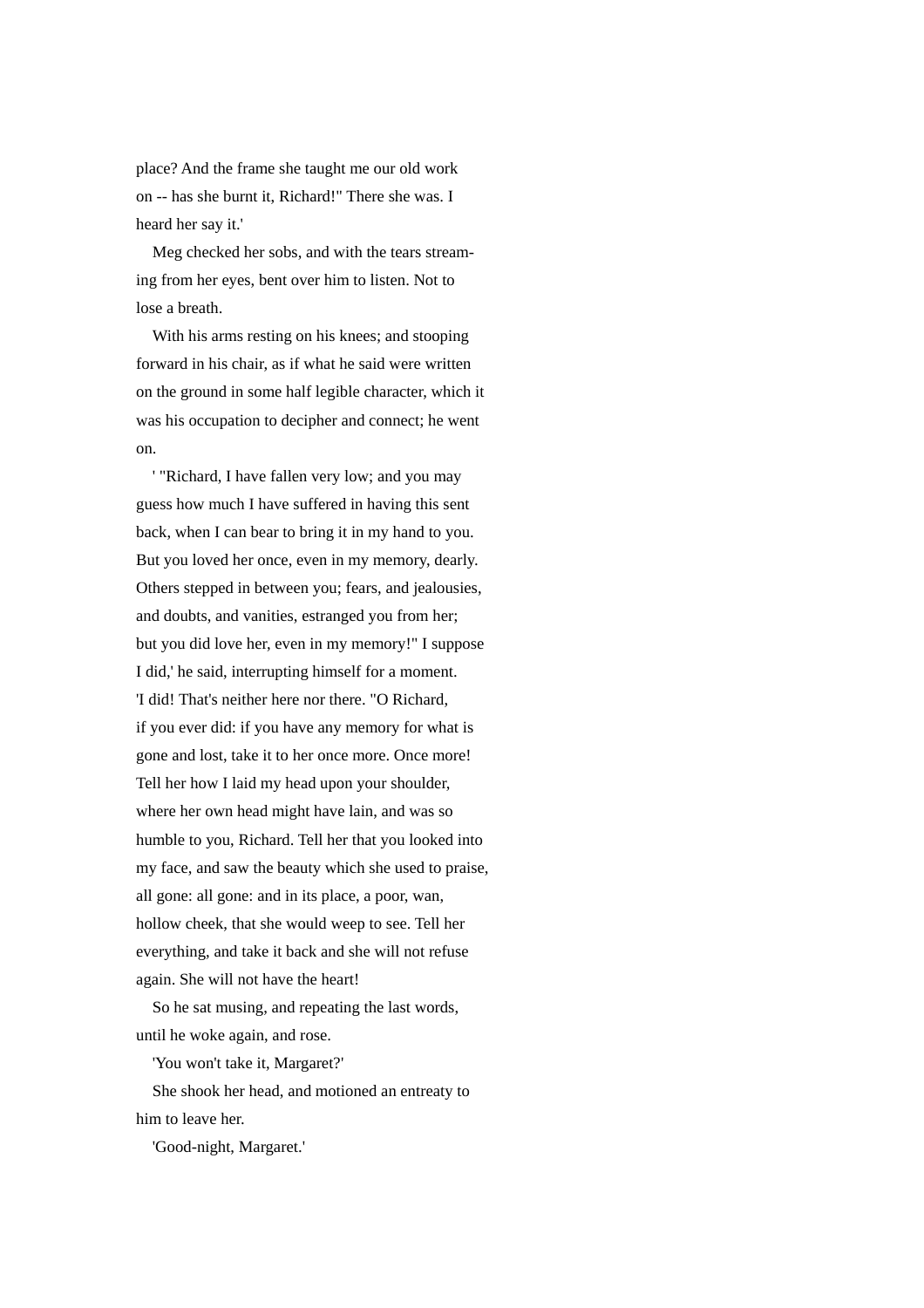'Good-night!'

 He turned to look upon her; struck by her sorrow, and perhaps by the pity for himself which trembled in her voice. It was a quick and rapid action; and for the moment some flash of his old bearing kindled in his form. In the next he went as he had come. Nor did this glimmer of a quenched fire seem to light him to a quicker sense oi his debasement.

 In any mood, in any grief, in any torture of the mind or body, Meg's work must be done. She sat down to her task, and plied it. Night, midnight. Still she worked.

 She had a meagre fire, the night being very cold; and rose at intervals to mend it. The Chimes rang half-past twelve while she was thus engaged; and when they ceased she heard a gentle knocking at the door. Before she could so much as wonder who was there, at that unusual hour, it opened.

 O Youth and Beauty, happy as ye should be, look at this. O Youth and Beauty, blest and blessing all within your reach, and working out the ends of your Beneficent Creator, look at this!

 She saw the entering figure; screamed its name; cried 'Lilian!'

 It was swift, and fell upon its knees before her: clinging to her dress.

'Up, dear! Up! Lilian! My own dearest!'

 'Never more, Meg; never more! Here! Here! Close to you, holding to you, feeling your dear breath upon my face'

 'Sweet Lilian! Darling Lilian! Child of my heart -- no mother's love can be more tender -- lay your head upon my breast!'

 'Never more, Meg. Never more! When I first looked into your face, you knelt before me. On my knees before you, let me die. Let it be here!'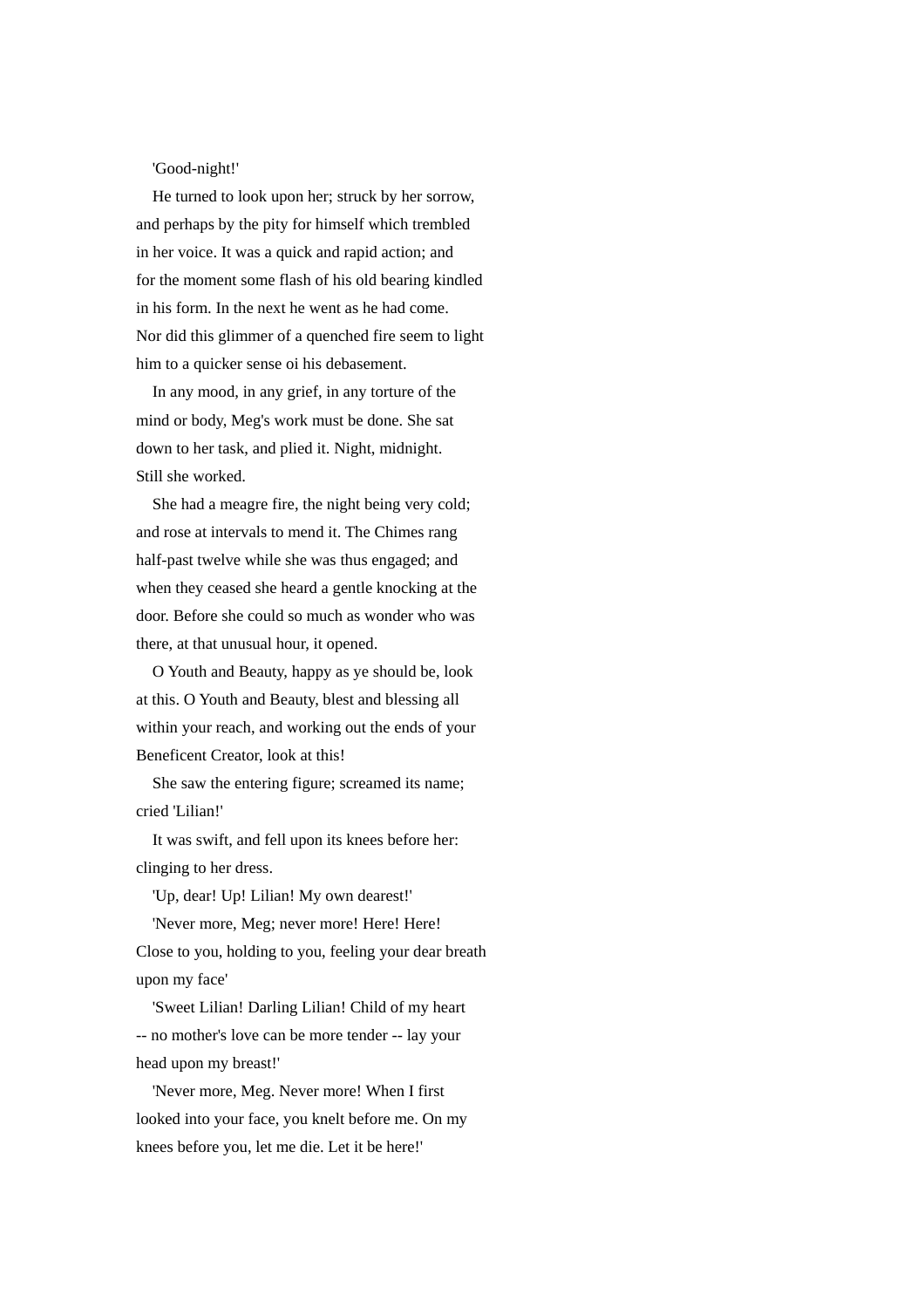'You have come back. My Treasure! We will live together, work together, hope together, die together!'

 'Ah! Kiss my lips, Meg; fold your arms about me; press me to your bosom; look kindly on me; but don't raise me. Let it be here. Let me see the last of your dear face upon my knees!'

 O Youth and Beauty, happy as ye should be, look at this! O Youth and Beauty, working out the ends of your Beneficent Creator, look at this!

 'Forgive me, Meg! So dear, so dear! Forgivo me! I know you do, I see you do, but say so, Meg!'

 She said so, with her lips on Lilian's cheek. And with her arms twined round -- she knew it now -- a broken heart.

 'His blessing on you, dearest love. Kiss me once more! He suffered her to sit beside His feet, and dry them with her hair. O Meg, what Mercy and Compassion!'

 As she died, the Spirit of the child returning, innocent and radiant, touched the old man with its hand, and beckoned him away.

## FOURTH QUARTER

 Some new remembrance of the ghostly figures in the Bell; some faint impression of the ringing of the Chimes; some giddy consciousness of having seen the swarm of phantoms reproduced and reproduced until the recollection of them lost itself in the confusion of their numbers; some hurried knowledge, how conveyed to him he knew not, that more years had passed; and Trotty, with the Spirit of the child attending him, stood looking on at mortal company.

 Fat company, rosy-cheeked company, comfortable company. They were but two, but they were red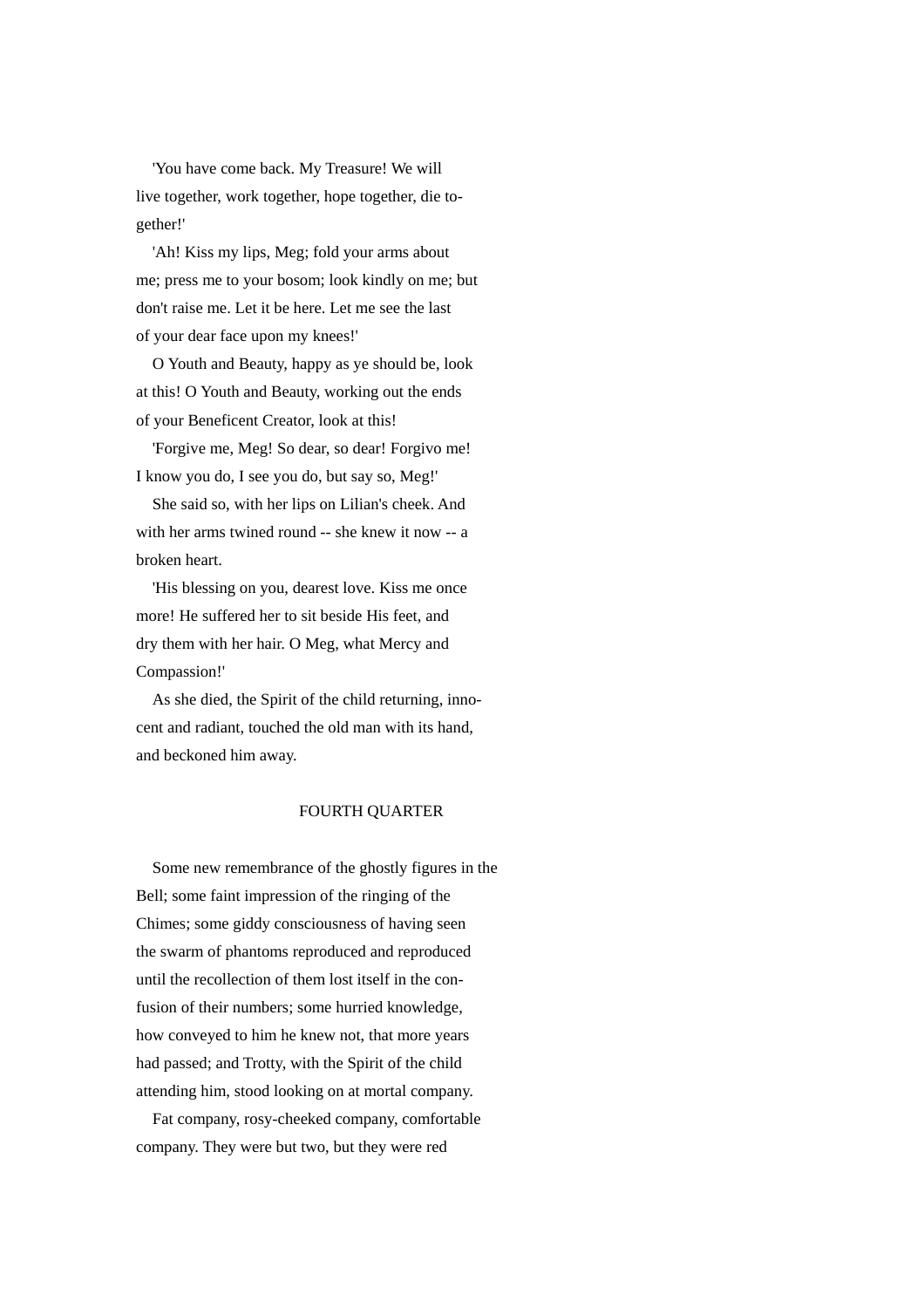enough for ten. They sat before a bright fire, with a small low table between them; and unless the fragrance of hot tea and muffins lingered longer in that room than in most others, the table had seen service very lately. But all the cups and saucers being clean, and in their proper places in the corner-cupboard; and the brass toasting-fork hanging in its usual nook and spreading its four idle fingers out as if it wanted to be measured for a glove; there remained no other visible tokens of the meal just finished, than such as purred and washed their whiskers in the person of the basking cat, and glistened in the gracious, not to say the greasy, faces of her patrons.

 This cosy couple (married, evidently) had made a fair division of the fire between them, and sat looking at the glowing sparks that dropped into the grate; now nodding off into a doze; now waking up again when some hot fragment, larger than the rest, came rattling down, as if the fire were coming with it.

 It was in no danger of sudden extinction, however; for it gleamed not only in the little room, and on the panes of window-glass in the door, and on the curtain half drawn across them, but in the little shop beyond. A little shop, quite crammed and choked with the abundance of its stock; a perfectly voracious little shop, with a maw as accommodating and full aa any shark's. Cheese, butter, firewood, soap, pickles matches, bacon, table-beer, peg-tops, sweetmeats boys' kites, bird-seed, cold ham, birch brooms, hearth\_ stones, salt, vinegar, blacking, red-herrings, stationery, lard, mushroom-ketchup, staylaces, loaves of bread, shuttlecocks, eggs, and slate pencil; everything was fish that came to the net of this greedy little shop, and all articles were in its net. How many other kinds of petty merchandise were there, it would be difficult to say; but balls of packthread, ropes of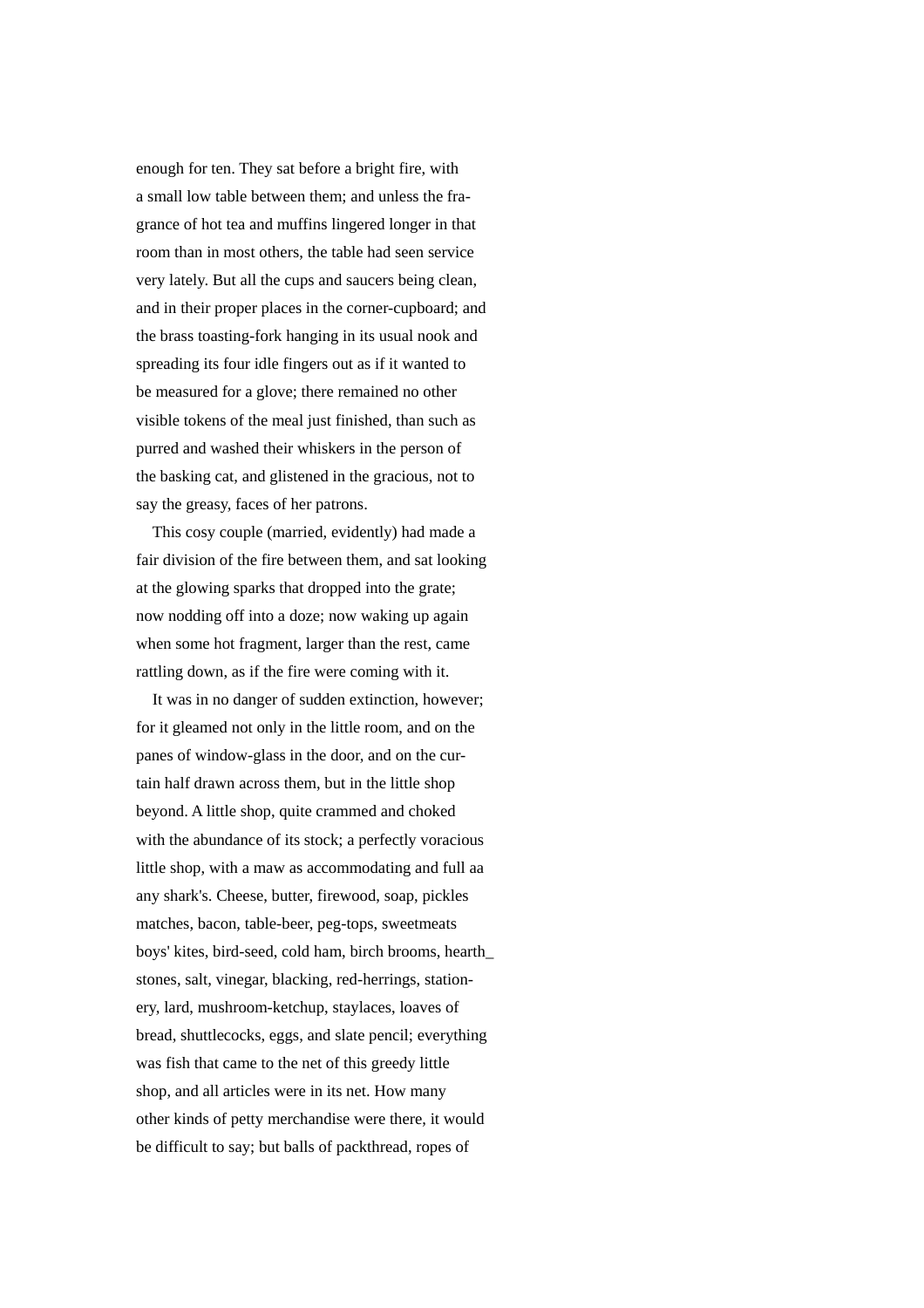onions, pounds of candles, cabbage-nets, and brushes, hung in bunches from the ceiling, like extraordinary fruit; while various odd canisters emitting aromatic smells, established the veracity of the inscription over the outer door, which informed the public that the keeper of this little shop was a licensed dealer in tea, coffee, tobacco, pepper, and snuff.

 Glancing at such of these articles as were visible in the shining of the blaze, and the less cheerful radiance of two smoky lamps which burnt but dimly in the shop itself, as though its plethora sat heavy on their lungs; and glancing, then, at one of the two faces by the parlour-fire; Trotty had small difficulty in recognising in the stout old lady, Mrs. Chickenstalker: always inclined to corpulency, even in the days when he had known her as established in the general line, and having a small balance against him in her books.

 The features of her companion were less easy to him. The great broad chin, with creases in it large enough to hide a finger in; the astonished eyes, that seemed to expostulate with themselves for sinking deeper and deeper into the yielding fat of the soft face; the nose afflicted with that disordered action of its functions which is generally termed The Snuffles; the short thick throat and labouring chest, with other beauties of the like description; though calculated to impress the memory, Trotty could at first allot to nobody he had ever known: and yet he had some recollection of them too. At length, in Mrs. Chickenstalker's partner in the general line, and in the crooked and eccentric line of life, he recognised the former porter of Sir Joseph Bowley; an apoplectic innocent, who had connected himself in Trotty's mind with Mrs. Chickenstalker years ago, by giving him admission to the mansion where he had confessed his obli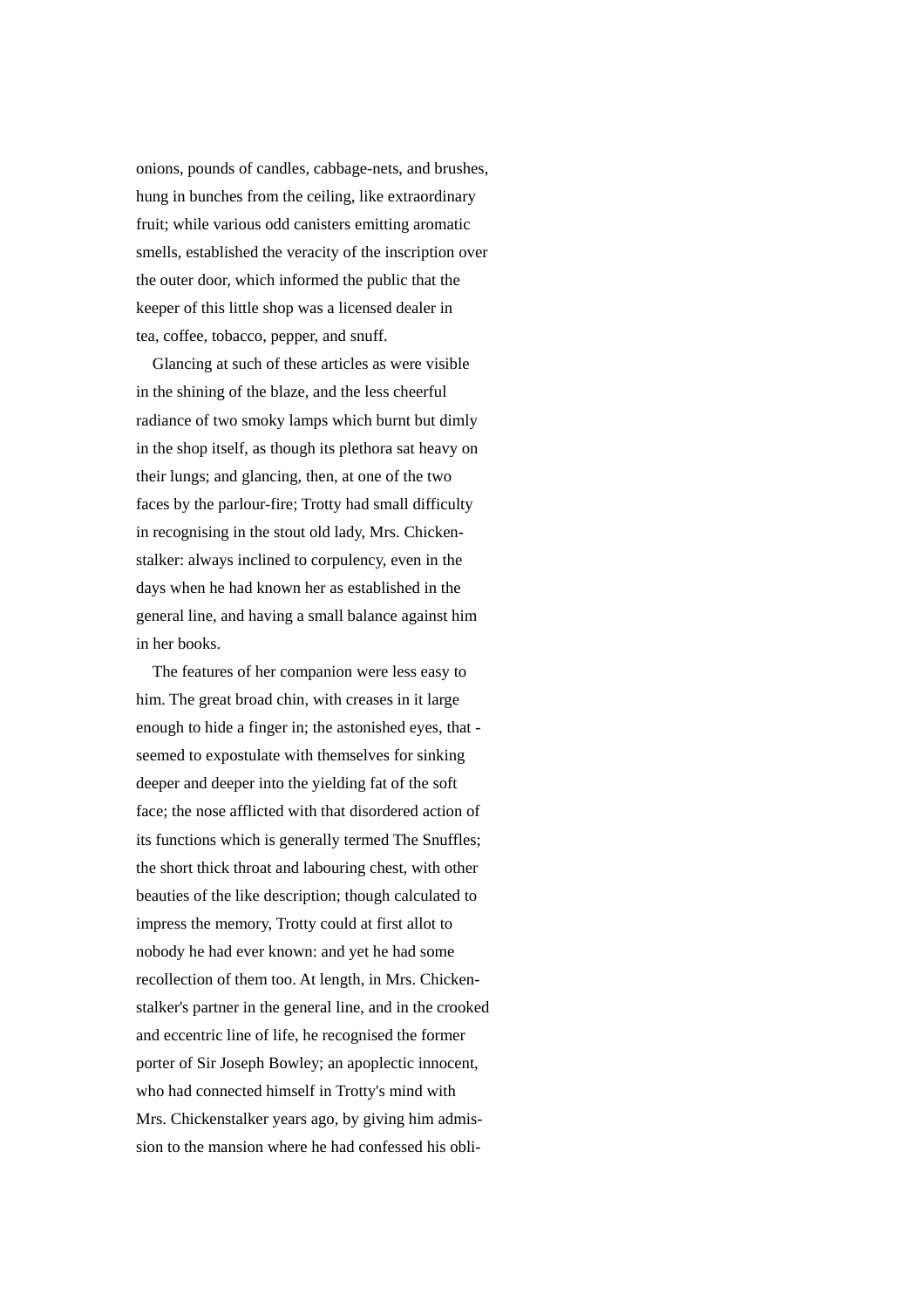gations to that lady, and drawn on his unlucky head such grave reproach.

 Trotty had little interest in a change like this, after the changes he had seen; but association is very strong sometimes; and he looked involuntarily behind the parlour-door, where the accounts of credit customers were usually kept in chalk. There was no record of his name. Some names were there, but they were strange to him, and infinitely fewer than of old; from which he argued that the porter was an advocate of ready money transactions, and on coming into the business had looked pretty sharp after the Chickenstalker defaulters.

 So desolate was Trotty, and so mournful for the youth and promise of his blighted child, that it was a sorrow to him, even to have no place in Mrs. Chickenstalker's ledger.

 'What sort of a night is it, Anne?' inquired the former porter of Sir Joseph Bowley, stretching out his legs before the fire, and rubbing as much of them as his short arms could reach; with an air that added, 'Here I am if it's bad, and I don't want to go out if it's good.'

 'Blowing and sleeting hard,' returned his wife; 'and threatening snow. Dark. And very cold.'

 'I'm glad to think we had muffins,' said the former porter, in the tone of one who had set his conscience at rest. 'It's a sort of night that's meant for muffins. Likewise crumpets. Also Sally Lunns.'

 The former porter mentioned each successive kind of eatable, as if he were musingly summing up his good actions. After which he rubbed his fat legs as before, and jerking them at the knees to get the fire upon the yet unroasted parts, laughed as if somebody had tickled him.

'You're in spirits, Tugby, my dear,' observed his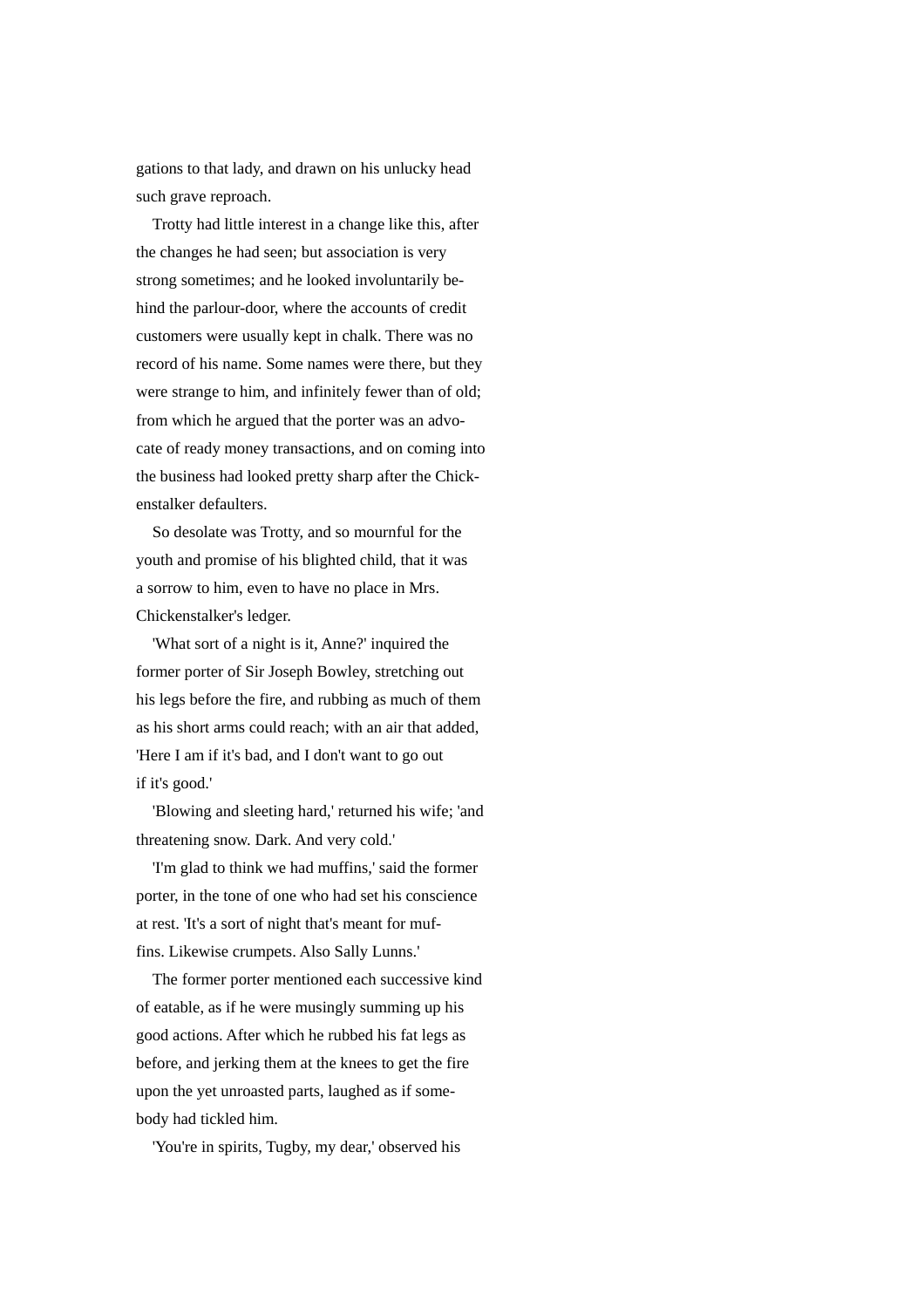wife.

The firm was Tugby, late Chickenstalker.

 'No,' said Tugby. 'No. Not particular. I'm a little elewated. The muffins came so pat!'

 With that he chuckled until he was black in the face; and had so much ado to become any other colour, that his fat legs took the strangest excursions into the air. Nor were they reduced to anything like decorum until Mrs. Tugby had thumped him violently on the back, and shaken him as if he were a great bottle.

 'Good gracious, goodness, lord-a-mercy bless and save the man!' cried Mrs. Tugby, in great terror. 'What's he doing?'

 Mr. Tugby wiped his eyes, and faintly repeated, that he found himself a little elewated.

 'Then don't be so again, that's a dear good soul,' said Mrs. Tugby, 'if you don't want to frighten me to death, with your struggling and fighting!'

 Mr. Tugby said he wouldn't; but his whole existence was a fight, in which, if any judgment might be founded on the constantly-increasing shortness of his breath, and the deepening purple of his face, he was always getting the worst of it.

 'So it's blowing, and sleeting, and threatening snow; and it's dark, and very cold, is it, my dear? said Mr. Tugby, looking at the fire, and reverting to the cream and marrow of his temporary elevation.

 'Hard weather indeed,' returned his wife, shaking her head.

 'Aye, aye! Years,' said Mr. Tugby, 'are like Christians in that respect. Some of 'em die hard; some of 'em die easy. This one hasn't many days to run, and is making a fight for it. I like him all the better. There's a customer, my love!'

Attentive to the rattling door, Mrs. Tugby had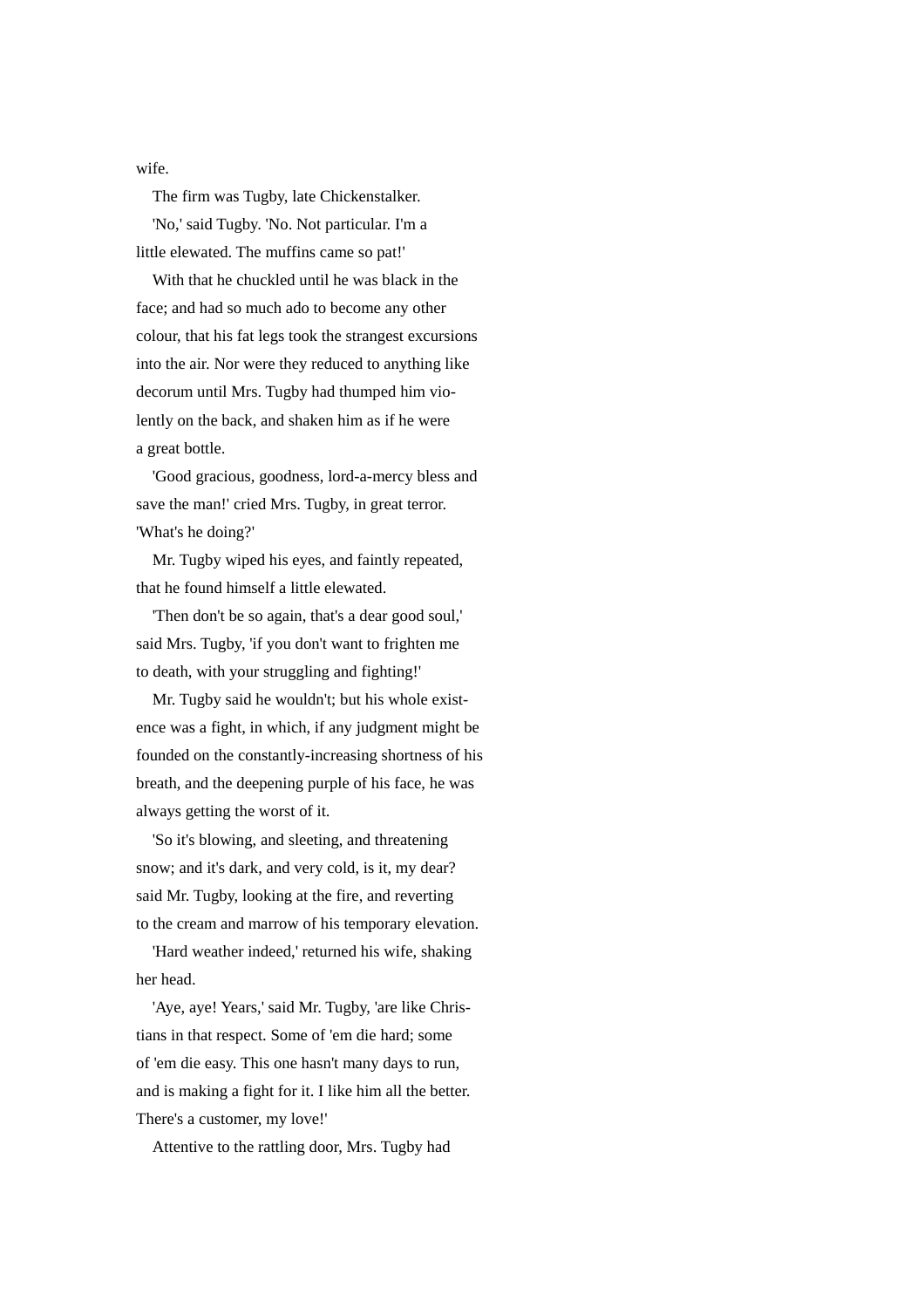already risen.

 'Now then!' said that lady, passing out into the little shop. 'What's wanted? Oh! I beg your pardon, sir, I'm sure. I didn't think it was you.'

 She made this apology to a gentleman in black, who with his wristbands tucked up, and his hat cocked loungingly on one side, and his hands in his pockets, sat down astride on the table-beer barrel, and nodded in return.

 'This is a bad business upstairs, Mrs. Tugby,' said the gentleman. 'The man can't live.'

 'Not the back-attic can't!' cried Tugby, coming out into the shop to join the conference.

 'The back-attic, Mr. Tugby,' said the gentleman, 'is coming downstairs fast, and will be below the basement very soon.'

 Looking by turns at Tugby and his wife, he sounded the barrel with his knuckles for the depth of beer, and having found it, played a tune upon the empty part.

 'The back-attic, Mr. Tugby,' said the gentleman: Tugby having stood in silent consternation for some time: 'is Going.'

 'Then,' said Tugby, turning to his wife, 'he must Go, you know, before he's Gone.'

 'I don't think you can move him,' said the gentleman, shaking his head. 'I wouldn't take the responsibility of saying it could be done, myself. You had better leave him where he is. He can't live long.'

 'It's the only subject,' said Tugby, bringing the butter-scale down upon the counter with a crash, by weighing his fist on it, 'that we've ever had a word upon; she and me; and look what it comes to! He's going to die here, after all. Going to die upon the premises. Going to die in our house!'

'And where should he have died, Tugby?' cried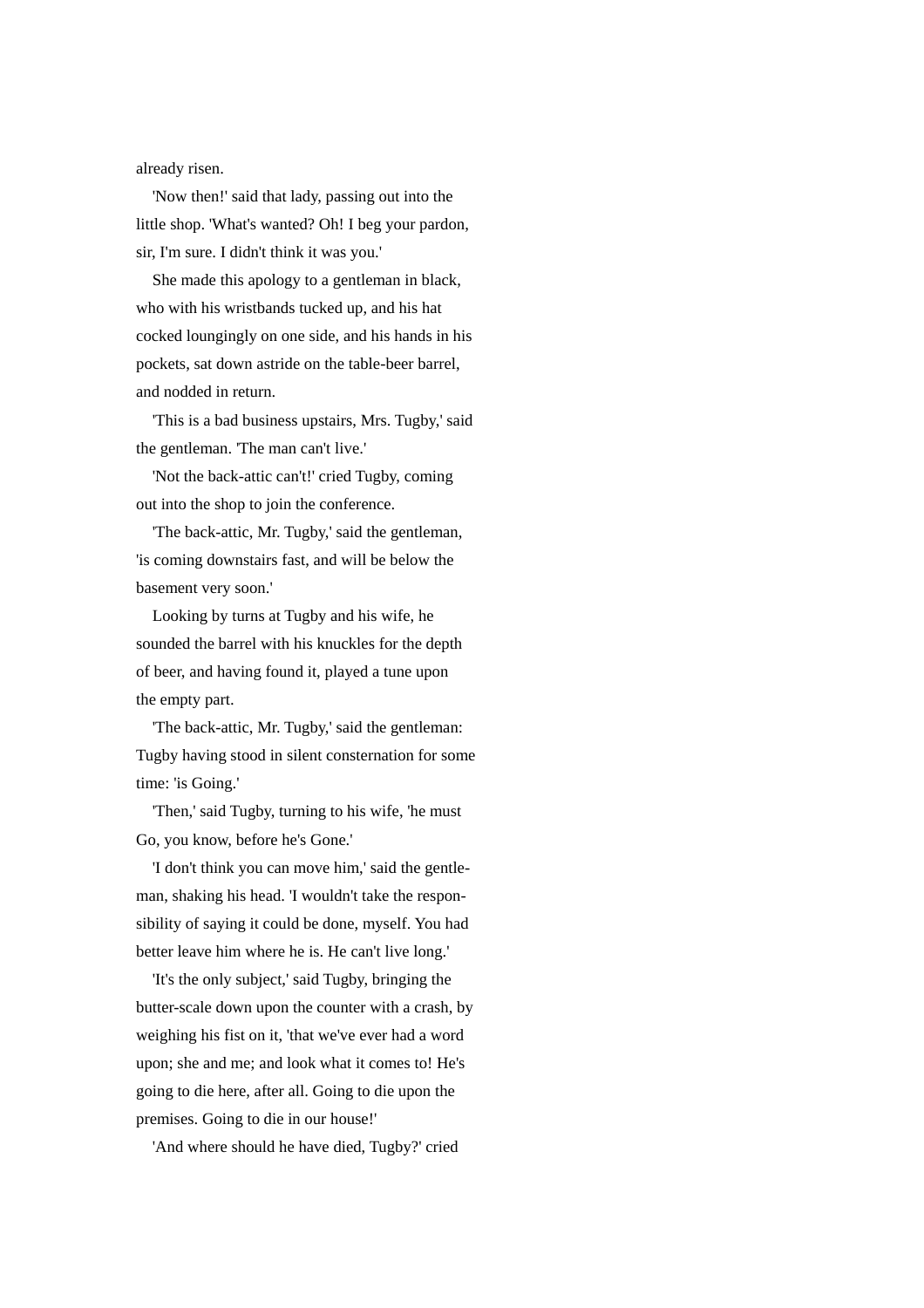## his wife.

 'In the workhouse,' he returned. 'What are workhouses made for?'

 'Not for that,' said Mrs. Tugby, with great energy. 'Not for that! Neither did I marry you for that, Don't think it, Tugby. I won't have it. I won't. allow it. I'd be separated first, and never see your face again. When my widow's name stood over that door, as it did for many years: this house being known as Mrs. Chickenstalker's far and wide, and never known but to its honest credit and its good report: when my widow's name stood over that door, Tugby, I knew him as a handsome, steady, manly, independent youth; I knew her as the sweetest-looking, sweetest-tempered girl, eyes ever saw; I knew her father (poor old creetur, he fell down from the steeple walking in his sleep, and killed himself), for the simplest, hardest-working, childest-hearted man, that ever drew the breath of life; and when I turn them out of house and home, may angels turn me out of Heaven. As they would! And serve me rightl'

 Her old face, which had been a plump and dimpled one before the changes which had come to pass, seemed to shine out of her as she said these words; and when she dried her eyes, and shook her head and her handkerchief at Tugby, with an expression of firmness which it was quite clear was not to be easily resisted, Trotty said 'Bless her! Bless her!'

 Then he listened, with a panting heart, for what should follow. Knowing nothing yet, but that they spoke of Meg.

 If Tugby had been a little elevated in the parlour, he more than balanced that account by being not a little depressed in the shop, where he now stood staring at his wife, without attempting a reply; secretly conveying, however -- either in a fit of abstraction or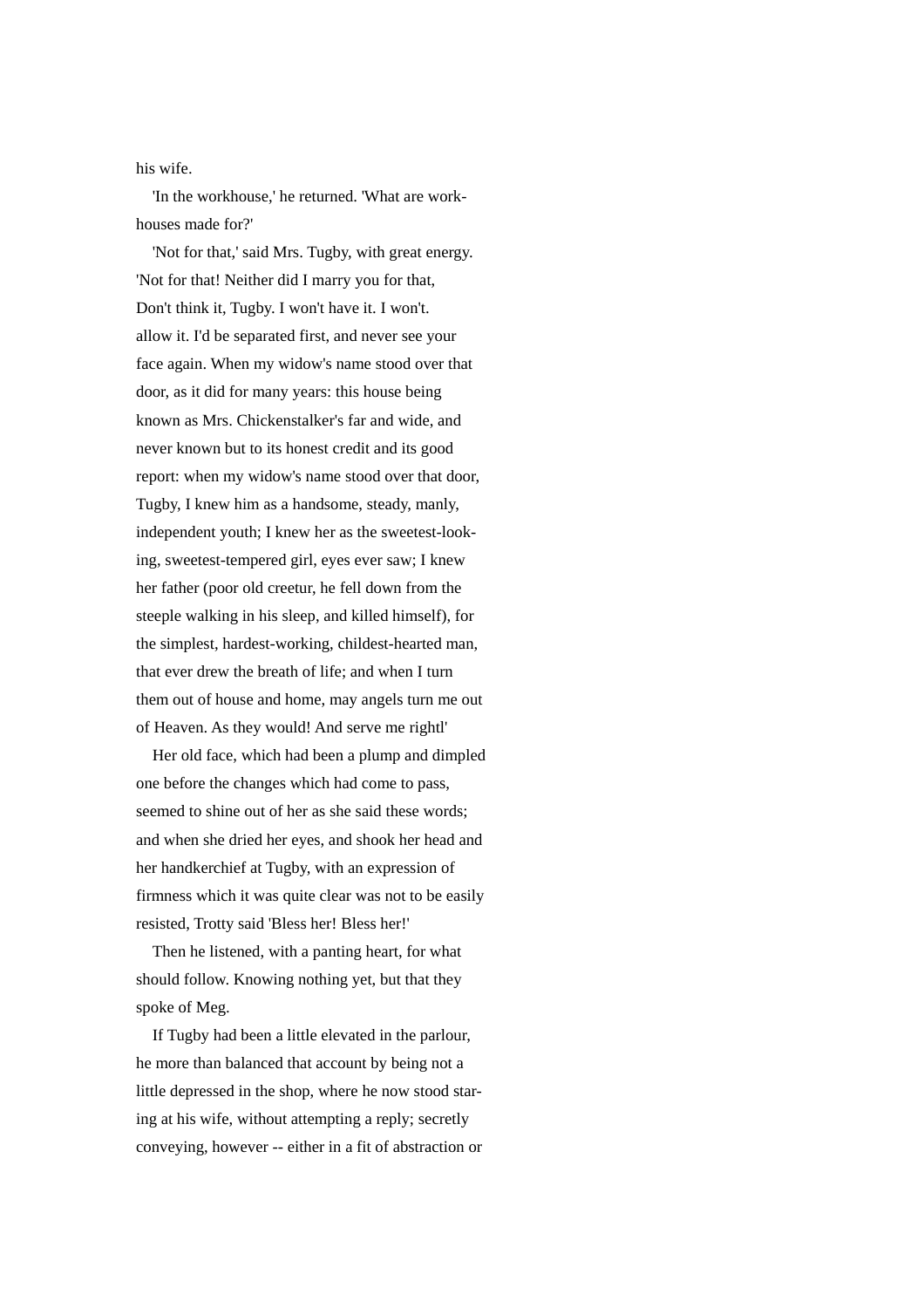as a precautionary measure -- all the money from the till into his own pockets, as he looked at her.

 The gentleman upon the table-beer cask, who appeared to be some authorised medical attendant upon the poor, was far too well accustomed, evidently, to little differences of opinion between man and wife, to interpose any remark in this instance. He sat softly whistling, and turning little drops of beer out of the tap upon the ground, until there was a perfect calm: when he raised his head, and said to Mrs. Tugby, late Chickenstalker:

 'There's something interesting about the woman, even now. How did she come to marry him?'

 'Why that,' said Mrs. Tugby, taking a seat near him, 'is not the least cruel part of her story, sir. You see they kept company, she and Richard, many years ago. When they were a young and beautiful couple, everything was settled, and they were to have been married on a New Year's Day. But, somehow, Richard got it into his head, through what the gentlemen told him, that he might do better, and that he'd soon repent it, and that she wasn't good enough for him, and that a young man of spirit had no business to be married. And the gentlemen frightened her, and made her melancholy, and timid of his deserting her, and of her children coming to the gallows, and of its being wicked to be man and wife, and a good deal more of it. And in short, they lingered and lingered, and their trust in one another was broken, and so at last was the match. But the fault was his. She would have married him, sir, joyfully. I've seen her heart swell, many times afterwards, when he passed her in a proud and careless way; and never did a woman grieve more truly for a man, that she for Richard when he first went wrong.'

'Oh! he went wrong, did he?' said the gentleman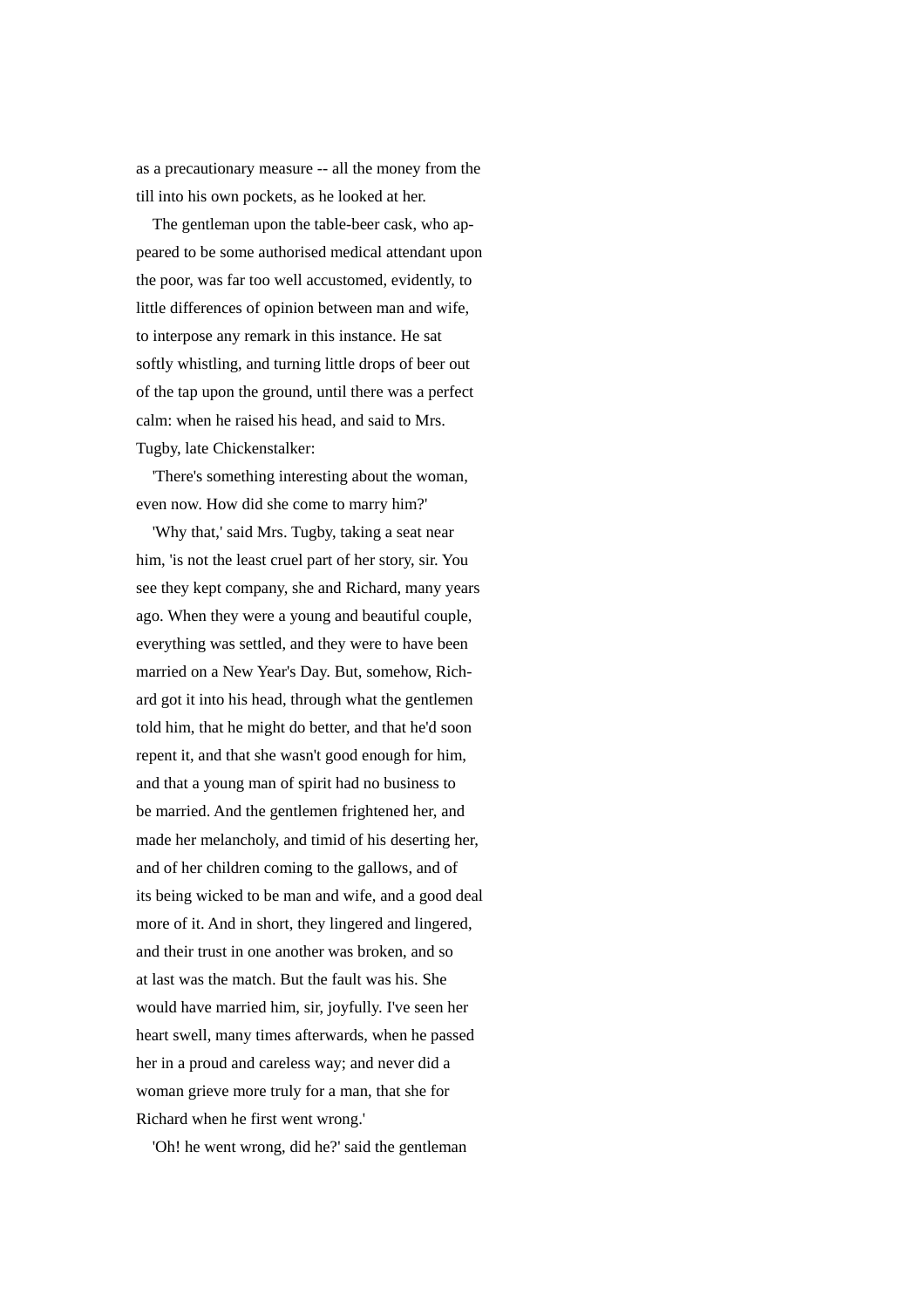pulling out the vent-peg of the table-beer, and trying to peep down into the barrel through the hole.

 'Well, sir, I don't know that he rightly understood himself, you see. I think his mind was troubled by their having broke with one another; and that but for being ashamed before the gentlemen, and perhaps for being uncertain too, how she might take it, he'd have gone through any suffering or trial to have had Meg's promise and Meg's hand again. That's my belief. He never said so; more's the pity! He took to drinking, idling, bad companions: all the fine resources that were to be so much better for him than the Home he might have had. He lost his looks, his character, his health, his strength, his friends, his work: everything!'

 'He didn't lose everything, Mrs. Tugby,' returned the gentleman, 'because he gained a wife; and I want to know how he gained her.'

 'I'm coming to it, sir, in a moment. This went on for years and years; he sinking lower and lower; she enduring, poor thing, miseries enough to wear her life away. At last, he was so cast down, and cast out, that no one would employ or notice him; and doors were shut upon him, go where he would. Applying from place to place, and door to door; and coming for the hundredth time to one gentleman who had often and often tried him (he was a good workman to the very end); that gentleman, who knew his history, said, "I believe you are incorrigible; there is only one person in the world who has a chance of reclaiming you; ask me to trust you no more, until she tries to do it." Something like that, in his anger and vexation.'

'Ah!' said the gentleman. 'Well?'

 'Well, sir, he went to her, and kneeled to her; said it was so: said it ever had been so; and made a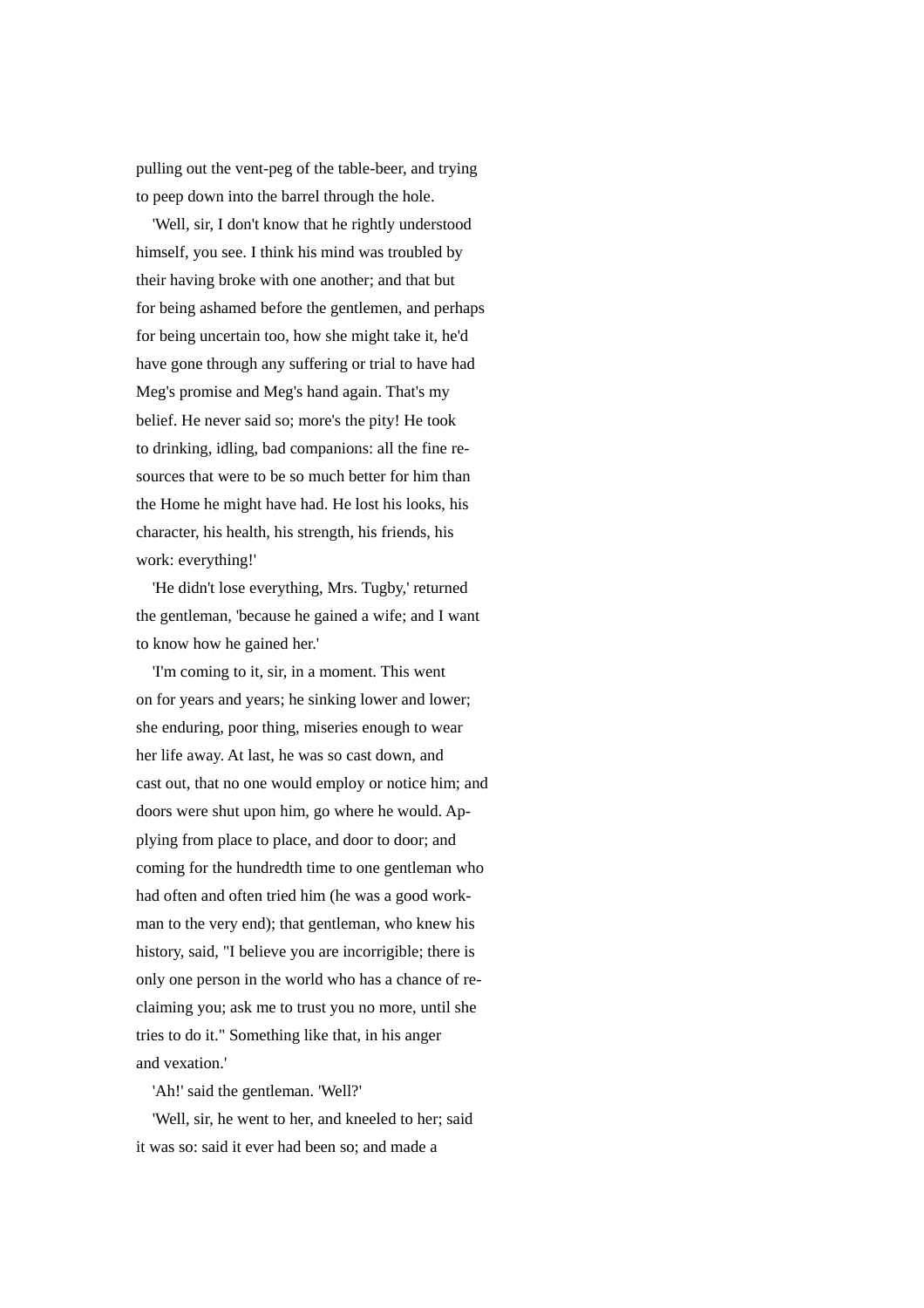prayer to her to save him.'

 'And she? -- Don't distress yourself, Mrs. Tugby.' 'She came to me that night to ask me about living here. "What he was once to me," she said, "is buried in a grave, side by side, with what I was to him. But I have thought of this; and I will make the trial in the hope of saving him; for the love of the lighthearted girl (you remember her) who was to have been married on a New Year's Day; and for the love of her Richard." And she said he had come to her from Lilian, and Lilian had trusted to him, and she never could forget that. So they were married; and when they came home here, and I saw them, I hoped that such prophecies as parted them when they were young, may not often fulfil themselves as they did in this case, or I wouldn't be the makers of them for a Mine of Gold.'

 The gentleman got off the cask, and stretched himself, observing:

 'I suppose he used her ill, as soon as they were married?'

 'I don't think he ever did that,' said Mrs. Tugby, shaking her head, and wiping her eyes. 'He went on better for a short time; but, his habits were too old and strong to be got rid of; he soon fell back a little; and was falling fast back, when his illness came so strong upon him. I think he has always felt for her. I am sure he has. I have seen him, in his crying fits and tremblings, try to kiss her hand; and I have heard him call her "Meg," and say it was her nineteenth birthday. There he has been lying, now, these weeks and months. Between him and her baby, she had not been able to do her own work; and by not being able to be regular, she has lost it, even if she could have done it. How they have lived. I hardly know!'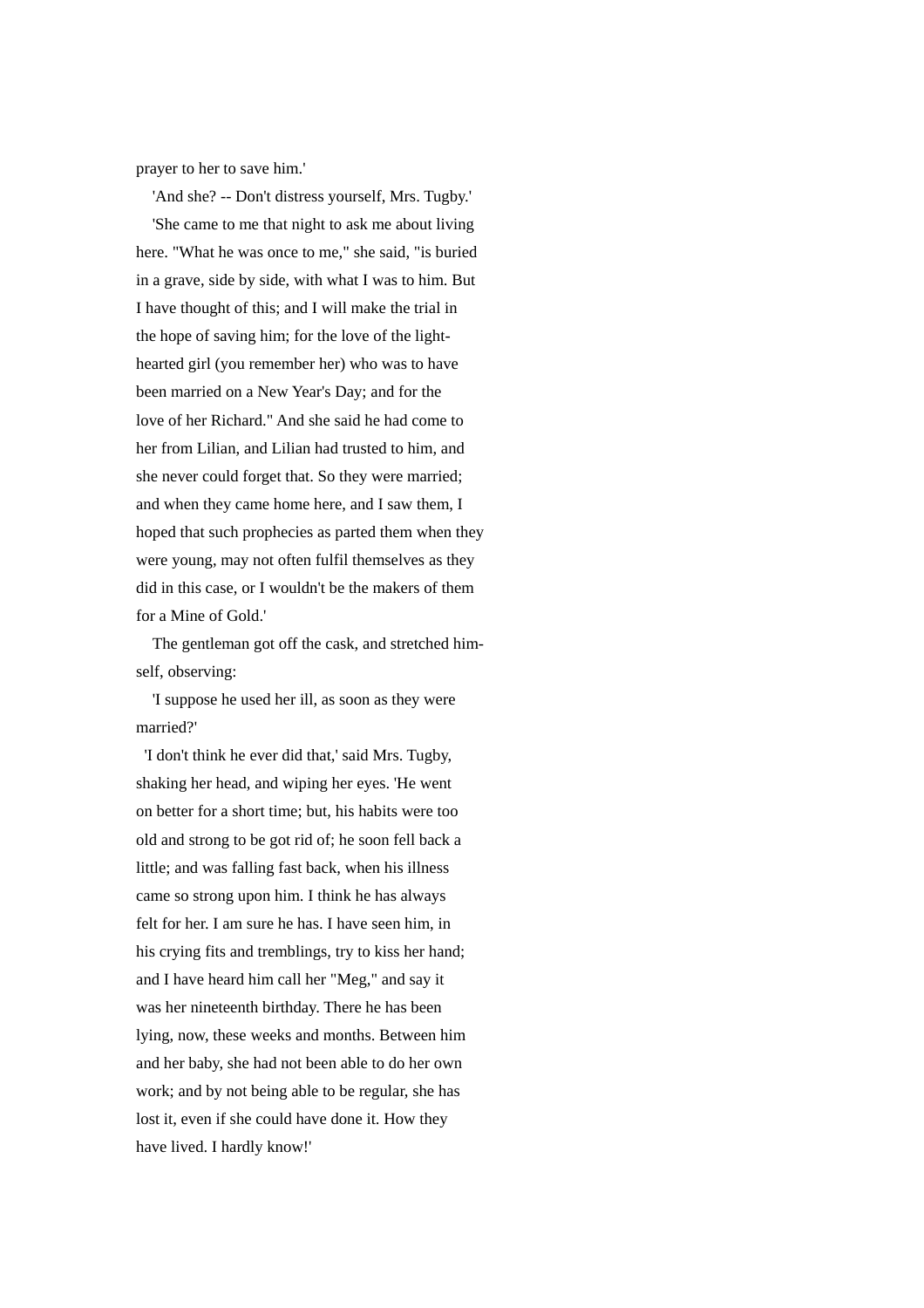'I know,' muttered Mr. Tugby; looking at the till, and round the shop, and at his wife; and rolling his head with immense intelligence. 'Like Fighting Cocks!'

 He was interrupted by a cry -- a sound of lamentation -- from the upper story of the house. The gentleman moved hurriedly to the door.

 'My friend,' he said, looking back, 'you needn't discuss whether he shall be removed or not. He has spared you that trouble, I believe.'

 Saying so, he ran upstairs, followed by Mrs. Tugby; while Mr. Tugby panted and grumbled after them at leisure: being rendered more than commonly shortwinded by the weight of the till, in which there had been an inconvenient quantity of copper. Trotty with the child beside him, floated up the staircase like mere air.

 'Follow her! Follow her! Follow her! ' He heard the ghostly voices in the Bells repeat their words as he ascended. 'Learn it, from the creature dearest to your heart!'

 It was over. It was over. And this was she, her fathers pride and joy! This haggard, wretched woman, weeping by the bed, if it deserved that name, and pressing to her breast, and hanging down her head upon, an infant. Who can tell how spare, how sickly, and how poor an infant! Who can tell how dear!

 'Thank God!' cried Trotty, holding up his folded hands. '0, God be thanked! She loves her child!'

 The gentleman, not otherwise hard-hearted or indifferent to such scenes, than that he saw them every day, and knew that they were figures of no moment in the Filer sums -- mere scratches in the working of these calculations -- laid his hand upon the heart that beat no more, and listened for the breath, and said,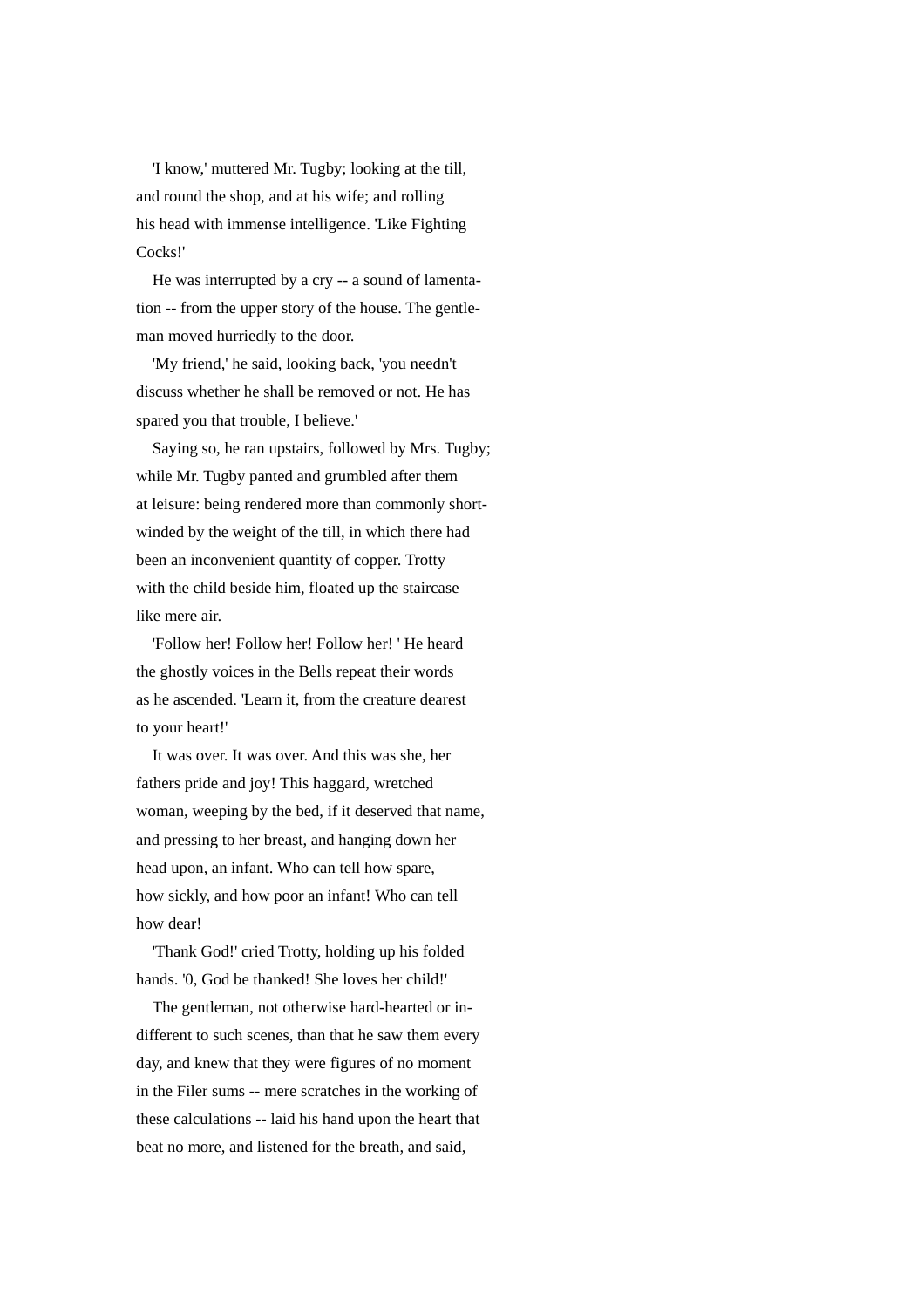'His pain is over. It's better as it is!' Mrs. Tugby tried to comfort her with kindness. Mr. Tugby tried philosophy.

 'Come, come!' he said, with his hands in his pockets, You mustn't give way, you know. That won't do. You must fight up. What would have become of me if I had given way when I was porter, and we had as many as six runaway carriage-doubles at our door in one night! But, I fell back upon my strength of mind, and didn't open it!'

 Again Trotty heard the voices, saying, 'Follow her!' He turned towards his guide, and saw it rising from him, passing through the air. 'Follow her!' it said. And vanished.

 He hovered round her; sat down at her feet; looked up into her face for one trace of her old self; listened for one note of her old pleasant voice. He flitted round the child: so wan, so prematurely old, so dreadful in its gravity, so plaintive in its feeble, mournful, miserable wail. He almost worshipped it. He clung to it as her only safeguard; as the last unbroken link that bound her to endurance. He set his father's hope and trust on the frail baby; watched her every look upon it as she held it in her arms; and cried a thousand times, 'She loves it! God be thanked, she loves it!'

 He saw the woman tend her in the night; return to her when her grudging husband was asleep, and all was still; encourage her, shed tears with her, set nourishment before her. He saw the day come, and the night again; the day, the night; the time go by; the house of death relieved of death; the room left to herself and to the child; he heard it moan and cry; he saw it harass her, and tire her out, and when she slumbered in exhaustion, drag her back to consciousness, and hold her with its little hands upon the rack;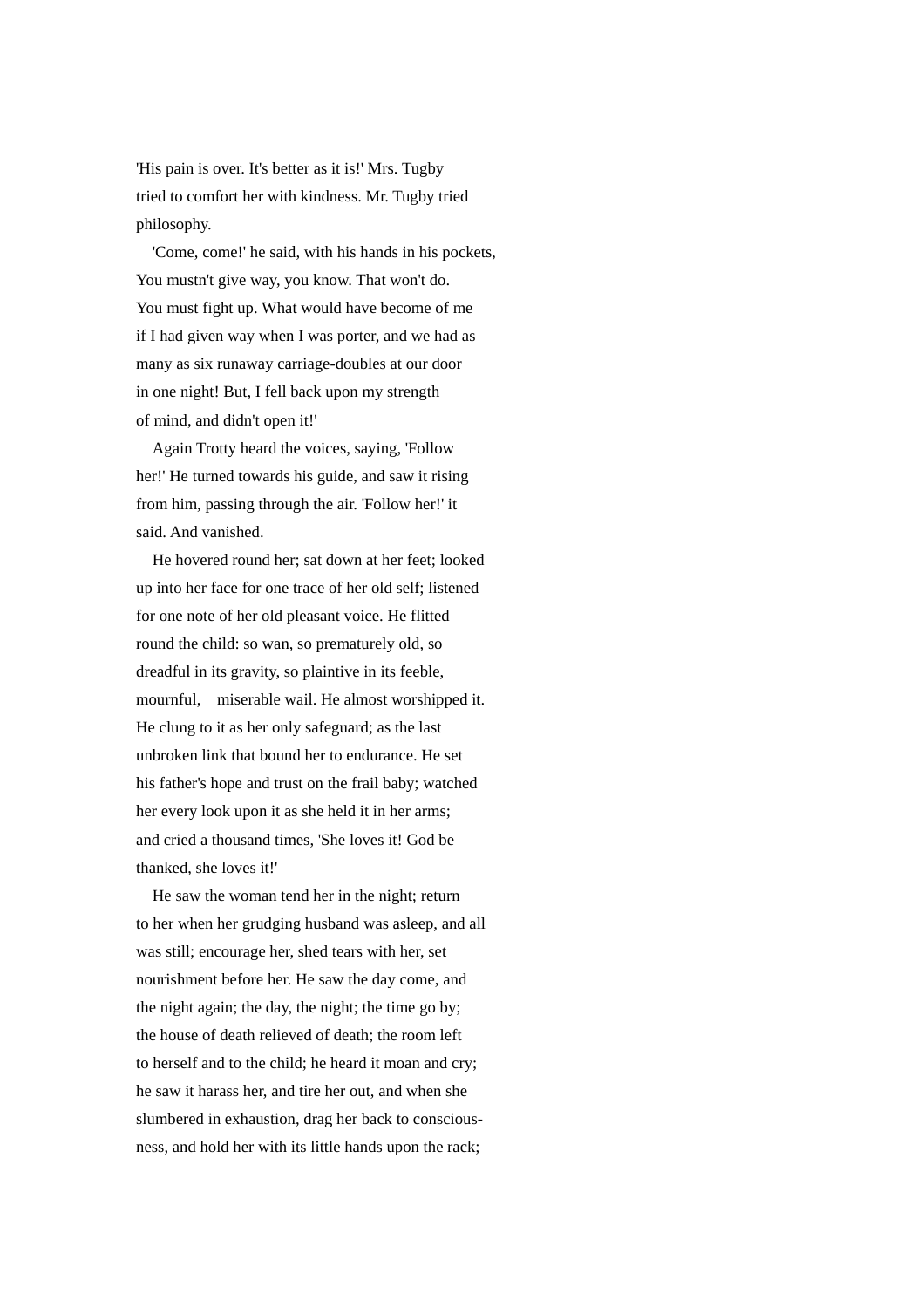but she was constant to it, gentle with it, patient with it. Patient! Was its loving mother in her inmost heart and soul, and had its Being knitted up with hers as when she carried it unborn.

 All this time she was in want: languishing away, in dire and pining want. With the baby in her arms she wandered here and there, in quest of occupation; and with its thin face lying in her lap, and looking up in hers, did any work for any wretched sum; a day and night of labour for as many farthings as there were figures on the dial. If she had quarrelled with it, if she had neglected it; if she had looked upon it with a moment's hate; if, in the frenzy of an instant, she had struck it! No. His comfort was, She loved it always.

 She told no one of her extremity, and wandered abroad in the day lest she should be questioned by her only friend: for any help she received from her hands, occasioned fresh disputes between the good woman and her husband; and it was new bitterness to be the daily cause of strife and discord where she owed so much.

 She loved it still. She loved it more and more But a change fell on the aspect of her love. One night.

 She was singing faintly to it in its sleep, and walking to and fro to hush it, when her door was softly opened, and a man looked in.

'For the last time,' he said

'William Fern!'

'For the last time.'

 He listened like a man pursued: and spoke in whispers.

 'Margaret, my race is nearly run. I couldn't finish it, without a parting word with you. Without one grateful word.'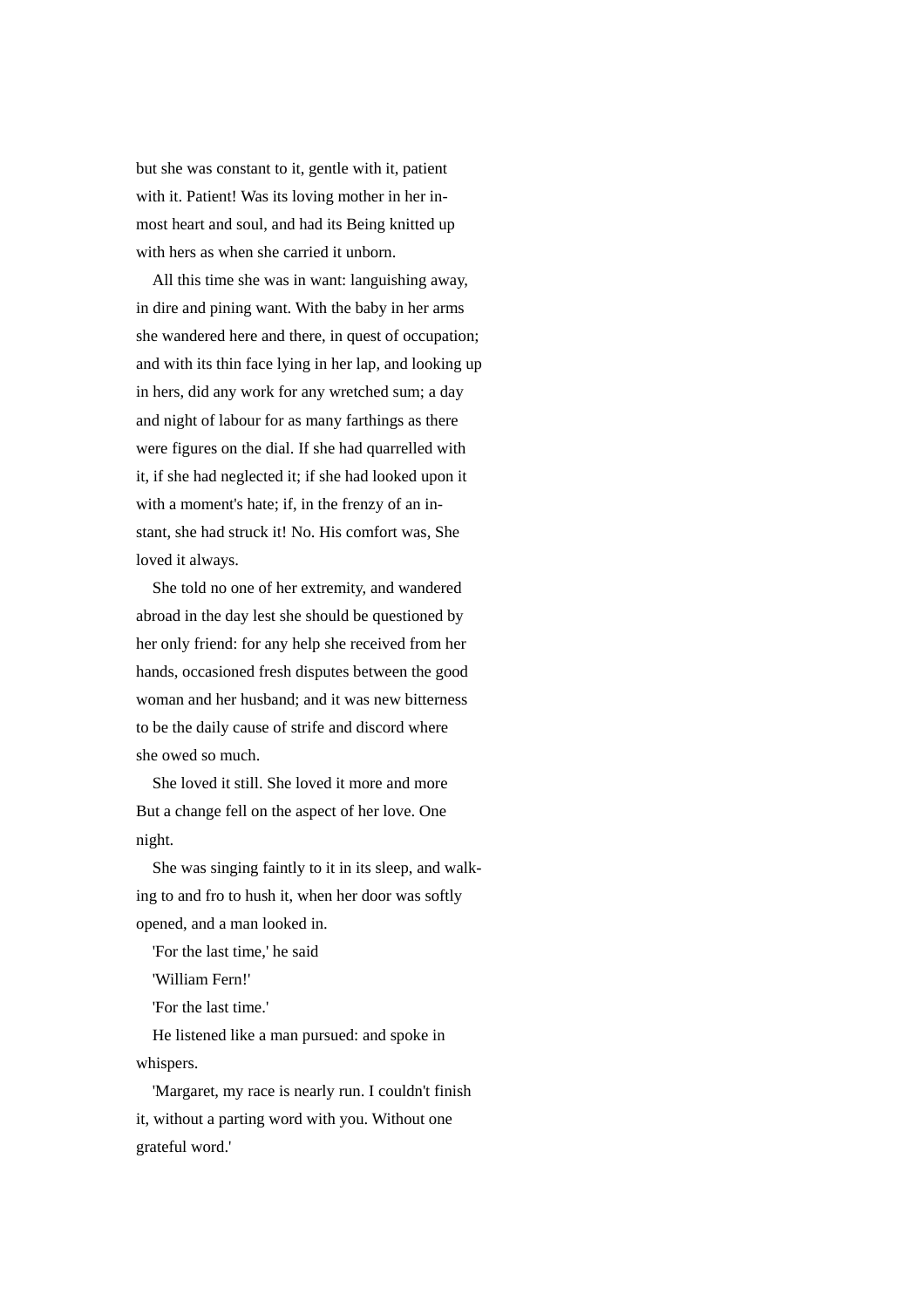'What have you done?' she asked: regarding him with terror.

He looked at her, but gave no answer.

 After a short silence, he made a gesture with his hand, as if he set her question by; as if he brushed it aside; and said:

 'It's long ago, Margaret, now; but that night is as fresh in my memory as ever 'twas. We little thought then,' he added, looking round, 'that we should ever meet like this. Your child, Margaret? Let me have it in my arms. Let me hold your child.'

 He put his hat upon the floor, and took it. And he trembled as he took it, from head to foot.

'Is it a girl?'

'Yes.'

He put his hand before its little face.

 'See how weak I'm grown, Margaret, when I want the courage to look at it! Let her be, a moment. I won't hurt her. It's long ago, but -- What's her name?'

'Margaret,' she answered, quickly.

'I'm glad of that,' he said. 'I'm glad of that!'

 He seemed to breathe more freely; and after pausing for an instant, took away his hand, and looked upon the infant's face. But covered it again, immediatiely.

'Margaret!' he said; and gave her back the child.

'It's Lilian's.'

'Lilian's!'

 'I held the same face in my arms when Lilian's mother died and left her.'

 'When Lilian's mother died and left her!' she repeated, wildly.

 'How, shrill you speak! Why do you fix your eyes upon me so? Margaret!'

She sunk down in a chair, and pressed the infant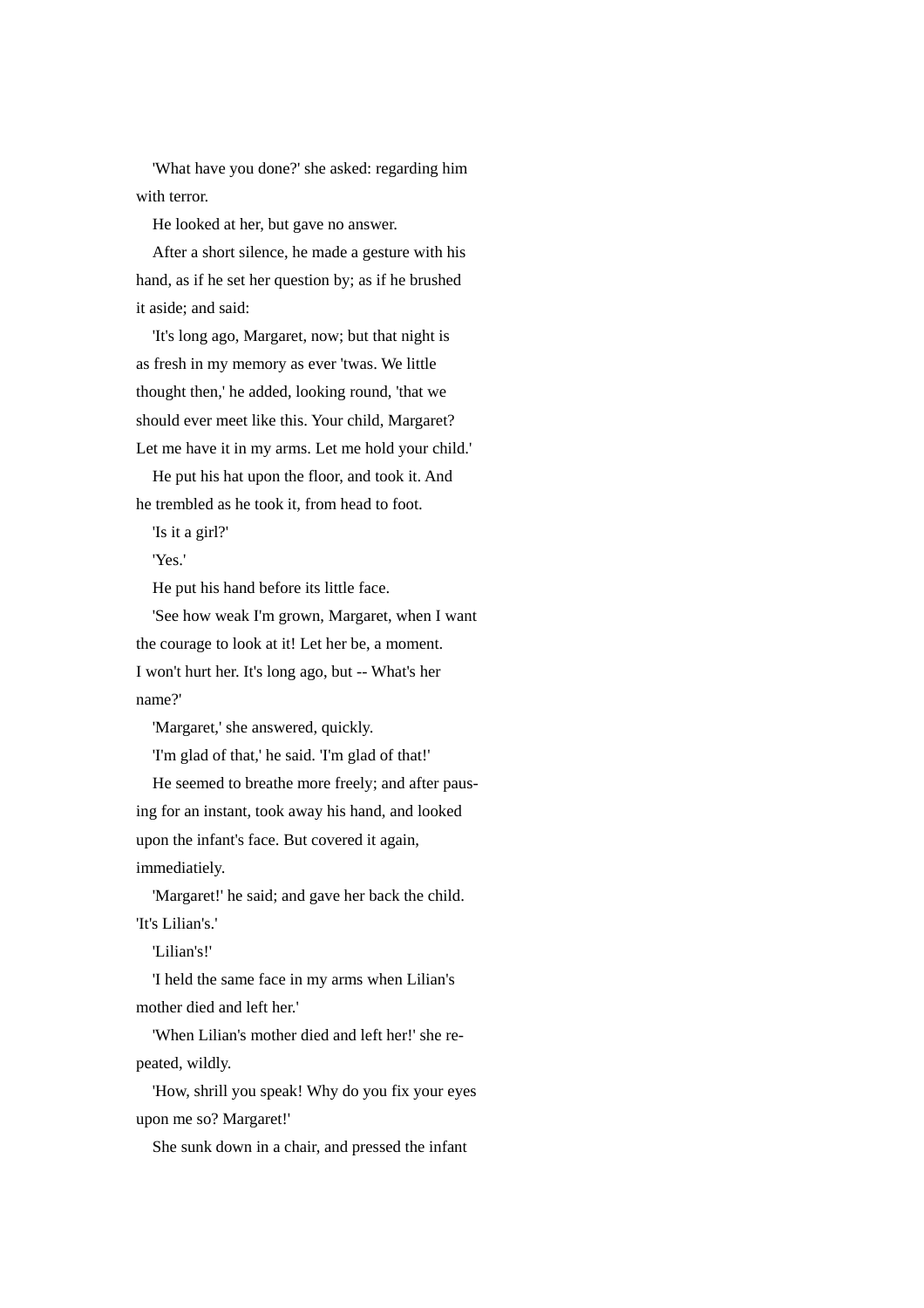to her breast, and wept over it. Sometimes, she released it from her embrace, to look anxiously in its face: then strained it to her bosom again. At those times, when she gazed upon it, then it was that something fierce and terrible began to mingle with her love. Then it was that her old father quailed.

 'Follow her! ' was sounded through the house. 'Learn it, from the creature dearest to your heart!'

 'Margaret,' said Fern, bending over her, and kissing her upon the brow: 'I thank you for the last time. Good-night. Good-bye! Put your hand in mine; and tell me you'll forget me from this hour, and try to think the end of me was here.'

'What have you done?' she asked again

 'There'll be a Fire to-night,' he said, removing from her. There'll be Fires this winter-time, to light the dark nights, East, West, North, and South. When you see the distant sky red, they'll be blazing. When you see the distant sky red, think of me no more; or, if you do, remember what a Hell was lighted up inside of me, and think you see its flames reflected in the clouds. Good-night. Good-bye!'

 She called to him; but he was gone. She sat down stupefied, until her infant roused her to a sense of hunger, cold, and darkness. She paced the room with it the livelong night, hushing it and soothing it. She said at intervals, 'Like Lilian, when her mother died and left her!' Why was her step so quick, her eye so wild, her love so fierce and terrible, whenever she repeated those words?

 'But, it is Love,' said Trotty. 'It is Love. She'll never cease to love it. My poor Meg!'

 She dressed the child next morning with unusual care -- ah, vain expenditure of care upon such squalid robes! -- and once more tried to find some means of life. It was the last day of the Old Year. She tried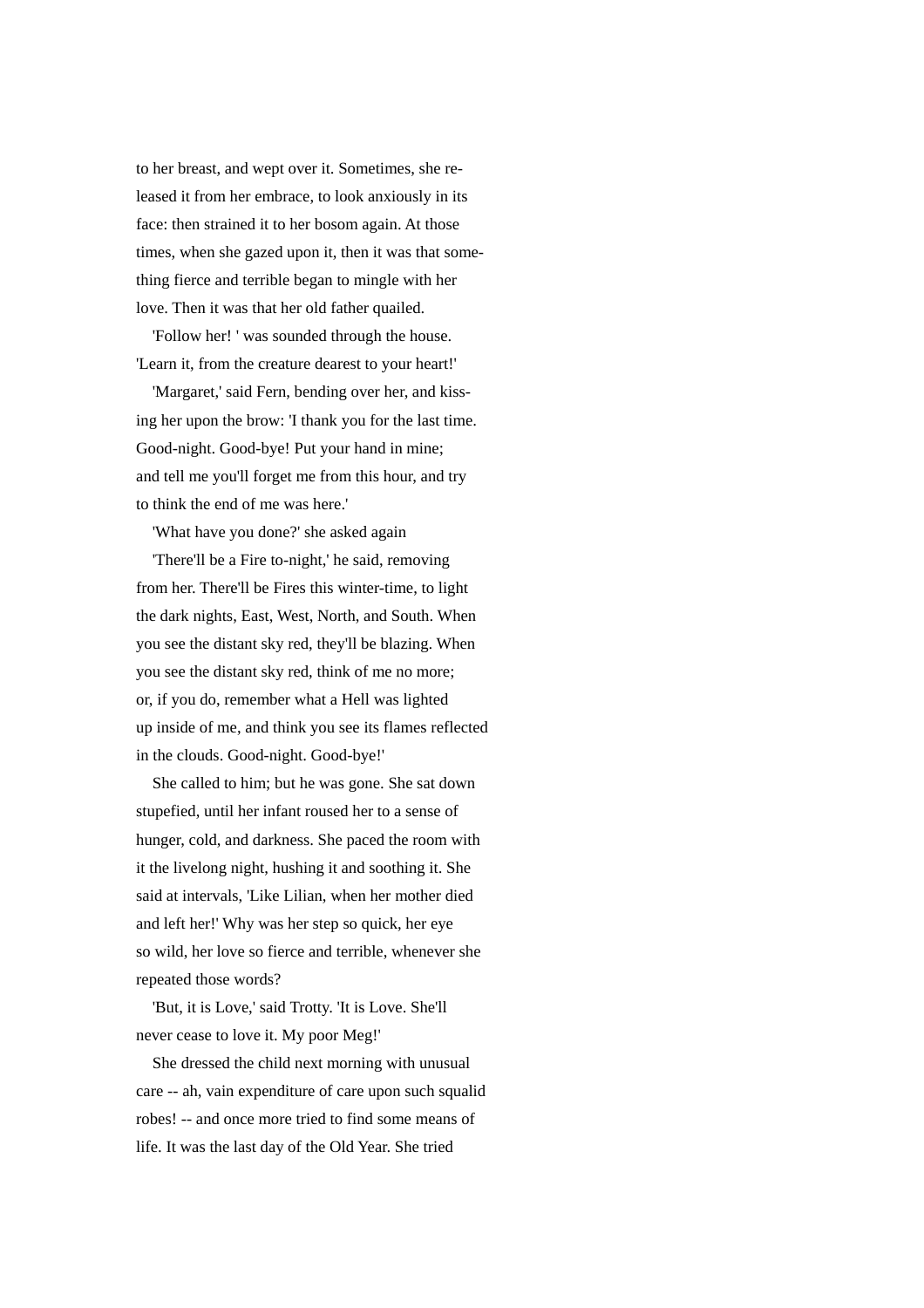till night, and never broke her fast. She tried in vain.

 She mingled with an abject crowd, who tarried in the snow, until it pleased some officer appointed to dispense the public charity (the lawful charity; not that once preached upon a Mount), to call them in, and question them, and say to this one, 'Go to such a place,' to that one, 'Come next week'; to make a football of another wretch, and pass him here and there, from hand to hand, from house to house, until he wearied and lay down to die; or started up and robbed, and so became a higher sort of criminal, whose claims allowed of no delay. Here, too, she failed.

 She loved her child, and wished to have it lying on her breast. And that was quite enough.

 It was night: a bleak, dark, cutting night: when, pressing the child close to her for warmth, she arrived outside the house she called her home. She was so faint and giddy, that she saw no one standing in the doorway until she was close upon it, and about to enter. Then she recognised the master of the house, who had so disposed himself -- with his person it was not difficult -- as to fill up the whole entry.

'O!' he said softly. 'You have come back.

She looked at the child, and shook her head.

 'Don't you think you have lived here long enough without paying any rent? Don't you think that, without any money, you've been a pretty constant customer at this shop, now?' said Mr. Tugby.

She repeated the same mute appeal.

 'Suppose you try and deal somewhere else, he sald. 'And suppose you provide yourself with another lodging. Come! Don't you think you could manage it?'

 She said in a low voice, that it was very late. To-morrow.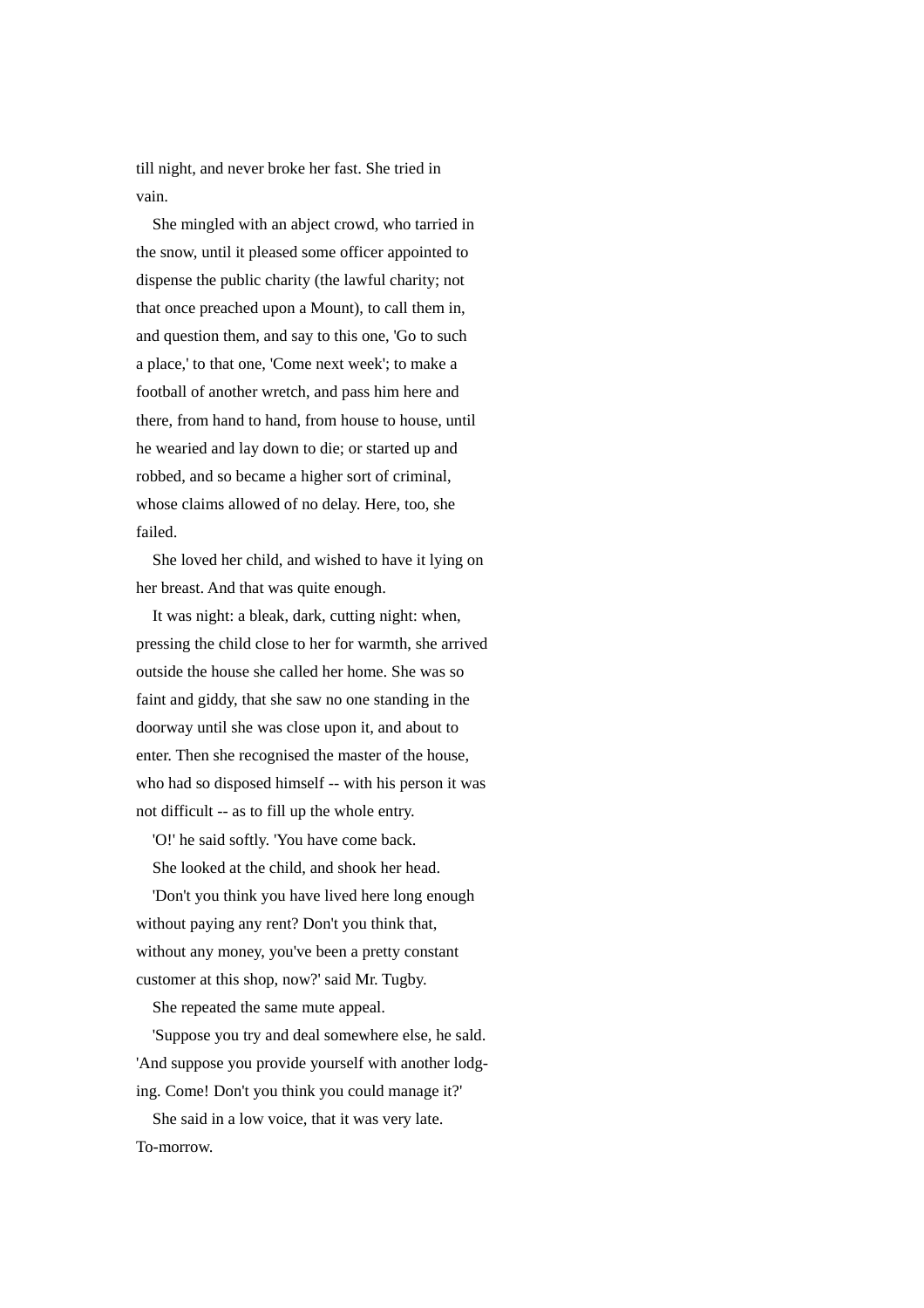'Now I see what you want,' said Tugby; 'and what you mean. You know there are two parties in this house about you, and you delight in setting 'em by the ears. I don't want any quarrels; I'm speaking softly to avoid a quarrel; but if you dont go away, I'll speak out loud, and you shall cause words high enough to please you. But you shan't come in. That I am determined.'

 She put her hair back with her hand, and looked in a sudden manner at the sky, and the dark lowering distance.

 'This is the last night of an Old Year, and I won't carry ill-blood and quarrellings and disturbances into a New One, to please you nor anybody else,' said Tugby, who was quite a retail Friend and Father. . 'I wonder you an't ashamed of yourself, to carry such practices into a New Year. If you haven't any business in the world, but to be always giving way, and always making disturbances between man and wife, you'd be better out of it. Go along with you.'

'Follow ner! To desperation!'

 Again the old man heard the voices. Looking up, he saw the figures hovering in the air, and pointing where she went, down the dark street.

 'She loves it!' he exclaimed, in agonised entreaty for her. 'Chimes! she loves it still!'

 'Follow her!' The shadows swept upon the track she had taken, like a cloud.

 He joined in the pursuit; he kept close to her; he looked into her face. He saw the same fierce and terrible expression mingling with her love, and kindling in her eyes. He heard her say, 'Like Lilian! To be changed like Lilian!' and her speed redoubled.

 0, for something to awaken her! For any sight, or sound, or scent, to call up tender recollections in a brain on fire! For any gentle image of the Past,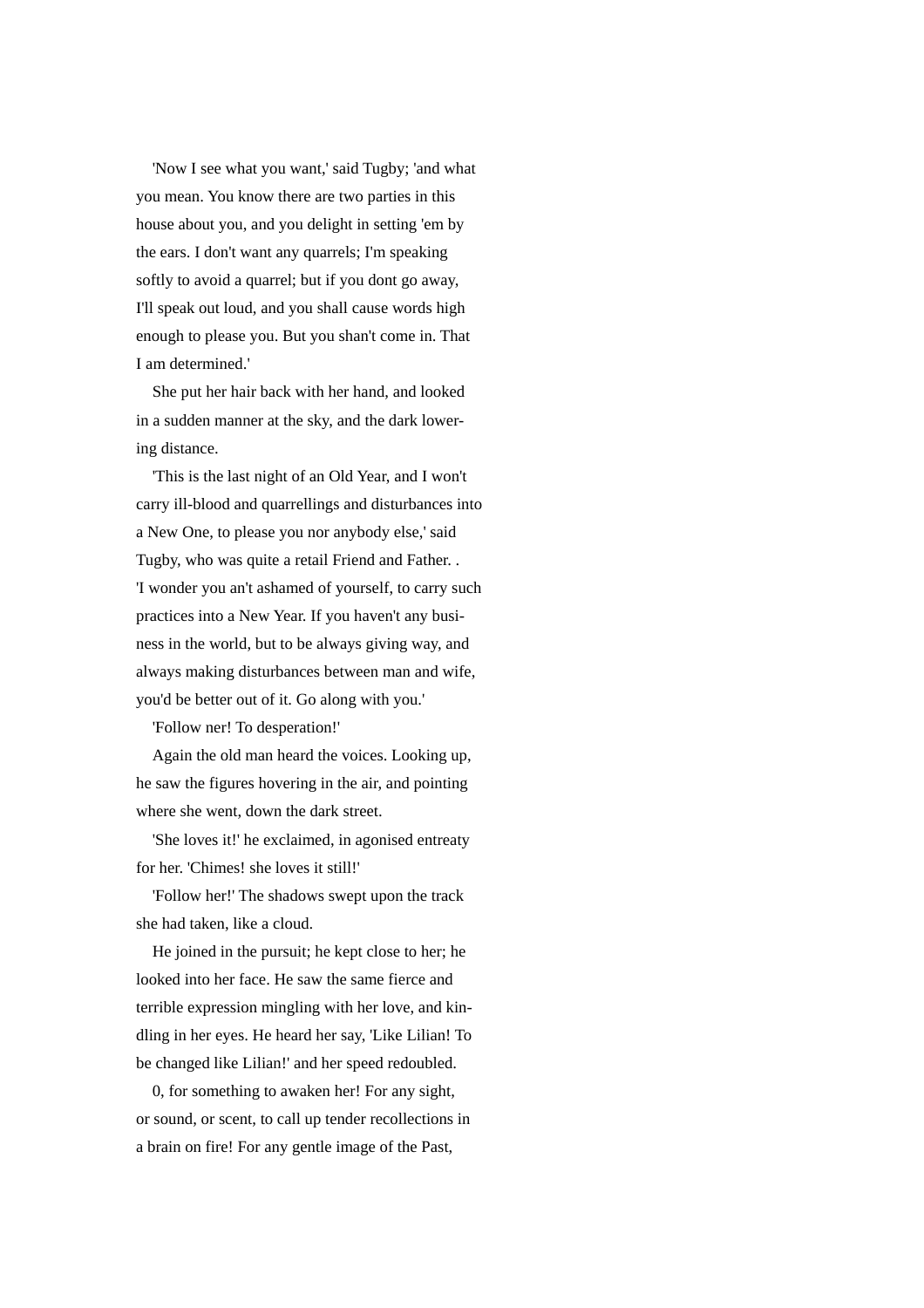to rise before her!

 'I was her father! I was her father!' cried the old man, stretching out his hands to the dark shadows flying on above. 'Have mercy on her, and on me! Where does she go? Turn her back! I was her father!'

 But they only pointed to her, as she hurried on; and said, 'To desperation! Learn it from the creature dearest to your heart!'

 A hundred voices echoed it. The air was made of breath expended in those words. He seemed to take them in, at every gasp he drew. They were everywhere, and not to be escaped. And still she hurried on; the same light in her eyes, the same words in her mouth, 'Like Lilian! To be changed like Lilian!'

All at once she stopped.

 'Now, turn her back!' exclaimed the old man, tearing his white hair. 'My child! Meg! Turn her back! Great Father, turn her back!'

 In her own scanty shawl, she wrapped the baby warm. With her fevered hands, she smoothed its limbs, composed its face, arranged its mean attire. In her wasted arms she folded it, as though she never would resign it more. And with her dry lips, kissed it in a final pang, and last long agony of Love.

 Putting its tiny hand up to her neck, and holding it there, within her dress, next to her distracted heart, she set its sleeping face against her: closely, steadily, against her: and sped onward to the River.

 To the rolling River, swift and dim, where Winter Night sat brooding like the last dark thoughts of many who had sought a refuge there before her. Where scattered lights upon the banks gleamed sullen, red, and dull, as torches that were burning there, to show the way to Death. Where no abode of living people casts its shadow, on the deep, impenetrable,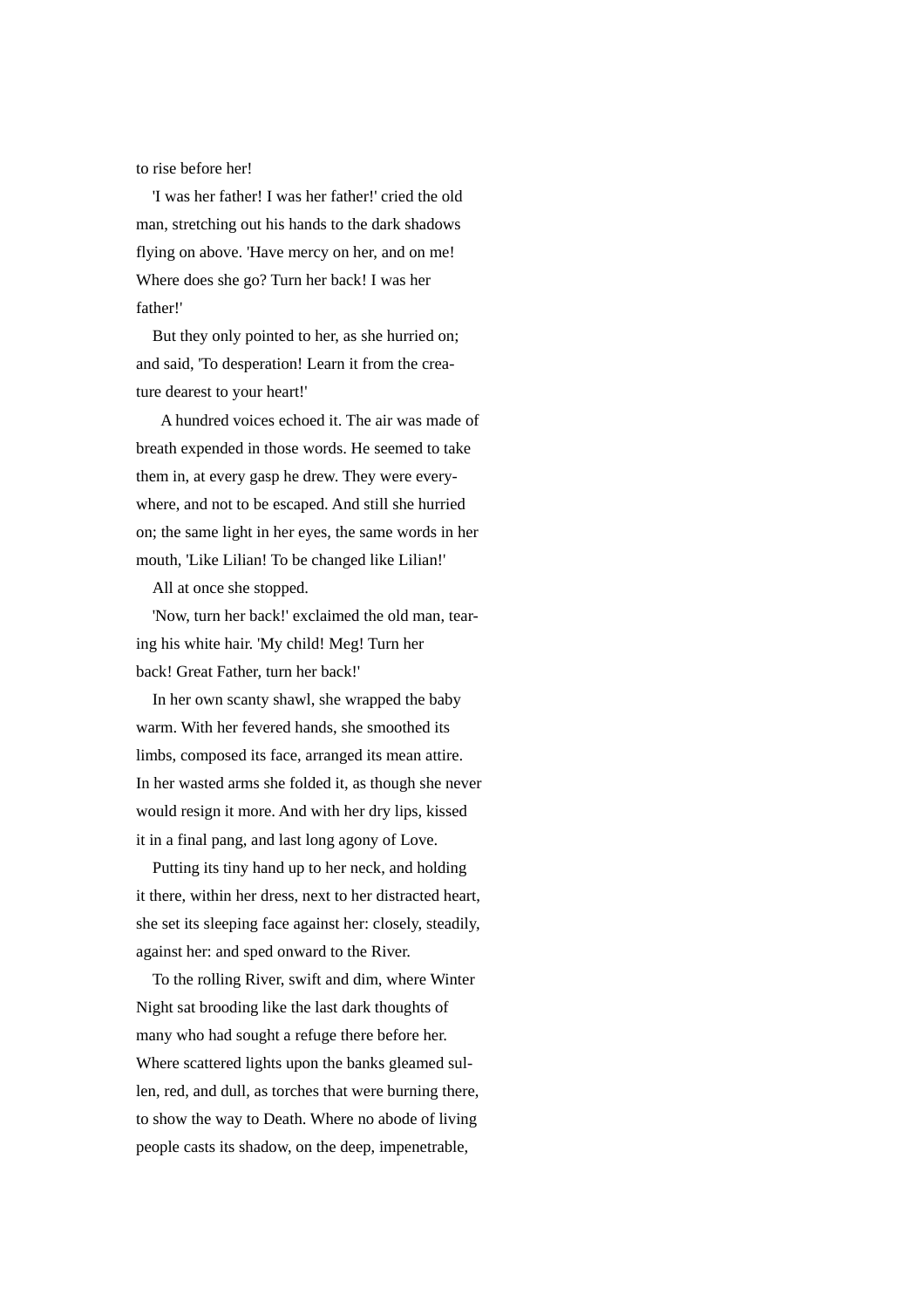melancholy shade.

 To the River! To that portal of Eternity, her desperate footsteps tended with the swiftness of its rapid waters running to the sea. He tried to touch her as she passed him, going down to its dark level; but, the wild distempered form, the fierce and terrible love, the desperation that had left all human check or hold behind, swept by him like the wind.

 He followed her. She paused a moment on the brink, before the dreadful plunge. He fell down on his knees, and in a shriek addressed the figures in the Bells now hovering above them.

 'I have learnt it!' cried the old man. 'From the creature dearest to my heart! 0, save her, save her!'

 He could wind his fingers in her dress; could hold it! As the words escaped his lips, he felt his sense of touch return, and knew that he had detained her.

The figures looked down steadfastly upon him

 'I have learnt it!' cried the old man. 'O, have mercy on me in this hour, if, in my love for her, so young and good, I slandered Nature in the breasts of mothers rendered desperate! Pity my presumption, wickedness, and ignorance, and save her.'

He felt his hold relaxing. They were silent still.

 'Have mercy on her!' he exclaimed, 'as one in whom this dreadful crime has sprung from Love perverted; from the strongest, deepest Love we fallen creatures know! Think what her misery must have been, when such seed bears such fruit! Heaven meant her to be good. There is no loving mother on the earth who might not come to this, if such a life had gone before. 0, have mercy on my child, who, even at this pass means mercy to her own, and dies herself, and perils her immortal soul, to save it!'

 She was in his arms. He held her now. His strength was like a giant's.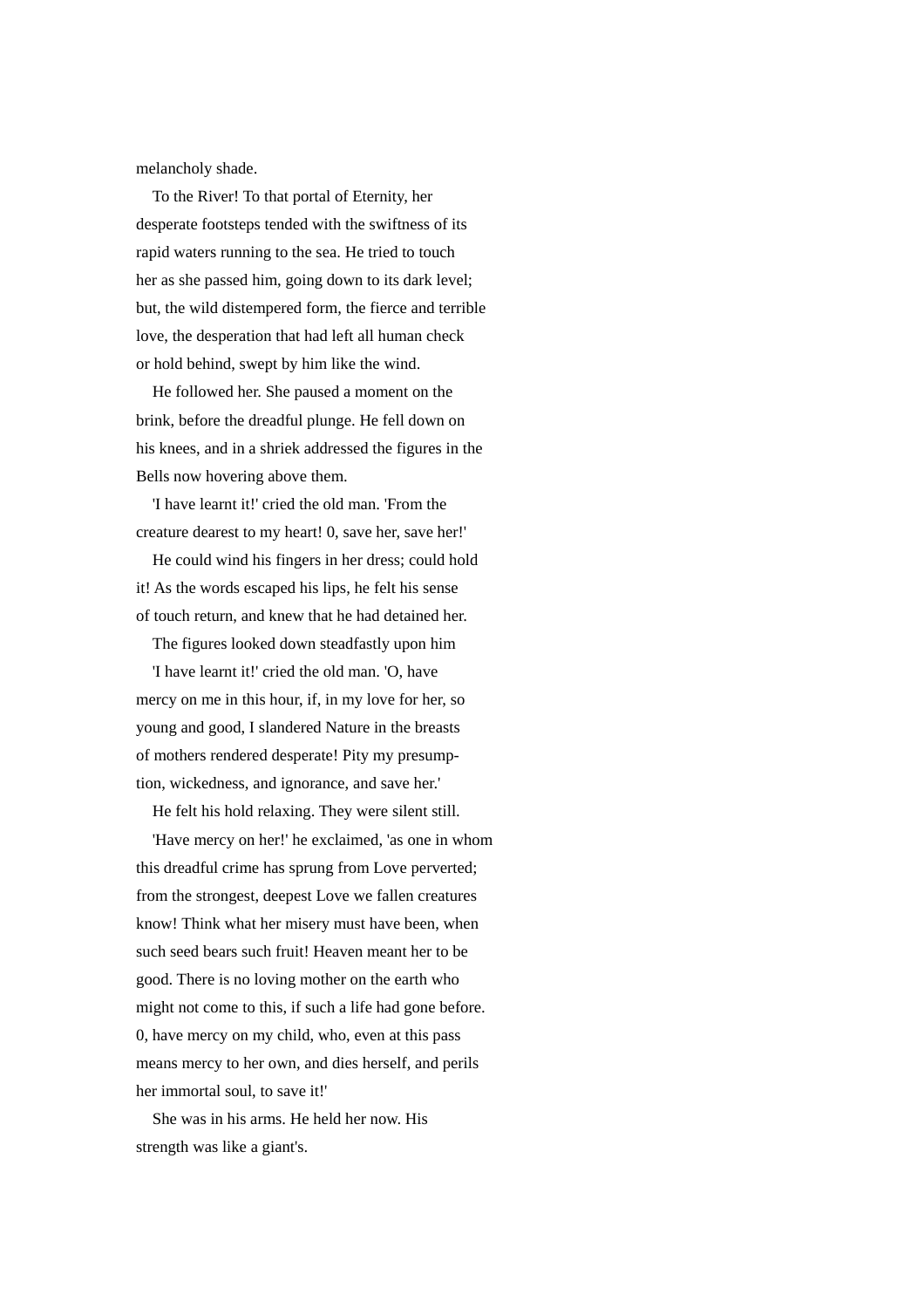'I see the Spirit of the Chimes among you!' cried the old man, singling out the child, and speaking in some inspiration, which their looks conveyed to him. 'I know that our inheritance is held in store for us by Time. I know there is a sea of Time to rise one day, before which all who wrong us or oppress us will be swept away like leaves. I see it, on the flow! I know that we must trust and hope, and neither doubt ourselves, nor doubt the good in one another. I have learnt it from the creature dearest to my heart. I clasp her in my arms again. O Spirits, merciful and good, I take your lesson to my breast along with her! O Spirits, merciful and good, I am grateful!'

 He might have said more; but, the Bells, the old familiar Bells, his own dear, constant, steady friends, the Chimes, began to ring the joy-peals for a New Year: so lustily, so merrily, so harppily, so gaily, that he leapt to his feet, and broke the spell that bound him.

 'And whatever you do, father,' said Meg, 'don't eat tripe again, without asking some doctor whether it's likely to agree with you; for how you have been going on, Good gracious!'

 She was working with her needle, at the little table by the fire: dressing her simple gown with ribbons for her wedding. So quietly happy, so blooming and youthful, so full of beautiful promise, that he uttered a great cry as if it were an Angel in his house; then flew to clasp her in his arms.

 But, he caught his feet in the newspaper, which had fallen on the hearth; and somebody came rushing in between them.

 'No!' cried the voice of this same somebody; a generous and jolly voice it was! 'Not even you. Not even you. The first kiss of Meg in the New Year is mine. Mine! I have been waiting outside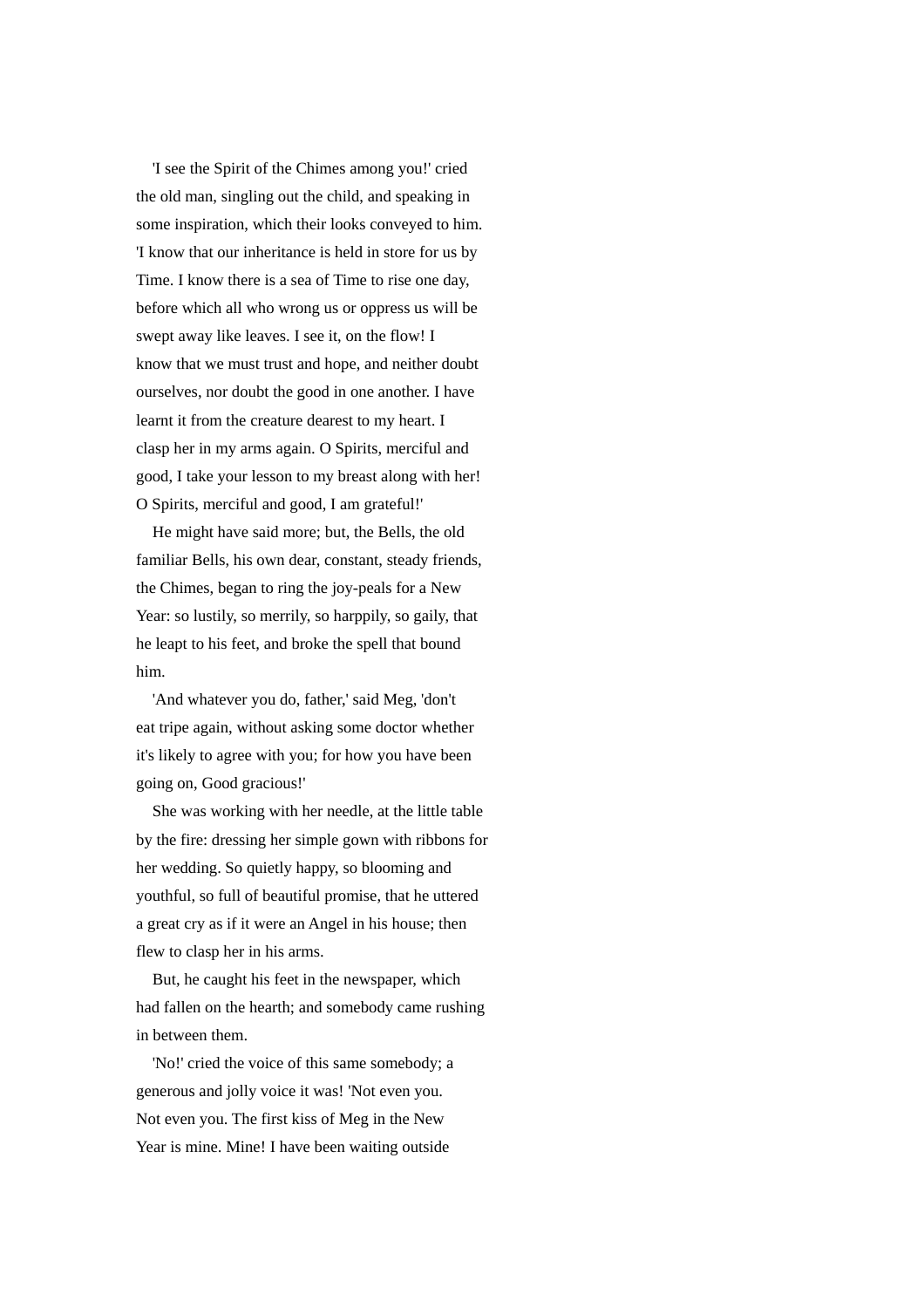the house, this hour, to hear the Bells and claim it. Meg, my precious prize, a happy year! A life of happy years, my darling wife!'

And Richard smothered her with kisses.

 You never in all your life saw anything like Trotty after this. I don't care where you have lived or what you have seen; you never in all your life saw anything at all approaching him! He sat down in his chair and beat his knees and cried; he sat down in his chair and beat his knees and laughed; he sat down in his chair and beat his knees and laughed and cried together; he got out of his chair and hugged Meg; he got out of his chair and hugged Richard; he got out of his chair and hugged them both at once; he kept running up to Meg, and squeezing her fresh face between his hands and kissing it, going from her backwards not to lose sight of it, and running up again like a figure in a magic lantern; and whatever he did, he was constantly sitting himself down in this chair, and never stopping in it for one single moment; being -- that's the truth -- beside himself with joy.

 'And to-morrow's your your wedding-day, my pet!' cried Trotty 'Your real, happy wedding-day!'

 'To-day!' cried Richard, shaking hands with him 'To-day. The Chimes are ringing in the New Year. Hear them!'

 They WERE ringing! Bless their sturdy hearts they WERE ringing! Great Bells as they were; melodious, deep-mouthed, noble Bells; cast in no common metal; made by no common founder; when had they ever chimed like that before!

 'But, to-day, my pet,' said Trotty. 'You and Richard had some words to-day.'

 'Because he's such a bad fellow, father,' said Meg An't you, Richard! Such a headstrong, violent man! He'd have made no more of speaking his mind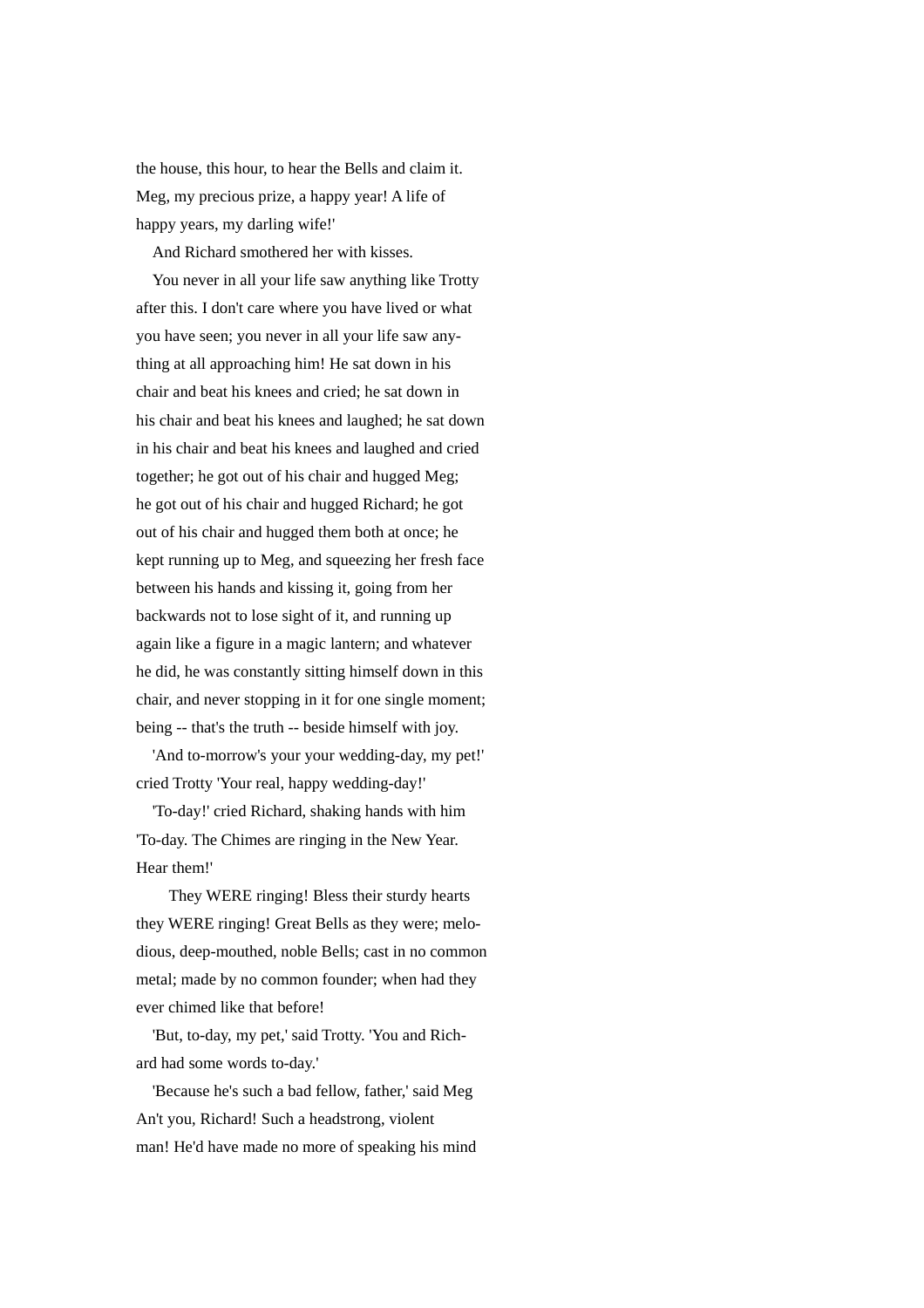to that great Alderman, and putting him down I don t know where, than he would of --'

 '-- Kissing Meg,' suggested Richard. Doing it too! 'No. Not a bit more,' said Meg. 'But I wouldn't let him, father. Where would have been the use!'

 'Richard my boy!' cried Trotty. 'You was turned up Trumps originally; and Trumps you must be, till you die! But, you were crying by the fire to-night my pet, when I came home! Why did you cry by the fire?'

 'I was thinking of the years we've passed together father. Only that. And thinking that you might miss me, and be lonely.'

 Trotty was backing off to that extraordinary chair again, when the child who had been awakened by the noise, came running in half-dressed.

 'Why, here she is!' cried Trotty, actching her up. 'Here's little Lilian! Ha ha ha! Here we are and here we go! O here we are and here we go again! And here we are and here we go! and Uncle Will too!' Stopping in his trot to greet him heartily. 'O, Uncle Will, the vision that I've had to-nigilt, through lodging you! 0, Uncle Will, the obligations that you've laid me under, by your coming, my good friend!'

 Before Will Fern could make the least reply, a band of music burst into the room attended by a lot of neighbours, screaming 'A Happy New Year, Meg!' 'A Happy Wedding!' 'Many of 'em!' and other fragmentary good wishes of that sort. The Drum (who was a private friend of Trotty's) then stepped forward and said:

 'Trotty Veck, my boy! It's got about, that your daughter is going to be married to-morrow. There an't a soul that knows you that don't wish you well, or that knows her and don't wish her well. Or that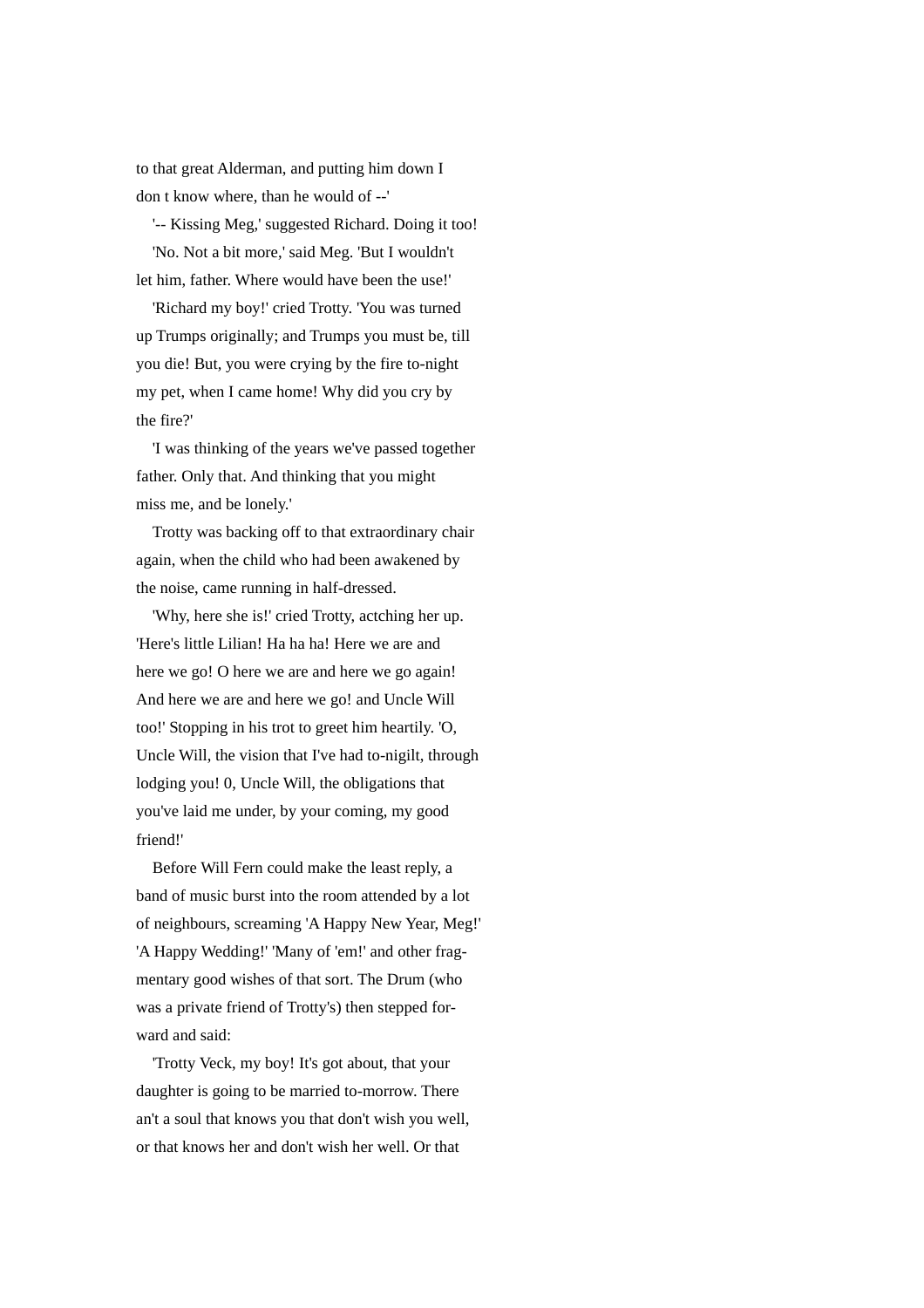knows you both, and don't wish you both all the happiness the New Year can bring. And here we are, to play it in and dance it in, accordingly.'

 Which was received with a general shout. The Drum was rather drunk, by the bye; but, never mind.

 'What a happiness it is, I'm sure,' said Trotty, 'to be so esteemed! How kind and neighbourly you are; It's all along of my dear daughter. She deserves it!'

 They were ready for a dance in half a second (Meg and Richard at the top); and the Drum was on the very brink of leathering away with all his power; when a combination of prodigious sounds was heard outside, and a good-humoured comely woman of some fifty years of age, or thereabouts, came running in, attended by a man bearing a stone pitcher of terrific size, and closely followed by the marrow-bones and cleavers, and the bells; not the Bells, but a portable collection on a frame.

 Trotty said, 'It's Mrs. Chickenstalker!' And sat down and beat his knees again.

 'Married, and not tell me, Meg!' cried the good woman 'Never! I couldn't rest on the last night of the Old Year without coming to wish you joy. I couldn't have done it, Meg. Not if I had been bedridden. So here I am; and as it s New Year's Eve, and the Eve of your wedding too, my dear I had a little flip made and brought it with me.'

 'Mrs. Chickenstalker's notion of a little flip, did honour to her character. The pitcher steamed and smoked and reeked like a volcano; and the man who had carried it, was faint.

 'Mrs. Tugby!' said Trotty, who had been going round and round her, in an ecstasy. -- 'I should say Chickenstalker -- Bless your heart and soul! A happy New Year, and many of 'em! Mrs. Tugby,' said Trotty when he had saluted her; -- 'I should say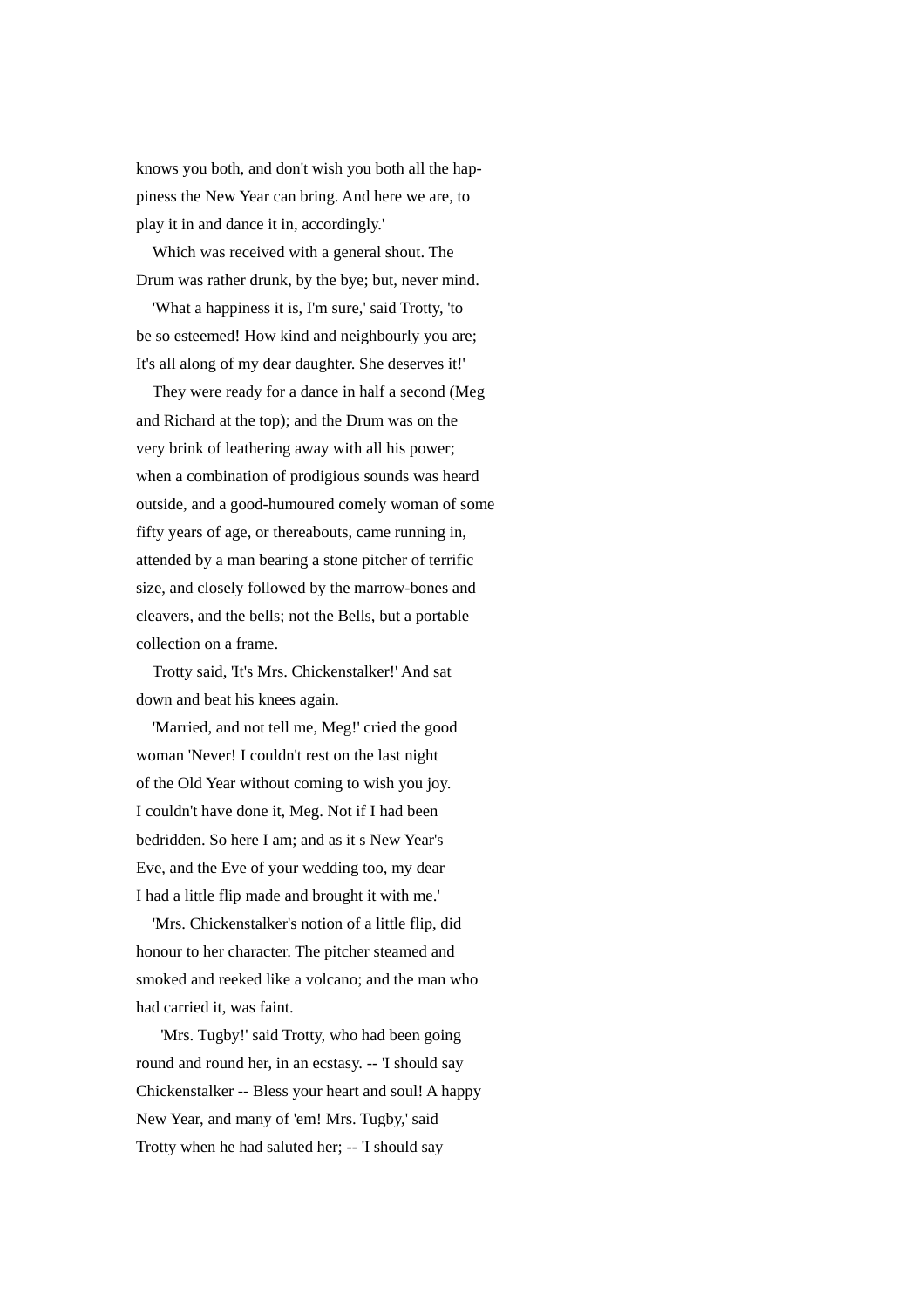Chickenstalker -- This is William Fern and Lilian.'

 The worthy dame, to his surprise, turned very pale and very red.

 'Not Lilian Fern whose mother died in Dorsetshire!' said she.

 Her uncle answered 'Yes,' and meeting hastily they exchanged some hurried words together; of which the upshot was, that Mrs. Chickenstalker shook him by both hands; saluted Trotty on his cheek again of her own free will; and took the child to her capacious breast.

 'Will Fern!' said Trotty, pulling on his right-hand muffler; 'Not the friend you was hoping to find?'

 'Ay!' returned Will, putting a hand on each of Trotty's shoulders. 'And like to prove a'most as good a friend, if that can be, as one I found.'

 'O!' said Trotty. 'Please to play up there. Will you have the goodness!'

 To the music of the band, the bells, the marrowbones and cleavers, all at once; and while the Chimes were yet in lusty operation out of doors, Trotty making Meg and Richard second couple, led off Mrs. Chickenstalker down the dance, and danced it in a step unknown before or since; founded on his own peculiar trot.

 Had Trotty dreamed? Or, are his joys and sorrows, and the actors in them, but a dream; himself a dream; the teller of this tale a dreamer, waking but now? If it be so, O listener, dear to him in all his visions, try to bear in mind the stern realities from which these shadows come; and in your sphere - none is too wide, and none too limited for such an end -- endeavour to correct, improve, and soften them. So may the New Year be a happy one to you, happy to many more whose happiness depends on you! So may each year be happier than the last, and not the